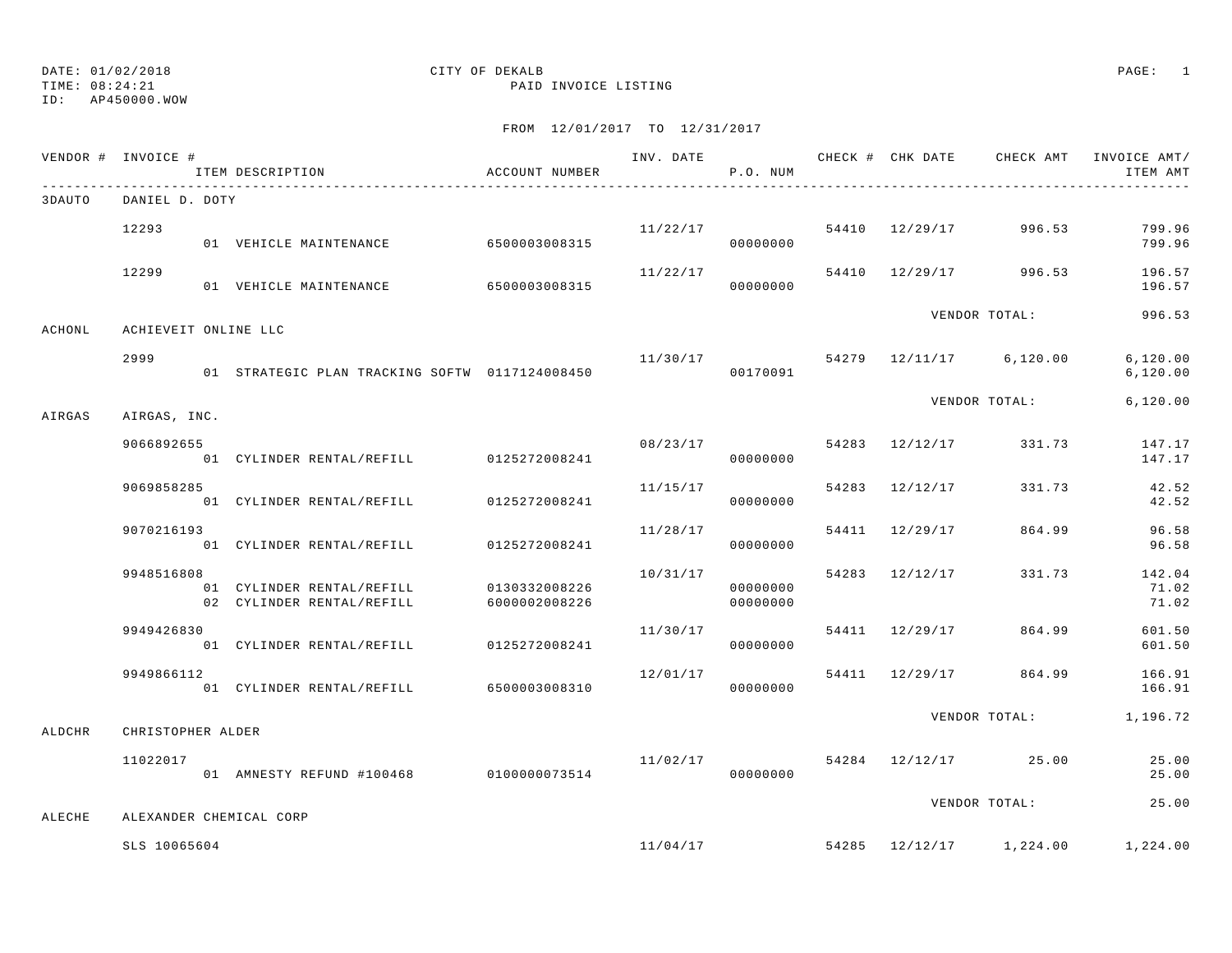TIME: 08:24:21 PAID INVOICE LISTING

ID: AP450000.WOW

|        | VENDOR # INVOICE #       | ITEM DESCRIPTION                                | ACCOUNT NUMBER |          | P.O. NUM |  |                                               | ITEM AMT                 |
|--------|--------------------------|-------------------------------------------------|----------------|----------|----------|--|-----------------------------------------------|--------------------------|
|        | SLS 10065604             | 01 CHLORINE/FLUORIDE -POTABLE WTR 6000002008250 |                |          | 00170029 |  | $11/04/17$ 54285 $12/12/17$ 1,224.00 1,224.00 | 1,224.00                 |
| ALEFIR | ALEXIS FIRE EQUIPMENT CO |                                                 |                |          |          |  | VENDOR TOTAL: 1,224.00                        |                          |
|        | 0060592-IN               | 01 LIGHT SWITCH                                 | 0125272008226  | 11/13/17 | 00000000 |  | 54286 12/12/17 34.50 34.50                    | 34.50                    |
|        | $0060630 - IN$           | 01 ELECTRICAL REPAIRS                           | 0125273008315  | 11/30/17 | 00000000 |  | 54412 12/29/17 1,291.53 1,219.00              | 1,219.00                 |
|        | 0060786-IN               | 01 FLOW CONTROL KIT 0125272008226               |                | 12/06/17 | 00000000 |  | 54412 12/29/17 1,291.53                       | 72.53<br>72.53           |
| ALUAWA | LARSEN CREATIVE INC      |                                                 |                |          |          |  | VENDOR TOTAL: 1,326.03                        |                          |
|        | 1808                     | 01 RETIREMENT PLAQUE                            | 0116103008306  | 11/14/17 | 00000000 |  | 54287 12/12/17 40.00                          | 40.00<br>40.00           |
|        | 1845                     | 01 (3) NOTARY STAMPS 0120223008349              |                | 12/15/17 | 00000000 |  | 54413 12/29/17 91.20                          | 91.20<br>91.20           |
| AMAELA | ELANE AMATO              |                                                 |                |          |          |  | VENDOR TOTAL:                                 | 131.20                   |
|        | 12012017                 | 01 AMNESTY REFUND #296219 0100000073514         |                |          | 00000000 |  | 12/01/17 54414 12/29/17 25.00                 | 25.00<br>25.00           |
| AMALGA |                          | AMALGAMATED BANK-ACH & WIRE                     |                |          |          |  | VENDOR TOTAL:                                 | 25.00                    |
|        | 01012018                 | 01 2012A BOND PAYMENT                           | 40000000001066 | 12/29/17 | 00000000 |  | 1181 12/29/17 1,986,874.38                    | 737,440.63<br>737,440.63 |
|        | 01012018A                | 01 2010B BOND PAYMENT 4000000001066             |                | 12/29/17 | 00000000 |  | 1181 12/29/17 1,986,874.38 87,983.75          | 87,983.75                |
|        | 01012018B                | 01 2013A LIBRARY BOND PAYMENT 0100000002235     |                | 12/29/17 | 00000000 |  | 1181 12/29/17 1,986,874.38                    | 385,812.50<br>385,812.50 |
|        | 01012018C                | 01 2013B BOND PAYMENT                           | 4000000001066  | 12/29/17 | 00000000 |  | 1181 12/29/17 1,986,874.38 49,687.50          | 49,687.50                |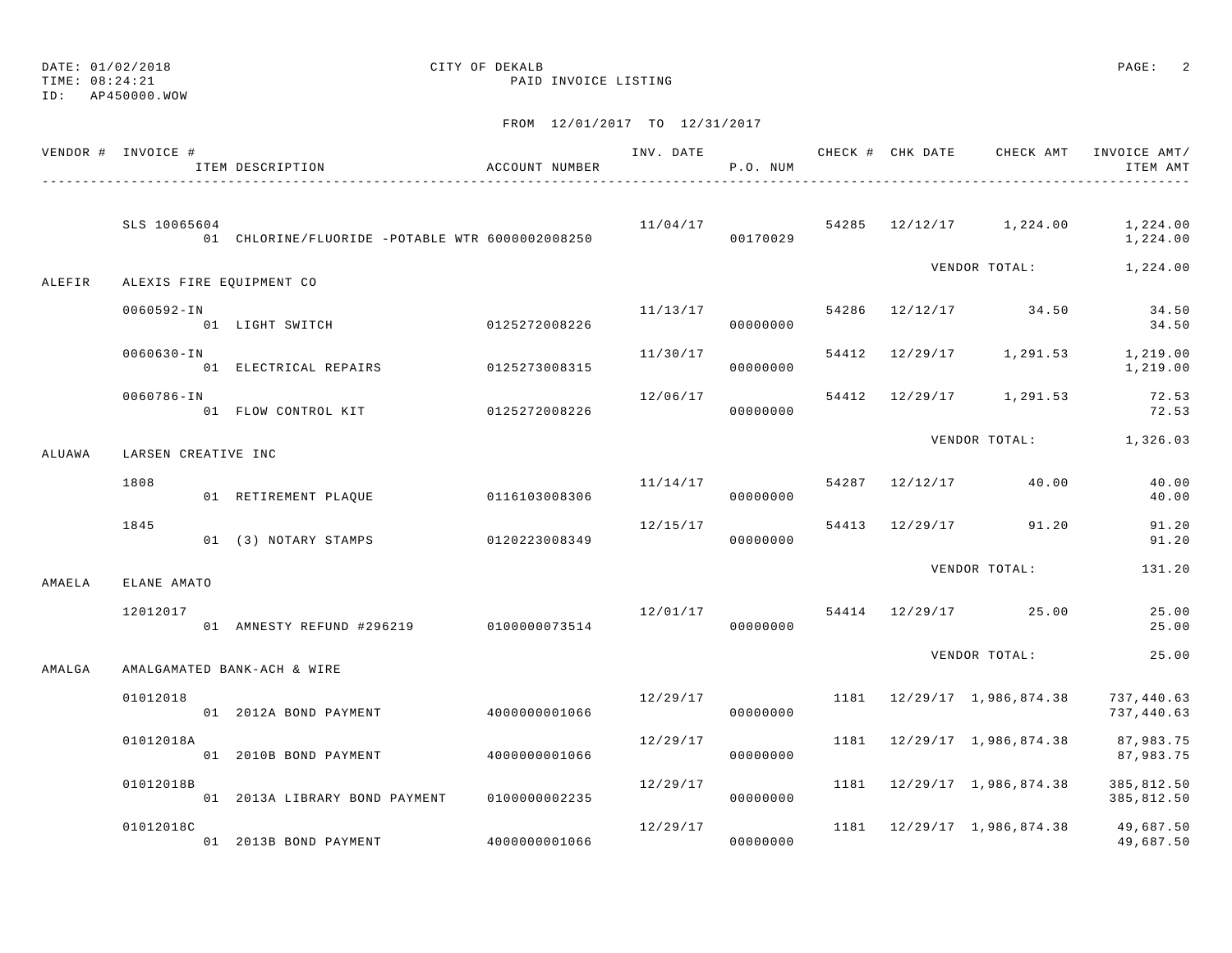|        | VENDOR # INVOICE # | ITEM DESCRIPTION                            | ACCOUNT NUMBER |          | P.O. NUM |  | INV. DATE 6 CHECK # CHK DATE CHECK AMT INVOICE AMT/ | ITEM AMT             |
|--------|--------------------|---------------------------------------------|----------------|----------|----------|--|-----------------------------------------------------|----------------------|
|        | 01012018D          | 01 2010C BOND PAYMENT 4000000001066         |                | 12/29/17 | 00000000 |  | 1181  12/29/17  1,986,874.38  725,950.00            | 725,950.00           |
| AMALGM |                    | AMALGAMATED BANK OF CHICAGO                 |                |          |          |  | VENDOR TOTAL: 1,986,874.38                          |                      |
|        | 12012017           | 01 2010B G.O. BOND FEES 4000004508342       |                | 12/01/17 | 00000000 |  | 54415 12/29/17 950.00                               | 475.00<br>475.00     |
|        | 12012017A          | 01  2010C  G.O. BOND  FEES  4000004508342   |                | 12/01/17 | 00000000 |  | 54415 12/29/17 950.00                               | 475.00<br>475.00     |
| AMEPRI |                    | AMERICAN PRINTING TECHNOLOGIES              |                |          |          |  | VENDOR TOTAL:                                       | 950.00               |
|        | 17-DK11            | 01 UTILITY BILL RUN #11 2017 6000003008399  |                |          | 00000000 |  | 12/04/17 54416 12/29/17 871.00                      | 871.00<br>871.00     |
| AMRAMP | KBW, INC           |                                             |                |          |          |  | VENDOR TOTAL:                                       | 871.00               |
|        | $023 - 6449$       | 01 RAMP REMOVAL - 1009 N 14TH 1900006508624 |                |          | 00000000 |  | 08/14/17 54273 12/05/17 480.00                      | 480.00<br>480.00     |
| ANDBRI | BRIAN ANDRUS       |                                             |                |          |          |  | VENDOR TOTAL:                                       | 480.00               |
|        | 12012017           | 01 TRAINING TRAVEL REIMB. 0125273008376     |                | 12/01/17 | 00000000 |  | D001510 12/29/17 46.95                              | 46.95<br>46.95       |
| ANDMED |                    | ANDRES MEDICAL BILLING LTD                  |                |          |          |  | VENDOR TOTAL:                                       | 46.95                |
|        | 142351             | 01 AMBULANCE FEES - OCT 2017 0125263008399  |                |          | 00000000 |  | $11/03/17$ 54288 $12/12/17$ 3,975.67                | 3,975.67<br>3,975.67 |
| ANDMIC | MICHELLE ANDERSON  |                                             |                |          |          |  | VENDOR TOTAL:                                       | 3,975.67             |
|        | 12072017           | 01 CONFERENCE TRAVEL REIMB. 0116103008376   |                | 12/07/17 | 00000000 |  | D001511 12/29/17 187.39                             | 187.39<br>187.39     |
| ARCDOC |                    | ARC DOCUMENT SOLUTIONS                      |                |          |          |  | VENDOR TOTAL:                                       | 187.39               |
|        | IL35011894         |                                             |                |          |          |  | $11/07/17$ 54417 $12/29/17$ 82.38                   | 82.38                |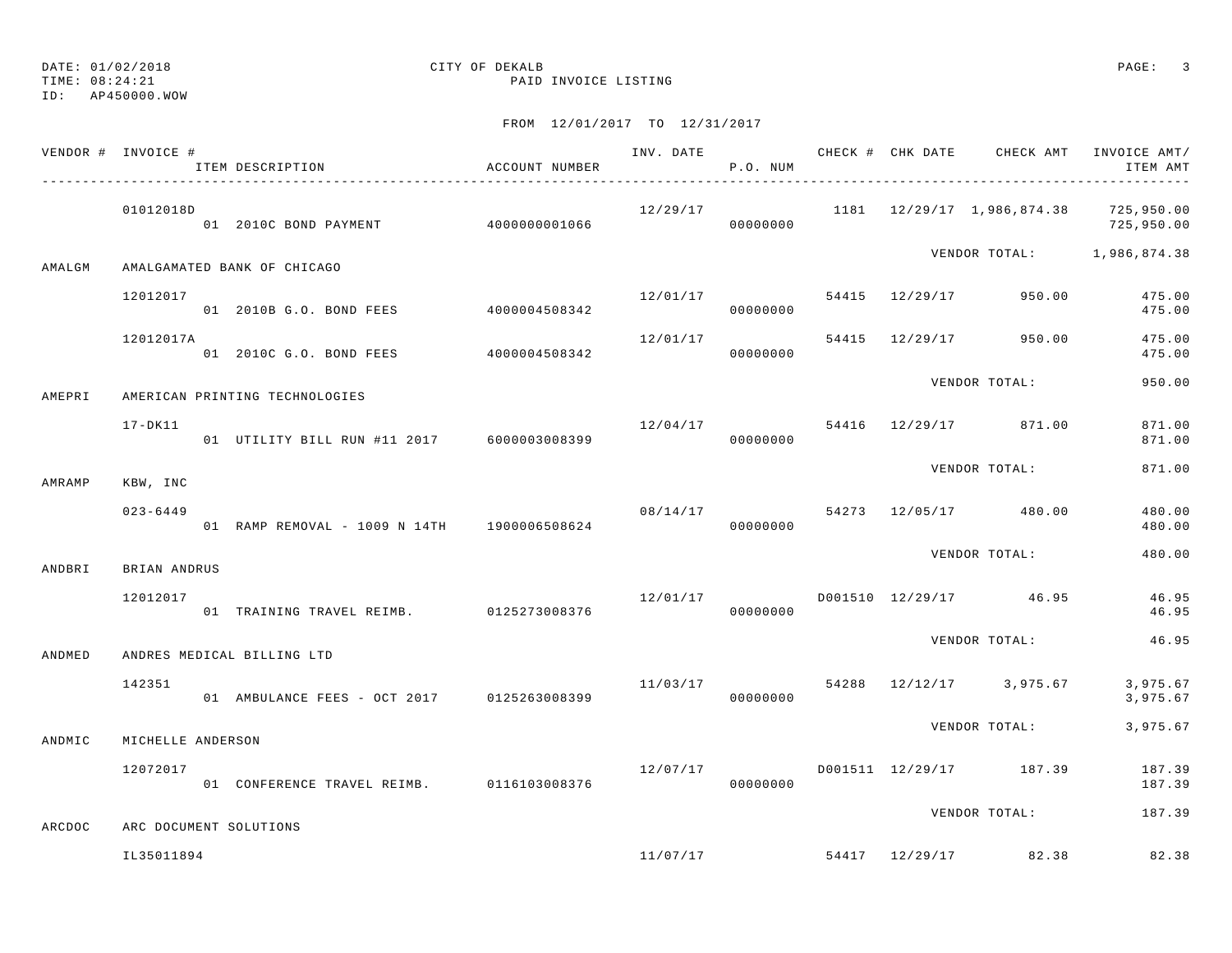#### TIME: 08:24:21 PAID INVOICE LISTING

ID: AP450000.WOW

|        | VENDOR # INVOICE #    | ITEM DESCRIPTION                             | ACCOUNT NUMBER |          | P.O. NUM |  | INV. DATE 6 CHECK # CHK DATE CHECK AMT | INVOICE AMT/<br>ITEM AMT |
|--------|-----------------------|----------------------------------------------|----------------|----------|----------|--|----------------------------------------|--------------------------|
|        | IL35011894            | 01 (4) INKJET BOND PAPER ROLLS 0117122008285 |                |          | 00000000 |  | $11/07/17$ 54417 12/29/17 82.38        | 82.38<br>82.38           |
| ARRGER | GERMAN ARROYO         |                                              |                |          |          |  | VENDOR TOTAL:                          | 82.38                    |
|        | 11092017              | 01 AMNESTY REFUND #311276 0100000073514      |                |          | 00000000 |  | $11/09/17$ 54289 $12/12/17$ 25.00      | 25.00<br>25.00           |
| ASCAVI |                       | ASCENT AVIATION GROUP INC.                   |                |          |          |  | VENDOR TOTAL:                          | 25.00                    |
|        | 486349                | 01 AVIATION FUEL                             | 6500002008234  | 11/22/17 | 00170092 |  | 54290 12/12/17 17,041.09               | 17,002.83<br>17,002.83   |
|        | M192216               | 01 (19130) WINGPOINTS                        | 6500003008373  | 11/17/16 | 00000000 |  | 54290 12/12/17 17,041.09               | 38.26<br>38.26           |
|        | M193466               | 01 WINGPOINTS                                | 6500003008373  | 12/11/17 | 00000000 |  | 54418 12/29/17 2.40                    | $2.40$<br>2.40           |
| ASSFOR | ILLINOIS STATE POLICE |                                              |                |          |          |  |                                        | VENDOR TOTAL: 17,043.49  |
|        | 12122017              | 01 FORFEITURE CASE #17-6068                  | 0100000002323  | 12/12/17 | 00000000 |  | 54419 12/29/17 1,362.00                | 1,362.00<br>1,362.00     |
|        | 12122017A             | 01 FORFEITURE CASE #17-05660                 | 0100000002323  | 12/12/17 | 00000000 |  | 54420 12/29/17 160.00                  | 160.00<br>160.00         |
|        | 12122017B             | 01 FORFEITURE CASE #17-05745 0100000002323   |                | 12/12/17 | 00000000 |  | 54421 12/29/17 918.00                  | 918.00<br>918.00         |
| ATHCHR | CHRISTINA ATHERTON    |                                              |                |          |          |  | VENDOR TOTAL:                          | 2,440.00                 |
|        | 12072017              | 01 PZ MTG - JUL - DEC 17 0132102008201       |                |          | 00000000 |  | $12/07/17$ 54422 $12/29/17$ 225.00     | 225.00<br>225.00         |
|        | AUTOZONE AUTOZONE     |                                              |                |          |          |  | VENDOR TOTAL:                          | 225.00                   |
|        | 2654618277            | 01 FUEL CAP                                  | 0130352008226  | 11/13/17 | 00000000 |  | 54291 12/12/17 14.29                   | 14.29<br>14.29           |
|        |                       |                                              |                |          |          |  | VENDOR TOTAL:                          | 14.29                    |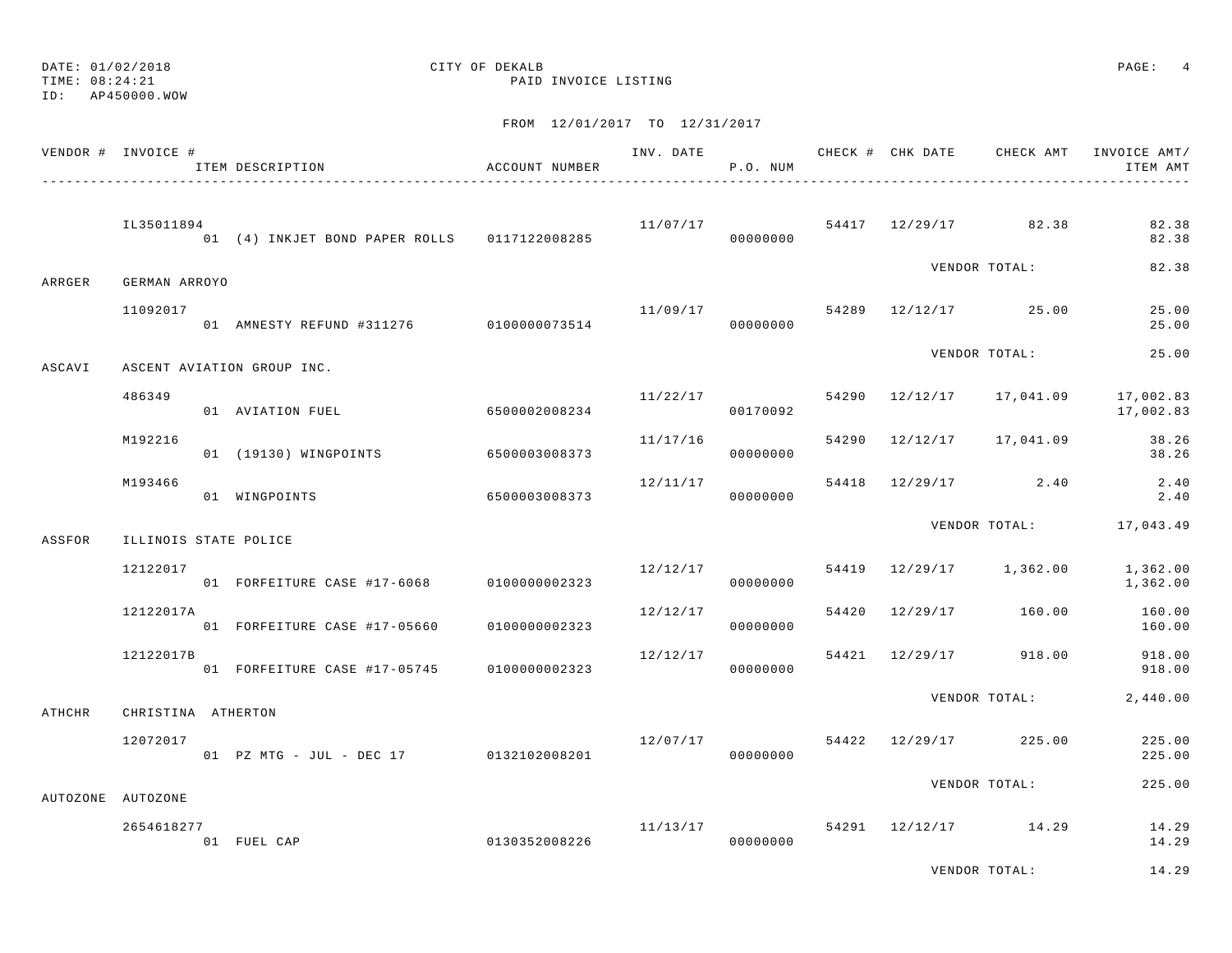## ID: AP450000.WOW

# DATE: 01/02/2018 CITY OF DEKALB PAGE: 5

TIME: 08:24:21 PAID INVOICE LISTING

|               | VENDOR # INVOICE #         | ITEM DESCRIPTION                            | ACCOUNT NUMBER |          | P.O. NUM  |                | INV. DATE 6 CHECK # CHK DATE CHECK AMT INVOICE AMT/ | ITEM AMT         |
|---------------|----------------------------|---------------------------------------------|----------------|----------|-----------|----------------|-----------------------------------------------------|------------------|
| BACONL        | BACKGROUNDS ONLINE         |                                             |                |          |           |                |                                                     |                  |
|               | 494827                     | 01 MONTHLY CHRGS - NOV 2017 0116103008333   |                | 11/30/17 | 00000000  |                | 54292 12/12/17 79.95                                | 79.95<br>79.95   |
|               | 724911                     | 02 RECRUITING CHARGES                       | 0116103008333  | 11/22/17 | 00000000  | 54423 12/29/17 | 239.85                                              | 79.95<br>79.95   |
|               | 727491                     | 01 RECRUITING CHARGES                       | 0116103008333  | 11/27/17 | 00000000  | 54423 12/29/17 | 239.85                                              | 79.95<br>79.95   |
|               | 728866                     | 01 RECRUITING CHARGES 0116103008333         |                | 11/30/17 | 00000000  | 54423 12/29/17 | 239.85                                              | 79.95<br>79.95   |
| <b>BAHGUS</b> | <b>GUS BAHRAMIS</b>        |                                             |                |          |           |                | VENDOR TOTAL:                                       | 319.80           |
|               | 04222016                   | 01 AMBULANCE REFUND #16168018 0100000063423 |                | 04/22/16 | 000000000 |                | 54424 12/29/17 1.26                                 | 1.26<br>1.26     |
| BARKAT        | KATHERINA BARBE            |                                             |                |          |           |                | VENDOR TOTAL:                                       | 1.26             |
|               | 12072017                   | 01 PZ MTG - JUL - DEC 17 0132102008201      |                | 12/07/17 | 00000000  |                | 54425 12/29/17 150.00                               | 150.00<br>150.00 |
| BARNABY       | BARNABY, INC               |                                             |                |          |           |                | VENDOR TOTAL:                                       | 150.00           |
|               | $2017 - 8033$              | 01 (250) BUSINESS CARDS (2) 0115152008202   |                | 11/17/17 | 00000000  |                | 54426 12/29/17 294.00                               | 294.00<br>294.00 |
| BARRYA        | RYAN BARDIN                |                                             |                |          |           |                | VENDOR TOTAL:                                       | 294.00           |
|               | 11142017                   | 01 AMNESTY REFUND #297140 0100000073514     |                |          | 00000000  |                | $11/14/17$ 54293 $12/12/17$ 25.00                   | 25.00<br>25.00   |
|               | BATTBULB BATTERIES + BULBS |                                             |                |          |           |                | VENDOR TOTAL:                                       | 25.00            |
|               | 297-277529                 | 01 BATTERIES                                | 0130332008295  | 11/15/17 | 00000000  |                | 54294 12/12/17 227.52                               | 227.52<br>227.52 |
| <b>BAXWOO</b> | BAXTER & WOODMAN, INC.     |                                             |                |          |           |                | VENDOR TOTAL:                                       | 227.52           |
|               | 0196193                    |                                             |                |          | 11/17/17  |                | 54295 12/12/17 23,691.25                            | 19,537.60        |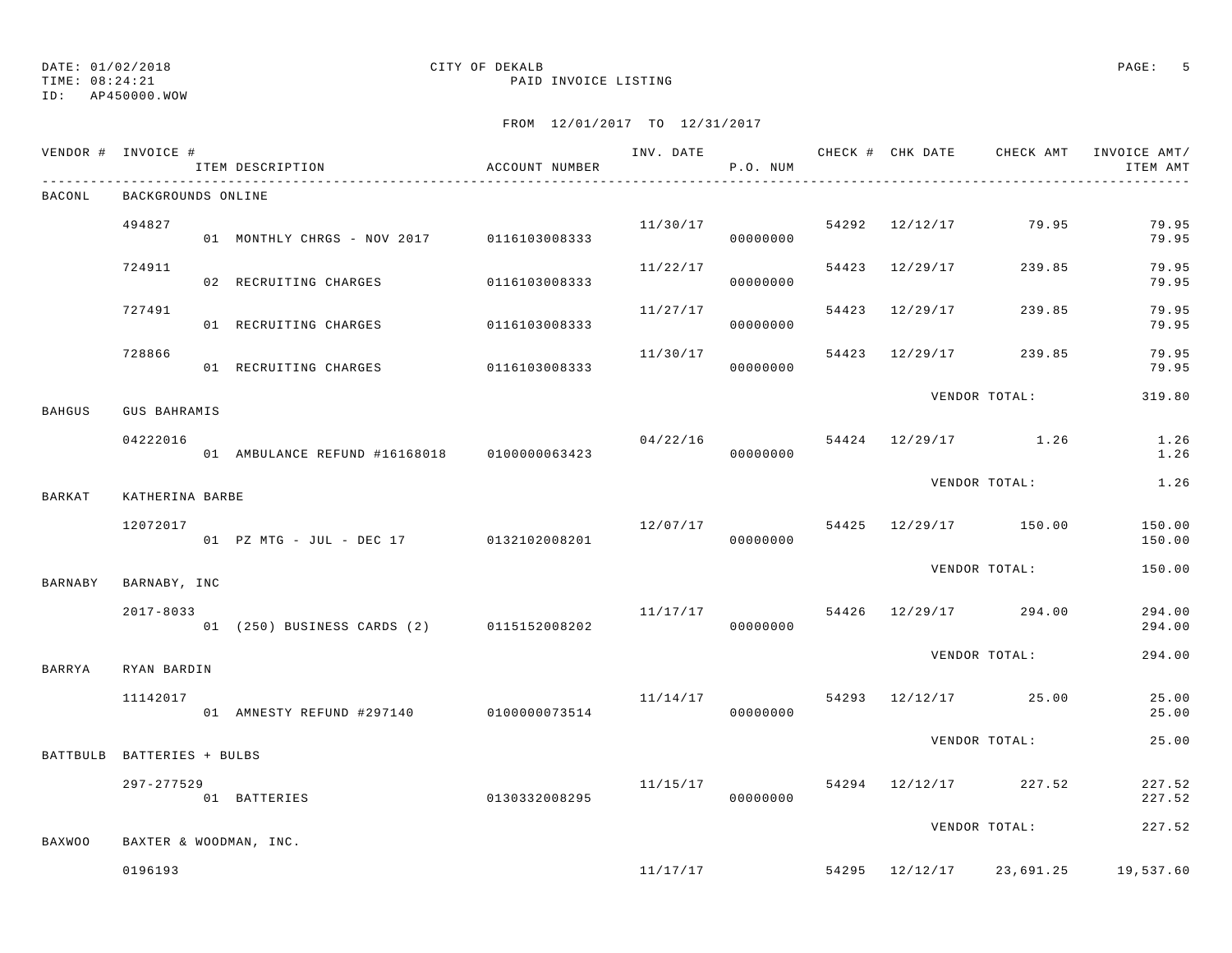TIME: 08:24:21 PAID INVOICE LISTING

ID: AP450000.WOW

|               | VENDOR # INVOICE #  | ACCOUNT NUMBER<br>ITEM DESCRIPTION                                                |                      | P.O. NUM             |  |                                      | INV. DATE 6 CHECK # CHK DATE CHECK AMT INVOICE AMT/<br>ITEM AMT |
|---------------|---------------------|-----------------------------------------------------------------------------------|----------------------|----------------------|--|--------------------------------------|-----------------------------------------------------------------|
|               |                     |                                                                                   |                      |                      |  |                                      |                                                                 |
|               | 0196193             | 01 BAXTER CONSTRUCTION ENGINEER 6000003008331                                     |                      | 00170055             |  | $11/17/17$ 54295 12/12/17 23,691.25  | 19,537.60<br>19,537.60                                          |
|               | 0196194             | 01 BAXTER CONST. ENG. SERV 6TH ST 6000003008331                                   | 11/17/17<br>00170074 |                      |  |                                      | 54295 12/12/17 23,691.25 4,153.65<br>4,153.65                   |
| BAYCOM        |                     | BAYLESS COMMUNICATIONS LLC                                                        |                      |                      |  | VENDOR TOTAL:                        | 23,691.25                                                       |
|               | 12012017            | 01 COMMUNICATIONS CONSULTING 0115153008450                                        |                      | 00000000             |  | $12/01/17$ 54427 $12/29/17$ 5,381.25 | 5,381.25<br>5,381.25                                            |
| BEACHR        | CHRISTOPHER BEARD   |                                                                                   |                      |                      |  |                                      | VENDOR TOTAL: 5,381.25                                          |
|               | 11092017            | 01 AMNESTY REFUND #303263 0100000073514                                           |                      | 00000000             |  | $11/09/17$ 54296 $12/12/17$ 25.00    | 25.00<br>25.00                                                  |
| BENISW        | BENISTAR / HARTFORD |                                                                                   |                      |                      |  | VENDOR TOTAL:                        | 25.00                                                           |
|               | 11012017            | 01 RETIREE INSURANCE - NOV 2017 7100004008478                                     |                      | 00000000             |  | $11/01/17$ 1182 $12/29/17$ 90,653.56 | 45,409.53<br>45,409.53                                          |
|               | 12012017            | 01 RETIREE INSURANCE - NOV 2017 7100004008478                                     | 12/01/17             | 00000000             |  | 1182 12/29/17 90,653.56              | 45, 244.03<br>45,244.03                                         |
| BENJAC        | JACK BENNETT        |                                                                                   |                      |                      |  | VENDOR TOTAL:                        | 90,653.56                                                       |
|               | 11032017            | 01 HANGAR RENT - NOV 2017 6500000083930<br>02 HANGER DEPOSIT REFUND 6500000002880 |                      | 00000000<br>00000000 |  | $11/03/17$ 54297 12/12/17 474.00     | 474.00<br>264.00<br>210.00                                      |
| <b>BIABOG</b> | BOGUMILA BIALY      |                                                                                   |                      |                      |  | VENDOR TOTAL:                        | 474.00                                                          |
|               | 11022017            | 11/02/17<br>01 AMNESTY REFUND #100284 0100000073514                               |                      | 00000000             |  | 54298 12/12/17 25.00                 | 25.00<br>25.00                                                  |
| BLAMOV        |                     | BLACKHAWK MOVING & STORAGE INC                                                    |                      |                      |  | VENDOR TOTAL:                        | 25.00                                                           |
|               | 4136                |                                                                                   |                      |                      |  | $11/09/17$ 54299 $12/12/17$ 3,051.00 | 3,051.00                                                        |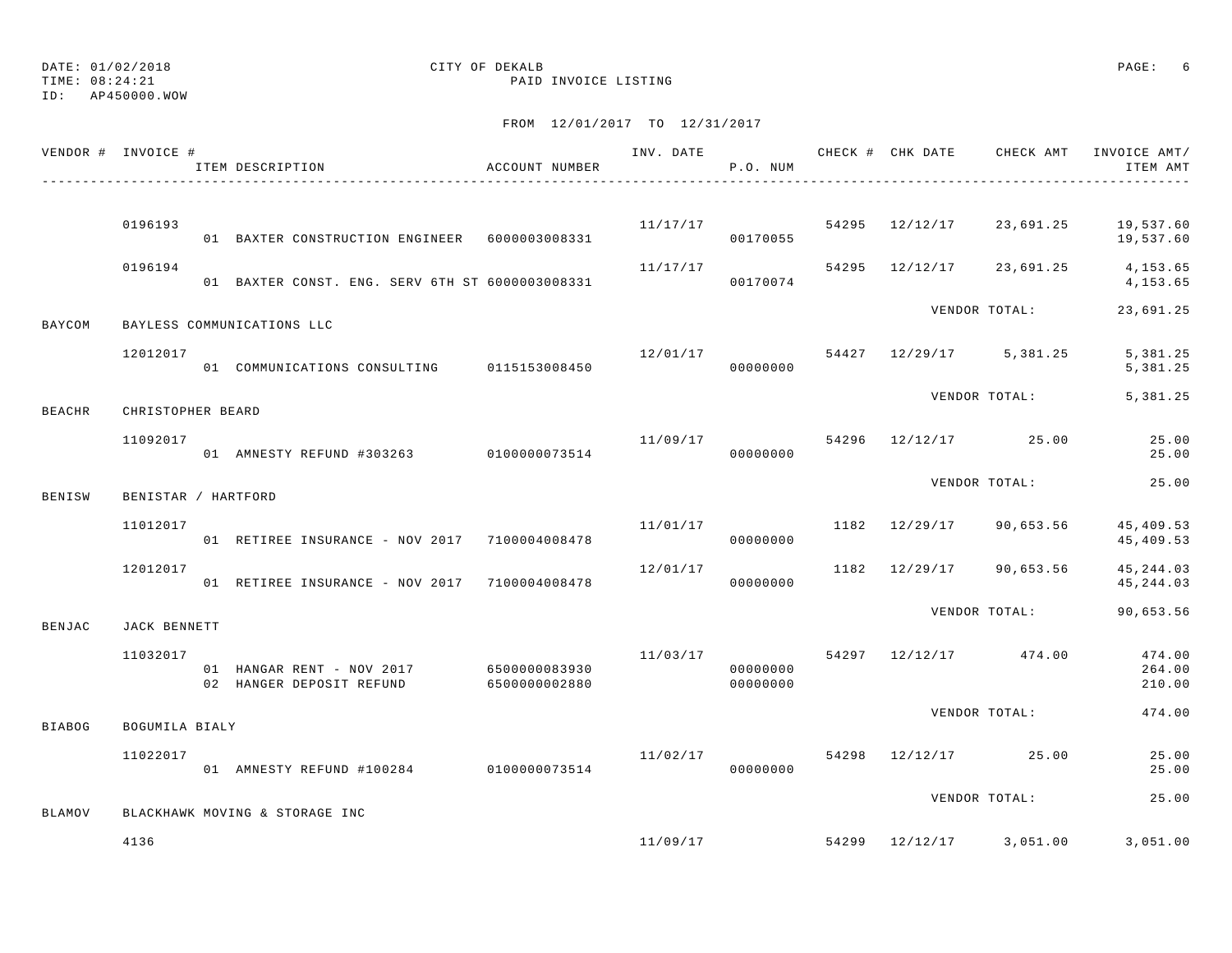TIME: 08:24:21 PAID INVOICE LISTING

ID: AP450000.WOW

|               | VENDOR # INVOICE #             | ITEM DESCRIPTION                                               | ACCOUNT NUMBER |          | P.O. NUM                         |       |                |                                      | INV. DATE 6 7 200 CHECK # CHK DATE 6 CHECK AMT INVOICE AMT<br>ITEM AMT |
|---------------|--------------------------------|----------------------------------------------------------------|----------------|----------|----------------------------------|-------|----------------|--------------------------------------|------------------------------------------------------------------------|
|               | 4136                           | 01 FILE CABINET RELOCATION 0130352008295                       |                | 11/09/17 | 00000000                         |       |                | 54299 12/12/17 3,051.00              | 3,051.00<br>1,500.00<br>1,551.00                                       |
| <b>BLAOIL</b> | BLAKE OIL COMPANY              |                                                                |                |          |                                  |       |                | VENDOR TOTAL:                        | 3,051.00                                                               |
|               | 387287                         | 01 (1000) GALLONS WINTER DIESEL 6500002008245                  |                |          | 00000000                         |       |                | $11/16/17$ 54428 $12/29/17$ 2,308.80 | 2,308.80<br>2,308.80                                                   |
| BLSEW         | <b>B &amp; L SEWER RODDING</b> |                                                                |                |          |                                  |       |                | VENDOR TOTAL:                        | 2,308.80                                                               |
|               | 2819                           | 01 ARPT RNTL WKS 31-50 6500004008450<br>02 ARPT RNTL CORNFEST  | 6500004008450  |          | 07/30/17<br>00000000<br>00000000 |       |                | 54300 12/12/17 1,360.00              | 1,360.00<br>1,275.00<br>85.00                                          |
|               | 2831                           | 01 ARPT RNTL WKS 51-52<br>02 ARPT RNTL WKS 01-18 6500000001410 | 6500004008450  | 12/17/17 | 00000000<br>00000000             | 54429 |                |                                      | $12/29/17$ 1, 275.00 1, 275.00<br>85.00<br>1,190.00                    |
| BOLJOY        | JOYCE BOLDEN                   |                                                                |                |          |                                  |       |                | VENDOR TOTAL:                        | 2,635.00                                                               |
|               | 11072017                       | 01 AMNESTY REFUND #296641 0100000073514                        |                | 11/07/17 | 00000000                         |       |                | 54301 12/12/17 25.00                 | 25.00<br>25.00                                                         |
| BOUKEV        | KEVIN BOUCHEE                  |                                                                |                |          |                                  |       |                | VENDOR TOTAL:                        | 25.00                                                                  |
|               | 11292017                       | 01 AMNESTY REFUND #292314 0100000073514                        |                | 11/29/17 | 00000000                         |       |                | 54430 12/29/17 25.00                 | 25.00<br>25.00                                                         |
| <b>BOUTRE</b> |                                | BOUND TREE MEDICAL, LLC.                                       |                |          |                                  |       |                | VENDOR TOTAL:                        | 25.00                                                                  |
|               | 82687717                       | 01 AMBULANCE SUPPLIES                                          | 0125272008241  | 11/16/17 | 00000000                         |       | 54302 12/12/17 | 520.77                               | 15.90<br>15.90                                                         |
|               | 82687718                       | 01 AMBULANCE SUPPLIES                                          | 0125272008241  | 11/16/17 | 00000000                         | 54302 | 12/12/17       | 520.77                               | 161.10<br>161.10                                                       |
|               | 82692946                       | 01 AMBULANCE SUPPLIES                                          | 0125272008241  | 11/22/17 | 00000000                         |       | 54302 12/12/17 | 520.77                               | 343.77<br>343.77                                                       |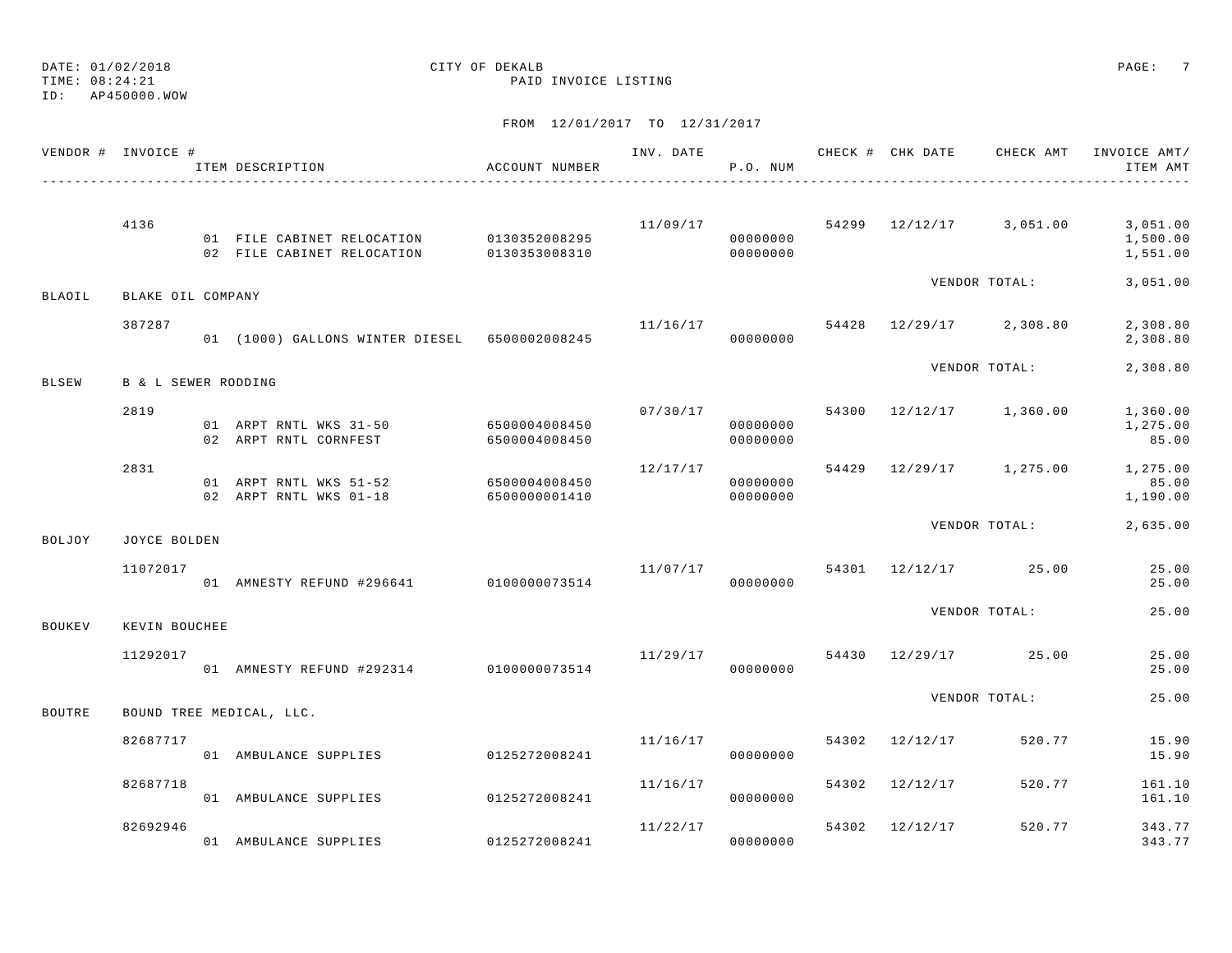TIME: 08:24:21 PAID INVOICE LISTING

ID: AP450000.WOW

|               | VENDOR # INVOICE #   | ITEM DESCRIPTION                                                           | ACCOUNT NUMBER |          | P.O. NUM             |                |                                                   | ITEM AMT<br>------------- |
|---------------|----------------------|----------------------------------------------------------------------------|----------------|----------|----------------------|----------------|---------------------------------------------------|---------------------------|
|               | 82706527             | 01 AMBULANCE SUPPLIES                                                      | 0125272008241  | 12/07/17 | 00000000             |                | 54431 12/29/17 778.15                             | 157.10<br>157.10          |
|               | 82713599             | 01 AMBULANCE SUPPLIES 0125272008241                                        |                | 12/14/17 | 00000000             | 54431 12/29/17 | 778.15                                            | 160.88<br>160.88          |
|               | 82716185             | 01 AMBULANCE SUPPLIES                                                      | 0125272008241  | 12/18/17 | 00000000             | 54431 12/29/17 | 778.15                                            | 151.41<br>151.41          |
|               | 82720058             | 01 AMBULANCE SUPPLIES                                                      | 0125272008241  | 12/21/17 | 00000000             | 54431 12/29/17 | 778.15                                            | 308.76<br>308.76          |
| <b>BRAMAN</b> |                      | BRAD MANNING FORD, INC.                                                    |                |          |                      |                | VENDOR TOTAL: 1,298.92                            |                           |
|               | 77367FOW             | 0120222008226<br>01 BUCKLE                                                 |                | 11/22/17 | 00000000             |                | 54432 12/29/17 143.84                             | 143.84<br>143.84          |
| BRATHY        |                      | BRAUN THYSSENKRUPP ELEVATOR                                                |                |          |                      |                | VENDOR TOTAL:                                     | 143.84                    |
|               | 133428               | 01 2ND QTRLY SERVICE 0130323008348                                         |                | 12/01/17 | 00000000             |                | 54433 12/29/17 256.85                             | 256.85<br>256.85          |
| BSG           | BASTON SERVICE GROUP |                                                                            |                |          |                      |                | VENDOR TOTAL:                                     | 256.85                    |
|               | 2138                 | 01 AVIATION FUEL FARM MNTNNC 6500003008310<br>02 AVIATION FUEL FARM MNTNNC | 6500003008311  | 11/26/17 | 00000000<br>00000000 |                | 54303 12/12/17 1,168.75 1,168.75                  | 499.38<br>669.37          |
|               | 2140                 | 01 MANAGEMENT FEE - DEC 2017 6500004008450                                 |                | 12/08/17 | 00000000             |                | 54434 12/29/17 400.00                             | 400.00<br>400.00          |
| <b>BUCVIC</b> | VICKI BUCKLEY        |                                                                            |                |          |                      |                | VENDOR TOTAL: 1,568.75                            |                           |
|               | 12072017             | 01 PZ MTG - JUL - DEC 2017 0132102008201                                   |                | 12/07/17 | 00000000             |                | 54435 12/29/17 150.00                             | 150.00<br>150.00          |
| BUIPAV        | BUILDERS PAVING      |                                                                            |                |          |                      |                | VENDOR TOTAL:                                     | 150.00                    |
|               | 12012017 #2          | 01  2017 STREET MNNTNC PROJECT  5040006508632                              |                |          | 00170079             |                | $12/01/17$ 54304 $12/12/17$ 249,567.38 249,567.38 | 216, 273.59               |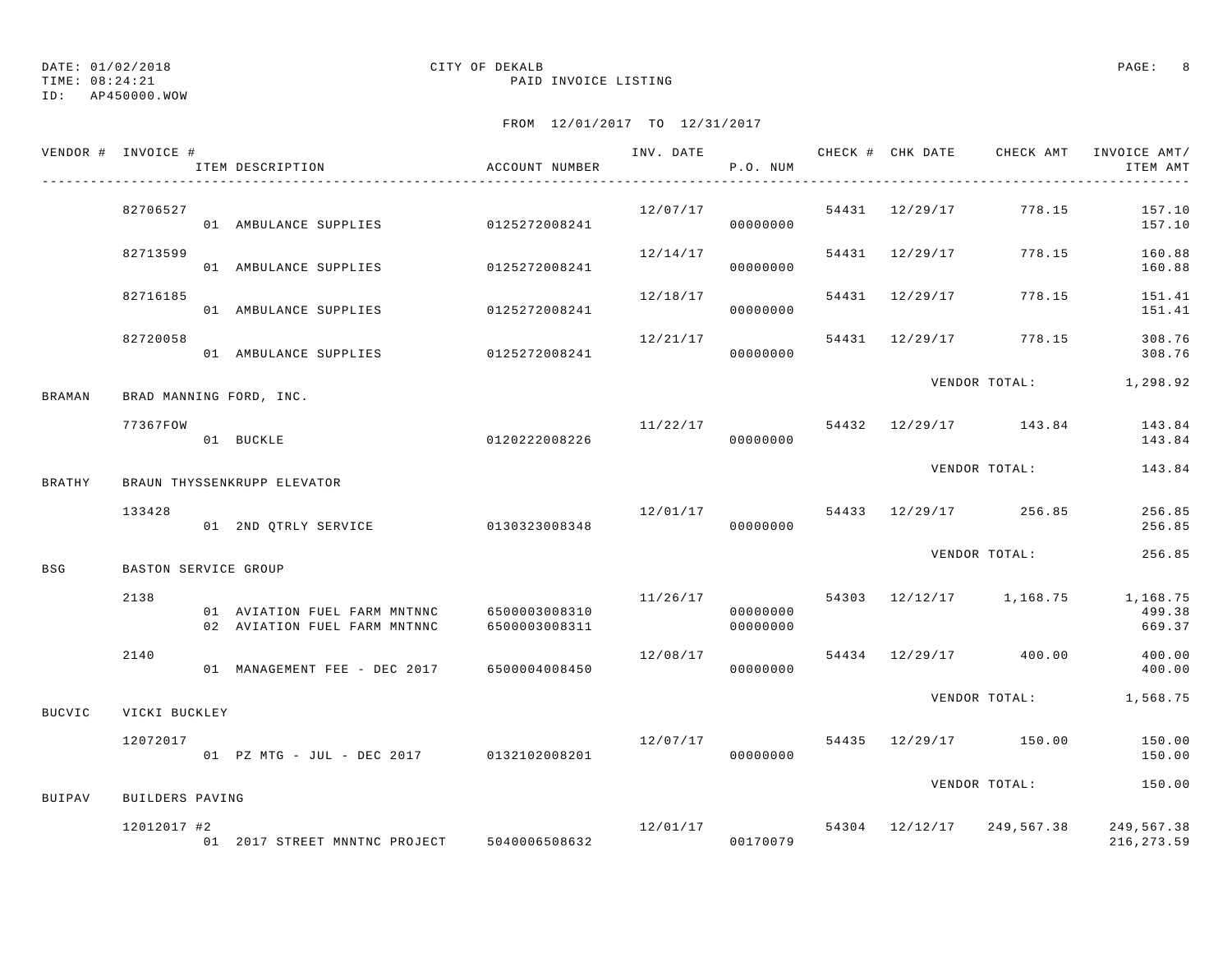TIME: 08:24:21 PAID INVOICE LISTING

### ID: AP450000.WOW

|        | VENDOR # INVOICE # |                                                                                                                                                                                                                                                       |                                               |                      |                                                          |  |                                                 |                                                                       |
|--------|--------------------|-------------------------------------------------------------------------------------------------------------------------------------------------------------------------------------------------------------------------------------------------------|-----------------------------------------------|----------------------|----------------------------------------------------------|--|-------------------------------------------------|-----------------------------------------------------------------------|
|        | 12012017 #2        | 02  2017 STREET MNNTNC PROJECT  1400006508632<br>03  2017 STREET MNNTNC PROJECT  1300006508632<br>04  2017 STREET MNNTNC RETAINAGE  1300000002215<br>05 2017 STREET MNNTNC RETAINAGE 1400000002215<br>06  2017 STREET MNNTNC RETAINAGE  5000000002215 |                                               | 12/01/17             | 00170079<br>00170079<br>00170079<br>00170079<br>00170079 |  | 54304 12/12/17 249,567.38 249,567.38            | 36,612.16<br>9,816.76<br>$-1,415.18$<br>$-1, 245.83$<br>$-10, 474.12$ |
| CAMLTD | CAMIROS, LTD       |                                                                                                                                                                                                                                                       |                                               |                      |                                                          |  | VENDOR TOTAL:                                   | 249,567.38                                                            |
|        | 0020317-IN         | 17-IN 11/30/17<br>01 AGN CONSULTANT 0132103008399 00170089                                                                                                                                                                                            |                                               |                      |                                                          |  | $11/30/17$ 54436 $12/29/17$ 5, 748.67 5, 748.67 | 5,748.67                                                              |
| CARHOS |                    | BILL WHITE'S C.A.R. HOSPITAL                                                                                                                                                                                                                          |                                               |                      |                                                          |  | VENDOR TOTAL: 5,748.67                          |                                                                       |
|        | 56554              |                                                                                                                                                                                                                                                       |                                               |                      |                                                          |  | $11/27/17$ 54305 $12/12/17$ 696.64              | 696.64<br>696.64                                                      |
| CASDAV | DAVID J. CASTRO    |                                                                                                                                                                                                                                                       |                                               |                      |                                                          |  | VENDOR TOTAL:                                   | 696.64                                                                |
|        | 12072017           | 7<br>01 PZ MTG - JUL - DEC 2017         0132102008201                         000000000                                                                                                                                                               |                                               |                      |                                                          |  |                                                 | 225.00<br>225.00                                                      |
| CBTNUG | CBT NUGGETS LLC    |                                                                                                                                                                                                                                                       |                                               |                      |                                                          |  | VENDOR TOTAL:                                   | 225.00                                                                |
|        | 1627168            | 01 CBT NUGGETS IT TRAINING PRGM 0117123008376                                                                                                                                                                                                         | $11/01/17$ 54438 $12/29/17$ 1,798.20 1,798.20 |                      | 00170082                                                 |  |                                                 | 1,798.20                                                              |
| CCMSI  | CCMSI              |                                                                                                                                                                                                                                                       |                                               |                      |                                                          |  | VENDOR TOTAL: 1,798.20                          |                                                                       |
|        | $0043499 - IN$     | 01 LIABILITY CLAIMS PAID 8/1-8/31 7200004008472<br>02 WC CLAIMS PAID 8/1-8/31 7000004008472                                                                                                                                                           |                                               | 08/31/17             | 00000000<br>00000000                                     |  | 54403 12/14/17 43,665.92                        | 40,909.80<br>32,686.74<br>8,223.06                                    |
|        | $0045630 - IN$     | 01 LIABILITY CLAIMS PD 10/1-10/31 7200004008472<br>02 WC CLAIMS PAID 10/1-10/31 7000004008472                                                                                                                                                         |                                               | 10/31/17             | 00000000<br>00000000                                     |  | 54403 12/14/17 43,665.92 2,256.12               | 225.17<br>2,030.95                                                    |
|        | $0046618 - IN$     | 01 WC FUND REIMB - NOV 2017 7000004008472                                                                                                                                                                                                             |                                               | 11/30/17<br>00000000 |                                                          |  | 54439 12/29/17 5,149.16                         | 5,149.16<br>5,149.16                                                  |
|        | 1144555-INA        |                                                                                                                                                                                                                                                       |                                               | 09/30/17             |                                                          |  |                                                 | 54403 12/14/17 43,665.92 500.00                                       |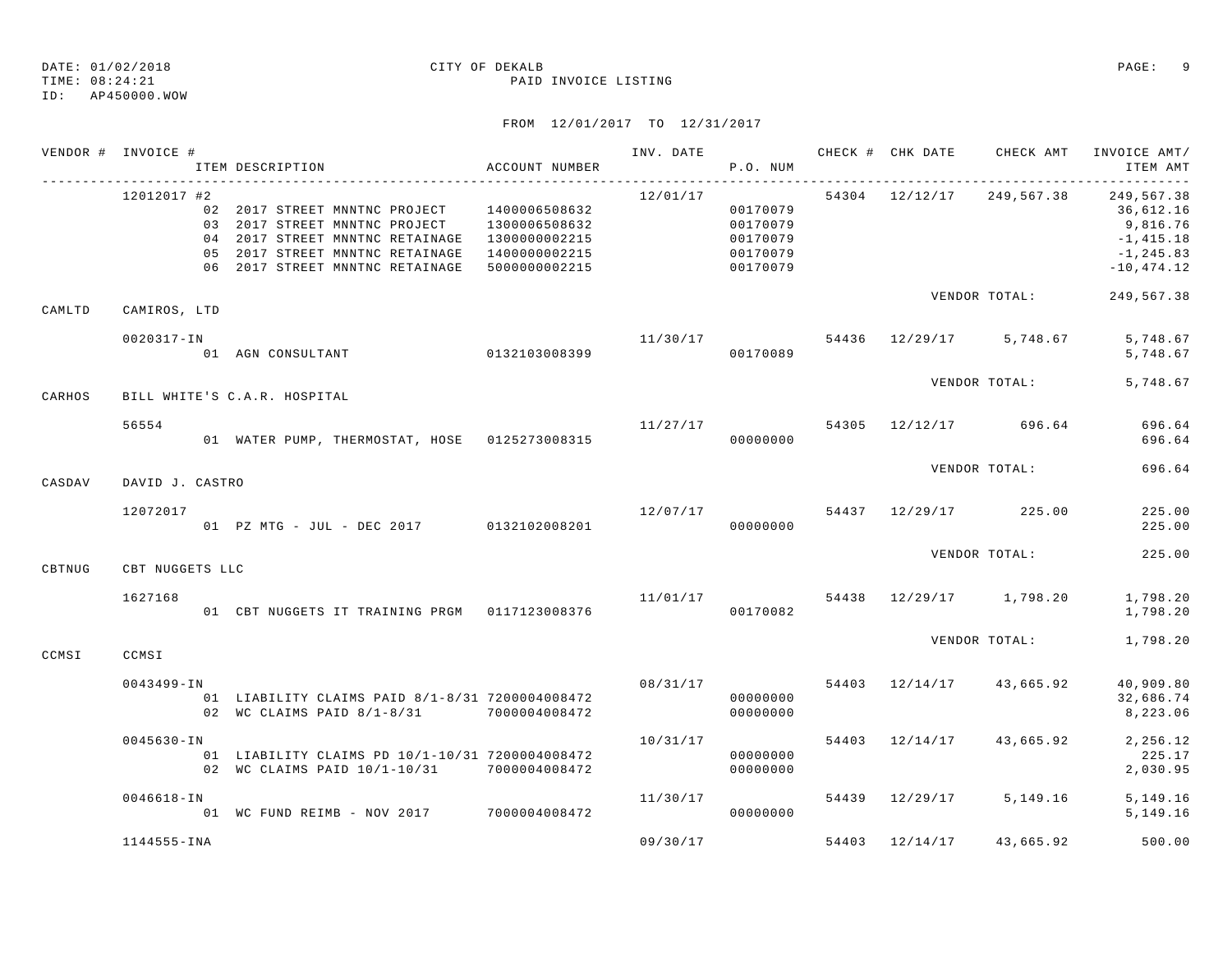DATE: 01/02/2018 CITY OF DEKALB PAGE: 10

ID: AP450000.WOW

|        | VENDOR # INVOICE #   |                | ITEM DESCRIPTION |                                            |                                                                                          | ACCOUNT NUMBER                 | INV. DATE | P.O. NUM             |       | CHECK # CHK DATE | CHECK AMT               | INVOICE AMT/<br>ITEM AMT |
|--------|----------------------|----------------|------------------|--------------------------------------------|------------------------------------------------------------------------------------------|--------------------------------|-----------|----------------------|-------|------------------|-------------------------|--------------------------|
|        |                      |                |                  |                                            |                                                                                          |                                |           |                      |       |                  |                         |                          |
|        | 1144555-INA          |                |                  |                                            | 01 LIABILITY CLAIMS PAID 9/1-9/30 7200004008472                                          |                                | 09/30/17  | 00000000             |       | 54403 12/14/17   | 43,665.92               | 500.00<br>500.00         |
| CELUSA | CELLEBRITE USA, INC. |                |                  |                                            |                                                                                          |                                |           |                      |       |                  | VENDOR TOTAL:           | 48,815.08                |
|        |                      |                |                  |                                            |                                                                                          |                                |           |                      |       |                  |                         |                          |
|        | INVUS189500          |                |                  |                                            |                                                                                          |                                | 12/18/17  |                      |       |                  | 54440 12/29/17 3,380.00 | 3,380.00                 |
|        |                      |                |                  |                                            | 01 CELLBRITE UFED TOUCH 2 0120212008247<br>02 CELLBRITE UFED TOUCH 2 S & H 0120212008247 |                                |           | 00170102<br>00000000 |       |                  |                         | 3,295.00<br>85.00        |
| CENSPR | OVE WATER            |                |                  |                                            |                                                                                          |                                |           |                      |       |                  | VENDOR TOTAL:           | 3,380.00                 |
|        | 2790324A             |                |                  |                                            |                                                                                          |                                | 09/08/17  |                      |       | 54307 12/12/17   | 285.75                  | 24.00                    |
|        |                      |                |                  | 01 WATER COOLER BOTTLES                    |                                                                                          | 0110102008204                  |           | 00000000             |       |                  |                         | 1.51                     |
|        |                      |                |                  | 02 WATER COOLER BOTTLES                    |                                                                                          | 0115152008204                  |           | 00000000             |       |                  |                         | 1.51                     |
|        |                      |                |                  | 03 WATER COOLER BOTTLES                    |                                                                                          | 0116102008204                  |           | 00000000             |       |                  |                         | 1.51                     |
|        |                      | 04             |                  | WATER COOLER BOTTLES                       |                                                                                          | 0117112008204                  |           | 00000000             |       |                  |                         | 1.51                     |
|        |                      | 05             |                  | WATER COOLER BOTTLES                       |                                                                                          | 0117122008204                  |           | 00000000             |       |                  |                         | 1.48                     |
|        |                      | 06             |                  | WATER COOLER BOTTLES                       |                                                                                          | 0130324008450                  |           | 00000000             |       |                  |                         | 12.00                    |
|        |                      | 07             |                  | WATER COOLER BOTTLES                       |                                                                                          | 0130352008204                  |           | 00000000             |       |                  |                         | 1.51                     |
|        |                      | 08             |                  | WATER COOLER BOTTLES                       |                                                                                          | 0132102008204                  |           | 00000000             |       |                  |                         | 1.51                     |
|        |                      | 09             |                  | WATER COOLER BOTTLES                       |                                                                                          | 0910002008204                  |           | 00000000             |       |                  |                         | 0.72                     |
|        |                      | 10             |                  | WATER COOLER BOTTLES                       |                                                                                          | 0920002008204                  |           | 00000000             |       |                  |                         | 0.74                     |
|        | 2798593              |                |                  |                                            |                                                                                          |                                | 09/30/17  |                      | 54307 | 12/12/17         | 285.75                  | 16.00                    |
|        |                      |                |                  | 01 WATER COOLER RENTAL                     |                                                                                          | 0110102008204                  |           | 00000000             |       |                  |                         | 2.00                     |
|        |                      |                |                  | 02 WATER COOLER RENTAL                     |                                                                                          | 0115152008204                  |           | 00000000             |       |                  |                         | 2.00                     |
|        |                      |                |                  | 03 WATER COOLER RENTAL                     |                                                                                          | 0116102008204                  |           | 00000000             |       |                  |                         | 2.00                     |
|        |                      |                |                  | 04 WATER COOLER RENTAL                     |                                                                                          | 0117112008204                  |           | 00000000             |       |                  |                         | 2.00                     |
|        |                      | 05<br>06       |                  | WATER COOLER RENTAL<br>WATER COOLER RENTAL |                                                                                          | 0117122008204                  |           | 00000000             |       |                  |                         | 2.00<br>2.00             |
|        |                      | 07             |                  | WATER COOLER RENTAL                        |                                                                                          | 0130352008204<br>0132102008204 |           | 00000000<br>00000000 |       |                  |                         | 2.00                     |
|        |                      | 08             |                  | WATER COOLER RENTAL                        |                                                                                          | 0910002008204                  |           | 00000000             |       |                  |                         | 0.99                     |
|        |                      | 09             |                  | WATER COOLER RENTAL                        |                                                                                          | 0920002008204                  |           | 00000000             |       |                  |                         | 1.01                     |
|        | 2800802              |                |                  |                                            |                                                                                          |                                | 10/06/17  |                      |       | 54307 12/12/17   | 285.75                  | 86.25                    |
|        |                      |                |                  | 01 WATER COOLER BOTTLES                    |                                                                                          | 0110102008204                  |           | 00000000             |       |                  |                         | 5.43                     |
|        |                      |                |                  | 02 WATER COOLER BOTTLES                    |                                                                                          | 0115152008204                  |           | 00000000             |       |                  |                         | 5.43                     |
|        |                      | 03             |                  | WATER COOLER BOTTLES                       |                                                                                          | 0116102008204                  |           | 00000000             |       |                  |                         | 5.43                     |
|        |                      | 0 <sub>4</sub> |                  | WATER COOLER BOTTLES                       |                                                                                          | 0117112008204                  |           | 00000000             |       |                  |                         | 5.43                     |
|        |                      | 0.5            |                  | WATER COOLER BOTTLES                       |                                                                                          | 0117122008204                  |           | 00000000             |       |                  |                         | 5.34                     |
|        |                      | 06             |                  | WATER COOLER BOTTLES                       |                                                                                          | 0130324008450                  |           | 00000000             |       |                  |                         | 43.12                    |
|        |                      | 0.7            |                  | WATER COOLER BOTTLES                       |                                                                                          | 0130352008204                  |           | 00000000             |       |                  |                         | 5.43                     |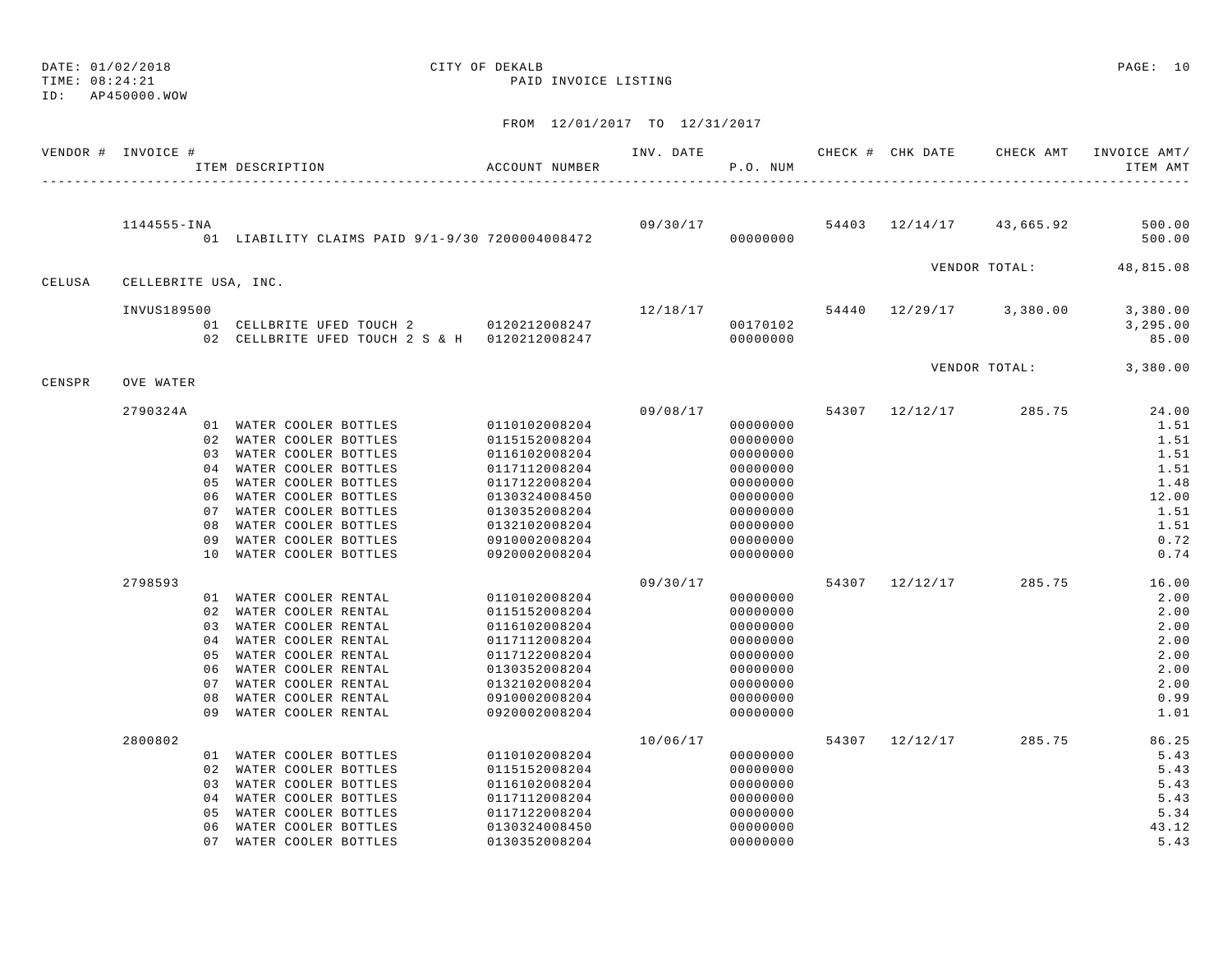TIME: 08:24:21 PAID INVOICE LISTING

ID: AP450000.WOW

| VENDOR # INVOICE # |         |    |                         |                                       |               | P.O. NUM |          |  |                                    | INV. DATE 6 1999 CHECK # CHK DATE 6 CHECK AMT INVOICE AMT<br>ITEM AMT |
|--------------------|---------|----|-------------------------|---------------------------------------|---------------|----------|----------|--|------------------------------------|-----------------------------------------------------------------------|
|                    | 2800802 |    |                         |                                       |               |          |          |  | $10/06/17$ 54307 $12/12/17$ 285.75 | 86.25                                                                 |
|                    |         |    |                         | 08 WATER COOLER BOTTLES 0132102008204 |               |          | 00000000 |  |                                    | 5.43                                                                  |
|                    |         |    |                         | 09 WATER COOLER BOTTLES 0910002008204 |               |          | 00000000 |  |                                    | 2.58                                                                  |
|                    |         |    | 10 WATER COOLER BOTTLES |                                       | 0920002008204 |          | 00000000 |  |                                    | 2.63                                                                  |
|                    | 2808470 |    |                         |                                       |               | 10/30/17 |          |  | 54307 12/12/17 285.75              | 92.75                                                                 |
|                    |         |    |                         | 01 WATER COOLER BOTTLES 0110102008204 |               |          | 00000000 |  |                                    | 5.84                                                                  |
|                    |         |    | 02 WATER COOLER BOTTLES |                                       | 0115152008204 |          | 00000000 |  |                                    | 5.84                                                                  |
|                    |         |    | 03 WATER COOLER BOTTLES |                                       | 0116102008204 |          | 00000000 |  |                                    | 5.84                                                                  |
|                    |         |    | 04 WATER COOLER BOTTLES |                                       | 0117112008204 |          | 00000000 |  |                                    | 5.84                                                                  |
|                    |         | 05 | WATER COOLER BOTTLES    |                                       | 0117122008204 |          | 00000000 |  |                                    | 5.75                                                                  |
|                    |         | 06 | WATER COOLER BOTTLES    |                                       | 0130324008450 |          | 00000000 |  |                                    | 46.37                                                                 |
|                    |         | 07 | WATER COOLER BOTTLES    |                                       | 0130352008204 |          | 00000000 |  |                                    | 5.84                                                                  |
|                    |         | 08 | WATER COOLER BOTTLES    |                                       | 0132102008204 |          | 00000000 |  |                                    | 5.84                                                                  |
|                    |         | 09 | WATER COOLER BOTTLES    |                                       | 0910002008204 |          | 00000000 |  |                                    | 2.78                                                                  |
|                    |         | 10 | WATER COOLER BOTTLES    |                                       | 0920002008204 |          | 00000000 |  |                                    | 2.81                                                                  |
|                    | 2811115 |    |                         |                                       |               | 11/06/17 |          |  | 54307 12/12/17 285.75              | 66.75                                                                 |
|                    |         |    |                         | 01 WATER COOLER BOTTLES               | 0110102008204 |          | 00000000 |  |                                    | 4.20                                                                  |
|                    |         |    | 02 WATER COOLER BOTTLES |                                       | 0115152008204 |          | 00000000 |  |                                    | 4.20                                                                  |
|                    |         | 03 | WATER COOLER BOTTLES    |                                       | 0116102008204 |          | 00000000 |  |                                    | 4.20                                                                  |
|                    |         | 04 | WATER COOLER BOTTLES    |                                       | 0117112008204 |          | 00000000 |  |                                    | 4.20                                                                  |
|                    |         | 05 | WATER COOLER BOTTLES    |                                       | 0117122008204 |          | 00000000 |  |                                    | 4.13                                                                  |
|                    |         | 06 | WATER COOLER BOTTLES    |                                       | 0130324008450 |          | 00000000 |  |                                    | 33.37                                                                 |
|                    |         | 07 | WATER COOLER BOTTLES    |                                       | 0130352008204 |          | 00000000 |  |                                    | 4.20                                                                  |
|                    |         | 08 | WATER COOLER BOTTLES    |                                       | 0132102008204 |          | 00000000 |  |                                    | 4.20                                                                  |
|                    |         | 09 | WATER COOLER BOTTLES    |                                       | 0910002008204 |          | 00000000 |  |                                    | 2.00                                                                  |
|                    |         | 10 | WATER COOLER BOTTLES    |                                       | 0920002008204 |          | 00000000 |  |                                    | 2.05                                                                  |
|                    | 2813238 |    |                         |                                       |               | 11/13/17 |          |  | 54441 12/29/17 206.75              | 60.25                                                                 |
|                    |         |    | 01 WATER COOLER BOTTLES |                                       | 0110102008204 |          | 00000000 |  |                                    | 3.79                                                                  |
|                    |         | 02 | WATER COOLER BOTTLES    |                                       | 0115152008204 |          | 00000000 |  |                                    | 3.79                                                                  |
|                    |         | 03 | WATER COOLER BOTTLES    |                                       | 0116102008204 |          | 00000000 |  |                                    | 3.79                                                                  |
|                    |         | 04 | WATER COOLER BOTTLES    |                                       | 0117112008204 |          | 00000000 |  |                                    | 3.79                                                                  |
|                    |         | 05 | WATER COOLER BOTTLES    |                                       | 0117122008204 |          | 00000000 |  |                                    | 3.73                                                                  |
|                    |         | 06 | WATER COOLER BOTTLES    |                                       | 0130324008450 |          | 00000000 |  |                                    | 30.12                                                                 |
|                    |         | 07 | WATER COOLER BOTTLES    |                                       | 0130352008204 |          | 00000000 |  |                                    | 3.79                                                                  |
|                    |         | 08 | WATER COOLER BOTTLES    |                                       | 0132102008204 |          | 00000000 |  |                                    | 3.79                                                                  |
|                    |         | 09 | WATER COOLER BOTTLES    |                                       | 0910002008204 |          | 00000000 |  |                                    | 1.80                                                                  |
|                    |         | 10 | WATER COOLER BOTTLES    |                                       | 0920002008204 |          | 00000000 |  |                                    | 1.86                                                                  |
|                    | 2815429 |    |                         |                                       |               | 11/20/17 |          |  | 54441 12/29/17 206.75              | 86.25                                                                 |
|                    |         |    |                         | 01 WATER COOLER BOTTLES               | 0110102008204 |          | 00000000 |  |                                    | 5.43                                                                  |
|                    |         | 02 | WATER COOLER BOTTLES    |                                       | 0115152008204 |          | 00000000 |  |                                    | 5.43                                                                  |
|                    |         | 03 | WATER COOLER BOTTLES    |                                       | 0116102008204 |          | 00000000 |  |                                    | 5.43                                                                  |
|                    |         |    | 04 WATER COOLER BOTTLES |                                       | 0117112008204 |          | 00000000 |  |                                    | 5.43                                                                  |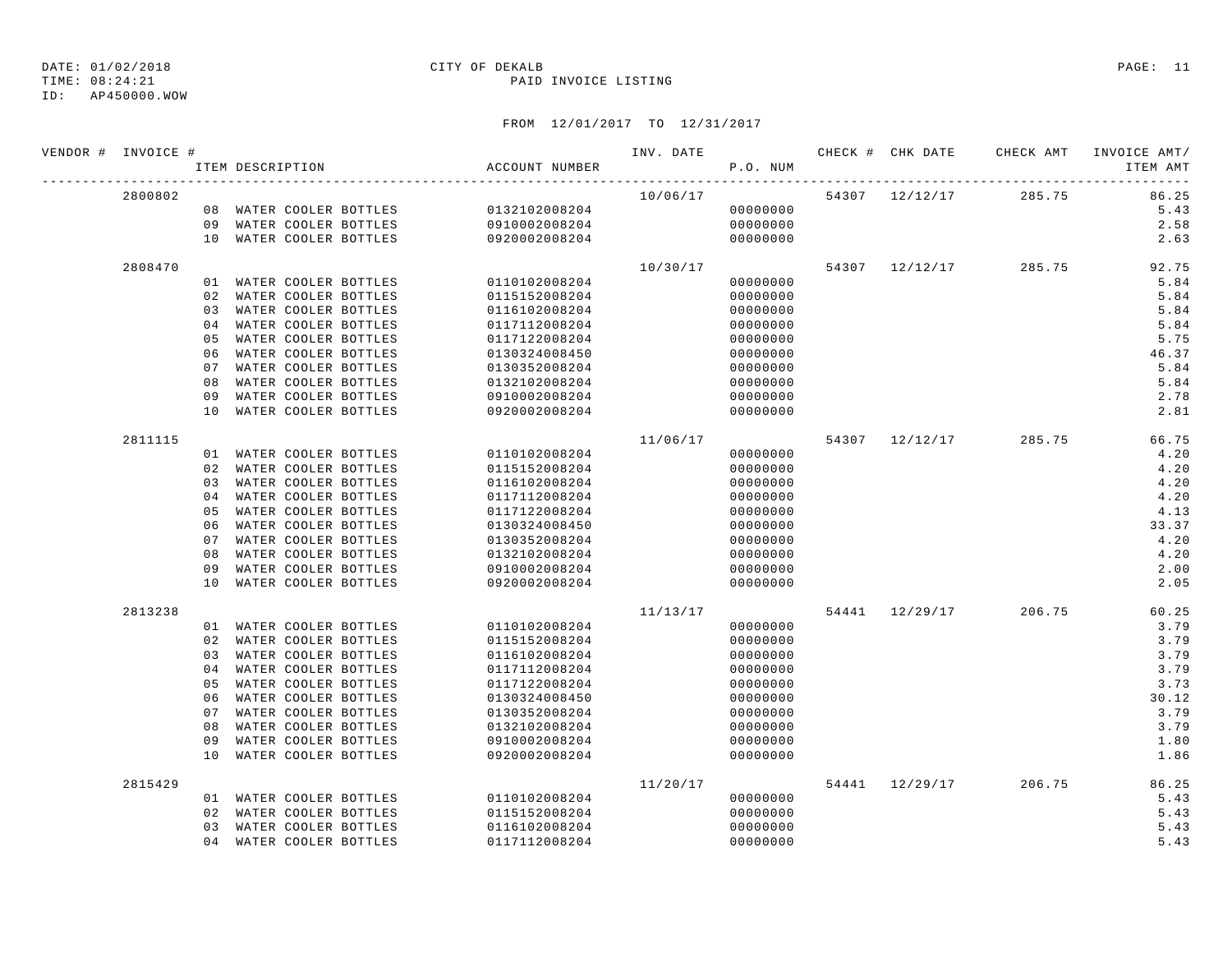TIME: 08:24:21 PAID INVOICE LISTING

ID: AP450000.WOW

|        | VENDOR # INVOICE #     |    | ITEM DESCRIPTION                                   | ACCOUNT NUMBER                 |          | P.O. NUM             |       | INV. DATE 6 . CHECK # CHK DATE CHECK AMT INVOICE AMT/ | ITEM AMT     |
|--------|------------------------|----|----------------------------------------------------|--------------------------------|----------|----------------------|-------|-------------------------------------------------------|--------------|
|        | 2815429                |    |                                                    |                                | 11/20/17 |                      |       | 54441 12/29/17 206.75                                 | 86.25        |
|        |                        |    | 05 WATER COOLER BOTTLES 0117122008204              |                                |          | 00000000             |       |                                                       | 5.34         |
|        |                        |    | 06 WATER COOLER BOTTLES                            | 0130324008450                  |          | 00000000             |       |                                                       | 43.12        |
|        |                        |    | 07 WATER COOLER BOTTLES                            | 0130352008204                  |          | 00000000             |       |                                                       | 5.43         |
|        |                        |    | 08 WATER COOLER BOTTLES<br>09 WATER COOLER BOTTLES | 0132102008204                  |          | 00000000             |       |                                                       | 5.43<br>2.58 |
|        |                        |    | 10 WATER COOLER BOTTLES                            | 0910002008204<br>0920002008204 |          | 00000000<br>00000000 |       |                                                       | 2.63         |
|        |                        |    |                                                    |                                |          |                      |       |                                                       |              |
|        | 2819575                |    |                                                    |                                | 12/04/17 |                      |       | 54441 12/29/17 206.75                                 | 60.25        |
|        |                        |    | 01 WATER COOLER BOTTLES                            | 0110102008204                  |          | 00000000             |       |                                                       | 3.79         |
|        |                        |    | 02 WATER COOLER BOTTLES                            | 0115152008204                  |          | 00000000             |       |                                                       | 3.79<br>3.79 |
|        |                        | 04 | 03 WATER COOLER BOTTLES<br>WATER COOLER BOTTLES    | 0116102008204                  |          | 00000000             |       |                                                       | 3.79         |
|        |                        |    | 05 WATER COOLER BOTTLES                            | 0117112008204<br>0117122008204 |          | 00000000<br>00000000 |       |                                                       | 3.73         |
|        |                        |    | 06 WATER COOLER BOTTLES                            | 0130324008450                  |          | 00000000             |       |                                                       | 30.12        |
|        |                        |    | 07 WATER COOLER BOTTLES                            | 0130352008204                  |          | 00000000             |       |                                                       | 3.79         |
|        |                        |    | 08 WATER COOLER BOTTLES                            | 0132102008204                  |          | 00000000             |       |                                                       | 3.79         |
|        |                        |    | 09 WATER COOLER BOTTLES                            | 0910002008204                  |          | 00000000             |       |                                                       | 1.80         |
|        |                        |    | 10 WATER COOLER BOTTLES                            | 0920002008204                  |          | 00000000             |       |                                                       | 1.86         |
| CERLAB | CERTIFIED LABORATORIES |    |                                                    |                                |          |                      |       | VENDOR TOTAL:                                         | 492.50       |
|        |                        |    |                                                    |                                |          |                      |       |                                                       |              |
|        | 2926716                |    |                                                    |                                |          |                      |       | $11/14/17$ 54308 12/12/17 146.11                      | 146.11       |
|        |                        |    | 01 AEROSOL                                         | 0130332008226                  |          | 00000000             |       |                                                       | 146.11       |
|        |                        |    |                                                    |                                |          |                      |       | VENDOR TOTAL:                                         | 146.11       |
| CHAENE | CHAMPION ENERGY, LLC   |    |                                                    |                                |          |                      |       |                                                       |              |
|        | B1711290181            |    |                                                    |                                | 11/30/17 |                      |       | 54408 12/14/17 417.82                                 | 329.24       |
|        |                        |    | 01 9140600296 12/25-11/27/17 6500003008352         |                                |          | 00000000             |       |                                                       | 329.24       |
|        | B1711290203            |    |                                                    |                                | 11/30/17 |                      | 54408 | 12/14/17 417.82                                       | 88.58        |
|        |                        |    | 01 9161000023 10/26-11/27/17 6500003008352         |                                | 00000000 |                      |       |                                                       | 88.58        |
|        |                        |    |                                                    |                                |          |                      |       | VENDOR TOTAL:                                         | 417.82       |
| CHASEW | CHASE BANK             |    |                                                    |                                |          |                      |       |                                                       |              |
|        | 11032017               |    |                                                    |                                |          |                      |       | 11/03/17 1183 12/29/17 350,576.40                     | 350,576.40   |
|        |                        |    |                                                    |                                |          | 00000000             |       |                                                       | 282,361.21   |
|        |                        |    | 02 2014 BOND PAYMENT                               | 65000000001066                 |          | 00000000             |       |                                                       | 68,215.19    |
|        |                        |    |                                                    |                                |          |                      |       | VENDOR TOTAL:                                         | 350,576.40   |
| CHIARE |                        |    | CHICAGO AREA CHAPTER 99S                           |                                |          |                      |       |                                                       |              |
|        | 2018                   |    |                                                    |                                |          |                      |       | $11/27/17$ 54309 $12/12/17$ 100.00                    | 100.00       |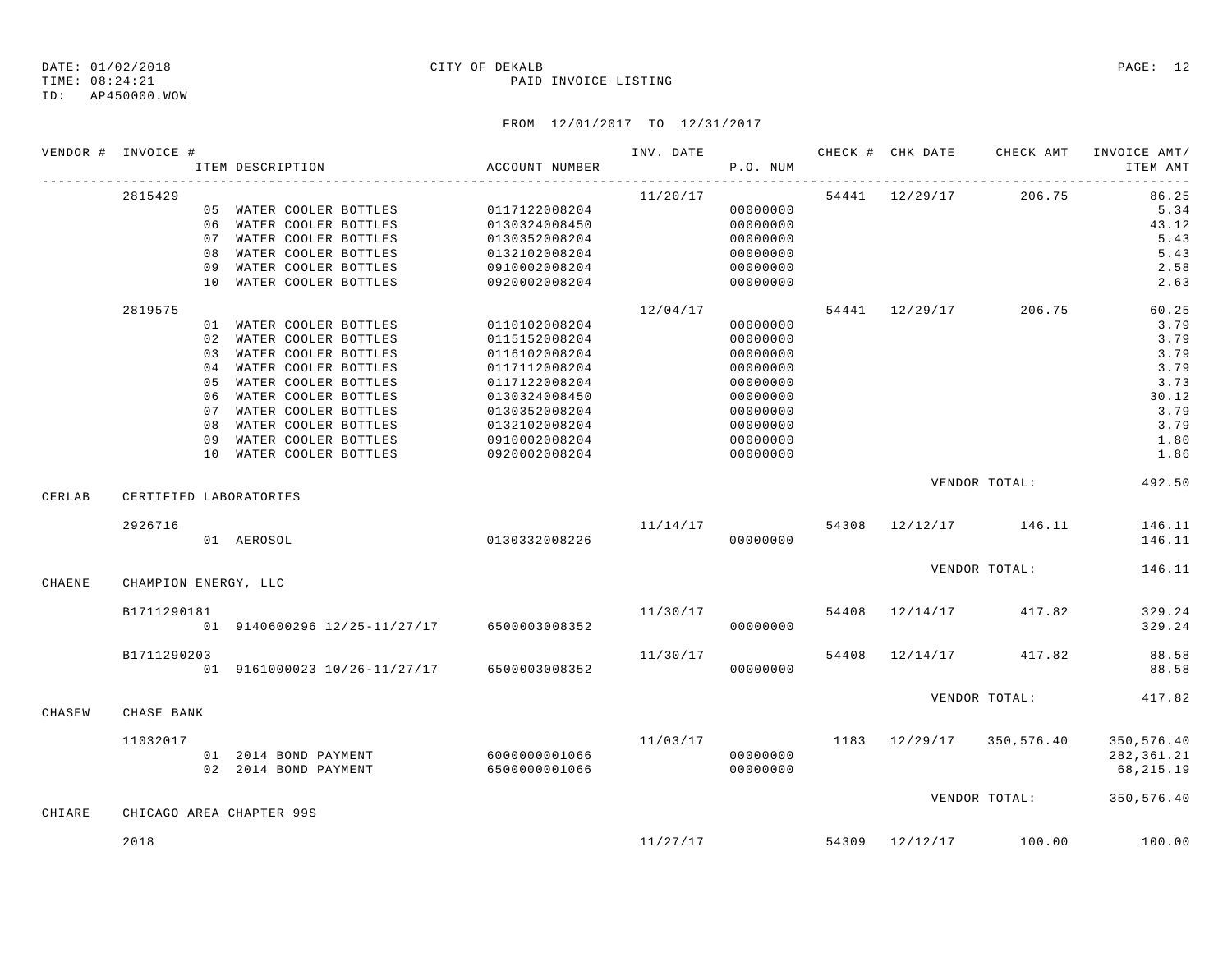ID: AP450000.WOW

## DATE: 01/02/2018 CITY OF DEKALB PAGE: 13

TIME: 08:24:21 PAID INVOICE LISTING

|                | VENDOR # INVOICE #           | ITEM DESCRIPTION                                                                                                                                                                                         | ACCOUNT NUMBER |                                  | P.O. NUM                                     |  |                                      | INVOICE AMT/<br>ITEM AMT                                                 |
|----------------|------------------------------|----------------------------------------------------------------------------------------------------------------------------------------------------------------------------------------------------------|----------------|----------------------------------|----------------------------------------------|--|--------------------------------------|--------------------------------------------------------------------------|
|                | 2018                         | 01 AVIATION EXPO REGISTRATION 65000000001410                                                                                                                                                             |                | $11/27/17$ 54309 12/12/17 100.00 | 00000000                                     |  |                                      | 100.00<br>100.00                                                         |
| CHILEA         |                              | CHILDREN'S LEARNING CENTER                                                                                                                                                                               |                |                                  |                                              |  | VENDOR TOTAL:                        | 100.00                                                                   |
|                | 12192017                     | 01 PUBLIC SERVICES - Q1 & Q2 1900003008307                                                                                                                                                               |                |                                  | 00000000                                     |  | $12/19/17$ 54442 $12/29/17$ 5,000.00 | 5,000.00<br>5,000.00                                                     |
| CHITIT         |                              | CHICAGO TITLE INSURANCE CO                                                                                                                                                                               |                |                                  |                                              |  | VENDOR TOTAL:                        | 5.000.00                                                                 |
|                | 5252-1700575                 | 979<br>01 OWNERS POLICY - 1108 MARKET 0115153008366                                                                                                                                                      |                | 11/29/17                         | 00000000                                     |  | 54443 12/29/17 966.00                | 483.00<br>483.00                                                         |
|                | 5252-1700647                 | 01 OWNERS POLICY - 402 GURLER 0115153008366                                                                                                                                                              |                | 11/29/17                         | 00000000                                     |  | 54443 12/29/17 966.00                | 483.00<br>483.00                                                         |
| <b>CHO1HEA</b> |                              | CHOICE 1 HEALTH CARE SERVICES                                                                                                                                                                            |                |                                  |                                              |  | VENDOR TOTAL:                        | 966.00                                                                   |
|                | 8189                         | 01 AMBULANCE SUPPLIES                                                                                                                                                                                    | 0125272008241  |                                  | 00000000                                     |  | $12/06/17$ 54444 $12/29/17$ 99.80    | 99.80<br>99.80                                                           |
| CHPLU          | C & H PLUMBING INC.          |                                                                                                                                                                                                          |                |                                  |                                              |  | VENDOR TOTAL:                        | 99.80                                                                    |
|                | 43469                        | 01 BACKFLOW DEVICE ANNUAL INSPCTN 0125273008348<br>02 BACKFLOW DEVICE ANNUAL INSPCTN 0120213008348<br>03 BACKFLOW DEVICE ANNUAL INSPCTN 0130323008348<br>04 BACKFLOW DEVICE ANNUAL INSPCTN 6000003008348 |                | 09/07/17                         | 00000000<br>00000000<br>00000000<br>00000000 |  |                                      | 54445 12/29/17 1,800.00 1,800.00<br>216.00<br>360.00<br>648.00<br>576.00 |
| CHUANT         | ANTHONY CHULICK              |                                                                                                                                                                                                          |                |                                  |                                              |  |                                      | VENDOR TOTAL: 1,800.00                                                   |
|                | 12202017                     | 01 POLICE/FIRE COM OCT/NOV/DEC 17 0116102008201                                                                                                                                                          |                | 12/20/17                         | 00000000                                     |  | 54446 12/29/17 30.00                 | 30.00<br>30.00                                                           |
|                | CITYTECH CITY TECH USA, INC. |                                                                                                                                                                                                          |                |                                  |                                              |  | VENDOR TOTAL:                        | 30.00                                                                    |
|                | 3088                         | 01 2018 MEMBERSHIP RENEWAL 0100000001410                                                                                                                                                                 |                |                                  | 00000000                                     |  | $12/11/17$ 54447 12/29/17 390.00     | 390.00<br>390.00                                                         |
|                |                              |                                                                                                                                                                                                          |                |                                  |                                              |  | VENDOR TOTAL:                        | 390.00                                                                   |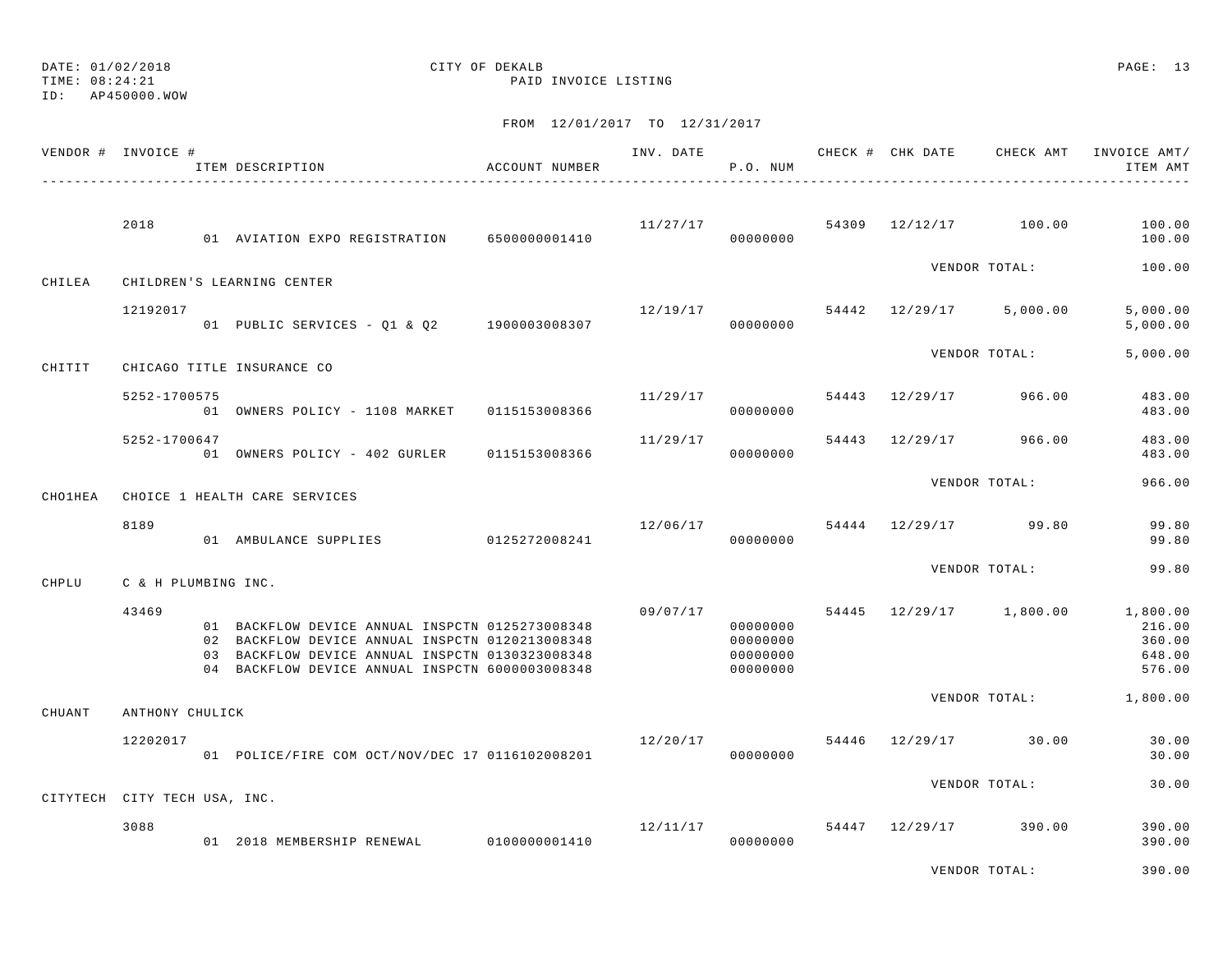ID: AP450000.WOW

## DATE: 01/02/2018 CITY OF DEKALB PAGE: 14

TIME: 08:24:21 PAID INVOICE LISTING

|        | VENDOR # INVOICE #             | ITEM DESCRIPTION                                                                                            | ACCOUNT NUMBER | INV. DATE | P.O. NUM |                |                         | CHECK # CHK DATE CHECK AMT INVOICE AMT/<br>ITEM AMT    |
|--------|--------------------------------|-------------------------------------------------------------------------------------------------------------|----------------|-----------|----------|----------------|-------------------------|--------------------------------------------------------|
|        | CLABAI CLARK, BAIRD, SMITH LLP |                                                                                                             |                |           |          |                |                         |                                                        |
|        | 9285                           | 01 LEGAL SERVICES - NOV 2017 6000003008366<br>02 LEGAL SERVICES - NOV 2017 0115153008349 000000000 00000000 |                | 11/30/17  | 00000000 |                |                         | 54448 12/29/17 2,077.50 2,077.50<br>415.50<br>1,662.00 |
| CMTINC |                                | CRAWFORD, MURPHY & TILLY INC                                                                                |                |           |          |                | VENDOR TOTAL:           | 2,077.50                                               |
|        | 116069                         | 01 TRANS IMPROVMENT PLAN PREP 6500004008450                                                                 |                | 11/17/17  | 00000000 |                | 54449 12/29/17 2,920.33 | 2,920.33<br>2,920.33                                   |
| COD    | CITY OF DEKALB                 |                                                                                                             |                |           |          |                | VENDOR TOTAL:           | 2,920.33                                               |
|        | 11012017                       | 01 700 W LINC. SEWER 7/25-9/25 0130323008355                                                                |                | 11/01/17  | 00000000 | 54310 12/12/17 | 265.50                  | 153.50<br>153.50                                       |
|        | 11012017A                      | 01 950 W DRESSER SEWER 7/25-9/25 0125273008355                                                              |                | 11/01/17  | 00000000 | 54310 12/12/17 |                         | 265.50 112.00<br>112.00                                |
|        | 11202017                       | 01 SIDEWALK REPLACEMENT REIMB. 1900003008321                                                                |                | 11/20/17  | 00000000 | 54274 12/05/17 | 1,000.00                | 1,000.00<br>1,000.00                                   |
|        | 12012017A                      | 01 700 PINE SEWER - 08/29-10/26 0125273008355                                                               |                | 12/01/17  | 00000000 | 54450 12/29/17 | 886.40                  | 182.00<br>182.00                                       |
|        | 12012017B                      | 01   1154   7TH   SEWER - 08/28-10/26   0125273008355                                                       |                | 12/01/17  | 00000000 | 54450 12/29/17 | 886.40                  | 36.75<br>36.75                                         |
|        | 12012017C                      | 01 2200 PLEASANT SWR - 8/28-10/30 6500003008355                                                             |                | 12/01/17  | 00000000 | 54450 12/29/17 | 886.40                  | 15.75<br>15.75                                         |
|        | 12012017E                      | 01 3232 PLEASANT SWR - 8/29-10/30 6500003008355                                                             |                | 12/01/17  | 00000000 | 54450 12/29/17 | 886.40                  | 47.25<br>47.25                                         |
|        | 12012017F                      | 01  1216 MARKET SWR - 8/29-10/30  6000003008355                                                             |                | 12/01/17  | 00000000 | 54450 12/29/17 | 886.40                  | 146.50<br>146.50                                       |
|        | 12012017G                      | 01 330 GROVE SWR - 8/28-10/26 0130323008355                                                                 |                | 12/01/17  | 00000000 | 54450 12/29/17 | 886.40                  | 140.00<br>140.00                                       |
|        | 12012017H                      | 01 223 S 4TH SWR - 8/28-10/26/17 0130323008355                                                              |                | 12/01/17  | 00000000 | 54450 12/29/17 | 886.40                  | 8.75<br>8.75                                           |
|        | 12012017I                      |                                                                                                             |                | 12/01/17  |          | 54450 12/29/17 | 886.40                  | 262.00                                                 |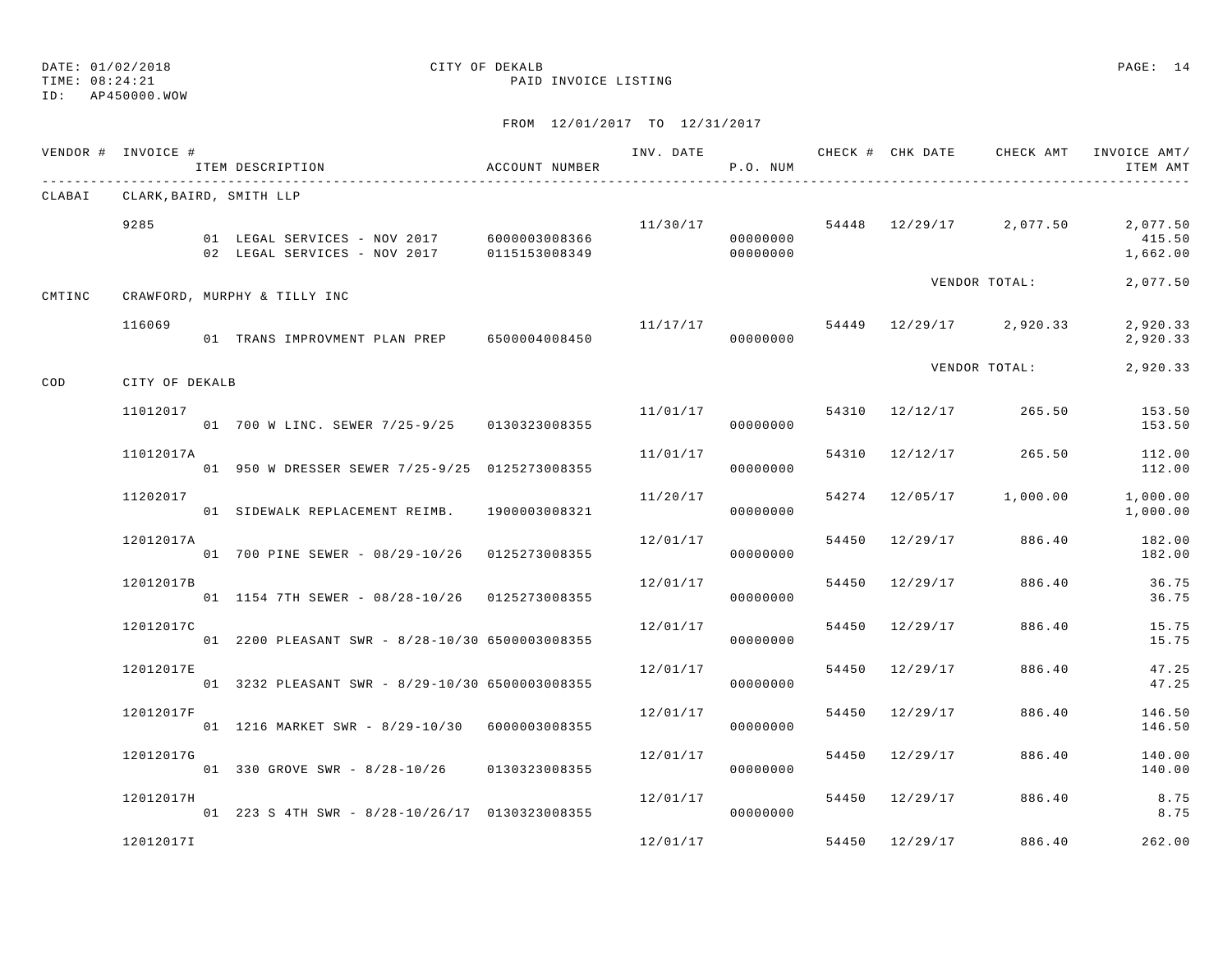TIME: 08:24:21 PAID INVOICE LISTING

#### ID: AP450000.WOW

|         | VENDOR # INVOICE #  | ITEM DESCRIPTION                                | ACCOUNT NUMBER |          | P.O. NUM |                | INV. DATE 6 1999 CHECK # CHK DATE 6 CHECK AMT INVOICE AMT/ | ITEM AMT         |
|---------|---------------------|-------------------------------------------------|----------------|----------|----------|----------------|------------------------------------------------------------|------------------|
|         | 12012017I           |                                                 |                | 12/01/17 |          |                | 54450 12/29/17 886.40                                      | 262.00           |
|         |                     | 01  1316 MARKET SWR - 8/28-10/26  0130323008355 |                |          | 00000000 |                |                                                            | 262.00           |
|         | 12012017J           | 01 213 S 4TH SWR - 8/28-10/26/17 0130323008355  |                | 12/01/17 | 00000000 | 54450 12/29/17 | 886.40                                                     | 23.40<br>23.40   |
|         | 12012017K           | 01 200 S 4TH SWR - 8/28-10/30/17 6000003008355  |                | 12/01/17 | 00000000 |                | 54450 12/29/17 886.40                                      | 24.00<br>24.00   |
| COLDUP  | COLLEGE OF DUPAGE   |                                                 |                |          |          |                | VENDOR TOTAL:                                              | 2,151.90         |
|         | 8564                | 01 BASIC EVIDENCE TRAINING 0120243008376        |                | 11/14/17 | 00000000 |                | 54311 12/12/17 295.00                                      | 295.00<br>295.00 |
|         | COMCAST             |                                                 |                |          |          |                | VENDOR TOTAL:                                              | 295.00           |
| COMCAST | 10042017            | 01 200 S 4TH ST SERVICES NOV 2017 0117122008285 |                | 10/04/17 | 00000000 |                | 54451 12/29/17 427.89                                      | 85.83<br>85.83   |
|         | 10142017            | 01 700 W LINCOLN SERVICES NOV 17 0120223008399  |                | 10/14/17 | 00000000 | 54312 12/12/17 | 16.92                                                      | 8.46<br>8.46     |
|         | 11042017            | 01 200 S 4TH ST SERVICES DEC 2017 0117122008285 |                | 11/04/17 | 00000000 | 54451 12/29/17 | 427.89                                                     | 85.83<br>85.83   |
|         | 11142017            | 01 700 W LINCOLN SERVICES DEC 17 0120223008399  |                | 11/14/17 | 00000000 | 54312 12/12/17 | 16.92                                                      | 8.46<br>8.46     |
|         | 12032017            | 01 624 N 11TH SRVCS - DEC 2017 0120223008399    |                | 12/03/17 | 00000000 | 54451 12/29/17 | 427.89                                                     | 170.40<br>170.40 |
|         | 12042017            | 01 200 S 4TH ST SERVICES DEC 2017 0117122008285 |                | 12/04/17 | 00000000 | 54451 12/29/17 | 427.89                                                     | 85.83<br>85.83   |
| COMED   | COMMONWEALTH EDISON |                                                 |                |          |          |                | VENDOR TOTAL:                                              | 444.81           |
|         | 11012017            | 01 5477111064 10/3-11/1/17 1000003008352        |                | 11/01/17 | 00000000 |                | 54313 12/12/17 32.91                                       | 12.89<br>12.89   |
|         | 11022017            | 01 1253019001 10/4-11/2/17 1000003008352        |                | 11/02/17 | 00000000 |                | 54313 12/12/17 32.91                                       | 20.02<br>20.02   |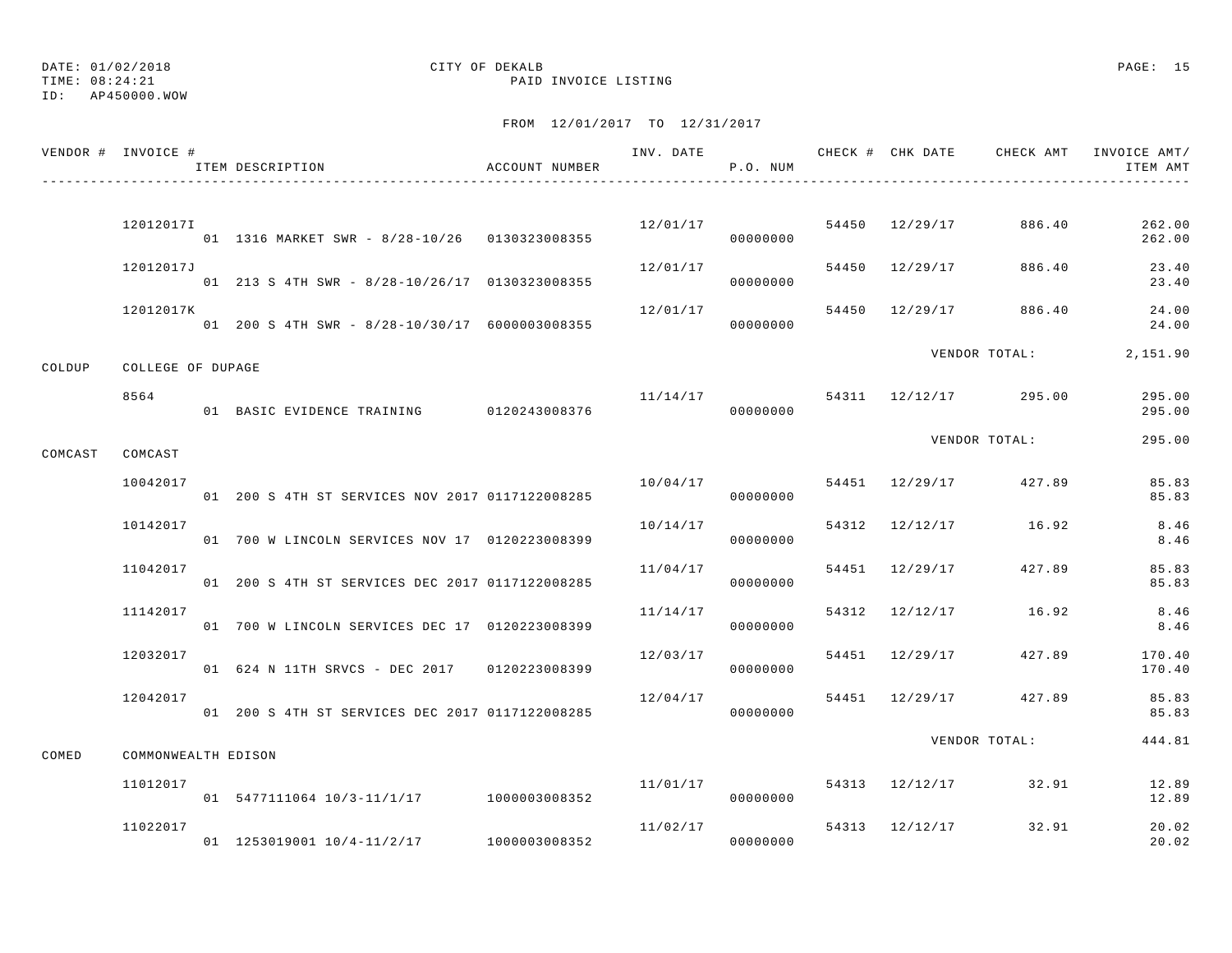DATE: 01/02/2018 CITY OF DEKALB PAGE: 16

ID: AP450000.WOW

| VENDOR # INVOICE # | ITEM DESCRIPTION                           | ACCOUNT NUMBER | INV. DATE | P.O. NUM |                | CHECK # CHK DATE GHECK AMT INVOICE AMT/ | ITEM AMT             |
|--------------------|--------------------------------------------|----------------|-----------|----------|----------------|-----------------------------------------|----------------------|
| 11222017A          | 01 3034018028 10/23-11/21/17 6500003008352 |                | 11/22/17  | 00000000 | 54454 12/29/17 | 5,907.59                                | 49.57<br>49.57       |
| 11222017B          | 01 2950409035 10/23-11/21/17               | 6500003008352  | 11/22/17  | 00000000 | 54454 12/29/17 | 5,907.59                                | 1,226.41<br>1,226.41 |
| 11222017C          | 01 2950413002 10/23-11/21/17               | 6500003008352  | 11/22/17  | 00000000 | 54454 12/29/17 | 5,907.59                                | 302.46<br>302.46     |
| 11222017D          | 01 0203047054 10/23-11/21/17               | 0130323008352  | 11/22/17  | 00000000 | 54454 12/29/17 | 5,907.59                                | 11.11<br>11.11       |
| 11222017E          | 01 2950412005 10/23-11/21/17               | 6500003008352  | 11/22/17  | 00000000 | 54454 12/29/17 | 5,907.59                                | 1,200.71<br>1,200.71 |
| 11272017A          | 01 2378089039 10/25-11/27/17               | 0130333008352  | 11/27/17  | 00000000 | 54454 12/29/17 | 5,907.59                                | 226.03<br>226.03     |
| 11282017A          | 01 3034019007 10/26-11/27/17               | 6500003008352  | 11/28/17  | 00000000 | 54454 12/29/17 | 5,907.59                                | 65.74<br>65.74       |
| 11282017B          | 01 3288163078 10/26-11/27/17               | 6500003008352  | 11/28/17  | 00000000 | 54454 12/29/17 | 5,907.59                                | 52.62<br>52.62       |
| 11282017C          | 01 1353027096 10/27-11/28/17               | 0130323008352  | 11/28/17  | 00000000 | 54454 12/29/17 | 5,907.59                                | 87.47<br>87.47       |
| 11282017D          | 01 2691541038 10/25-11/27/17               | 0130323008352  | 11/28/17  | 00000000 | 54454 12/29/17 | 5,907.59                                | 10.68<br>10.68       |
| 11282017E          | 01 3243134066 10/27-11/28/17               | 0130323008352  | 11/28/17  | 00000000 | 54454 12/29/17 | 5,907.59                                | 128.52<br>128.52     |
| 11282017F          | 01 1053017076 10/25-11/27/17               | 1000003008352  | 11/28/17  | 00000000 | 54454 12/29/17 | 5,907.59                                | 73.97<br>73.97       |
| 11282017G          | 01 0338120095 10/25-11/27/17               | 1000003008352  | 11/28/17  | 00000000 | 54454 12/29/17 | 5,907.59                                | 60.92<br>60.92       |
| 11282017H          | 01 2415052007 10/25-11/27/17               | 6500003008352  | 11/28/17  | 00000000 | 54454 12/29/17 | 5,907.59                                | 247.95<br>247.95     |
| 11282017I          | 01 0099140182 10/27-11/28/17 0130323008352 |                | 11/28/17  | 00000000 | 54454 12/29/17 | 5,907.59                                | 36.36<br>36.36       |
| 11282017J          |                                            |                | 11/28/17  |          | 54454 12/29/17 | 5,907.59                                | 122.41               |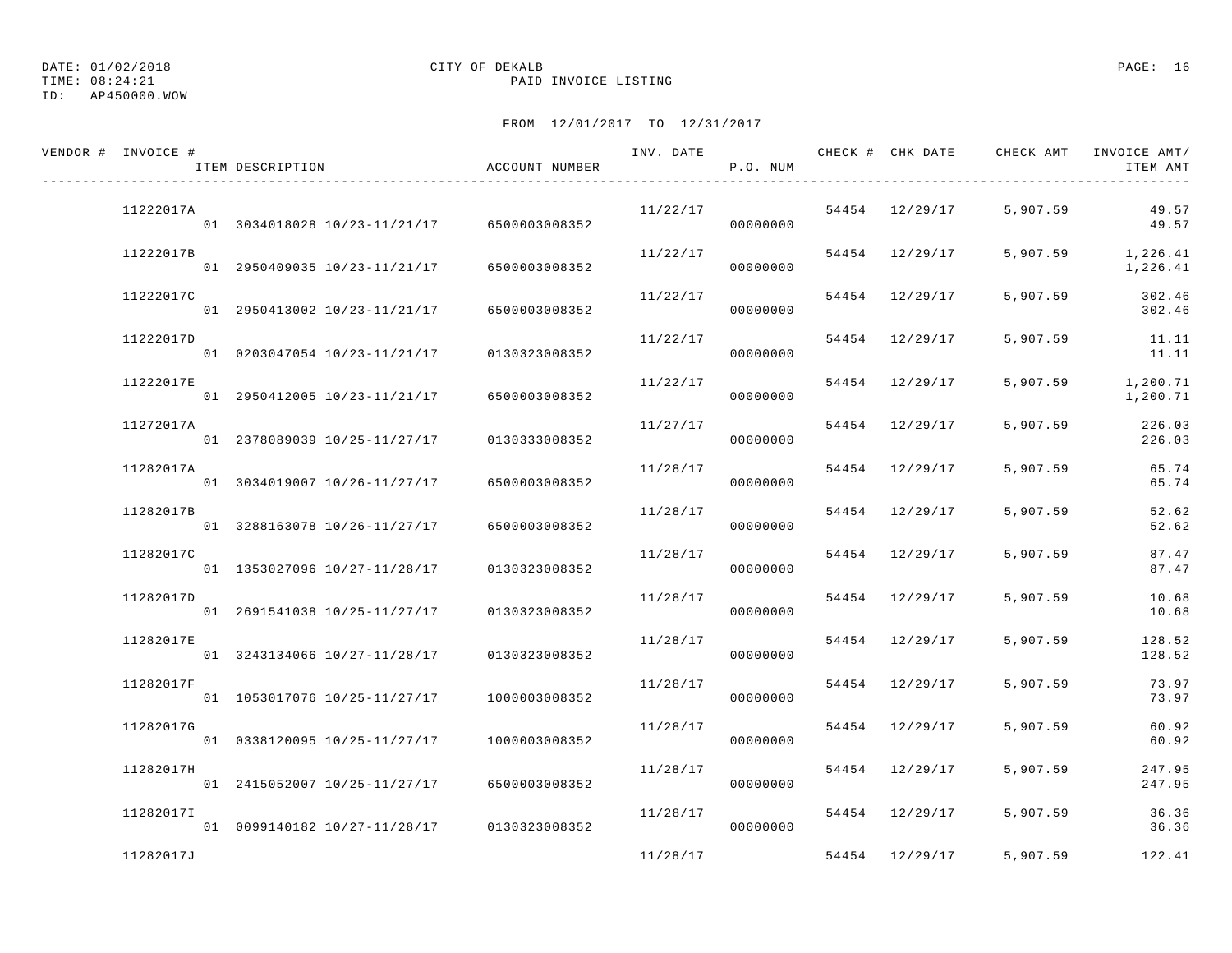DATE: 01/02/2018 CITY OF DEKALB PAGE: 17 ID: AP450000.WOW

| VENDOR # INVOICE # | ITEM DESCRIPTION                           | ACCOUNT NUMBER | INV. DATE | P.O. NUM |                |          | CHECK # CHK DATE CHECK AMT INVOICE AMT/<br>ITEM AMT |
|--------------------|--------------------------------------------|----------------|-----------|----------|----------------|----------|-----------------------------------------------------|
| 11282017J          |                                            |                | 11/28/17  |          | 54454 12/29/17 | 5,907.59 | 122.41                                              |
|                    | 01 1506097008 10/26-11/27/17 6500003008352 |                |           | 00000000 |                |          | 122.41                                              |
| 11282017L          | 01 2691445004 10/27-11/28/17               | 0130323008352  | 11/28/17  | 00000000 | 54454 12/29/17 | 5,907.59 | 131.56<br>131.56                                    |
| 11282017M          | 01 2948159011 10/26-11/27/17               | 0130323008352  | 11/28/17  | 00000000 | 54454 12/29/17 | 5,907.59 | 28.97<br>28.97                                      |
| 11282017N          | 01 2950414009 10/26-11/27/17               | 6500003008352  | 12/28/17  | 00000000 | 54454 12/29/17 | 5,907.59 | 101.08<br>101.08                                    |
| 112820170          | 01 3034017012 10/26-11/27/17               | 6500003008352  | 11/28/17  | 00000000 | 54454 12/29/17 | 5,907.59 | 20.34<br>20.34                                      |
| 11282017P          | 01 6609155004 10/26-11/28/17               | 0130323008352  | 11/28/17  | 00000000 | 54454 12/29/17 | 5,907.59 | 1,009.01<br>1,009.01                                |
| 112820170          | 01 3203158108 10/26-11/28/17               | 0130323008352  | 11/28/17  | 00000000 | 54454 12/29/17 | 5,907.59 | 31.54<br>31.54                                      |
| 11282017k          | 01 1839137004 10/26-11/27/17               | 6500003008352  | 11/28/17  | 00000000 | 54454 12/29/17 | 5,907.59 | 132.29<br>132.29                                    |
| 11292017A          | 01 2845061003 10/27-11/29/17               | 1000003008352  | 11/29/17  | 00000000 | 54454 12/29/17 | 5,907.59 | 12.89<br>12.89                                      |
| 11292017B          | 01 3909108035 10/27-11/29/17               | 1000003008352  | 11/29/17  | 00000000 | 54454 12/29/17 | 5,907.59 | 12.89<br>12.89                                      |
| 11292017C          | 01 5617001014 10/27-11/29/17               | 1000003008352  | 11/29/17  | 00000000 | 54454 12/29/17 | 5,907.59 | 12.89<br>12.89                                      |
| 11292017G          | 01 6247144034 10/27-11/29/17               | 1000003008352  | 11/29/17  | 00000000 | 54454 12/29/17 | 5,907.59 | 12.89<br>12.89                                      |
| 11292017H          |                                            |                | 11/29/17  |          | 54454 12/29/17 | 5,907.59 | 12.89                                               |
| 11292017I          | 01 2201002013 10/27-11/29/17               | 1000003008352  | 11/29/17  | 00000000 | 54454 12/29/17 | 5,907.59 | 12.89<br>208.35                                     |
| 11292017J          | 01 0786037018 10/30-11/29/17               | 0130323008352  | 11/29/17  | 00000000 | 54454 12/29/17 | 5,907.59 | 208.35<br>72.49                                     |
|                    | 01 0965041007 10/27-11/28/17 0130323008352 |                |           | 00000000 |                |          | 72.49                                               |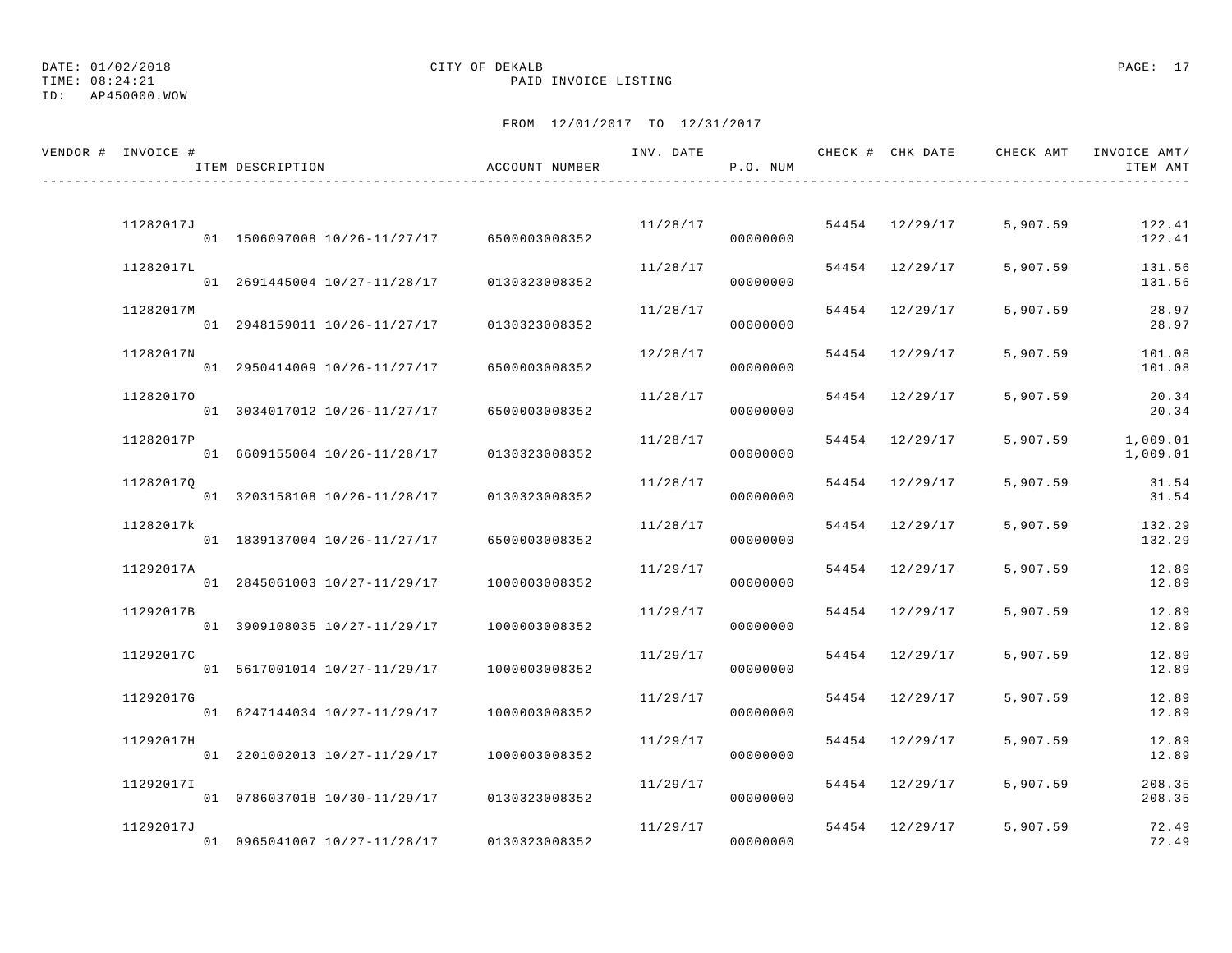ID: AP450000.WOW

### TIME: 08:24:21 PAID INVOICE LISTING

|        | VENDOR # INVOICE # | ITEM DESCRIPTION                           | ACCOUNT NUMBER | INV. DATE | P.O. NUM |                | CHECK # CHK DATE CHECK AMT | INVOICE AMT/<br>ITEM AMT |
|--------|--------------------|--------------------------------------------|----------------|-----------|----------|----------------|----------------------------|--------------------------|
|        | 11302017A          | 01 0063137075 10/27-11/29/17 1000003008352 |                | 11/30/17  | 00000000 | 54454 12/29/17 | 5,907.59                   | 33.74<br>33.74           |
|        | 11302017B          | 01 2950679037 10/30-11/30/17               | 0130323008352  | 11/30/17  | 00000000 | 54454 12/29/17 | 5,907.59                   | 41.37<br>41.37           |
|        | 11302017C          | 01 2439716008 10/30-11/30/17               | 6500003008352  | 11/30/17  | 00000000 | 54454 12/29/17 | 5,907.59                   | 28.97<br>28.97           |
|        | 11302017D          | 01 1428051200 10/30-11/29/17               | 1000003008352  | 11/30/17  | 00000000 | 54454 12/29/17 | 5,907.59                   | 7.99<br>7.99             |
|        | 12012017A          | 01 3034540007 10/31-12/1/17                | 0130323008352  | 12/01/17  | 00000000 | 54454 12/29/17 | 5,907.59                   | 21.95<br>21.95           |
|        | 12012017B          | 01 2698543003 10/31-12/1/17                | 0130323008352  | 12/01/17  | 00000000 | 54454 12/29/17 | 5,907.59                   | 16.36<br>16.36           |
|        | 12012017C          | 01 2698641000 10/31-12/01/17               | 0130323008352  | 12/01/17  | 00000000 | 54454 12/29/17 | 5,907.59                   | 21.29<br>21.29           |
|        | 12042017A          | 01 5477111064 11/1-12/4/17 1000003008352   |                | 12/04/17  | 00000000 | 54454 12/29/17 | 5,907.59                   | 12.89<br>12.89           |
|        | 12052017A          | 01 1253019001 11/2-12/5/17 1000003008352   |                | 12/05/17  | 00000000 | 54454 12/29/17 | 5,907.59                   | 20.02<br>20.02           |
| COMEDG | COMPETITIVE EDGE   |                                            |                |           |          |                | VENDOR TOTAL:              | 5,940.50                 |
|        | 45062              | 01 SAFETY CLOTHING                         | 0100000002690  | 11/09/17  | 00000000 | 54314 12/12/17 | 479.40                     | 289.32<br>289.32         |
|        | 45065              | 01 (8) HOODED SWEATSHIRTS 6500003008373    |                | 11/09/17  | 00000000 |                | 54314 12/12/17 479.40      | 190.08<br>190.08         |
| COMREV |                    | TECHNOLOGY MANAGEMENT REV FUND             |                |           |          |                | VENDOR TOTAL:              | 479.40                   |
|        | T1812766           | 01 PD LEADS - OCT 2017                     | 0120233008320  | 11/13/17  | 00000000 |                | 54315 12/12/17 485.45      | 485.45<br>485.45         |
| COMYAR |                    | COMPETITIVE YARD WORX, INC.                |                |           |          |                | VENDOR TOTAL:              | 485.45                   |
|        | 3144               |                                            |                |           | 08/31/17 |                | 54316 12/12/17 125.00      | 75.00                    |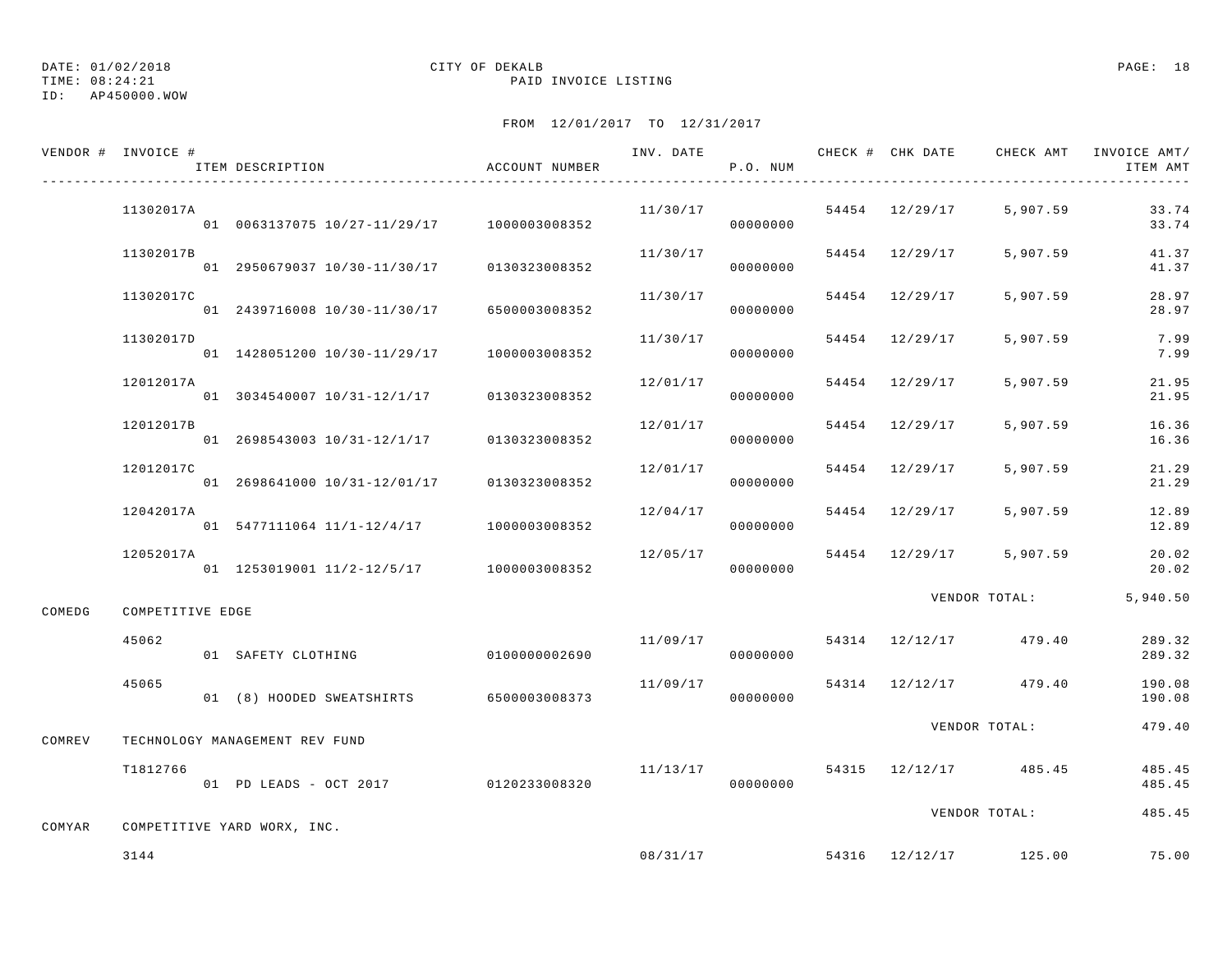TIME: 08:24:21 PAID INVOICE LISTING

ID: AP450000.WOW

|         | VENDOR # INVOICE #       | ITEM DESCRIPTION                              | ACCOUNT NUMBER |          | P.O. NUM             |  |                                   | ITEM AMT               |
|---------|--------------------------|-----------------------------------------------|----------------|----------|----------------------|--|-----------------------------------|------------------------|
|         |                          |                                               |                |          |                      |  |                                   |                        |
|         | 3144                     | 01 402 GURLER ST LAWN SRVCS 0132103008347     |                |          | 08/31/17<br>00000000 |  | 54316 12/12/17 125.00             | 75.00<br>75.00         |
|         | 3153                     | 01 402 GURLER ST LAWN SRVCS 0132103008347     |                | 09/30/17 | 00000000             |  | 54316 12/12/17 125.00             | 50.00<br>50.00         |
| CONSTEL |                          | CONSTELLATION NEW ENERGY INC                  |                |          |                      |  | VENDOR TOTAL:                     | 125.00                 |
|         | 0042246712               | $01 1-1D70-925 9/28-10/26/17$ 0130323008352   |                | 11/02/17 | 00000000             |  | 54317 12/12/17 25.28              | 25.28<br>25.28         |
|         | 0042292718               | 01  1-1D70-919  10/4-11/1/17  2600006508352   |                | 11/04/17 | 00000000             |  | 54455 12/29/17 34,460.97          | 1,620.02<br>1,620.02   |
|         | 0042336046               | 01 1-1D70-918 10/4-11/1/17                    | 1000003008352  | 11/08/17 | 00000000             |  | 54455 12/29/17 34,460.97          | 31,191.07<br>31,191.07 |
|         | 0042706822               | 01 1-1D70-925 10/27-11/27/17 0130323008352    |                | 12/06/17 | 00000000             |  | 54455 12/29/17 34,460.97          | 29.86<br>29.86         |
|         | 0042731556               | 01  1-1D70-919  11/02-12/04/17  2600006508352 |                | 12/07/17 | 00000000             |  | 54455 12/29/17 34,460.97 1,620.02 | 1,620.02               |
| CONWEA  |                          | CONTINENTAL WEATHER SERVICE                   |                |          |                      |  | VENDOR TOTAL:                     | 34,486.25              |
|         | 16430                    | 01 ARPT WTHR FRCST - DEC 2017 6500004008450   |                | 12/01/17 | 00000000             |  | 54456 12/29/17 150.00             | 150.00<br>150.00       |
| CORANI  | CORTLAND ANIMAL HOSPITAL |                                               |                |          |                      |  | VENDOR TOTAL:                     | 150.00                 |
|         | 52428                    | 01 CANINE WELLNESS EXAM 0120223008399         |                |          | 00000000             |  | $12/07/17$ 54457 12/29/17 571.54  | 571.54<br>571.54       |
| CORMAI  | CORE & MAIN LP           |                                               |                |          |                      |  | VENDOR TOTAL:                     | 571.54                 |
|         | I018604                  | 01 WATER SYSTEM PARTS                         | 6000002008232  | 11/02/17 | 00000000             |  | 54318 12/12/17 4,194.75           | 3,689.05<br>3,689.05   |
|         | I034963                  | 01 WATER SYSTEM PARTS                         | 6000002008232  | 11/02/17 | 00000000             |  | 54318 12/12/17 4,194.75           | 281.48<br>281.48       |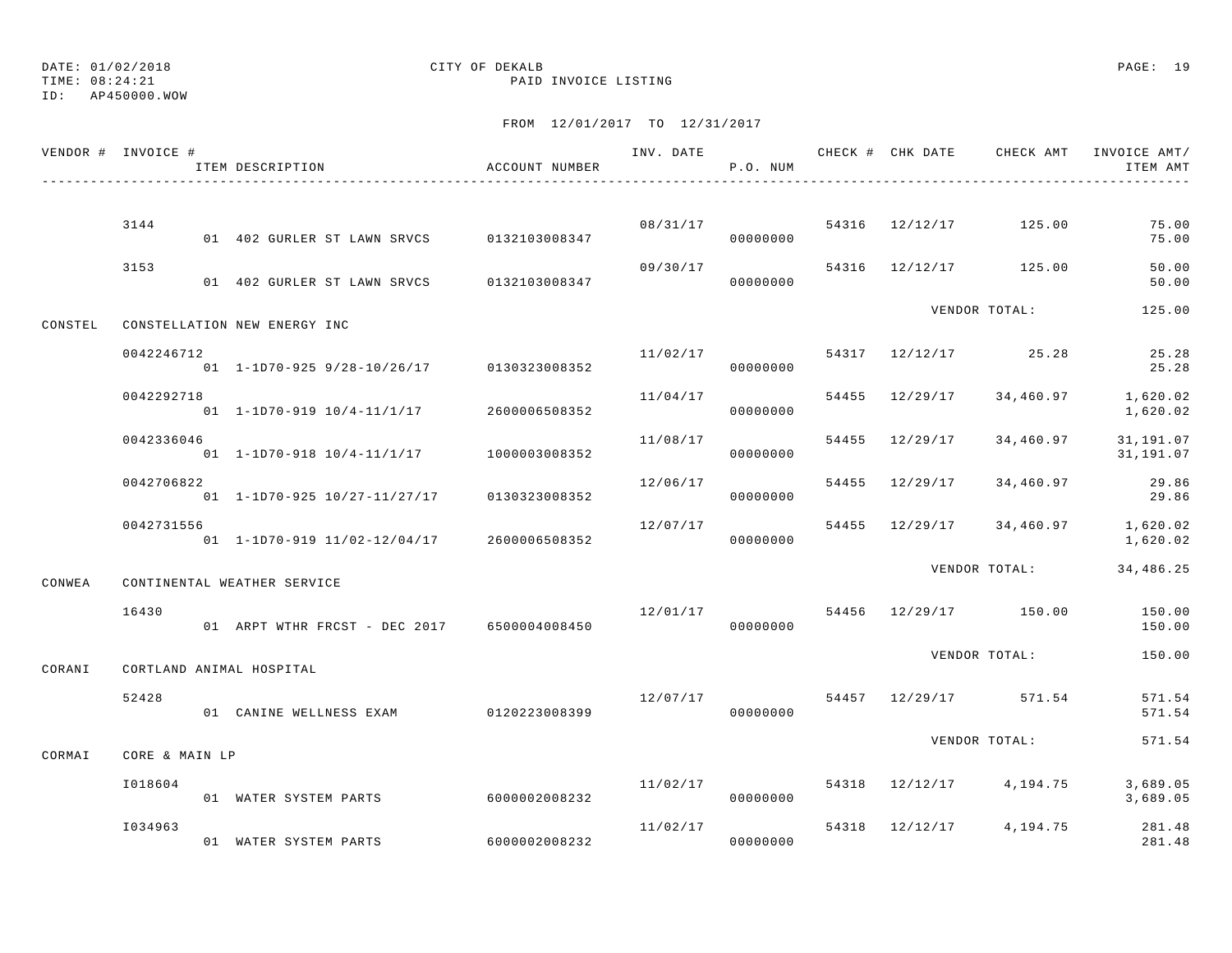DATE: 01/02/2018 CITY OF DEKALB PAGE: 20 TIME: 08:24:21 PAID INVOICE LISTING

| VENDOR # INVOICE # |                   | ITEM DESCRIPTION                                | ACCOUNT NUMBER |                                    | P.O. NUM |                |                         | ITEM AMT                                               |
|--------------------|-------------------|-------------------------------------------------|----------------|------------------------------------|----------|----------------|-------------------------|--------------------------------------------------------|
|                    | I044750           | 01 WATER SYSTEM PARTS 6000002008232             |                |                                    | 00000000 |                |                         | $11/02/17$ 54318 $12/12/17$ 4, 194.75 224.22<br>224.22 |
|                    | I180696           | 01 WATER SYSTEM PARTS                           | 6200006008583  | 12/08/17                           | 00000000 |                |                         | 54458 12/29/17 3,121.00 3,121.00<br>3,121.00           |
| COSTAR             | COSTAR GROUP INC  |                                                 |                |                                    |          |                | VENDOR TOTAL:           | 7,315.75                                               |
|                    | 105664613         | 01 MARKETING & ADS - NOV/DEC 2017 0132103008373 |                | $12/04/17$ 54459 $12/29/17$ 825.58 | 00000000 |                |                         | 825.58<br>825.58                                       |
| COTALV             | ALVINA COTTON     |                                                 |                |                                    |          |                | VENDOR TOTAL:           | 825.58                                                 |
|                    | 12042017          | 01 AMNESTY REFUND #297548 0100000073514         |                | $12/04/17$ 54460 12/29/17 25.00    | 00000000 |                |                         | 25.00<br>25.00                                         |
| CREELE             | CRESCENT ELECTRIC |                                                 |                |                                    |          |                | VENDOR TOTAL:           | 25.00                                                  |
|                    | S504126771.001    | 01 ELECTRICAL PARTS/SUPPLIES 0125272008210      |                | 11/13/17                           | 00000000 |                | 54319 12/12/17 1,118.35 | 400.00<br>400.00                                       |
|                    | S504126771.002    | 01 ELECTRICAL PARTS/SUPPLIES                    | 0125272008210  | 11/13/17                           | 00000000 | 54319 12/12/17 | 1,118.35                | 129.87<br>129.87                                       |
|                    | S504236671.001    | 01 ELECTRICAL PARTS/SUPPLIES                    | 0125272008210  | 10/24/17                           | 00000000 |                | 54319 12/12/17 1,118.35 | 21.86<br>21.86                                         |
|                    | S504277386.001    | 01 ELECTRICAL PARTS/SUPPLIES                    | 0130332008229  | 10/31/17                           | 00000000 |                | 54319 12/12/17 1,118.35 | 502.77<br>502.77                                       |
|                    | S504303053.001    | 01 ELECTRICAL PARTS/SUPPLIES 0130332008229      |                | 11/06/17                           | 00000000 |                | 54319 12/12/17 1,118.35 | 63.85<br>63.85                                         |
| CRUMAT             | MATTHEW J CRULL   |                                                 |                |                                    |          |                |                         | VENDOR TOTAL: 1,118.35                                 |
|                    | 12072017          | 01 PZ MTG - JUL - DEC 2017 0132102008201        |                | 12/07/17                           | 00000000 |                | 54461 12/29/17 150.00   | 150.00<br>150.00                                       |
| CSRBOB             |                   | C.S.R. BOBCAT, INCORPORATED                     |                |                                    |          |                | VENDOR TOTAL:           | 150.00                                                 |
|                    | 131500            |                                                 |                |                                    | 12/12/17 |                | 54462 12/29/17 215.42   | 215.42                                                 |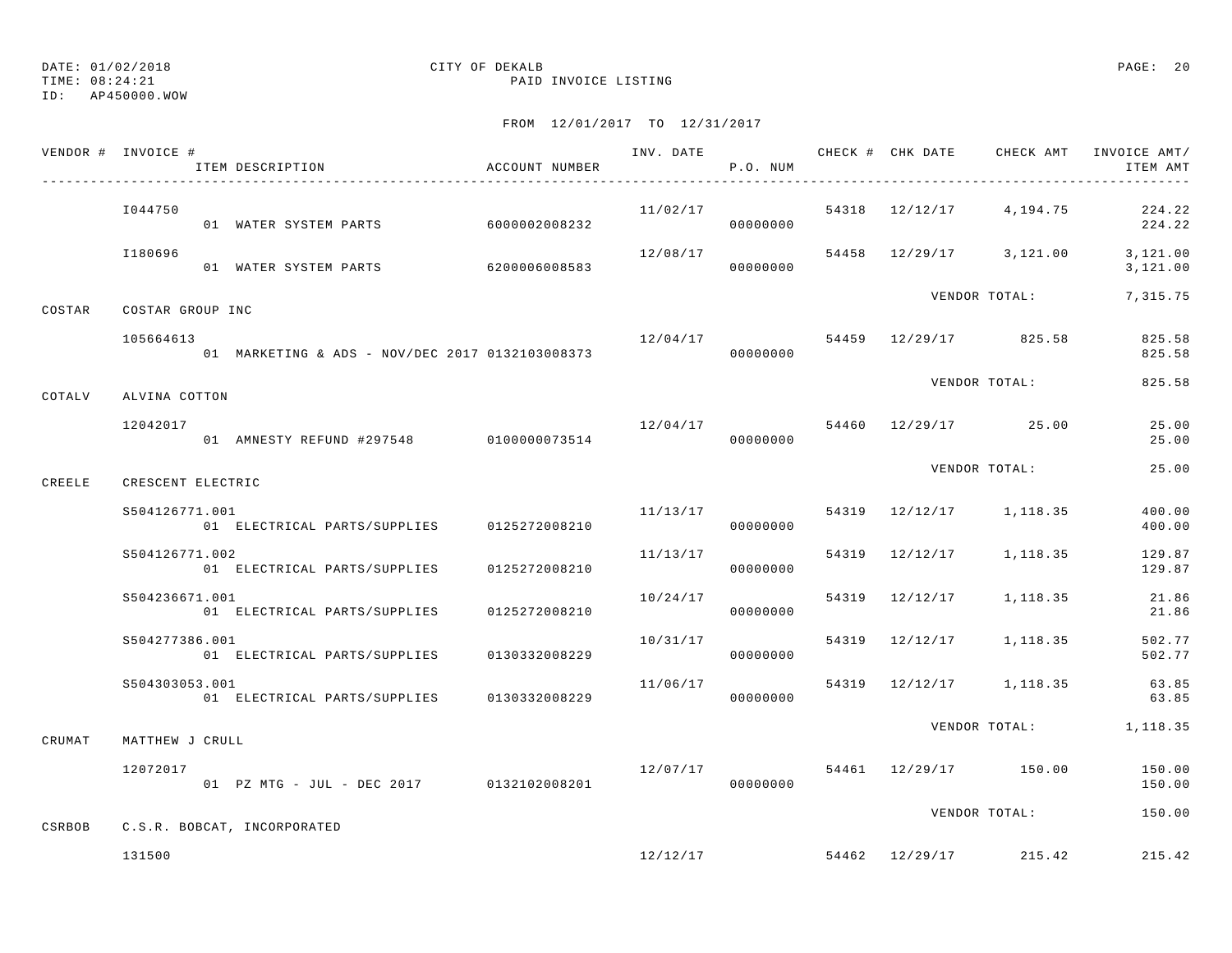DATE: 01/02/2018 CITY OF DEKALB PAGE: 21 ID: AP450000.WOW

|               | VENDOR # INVOICE # | ITEM DESCRIPTION                                                   | ACCOUNT NUMBER |          | INV. DATE<br>P.O. NUM |       |                |                                    | CHECK # CHK DATE CHECK AMT INVOICE AMT /<br>ITEM AMT |
|---------------|--------------------|--------------------------------------------------------------------|----------------|----------|-----------------------|-------|----------------|------------------------------------|------------------------------------------------------|
|               | 131500             | 01 MAINTENANCE EQUIPMENT 6500003008310                             |                |          | 00000000              |       |                | $12/12/17$ 54462 $12/29/17$ 215.42 | 215.42<br>215.42                                     |
| CURCON        |                    | CURRAN CONTRACTING COMPANY                                         |                |          |                       |       |                | VENDOR TOTAL:                      | 215.42                                               |
|               | 11222017           | 01 HYDRANT DEPOSIT #17-15 6000000002880<br>02 HYDRANT USAGE #17-15 | 6000000063444  | 11/22/17 | 00000000<br>00000000  |       |                | 54320 12/12/17 2,695.31            | 471.40<br>1,200.00<br>$-728.60$                      |
|               | 13581              | 01 MATERIAL                                                        | 6000002008228  | 11/03/17 | 00000000              |       | 54320 12/12/17 | 2,695.31                           | 788.40<br>788.40                                     |
|               | 13582              | 01 MATERIAL                                                        | 6000002008228  | 11/03/17 | 00000000              | 54320 | 12/12/17       | 2,695.31                           | 335.49<br>335.49                                     |
|               | 13640              | 01 MATERIAL                                                        | 6000002008228  | 11/09/17 | 00000000              |       | 54320 12/12/17 | 2,695.31                           | 933.70<br>933.70                                     |
|               | 13662              | 01 MATERIAL                                                        | 6000002008228  | 11/14/17 | 00000000              |       | 54320 12/12/17 | 2,695.31                           | 166.32<br>166.32                                     |
|               | 13724              | 01 MATERIAL                                                        | 6000002008228  | 11/22/17 | 00000000              |       |                | 54463 12/29/17 1,286.40            | 1,286.40<br>1,286.40                                 |
| CZIMAR        | MARIANNE CZISCHKI  |                                                                    |                |          |                       |       |                | VENDOR TOTAL:                      | 3,981.71                                             |
|               | 11282017           | 01 AMNESTY REFUND #300634 0100000073514                            |                | 11/28/17 | 00000000              |       |                | 54321 12/12/17 25.00               | 25.00<br>25.00                                       |
| <b>DCAUTO</b> |                    | DEKALB COUNTY AUTO PARTS-2000                                      |                |          |                       |       |                | VENDOR TOTAL:                      | 25.00                                                |
|               | 607675             | 01 LICENSE BRACKET                                                 | 0130332008226  |          | 08/07/17<br>00000000  |       |                | 54322 12/12/17 787.19              | 2.09<br>2.09                                         |
|               | 618643             | 01 BATTERY                                                         | 0120222008226  | 11/01/17 | 00000000              |       |                | 54465 12/29/17 1,407.67            | 265.70<br>265.70                                     |
|               | 618675             | 01 CORE DEPOSIT CREDIT 0120222008226                               |                | 11/01/17 | 00000000              |       |                | 54465 12/29/17 1,407.67            | $-18.00$<br>$-18.00$                                 |
|               | 619187             |                                                                    |                | 11/06/17 |                       |       |                | 54322 12/12/17 787.19              | 265.34                                               |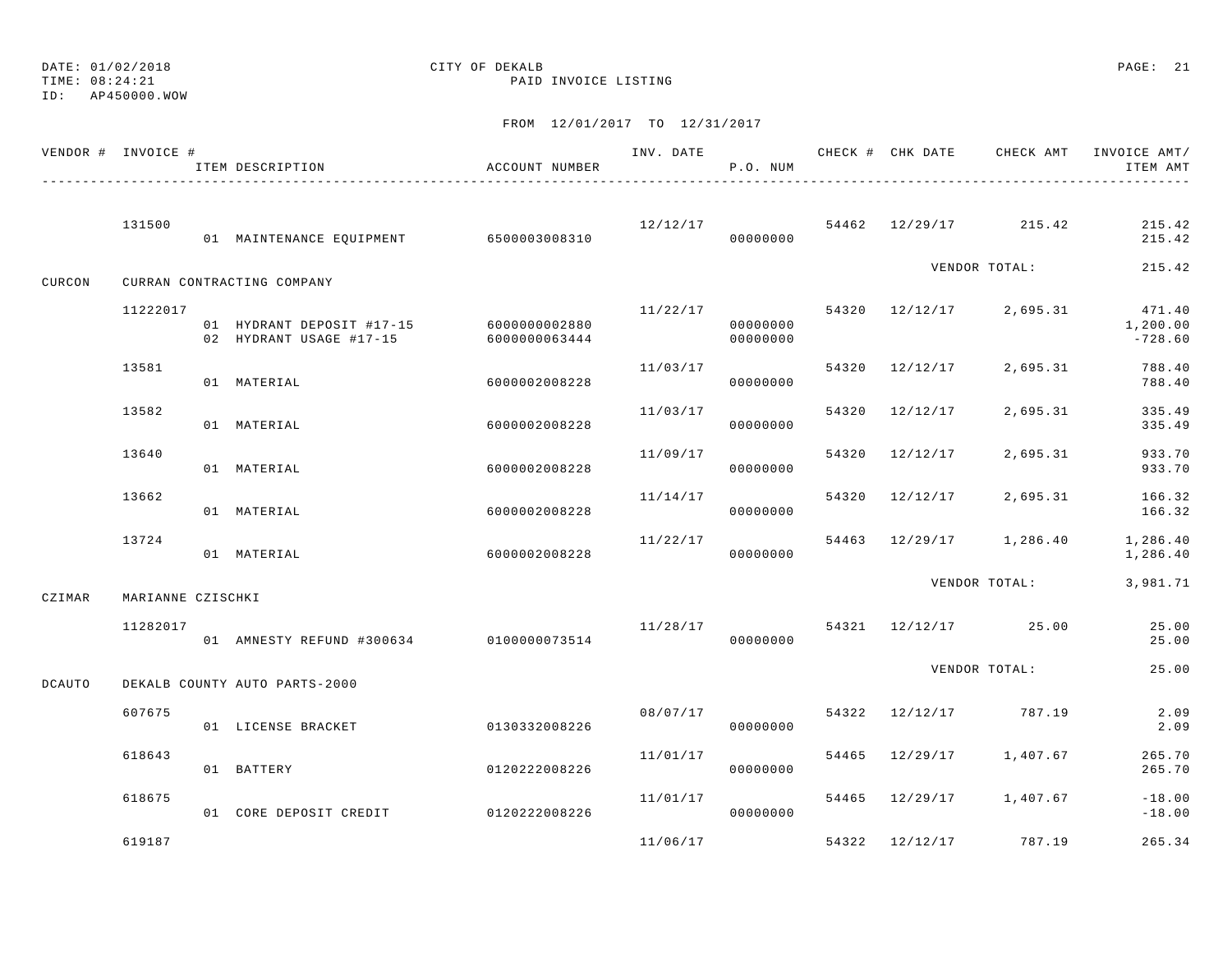DATE: 01/02/2018 CITY OF DEKALB PAGE: 22 ID: AP450000.WOW

| VENDOR # INVOICE # | ITEM DESCRIPTION                        | ACCOUNT NUMBER |                         | P.O. NUM |                |                         | INV. DATE 6 CHECK # CHK DATE CHECK AMT INVOICE AMT/<br>ITEM AMT |
|--------------------|-----------------------------------------|----------------|-------------------------|----------|----------------|-------------------------|-----------------------------------------------------------------|
|                    |                                         |                |                         |          |                |                         |                                                                 |
| 619187             | 01 BRAKE PADS, ROTORS 0120222008226     |                | 11/06/17 54322 12/12/17 | 00000000 |                | 787.19                  | 265.34<br>265.34                                                |
| 619510             | 01 HUB BEARING                          | 0120222008226  | 11/08/17                | 00000000 | 54322 12/12/17 | 787.19                  | 148.24<br>148.24                                                |
| 619618             | 01 BREAKAWAY NOZZLE                     | 0130332008245  | 11/09/17                | 00000000 | 54322 12/12/17 | 787.19                  | 71.99<br>71.99                                                  |
| 619664             | 01 (4) FUSES                            | 0130332008226  | 11/09/17                | 00000000 | 54322 12/12/17 | 787.19                  | 2.80<br>2.80                                                    |
| 620128             | 01 HUB BEARING                          | 0120222008226  | 11/14/17                | 00000000 | 54322 12/12/17 | 787.19                  | 148.24<br>148.24                                                |
| 620199             | 01 FILTER                               | 0130336008540  | 11/14/17                | 00000000 | 54322 12/12/17 | 787.19                  | 104.81<br>104.81                                                |
| 620462             | 01 LICENSE BRACKET CREDIT 0130332008226 |                | 11/16/17                | 00000000 | 54322 12/12/17 | 787.19                  | $-2.09$<br>$-2.09$                                              |
| 620485             |                                         |                | 11/16/17                |          | 54322 12/12/17 | 787.19                  | 39.77                                                           |
| 620514             | 01 SOLENOID                             | 0130332008226  | 11/16/17                | 00000000 | 54322 12/12/17 | 787.19                  | 39.77<br>6.00                                                   |
|                    | 01 HYDRAULIC FILTER 0130332008226       |                |                         | 00000000 |                |                         | $6.00$                                                          |
| 620840             | 01 SWITCH, RELAY, FILTER 0120242008226  |                | 11/20/17                | 00000000 |                | 54465 12/29/17 1,407.67 | 90.51<br>90.51                                                  |
| 620849             | 01 OIL FILTER, OIL                      | 0120222008226  | 11/20/17                | 00000000 |                | 54465 12/29/17 1,407.67 | 24.29<br>24.29                                                  |
| 620885             | 01 OIL TREATMENT                        | 0120222008226  | 11/20/17                | 00000000 | 54465 12/29/17 | 1,407.67                | 95.76<br>95.76                                                  |
| 620969             | 01 (2) AIR FILTERS                      | 0120222008226  | 11/21/17                | 00000000 | 54465 12/29/17 | 1,407.67                | 16.66<br>16.66                                                  |
| 620977             | 01 EXTENSIONS                           | 0120222008226  | 11/20/17                | 00000000 |                | 54465 12/29/17 1,407.67 | 13.07<br>13.07                                                  |
| 621470             | 01 BELT, TENSIONER, WATER PUMP          | 0120222008226  | 11/27/17                | 00000000 |                | 54465 12/29/17 1,407.67 | 118.00<br>118.00                                                |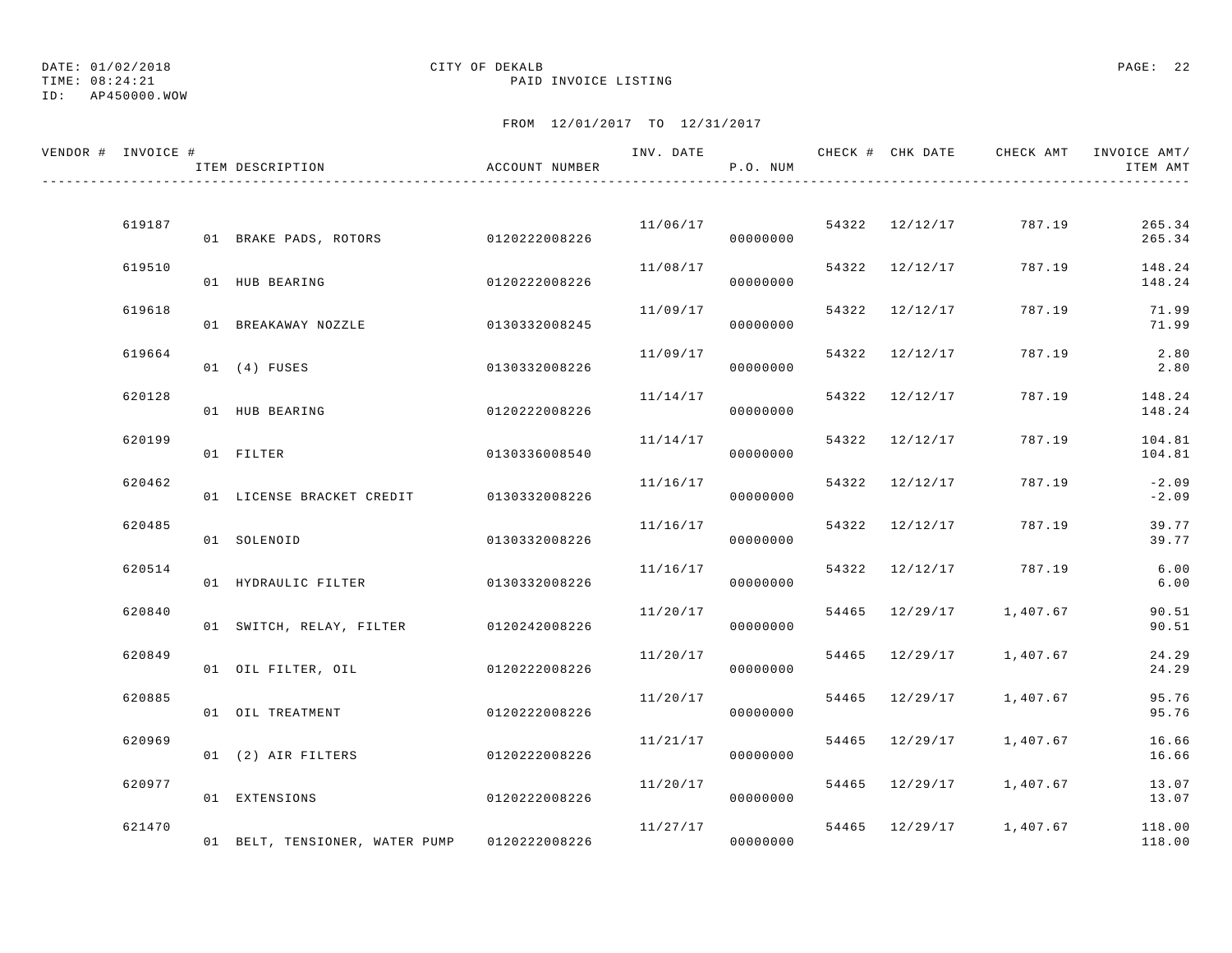DATE: 01/02/2018 CITY OF DEKALB PAGE: 23 TIME: 08:24:21 PAID INVOICE LISTING

ID: AP450000.WOW

| VENDOR # INVOICE # | ITEM DESCRIPTION                         | ACCOUNT NUMBER |          | P.O. NUM |                |                                      | INV. DATE 6 1999 CHECK # CHK DATE 6 CHECK AMT INVOICE AMT<br>ITEM AMT |
|--------------------|------------------------------------------|----------------|----------|----------|----------------|--------------------------------------|-----------------------------------------------------------------------|
| 621487             | 01 SWITCH                                | 0120222008226  |          | 00000000 |                | $11/27/17$ 54465 $12/29/17$ 1,407.67 | 134.33<br>134.33                                                      |
| 621537             | 01 RELAY, BATTERY CREDIT 0120242008226   |                | 11/27/17 | 00000000 |                | 54465 12/29/17 1,407.67              | $-146.53$<br>$-146.53$                                                |
| 621539             | 01 WINDOW REGULATOR 0120222008226        |                | 11/27/17 | 00000000 |                | 54465 12/29/17 1,407.67              | 81.89<br>81.89                                                        |
| 621548             | 01 INTAKE MANIFOLD                       | 0120222008226  | 11/27/17 | 00000000 |                | 54465 12/29/17 1,407.67              | 209.43<br>209.43                                                      |
| 621736             | 01 WARRANTY CREDIT                       | 0120222008226  | 11/29/17 | 00000000 | 54465 12/29/17 | 1,407.67                             | $-42.74$<br>$-42.74$                                                  |
| 621737             | 01 SWITCH                                | 0120222008226  | 11/29/17 | 00000000 |                | 54465 12/29/17 1,407.67              | $-216.22$<br>$-216.22$                                                |
| 621980             | 01 BRAKE PADS, ROTORS 0120222008226      |                | 11/30/17 | 00000000 |                |                                      | 54465 12/29/17 1,407.67 141.36<br>141.36                              |
| 622373             | 01 BRAKE CALIPER 0120222008226           |                | 12/04/17 | 00000000 |                | 54465 12/29/17 1,407.67              | 90.48<br>90.48                                                        |
| 622398             | 01 CONTROL ARM, BALL JOINT 0120222008226 |                | 12/04/17 | 00000000 | 54465 12/29/17 | 1,407.67                             | 116.86<br>116.86                                                      |
| 622468             | 01 SWAY BAR LINK                         | 0120222008226  | 12/05/17 | 00000000 |                | 54465 12/29/17 1,407.67              | 38.44<br>38.44                                                        |
| 622664             | 01 (2) AIR FILTERS                       | 0120222008226  | 12/06/17 | 00000000 | 54465 12/29/17 | 1,407.67                             | 33.84<br>33.84                                                        |
| 622717             | 01 CORE DEPOSIT CREDIT                   | 0120222008226  | 12/06/17 | 00000000 |                | 54465 12/29/17 1,407.67              | $-27.78$<br>$-27.78$                                                  |
| 622797             | 01 AIR FILTER                            | 0130333008315  | 12/07/17 | 00000000 | 54465 12/29/17 | 1,407.67                             | 38.55<br>38.55                                                        |
| 622849             | 01 WIPER BLADE REFILL 0130333008315      |                | 12/07/17 | 00000000 | 54465 12/29/17 | 1,407.67                             | 17.06<br>17.06                                                        |
| 622915             | 01 RELAY                                 | 0130332008226  | 12/08/17 | 00000000 |                | 54465 12/29/17 1,407.67              | 15.47<br>15.47                                                        |
| 623136             |                                          |                | 12/11/17 |          | 54465 12/29/17 | 1,407.67                             | 21.98                                                                 |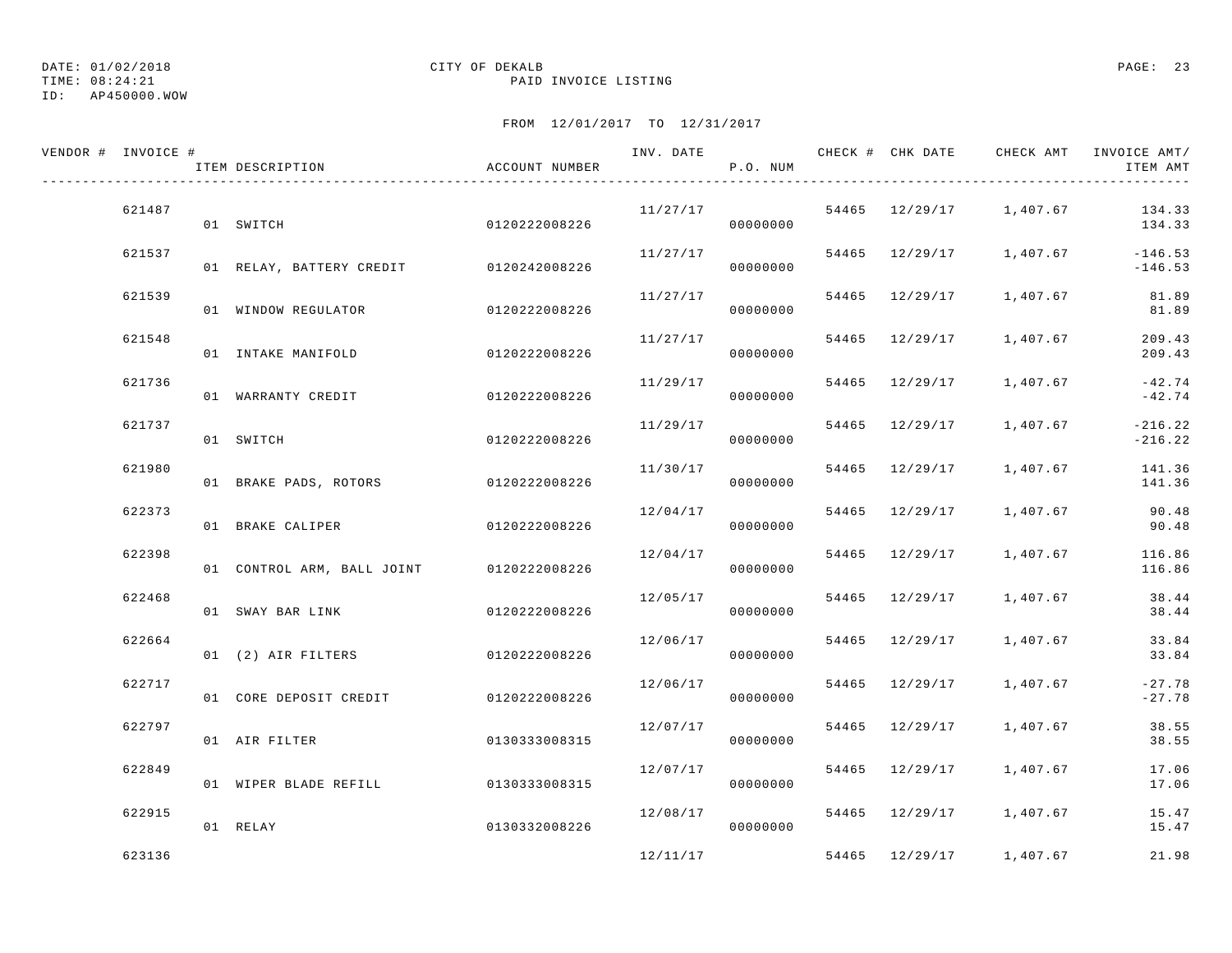DATE: 01/02/2018 CITY OF DEKALB PAGE: 24

ID: AP450000.WOW

|         | VENDOR # INVOICE # | ITEM DESCRIPTION              | ACCOUNT NUMBER                 | INV. DATE | P.O. NUM             |       |                |                         | CHECK # CHK DATE CHECK AMT INVOICE AMT/<br>ITEM AMT |
|---------|--------------------|-------------------------------|--------------------------------|-----------|----------------------|-------|----------------|-------------------------|-----------------------------------------------------|
|         |                    |                               |                                |           |                      |       |                |                         |                                                     |
|         | 623136             | 01 CLAMP                      | 0130332008226                  |           | 12/11/17<br>00000000 |       |                | 54465 12/29/17 1,407.67 | 21.98<br>21.98                                      |
|         | 623432             | 01 BRAKE PADS/ROTORS          | 0130332008229                  | 12/13/17  | 00000000             |       |                | 54465 12/29/17 1,407.67 | 295.26<br>295.26                                    |
| DCAUTO2 |                    | DEKALB COUNTY AUTO PARTS-2001 |                                |           |                      |       |                | VENDOR TOTAL:           | 2,194.86                                            |
|         | 610200             | 01 LUG NUT COVERS             | 0125272008226                  |           | 08/25/17<br>00000000 |       | 54323 12/12/17 | 543.46                  | 15.60<br>15.60                                      |
|         | 613330             | 01 OIL PREMIX                 | 0125272008226                  | 09/21/17  | 00000000             |       | 54323 12/12/17 | 543.46                  | 124.83<br>124.83                                    |
|         | 619411             | 01 MOUNT, LAMP<br>02 BLUE DEF | 6000002008226<br>6000002008245 | 11/07/17  | 00000000<br>00000000 |       | 54323 12/12/17 | 543.46                  | 25.83<br>10.84<br>14.99                             |
|         | 619488             | 01 BRAKE CONTROLLER           | 0125272008226                  | 11/08/17  | 00000000             |       | 54323 12/12/17 | 543.46                  | 114.99<br>114.99                                    |
|         | 620197             | 01 OIL FILTERS (STOCK)        | 0125272008226                  | 11/14/17  | 00000000             |       | 54323 12/12/17 | 543.46                  | 150.96<br>150.96                                    |
|         | 620352             | 01 STEERING FLUID             | 0125272008226                  | 11/15/17  | 00000000             | 54323 | 12/12/17       | 543.46                  | 39.47<br>39.47                                      |
|         | 620393             | 01 GASKET                     | 0125272008226                  | 11/15/17  | 00000000             |       | 54323 12/12/17 | 543.46                  | 14.94<br>14.94                                      |
|         | 620875             | 01 FUSE HOLDERS               | 0125272008226                  | 11/20/17  | 00000000             |       | 54323 12/12/17 | 543.46                  | 11.47<br>11.47                                      |
|         | 620881             | 01 FUSE HOLDER                | 0125272008210                  | 11/20/17  | 00000000             | 54323 | 12/12/17       | 543.46                  | 7.38<br>7.38                                        |
|         | 620899             | 01 HEADLIGHT                  | 0125272008226                  | 11/20/17  | 00000000             |       | 54323 12/12/17 | 543.46                  | 37.99<br>37.99                                      |
|         | 621872             | 01 POWER STEERING HOSES       | 0125272008226                  | 11/29/17  | 000000000            |       | 54466 12/29/17 | 450.90                  | 194.64<br>194.64                                    |
|         | 622110             |                               |                                | 12/01/17  |                      |       | 54466 12/29/17 | 450.90                  | 24.81                                               |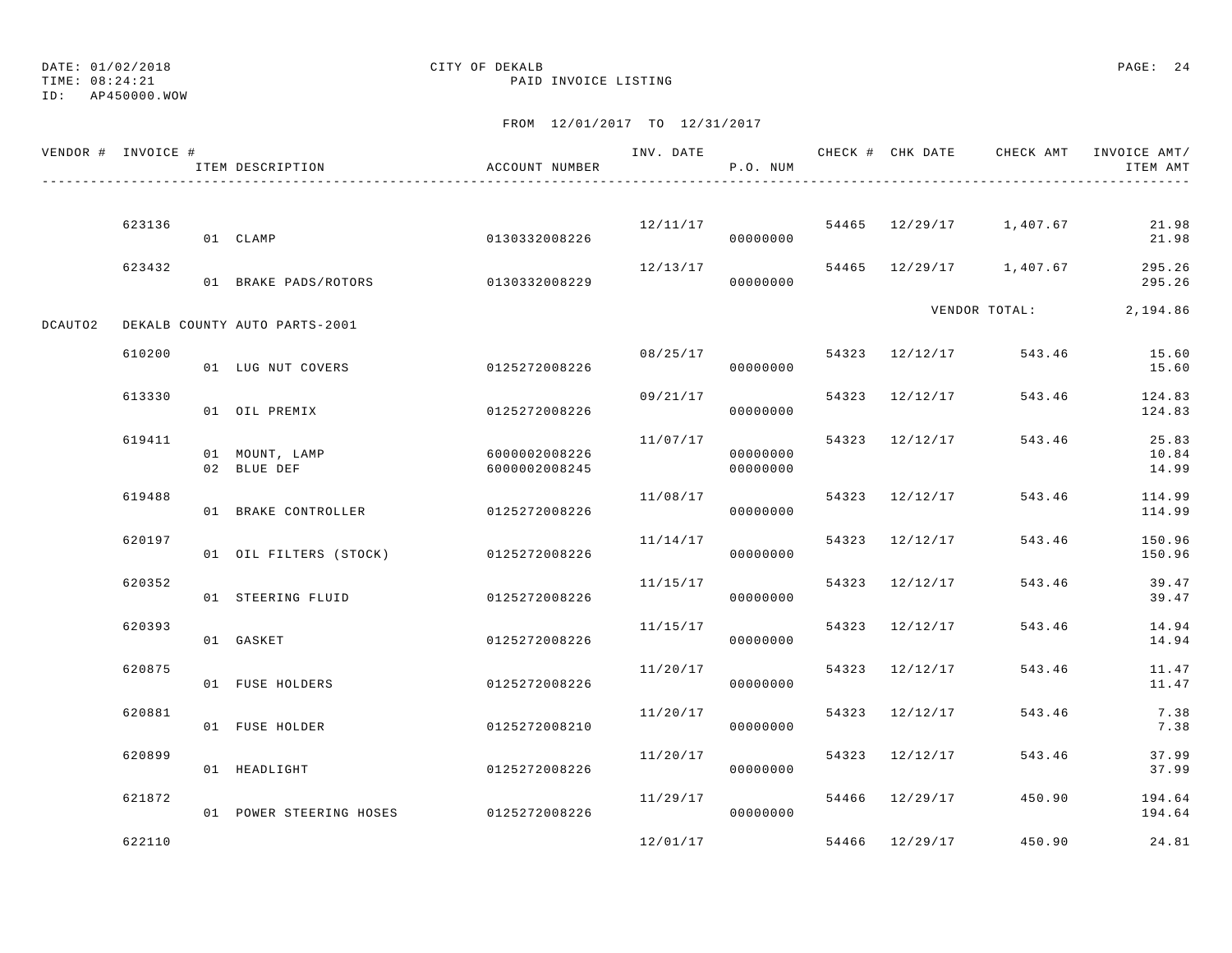TIME: 08:24:21 PAID INVOICE LISTING

### ID: AP450000.WOW

### FROM 12/01/2017 TO 12/31/2017

|        | VENDOR # INVOICE #    | ITEM DESCRIPTION                               | ACCOUNT NUMBER | INV. DATE | P.O. NUM | CHECK # CHK DATE            | CHECK AMT                         | INVOICE AMT/<br>ITEM AMT |
|--------|-----------------------|------------------------------------------------|----------------|-----------|----------|-----------------------------|-----------------------------------|--------------------------|
|        |                       |                                                |                |           |          |                             |                                   |                          |
|        | 622110                | 01 OIL FILTER, OIL 6125272008226               |                |           | 00000000 | $12/01/17$ 54466 $12/29/17$ | 450.90                            | 24.81<br>24.81           |
|        | 622178                | 01 OIL                                         | 0125272008226  | 12/01/17  | 00000000 | 54466 12/29/17              | 450.90                            | 11.60<br>11.60           |
|        | 622189                | 01 BATTERY/CABLES                              | 0125272008226  | 12/01/17  | 00000000 | 54466 12/29/17              | 450.90                            | 196.88<br>196.88         |
|        | 622253                | 01 FUSE HOLDER, FUSE PACK 0125272008226        |                | 12/02/17  | 00000000 | 54466 12/29/17              | 450.90                            | 4.68<br>4.68             |
|        | 622529                | 01 TOGGLE SWITCH                               | 0125272008226  | 12/05/17  | 00000000 | 54466 12/29/17              | 450.90                            | 9.29<br>9.29             |
|        | 623269                | 01 HEADLIGHT                                   | 0125272008226  | 12/12/17  | 00000000 |                             | 54466 12/29/17 450.90             | 9.00<br>9.00             |
| DCEDC  |                       | DEKALB COUNTY ECONOMIC                         |                |           |          |                             | VENDOR TOTAL:                     | 994.36                   |
|        | 17.556                | 01 4TH QTR - PUBLIC CONTRIBUTION 0132103008343 |                | 12/04/17  | 00000000 |                             | 54467 12/29/17 11,250.00          | 11,250.00<br>11,250.00   |
| DCREC  | DEKALB COUNTY CLERK & |                                                |                |           |          |                             | VENDOR TOTAL:                     | 11,250.00                |
|        | 11202017              | 01 RECORDING FEE - 860 N 10TH 1900006508624    |                |           | 00000000 |                             | $11/20/17$ 54275 $12/05/17$ 55.00 | 55.00<br>55.00           |
| DEKCHA |                       | DEKALB CHAMBER OF COMMERCE                     |                |           |          |                             | VENDOR TOTAL:                     | 55.00                    |
|        | 16348CR680            | 01 2018 MEMBERSHIP RENEWAL 0100000001410       |                | 11/27/17  | 00000000 |                             | 54468 12/29/17 577.50             | 577.50<br>577.50         |
| DEKEQU |                       | DEKANE EQUIPMENT CORPORATION                   |                |           |          |                             | VENDOR TOTAL:                     | 577.50                   |
|        | IA53744               | 01 SMALL ENGINE PARTS                          | 0125272008226  | 10/16/17  | 00000000 |                             | 54469 12/29/17 708.84             | 667.21<br>667.21         |
|        | IA54406               | 01 GENERATOR PARTS                             | 0125272008226  | 12/13/17  | 00000000 |                             | 54469 12/29/17 708.84             | 41.63<br>41.63           |
|        |                       |                                                |                |           |          |                             |                                   |                          |

VENDOR TOTAL: 708.84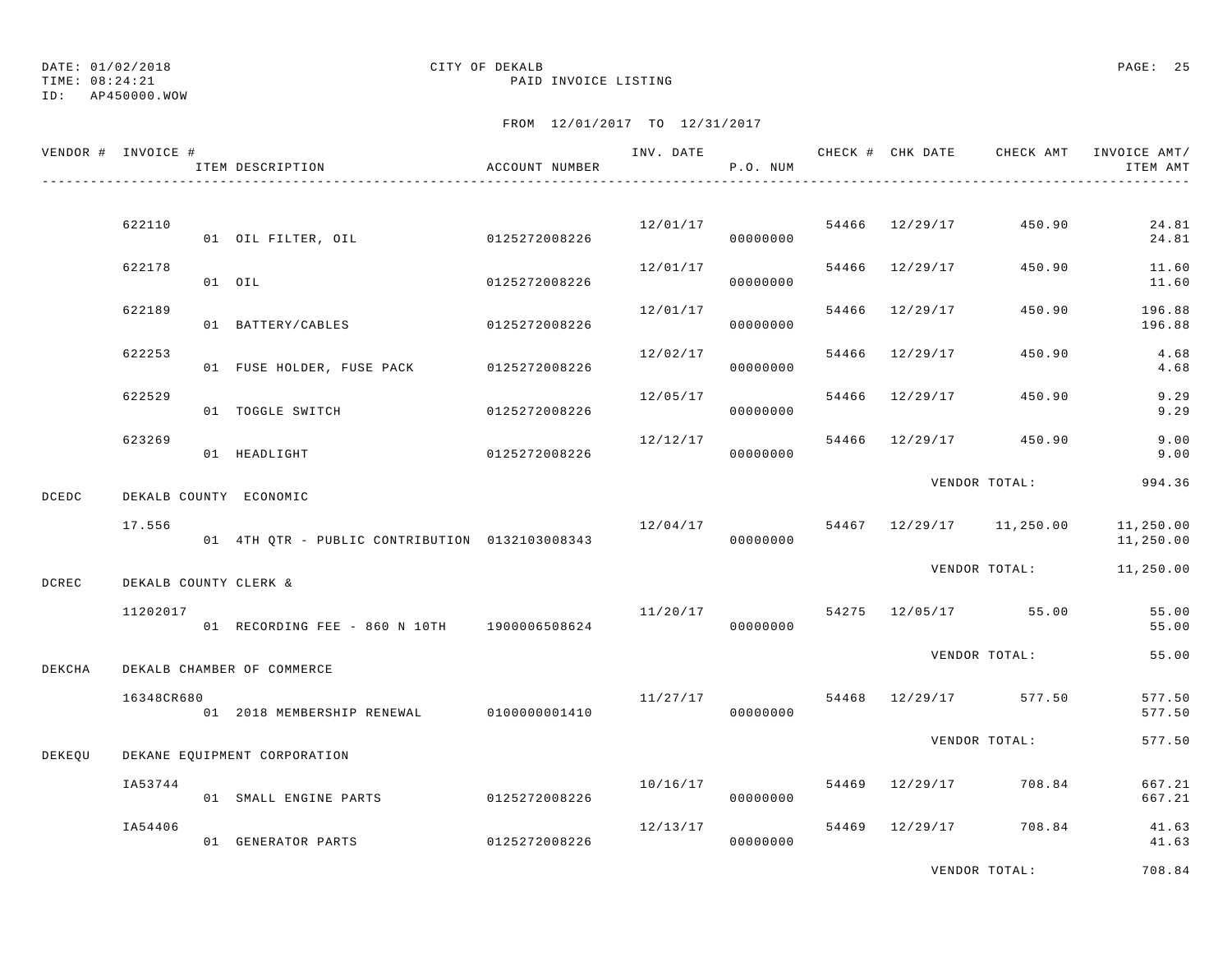#### TIME: 08:24:21 PAID INVOICE LISTING ID: AP450000.WOW

| VENDOR # INVOICE # |       | ITEM DESCRIPTION                                                                        | ACCOUNT NUMBER                 |          | P.O. NUM             |                | INV. DATE 6 CHECK # CHK DATE 6 CHECK AMT INVOICE AMT | ITEM AMT                  |
|--------------------|-------|-----------------------------------------------------------------------------------------|--------------------------------|----------|----------------------|----------------|------------------------------------------------------|---------------------------|
| DEKLAWN            |       | DEKALB LAWN & EQUIPMENT CO INC                                                          |                                |          |                      |                |                                                      |                           |
|                    | 40780 | 01 FILTER, SPROCKET, CARB 0130332008226<br>02 REPLACE CARB, SWITCH, OILER 0130333008315 |                                |          | 00000000<br>00000000 |                | $06/03/16$ 54324 12/12/17 4,458.83                   | 195.68<br>102.18<br>93.50 |
|                    | 41304 | 01 CARBIDE CHAIN                                                                        | 0125272008240                  |          | 00000000             |                | $06/21/16$ 54324 12/12/17 4,458.83                   | 899.85<br>899.85          |
|                    | 41439 | 01 SPARK PLUGS, HELICOIL 0130332008226<br>02 REPAIRED SPARK PLUG THREADS 0130333008315  |                                | 06/24/16 | 00000000<br>00000000 |                | 54324 12/12/17 4,458.83                              | 51.70<br>13.70<br>38.00   |
|                    | 41613 | 01 SPRING, BELT                                                                         | 6500003008310                  | 06/30/16 | 00000000             |                | $54324$ $12/12/17$ $4,458.83$                        | 171.44<br>171.44          |
|                    | 41763 | 01 OIL SEAL<br>02 REPLACED WHEEL SEALS                                                  | 6000002008226<br>6000003008315 | 07/07/16 | 00000000<br>00000000 |                | 54324 12/12/17 4,458.83                              | 56.40<br>11.40<br>45.00   |
|                    | 41986 | 01 BELT                                                                                 | 6500003008310                  | 07/14/16 | 00000000             |                | 54324 12/12/17 4,458.83                              | 166.73<br>166.73          |
|                    | 42321 | 01 SEAL, SPINDLE, PULLEY 6500003008310                                                  |                                | 07/28/16 | 00000000             | 54324 12/12/17 | 4,458.83                                             | 288.52<br>288.52          |
|                    | 49558 | 01 REPLACE SEAL                                                                         | 6500003008310                  | 06/09/17 | 00000000             | 54324 12/12/17 | 4,458.83                                             | 178.14<br>178.14          |
|                    | 50200 | 01 REPLACE/ADJUSTED BELT 6500003008310                                                  |                                | 07/06/17 | 00000000             | 54324 12/12/17 | 4,458.83                                             | 277.91<br>277.91          |
|                    | 50303 | 01 REPLACED PTO SWITCH 6500003008310                                                    |                                |          | 07/11/17<br>00000000 | 54324 12/12/17 | 4,458.83                                             | 108.30<br>108.30          |
|                    | 50742 | 01 REPAIR AND CLEAN PUMPS                                                               | 6500003008310                  | 07/25/17 | 00000000             |                | 54324 12/12/17 4,458.83                              | 1,972.97<br>1,972.97      |
|                    | 51708 | 01 IGNITION MODULE<br>02 REPLACED OIL, CLEANED 0130333008315                            | 0130332008226                  | 09/06/17 | 00000000<br>00000000 |                | 54324 12/12/17 4,458.83                              | 74.71<br>36.71<br>38.00   |
|                    | 52761 | 01 KIT, COVER, VALVE 6500003008310                                                      |                                | 11/08/17 | 00000000             |                | 54470 12/29/17 44.68                                 | 44.68<br>44.68            |
|                    | 52988 |                                                                                         |                                | 11/17/17 |                      |                | 54324 12/12/17 4,458.83                              | 7.20                      |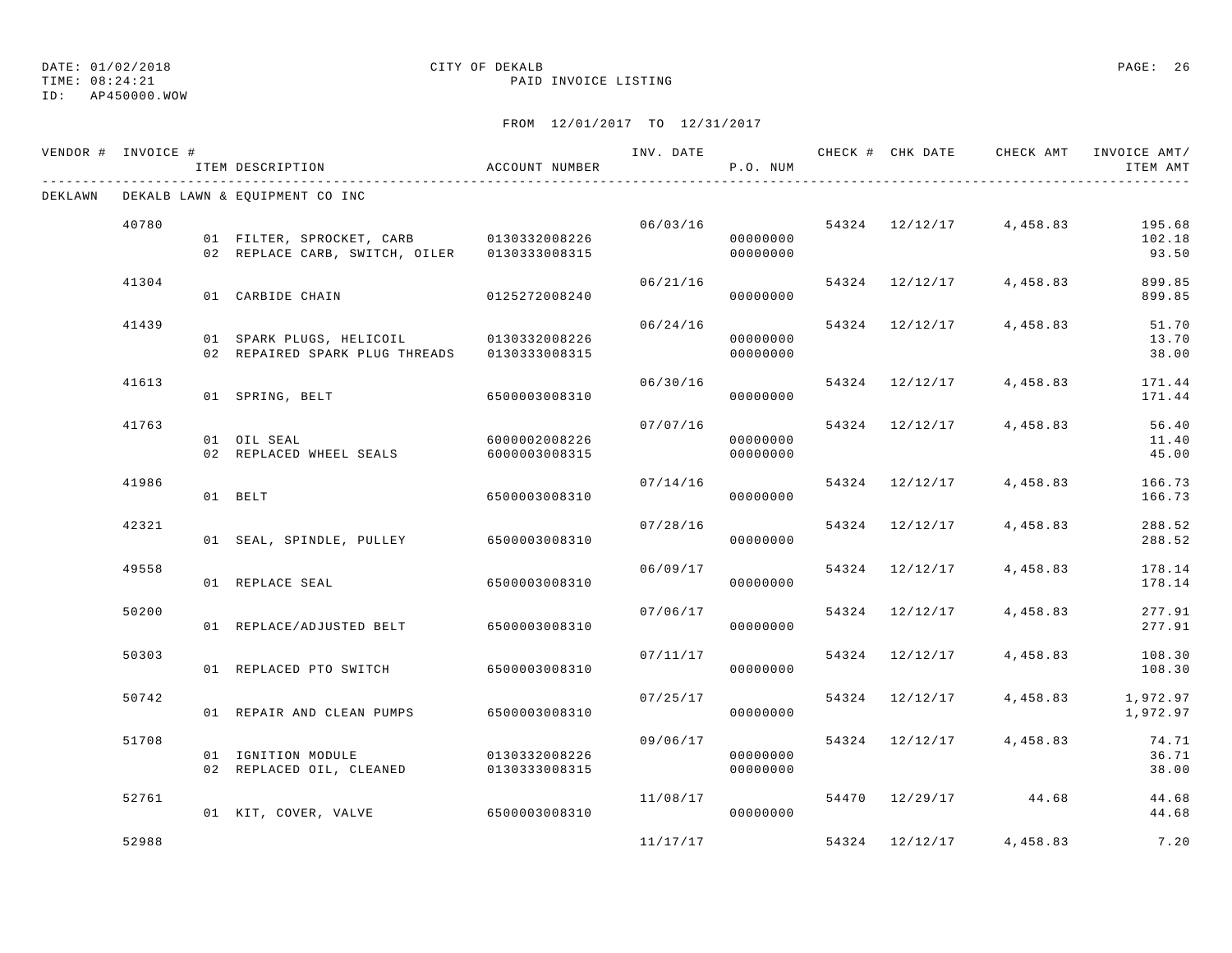DATE: 01/02/2018 CITY OF DEKALB PAGE: 27 ID: AP450000.WOW

| VENDOR # INVOICE # |                   | ITEM DESCRIPTION                                | ACCOUNT NUMBER |          | P.O. NUM             | INV. DATE CHECK # CHK DATE | CHECK AMT                          | INVOICE AMT/<br>ITEM AMT                            |
|--------------------|-------------------|-------------------------------------------------|----------------|----------|----------------------|----------------------------|------------------------------------|-----------------------------------------------------|
|                    | 52988             | 01 SHARPENING                                   | 6000003008310  |          | 00000000             |                            | $11/17/17$ 54324 12/12/17 4,458.83 | 7.20<br>7.20                                        |
|                    | 53095             | 01 SAW PARTS                                    | 0125272008226  | 11/27/17 | 00000000             |                            | 54324 12/12/17 4,458.83            | 9.28<br>9.28                                        |
| DEKMEC             | DEKALB MECHANICAL |                                                 |                |          |                      |                            |                                    | VENDOR TOTAL: 4,503.51                              |
|                    | 18324             | 01 DAE WOO TRUCK LEASE - OCT 2017 6500006008597 |                | 11/13/17 | 00000000             |                            | 54325 12/12/17 593.75              | 200.00<br>200.00                                    |
|                    | 18367             | 01 NEW HVAC SYSTEM FOR AIRPORT 1300006508639    |                | 12/05/17 | 00170084             |                            |                                    | 54471 12/29/17 16,078.50 15,710.00<br>15,710.00     |
|                    | 70755             | 01 SERVICE CALL                                 | 0130322008210  | 11/05/17 | 00000000             | 54325 12/12/17             | 593.75                             | 210.00<br>210.00                                    |
|                    | 70823             | 01 BOILER REPAIR                                | 60000003008311 | 11/12/17 | 00000000             |                            | 54325 12/12/17 593.75              | 183.75<br>183.75                                    |
|                    | 70842             | 01 GAS LEAK REPAIR                              | 0125273008348  | 12/04/17 | 00000000             |                            | 54471 12/29/17 16,078.50           | 368.50<br>368.50                                    |
| DEKPUB             |                   | DEKALB PUBLIC LIBRARY                           |                |          |                      |                            |                                    | VENDOR TOTAL: 16,672.25                             |
|                    | 12072017          | 01 REPLACEMENT TAX - OCT/NOV 2017 0100000002930 |                | 12/07/17 | 00000000             |                            | 54472 12/29/17 5,376.60            | 1,121.80<br>1,121.80                                |
|                    | 12132017          | 01 REPLACEMENT TAX - AUG/SEP 2017 0100000002930 |                | 12/13/17 | 00000000             |                            | 54472 12/29/17 5,376.60            | 4,254.80<br>4,254.80                                |
| DEKSCH             |                   | DEKALB COMMUNITY SCHOOL                         |                |          |                      |                            | VENDOR TOTAL:                      | 5,376.60                                            |
|                    | 04032017          | 01 TIF FUNDING AGT IGA FOUNDERS 1400006508639   |                |          | 04/03/17<br>00170107 |                            | 54473 12/29/17 148,606.30          | 148,606.30<br>148,606.30                            |
| DEKSYC             | DEKALB SYCAMORE   |                                                 |                |          |                      |                            |                                    | VENDOR TOTAL: 148,606.30                            |
|                    | 18985             | 01 BOLT, CUSHION 0130332008226                  |                |          | 00000000             |                            |                                    | $11/13/17$ 54326 $12/12/17$ 140.74 140.74<br>140.74 |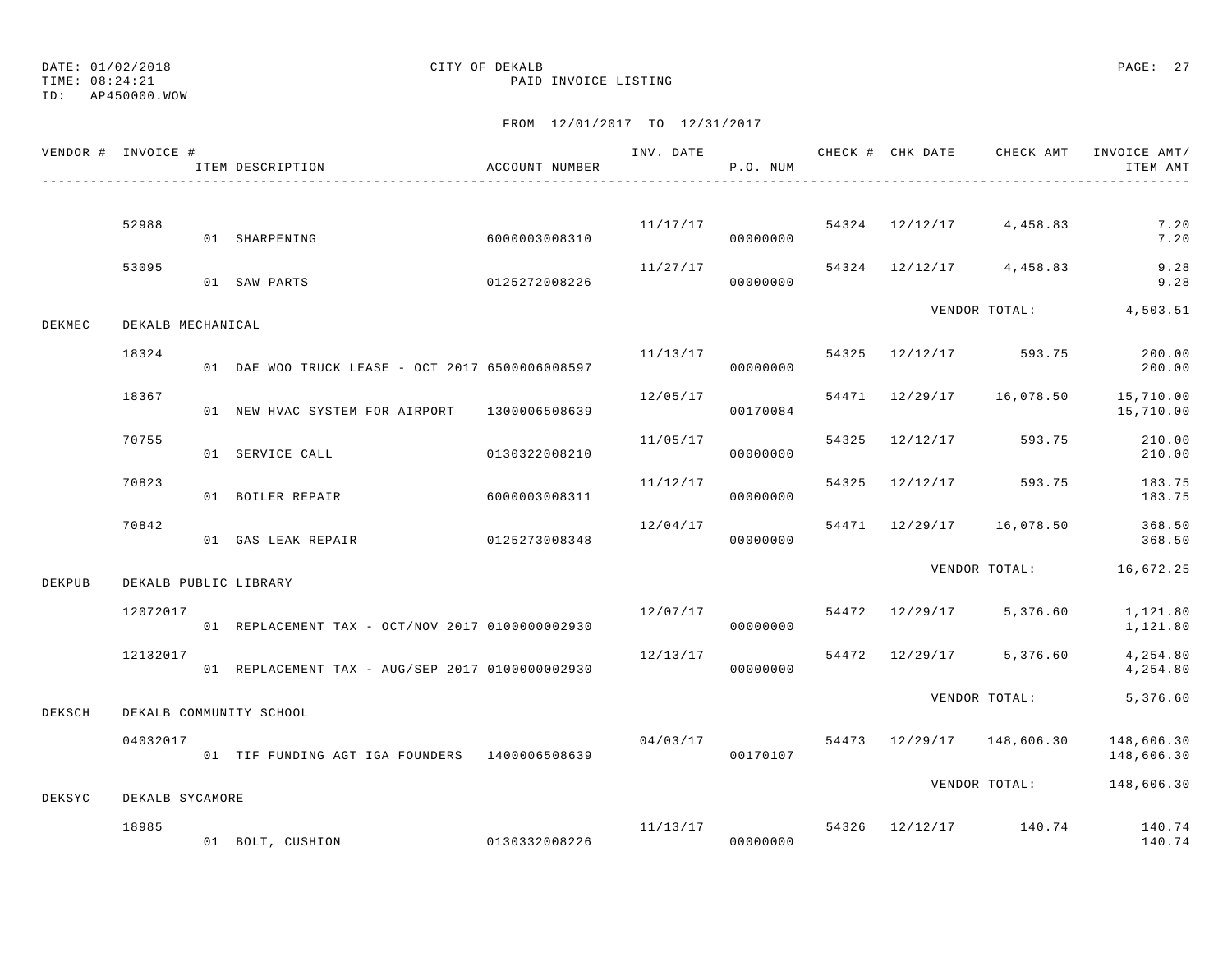TIME: 08:24:21 PAID INVOICE LISTING

#### ID: AP450000.WOW

### FROM 12/01/2017 TO 12/31/2017

| VENDOR # INVOICE # |                     | ITEM DESCRIPTION                               | ACCOUNT NUMBER |          | P.O. NUM |  | INV. DATE 6 CHECK # CHK DATE CHECK AMT | INVOICE AMT/<br>ITEM AMT                            |
|--------------------|---------------------|------------------------------------------------|----------------|----------|----------|--|----------------------------------------|-----------------------------------------------------|
|                    | 19398               | 01 CAP                                         | 0120222008226  | 11/22/17 | 00000000 |  | 54474 12/29/17 10.88                   | 10.88<br>10.88                                      |
| DELHOM             |                     | DELANO'S HOME DECORATING                       |                |          |          |  | VENDOR TOTAL:                          | 151.62                                              |
|                    | D 12012             | 01 FURNITURE REPAIR                            | 0130322008219  |          | 00000000 |  | $07/06/17$ 54327 12/12/17 6.00         | 6.00<br>6.00                                        |
| DELL               | DELL MARKETING L.P. |                                                |                |          |          |  | VENDOR TOTAL:                          | 6.00                                                |
|                    | 10158499234         | 01 COMPUTER SYSTEM 5355003008310               |                |          | 00000000 |  |                                        | $04/06/17$ 54475 12/29/17 7,442.01 638.09<br>638.09 |
|                    | 10163326731         | 01 COMPUTER SYSTEM                             | 5355003008310  | 05/01/17 | 00000000 |  | 54475 12/29/17 7,442.01                | 1,286.66<br>1,286.66                                |
|                    | 10190817185         | 01 COMPUTER SYSTEM                             | 5355003008310  | 09/14/17 | 00000000 |  | 54475 12/29/17 7,442.01                | 1,439.61<br>1,439.61                                |
|                    | 10203648588         | 01 COMPUTER SYSTEM                             | 0117126008515  | 11/20/17 | 00000000 |  | 54475 12/29/17 7,442.01                | 1,490.28<br>1,490.28                                |
|                    | 10208861133         | 01 COMPUTER SYSTEM                             | 0117126008515  | 12/04/17 | 00000000 |  |                                        | 54475 12/29/17 7,442.01 2,368.98<br>2,368.98        |
|                    | 10209961641         | 01 COMPUTER MONITOR                            | 0117126008515  | 12/08/17 | 00000000 |  | 54475 12/29/17 7,442.01                | 218.39<br>218.39                                    |
| <b>DISBENW</b>     | DISCOVERY BENEFITS  |                                                |                |          |          |  |                                        | VENDOR TOTAL: 7,442.01                              |
|                    | 000819515-IN        | 01 FSA MONTHLY FEES - NOV 2017 7100003008394   |                |          | 00000000 |  | $11/30/17$ 1184 $12/29/17$ 450.00      | 450.00<br>450.00                                    |
| DIXOTT             |                     | BARBECK COMMUNICATIONS INC DBA                 |                |          |          |  | VENDOR TOTAL:                          | 450.00                                              |
|                    | 245591              | 01 REPAIRED DOCKING STATION 0120213008399      |                |          | 00000000 |  | $11/16/17$ 54328 $12/12/17$ 128.64     | 128.64<br>128.64                                    |
|                    | 443489              | 01 MAINTENANCE CONTRACT - JAN 18 0100000001410 |                | 12/01/17 | 00000000 |  | 54476 12/29/17 240.50                  | 240.50<br>240.50                                    |

VENDOR TOTAL: 369.14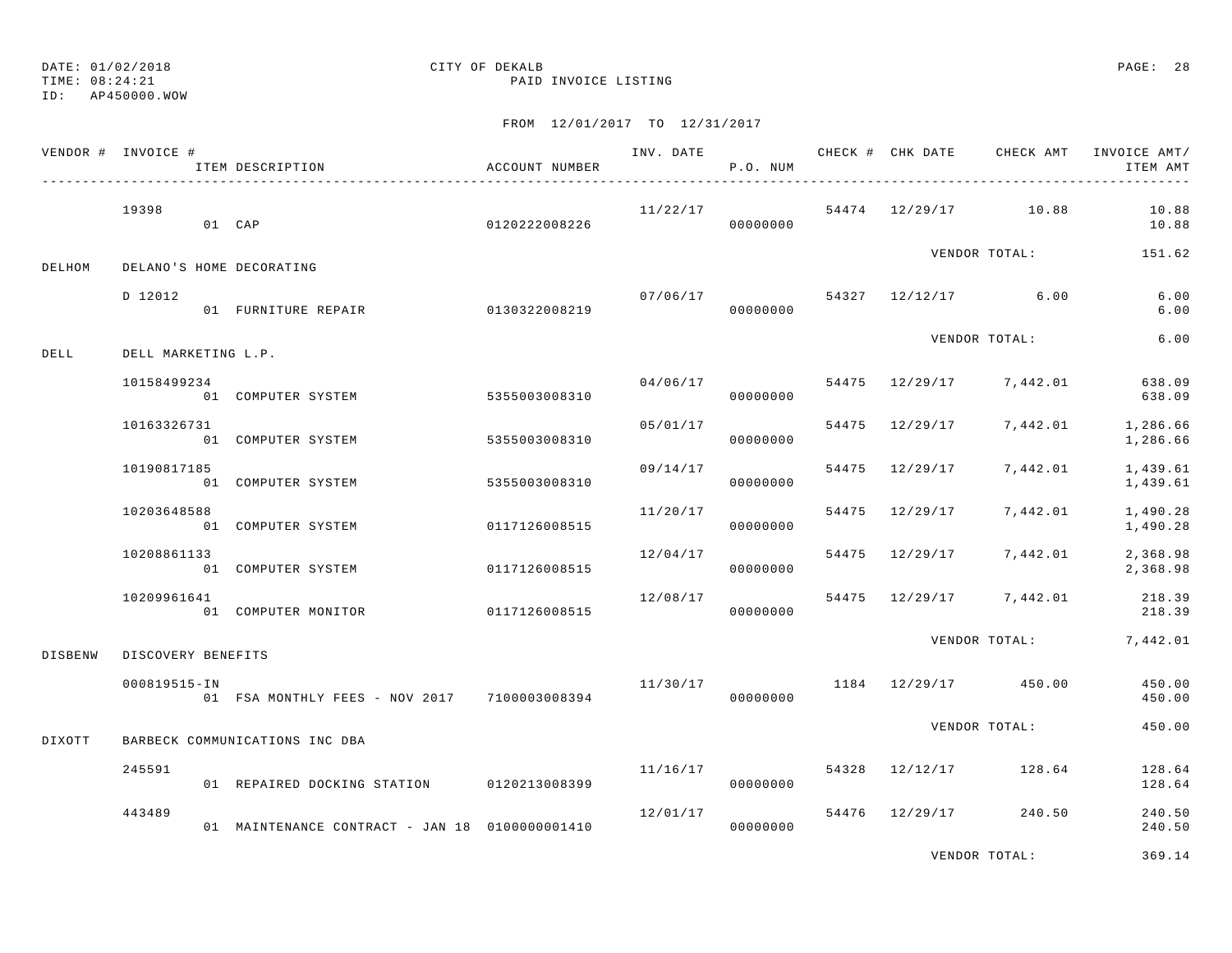TIME: 08:24:21 PAID INVOICE LISTING

|               | VENDOR # INVOICE # | ITEM DESCRIPTION                               | ACCOUNT NUMBER |                      | P.O. NUM |                |                                   | ITEM AMT                 |
|---------------|--------------------|------------------------------------------------|----------------|----------------------|----------|----------------|-----------------------------------|--------------------------|
| DONBIL        | BILL DONLEVY       |                                                |                |                      |          |                |                                   |                          |
|               | 11302017           | 01 AMNESTY REFUND #308832 0100000073514        |                | 11/30/17<br>00000000 |          |                | 54477 12/29/17 25.00              | 25.00<br>25.00           |
| DONJES        | JESSICA DONICA     |                                                |                |                      |          |                | VENDOR TOTAL:                     | 25.00                    |
|               | 11092017           | 01 AMNESTY REFUND #297253 0100000073514        |                |                      | 00000000 |                | $11/09/17$ 54329 $12/12/17$ 25.00 | 25.00<br>25.00           |
| DTCC          |                    | DEPOSITORY TRUST COMPANY                       |                |                      |          |                | VENDOR TOTAL:                     | 25.00                    |
|               | 12012017           | 01 2010A DEBT INTEREST DEC 2017 4500004508412  |                | 12/01/17             | 00000000 |                | 1176 12/12/17 974,000.00          | 104,000.00<br>104,000.00 |
|               | 12012017A          | 01 2010A DEPT PRINCIPAL DEC 2017 4500004508411 |                | 12/01/17             | 00000000 |                | 1176 12/12/17 974,000.00          | 870,000.00<br>870,000.00 |
| <b>DTNLLC</b> | DTN, LLC           |                                                |                |                      |          |                | VENDOR TOTAL:                     | 974,000.00               |
|               | 5182865            | 01 2018 SUBSCRIPTION RENEWAL 0100000001410     |                |                      | 00000000 |                | 10/06/17 54478 12/29/17 3,120.00  | 3,120.00<br>3,120.00     |
| DWYELA        | ELAINE DWYER       |                                                |                |                      |          |                | VENDOR TOTAL:                     | 3,120.00                 |
|               | 11092017           | 01 AMNESTY REFUND #304638 0100000073514        |                |                      | 00000000 |                | $11/09/17$ 54330 $12/12/17$ 25.00 | 25.00<br>25.00           |
| ECOWAT        | ECOWATER SYSTEMS   |                                                |                |                      |          |                | VENDOR TOTAL:                     | 25.00                    |
|               | 11042017 105817    | 01 WATER SYSTEM RENTAL 6500002008219           |                | 11/04/17             | 00000000 |                | 54331 12/12/17 96.80              | 39.90<br>39.90           |
|               | 11042017 78725     | 01 WATER SYSTEM RENTAL 6000003008301           |                | 11/04/17             | 00000000 | 54331 12/12/17 | 96.80                             | 56.90<br>56.90           |
| EDGCON        | EUGENE GOTTLIEB    |                                                |                |                      |          |                | VENDOR TOTAL:                     | 96.80                    |
|               | 11192017           | 01 VISUAL NAVIGATION AID 6500004008450         |                | 11/19/17             | 00000000 |                | 54332 12/12/17 590.00             | 590.00<br>590.00         |
|               |                    |                                                |                |                      |          |                | VENDOR TOTAL:                     | 590.00                   |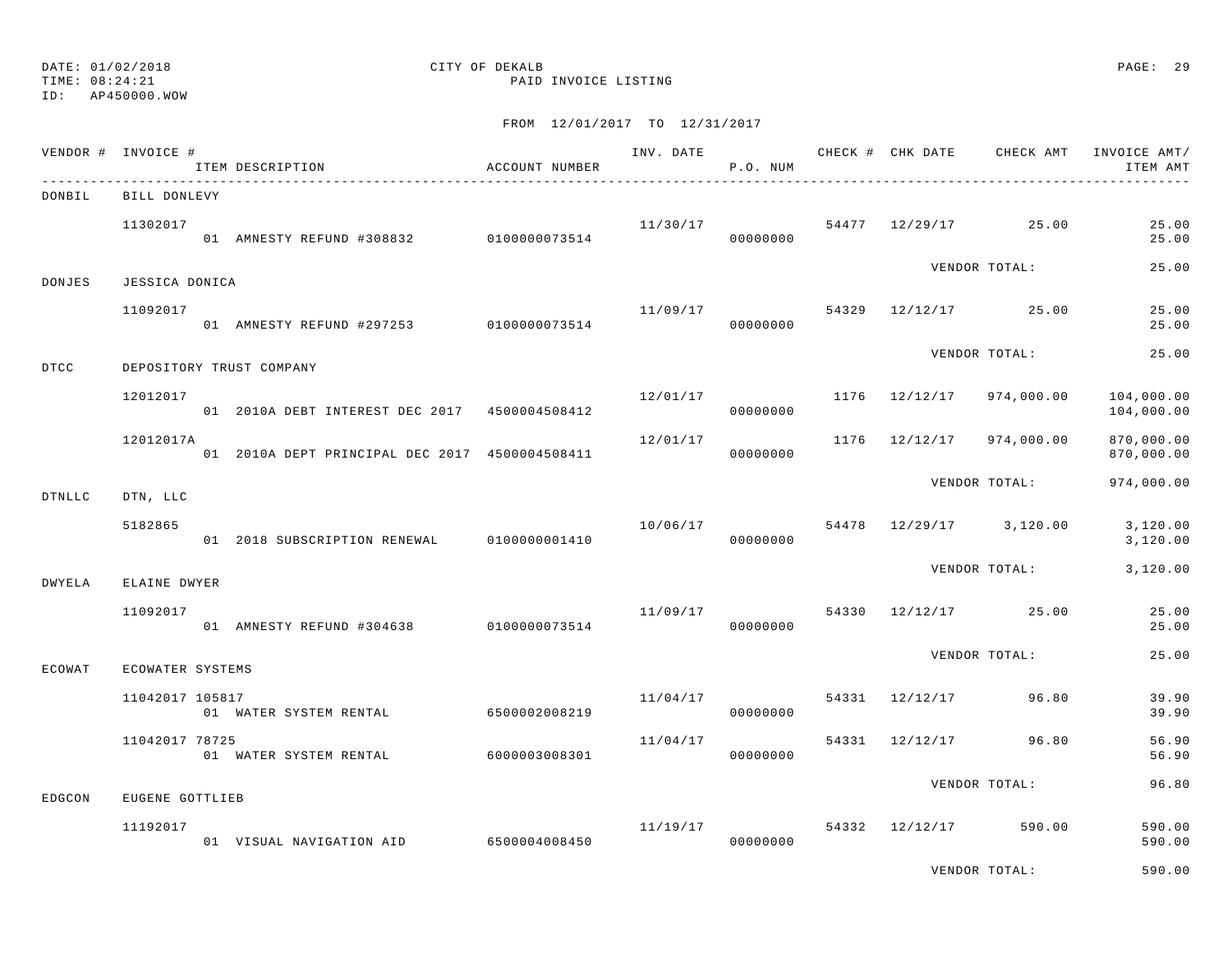## ID: AP450000.WOW

## DATE: 01/02/2018 CITY OF DEKALB PAGE: 30

TIME: 08:24:21 PAID INVOICE LISTING

|        | VENDOR # INVOICE #        | ITEM DESCRIPTION                               | ACCOUNT NUMBER |          | P.O. NUM |  |                                      | ITEM AMT               |
|--------|---------------------------|------------------------------------------------|----------------|----------|----------|--|--------------------------------------|------------------------|
| EHLASS |                           | EHLERS AND ASSOCIATES INC                      |                |          |          |  |                                      |                        |
|        | 75015                     | 01 5YR FINANCIAL FORECAST 0117113008342        |                |          | 00170096 |  | $10/10/17$ 54479 $12/29/17$ 5,940.00 | 5,940.00<br>5,940.00   |
| EICKAT | KATHERINE EICHLER         |                                                |                |          |          |  | VENDOR TOTAL:                        | 5,940.00               |
|        | 11162017                  | 01 AMNESTY REFUND #303002 0100000073514        |                | 11/16/17 | 00000000 |  | 54480 12/29/17 25.00                 | 25.00<br>25.00         |
| ELDCAR | ELDER CARE SERVICES OF    |                                                |                |          |          |  | VENDOR TOTAL:                        | 25.00                  |
|        | 12192017                  | 01 PUBLIC SERVICES - QTR 1 & 2 1900003008307   |                | 12/19/17 | 00000000 |  | 54481 12/29/17 2,500.00              | 2,500.00<br>2,500.00   |
| ENDELE | ENGEL ELECTRIC            |                                                |                |          |          |  | VENDOR TOTAL:                        | 2,500.00               |
|        | M00222-000                | 01 COMS TOWER REPAIR 6100000001265             |                |          | 00000000 |  | $04/07/17$ 54482 12/29/17 6,155.00   | 6, 155.00<br>6, 155.00 |
| ENGENT |                           | ENGINEERING ENTERPRISES INC                    |                |          |          |  | VENDOR TOTAL:                        | 6, 155.00              |
|        | 63312                     | 01 PAVEMENT MANAGEMENT SYSTEM 5355003008310    |                | 12/14/17 | 00170075 |  | 54483 12/29/17 428.00                | 428.00<br>428.00       |
| EVIINC | EVIDENT INC               |                                                |                |          |          |  | VENDOR TOTAL:                        | 428.00                 |
|        | 124283A                   | 01 CARTRIDGE CASE KIT 0120242008242            |                | 11/01/17 | 00000000 |  | 54333 12/12/17 54.00                 | 54.00<br>54.00         |
| EXCELE |                           | EXCEL ELECTRIC GROUP LLC                       |                |          |          |  | VENDOR TOTAL:                        | 54.00                  |
|        | 11282017                  | 01 ELECTRICAL RPRS - 1121 N 14TH 1900006508624 |                | 11/28/17 | 00000000 |  | 54280 12/11/17 200.00                | 200.00<br>200.00       |
|        |                           |                                                |                |          |          |  | VENDOR TOTAL:                        | 200.00                 |
| FARSCO | SCOTT FARRELL<br>11162017 | 01 TRAINING TRAVEL REIMB. 0120223008376        |                | 11/16/17 | 00000000 |  | D001503 12/12/17 30.00               | 30.00<br>30.00         |
|        |                           |                                                |                |          |          |  | VENDOR TOTAL:                        | 30.00                  |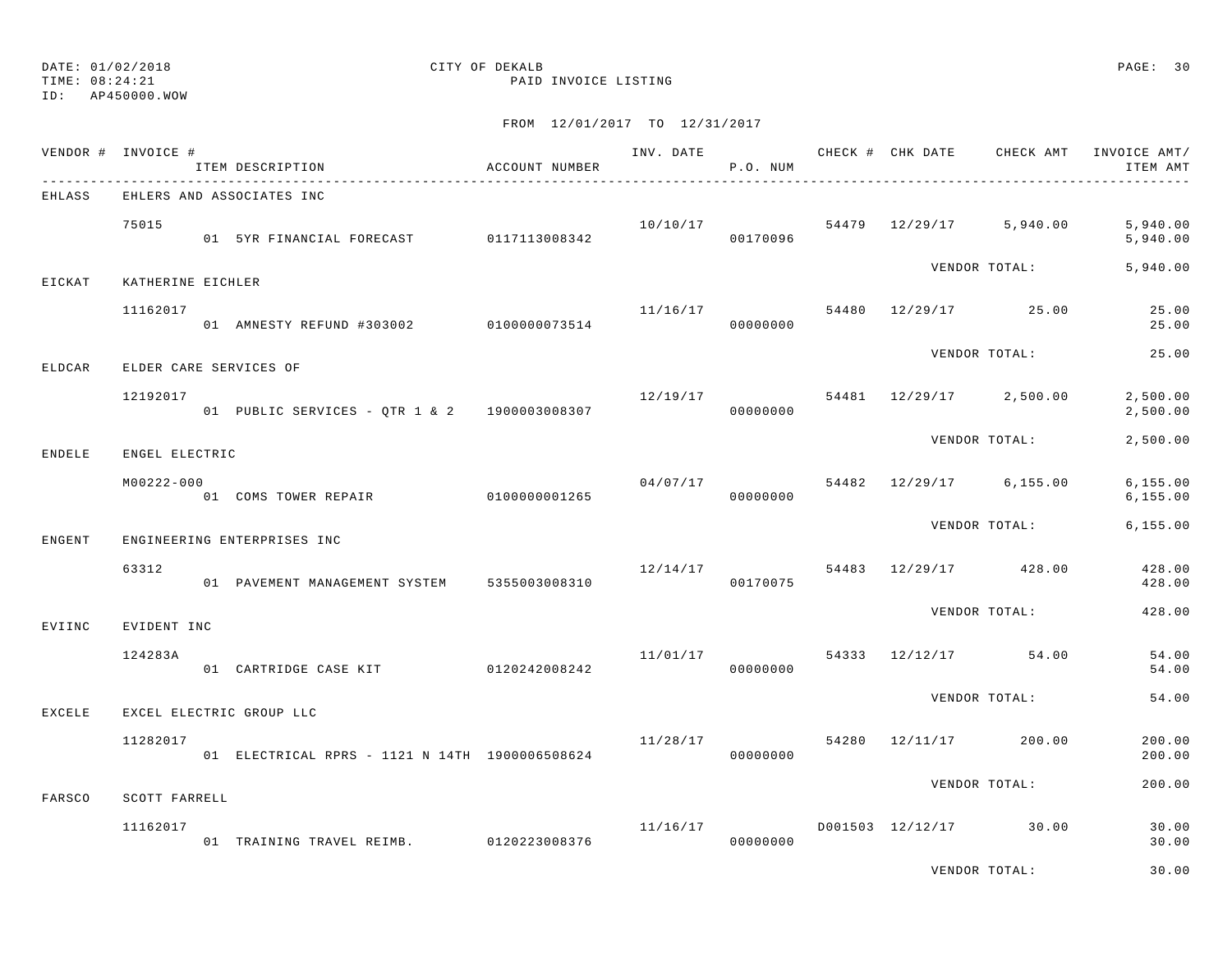TIME: 08:24:21 PAID INVOICE LISTING

ID: AP450000.WOW

### FROM 12/01/2017 TO 12/31/2017

|         | VENDOR # INVOICE # | ITEM DESCRIPTION<br>_____________________________ | ACCOUNT NUMBER                 |                         | P.O. NUM             | INV. DATE 6 CHECK # CHK DATE CHECK AMT |                         | INVOICE AMT/<br>ITEM AMT       |
|---------|--------------------|---------------------------------------------------|--------------------------------|-------------------------|----------------------|----------------------------------------|-------------------------|--------------------------------|
| FASTEN  | FASTENAL COMPANY   |                                                   |                                |                         |                      |                                        |                         |                                |
|         | ILCOR99821         | 0130332008226<br>01 MISC BOLTS                    |                                |                         | 00000000             | $11/30/17$ 54484 $12/29/17$ 18.96      |                         | 18.96<br>18.96                 |
| FAUEMI  | EMILY FAULKNER     |                                                   |                                |                         |                      |                                        | VENDOR TOTAL:           | 18.96                          |
|         | 12202017           | 01 2017 WELLNESS REIMB. 7100004008476             |                                | 12/20/17                | 00000000             | 54485 12/29/17 435.00                  |                         | 435.00<br>435.00               |
|         | FEDEX              |                                                   |                                |                         |                      |                                        | VENDOR TOTAL:           | 435.00                         |
| FEDEX   | $1016 - 2287 - 8$  | 01 HUD PACKAGE FREIGHT                            | 1900003008305                  |                         | 00000000             | $10/25/17$ 54276 12/05/17 23.13        |                         | 23.13<br>23.13                 |
| FERCARL | CARLOS FERNANDEZ   |                                                   |                                |                         |                      |                                        | VENDOR TOTAL:           | 23.13                          |
|         | 12042017           |                                                   |                                |                         |                      | $12/04/17$ 54486 $12/29/17$ 25.00      |                         | 25.00                          |
|         |                    | 01 AMNESTY REFUND #301193 0100000073514           |                                |                         | 00000000             |                                        |                         | 25.00                          |
| FERENT  |                    | FERGUSON ENTERPRISES INC.                         |                                |                         |                      |                                        | VENDOR TOTAL:           | 25.00                          |
|         | 0267120            | 01 B-BOX KEY W/SOCKET                             | 6000002008295                  | 10/31/17                | 00000000             | 54334 12/12/17 195.34                  |                         | 80.00<br>80.00                 |
|         | 0267591            | 01 PUMP PARTS                                     | 0125272008226                  | 11/06/17                | 00000000             | 54334 12/12/17 195.34                  |                         | 115.34<br>115.34               |
| FILCOR  |                    | FILTRATION CORPORATION OF AMER                    |                                |                         |                      |                                        | VENDOR TOTAL:           | 195.34                         |
|         | 00082579           | 01 FILTER REPLACEMENT<br>02 FILTER REPLACEMENT    | 6500003008311<br>6500003008310 | 11/13/17                | 00000000<br>00000000 |                                        | 54335 12/12/17 1,976.55 | 1,976.55<br>969.55<br>1,007.00 |
| FINSAM  | SAMUEL C. FINCH    |                                                   |                                |                         |                      |                                        | VENDOR TOTAL:           | 1,976.55                       |
|         | 12202017           | 01 POLICE/FIRE COM OCT/NOV/DEC 17 0116102008201   |                                | 12/20/17 54487 12/29/17 | 00000000             |                                        | 30.00                   | 30.00<br>30.00                 |
|         |                    |                                                   |                                |                         |                      |                                        |                         |                                |

VENDOR TOTAL: 30.00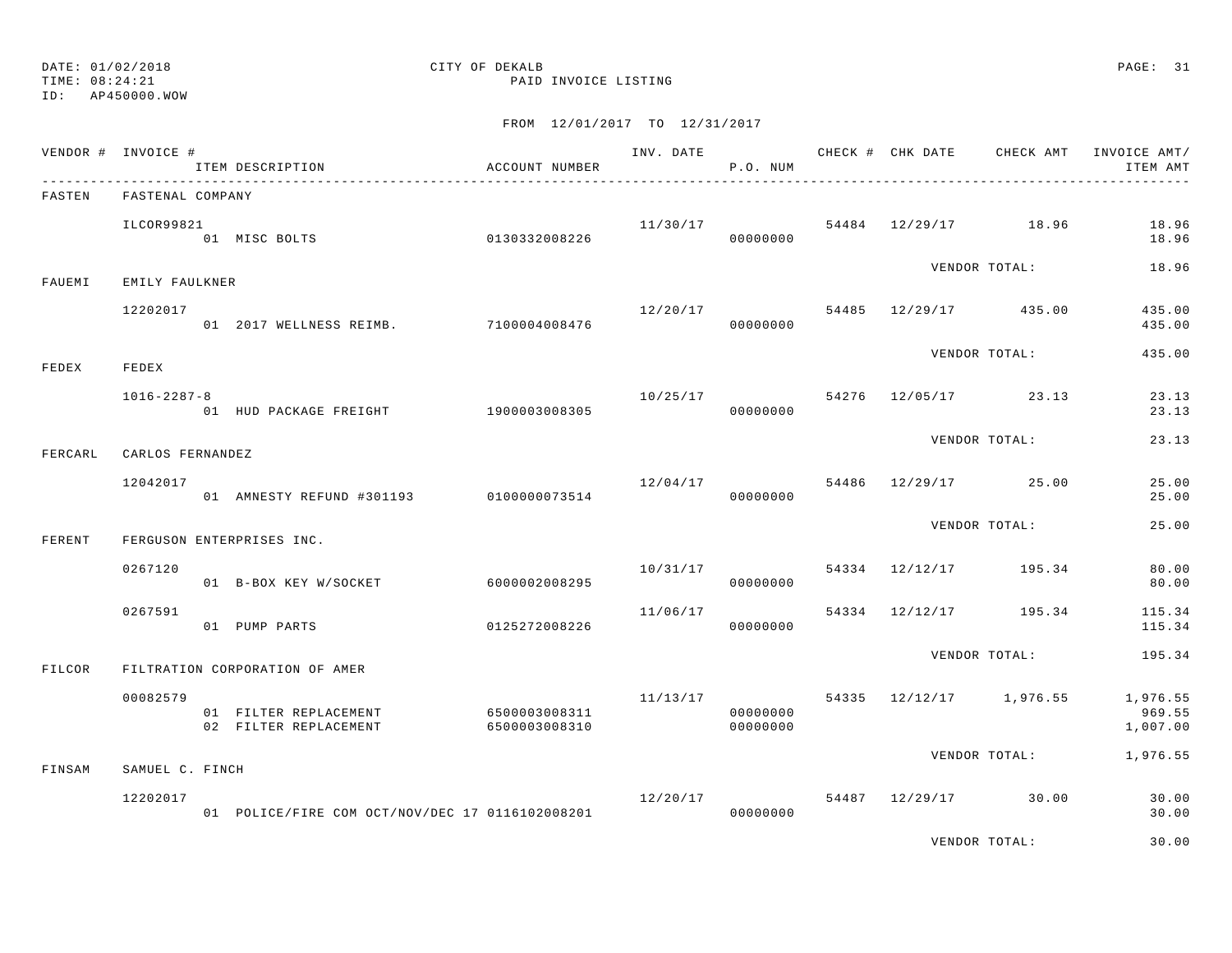## ID: AP450000.WOW

# DATE: 01/02/2018 CITY OF DEKALB PAGE: 32

TIME: 08:24:21 PAID INVOICE LISTING

|        | VENDOR # INVOICE #   | ___________________________                     |               |          | P.O. NUM  |                |                                    | INV. DATE 6 CHECK # CHK DATE CHECK AMT INVOICE AMT/<br>ITEM AMT |
|--------|----------------------|-------------------------------------------------|---------------|----------|-----------|----------------|------------------------------------|-----------------------------------------------------------------|
| FIRNAT | FIRST NATIONAL BANK  |                                                 |               |          |           |                |                                    |                                                                 |
|        | 11302017             | 01 LOCKBOX FEES - NOV 2017 6000003008342        |               |          | 000000000 |                | $11/30/17$ 1185 $12/29/17$ 242.51  | 242.51<br>242.51                                                |
| FIRSAF |                      | FIREWATCH SAFETY SERVICES, INC                  |               |          |           |                | VENDOR TOTAL:                      | 242.51                                                          |
|        | 1759                 | 01 FIRE EXTINGUISHER 0125273008311              |               |          | 00000000  |                | $10/11/17$ 54336 12/12/17 80.75    | 80.75<br>80.75                                                  |
| FLARC  | DUPAGE FEDERATION ON |                                                 |               |          |           |                | VENDOR TOTAL:                      | 80.75                                                           |
|        | 3764                 |                                                 |               |          |           |                | $10/12/17$ 54488 $12/29/17$ 36.67  | 36.67<br>36.67                                                  |
| FLEPRI | FLEETPRIDE, INC      |                                                 |               |          |           |                | VENDOR TOTAL:                      | 36.67                                                           |
|        | 88621417             | 01 OIL TREATMENT, BLADES, OIL 0120222008226     |               | 11/02/17 | 00000000  | 54489 12/29/17 | 533.59                             | 598.60<br>598.60                                                |
|        | 88760637             | 01 BELT                                         | 0130332008226 | 11/08/17 | 00000000  | 54337 12/12/17 | 546.03                             | 343.96<br>343.96                                                |
|        | 88872656             | 01 PADS, ROTORS 0120222008226                   |               | 11/14/17 | 00000000  | 54489 12/29/17 | 533.59                             | 247.59<br>247.59                                                |
|        | 88889721             | 01 (24) QUARTS OIL - RETURNED 0120222008226     |               | 11/15/17 | 00000000  | 54489 12/29/17 | 533.59                             | $-166.80$<br>$-166.80$                                          |
|        | 88922063             | 01 FILTERS, BRAKE CLEANER 0130332008226         |               | 11/16/17 | 00000000  | 54337 12/12/17 | 546.03                             | 202.07<br>202.07                                                |
|        | 89085671             | 01 (23) OIL TREATMENTS RETURNED   0120222008226 |               | 11/27/17 | 00000000  | 54489 12/29/17 | 533.59                             | $-163.80$<br>$-163.80$                                          |
|        | 89320809             | 01 OIL FILTER                                   | 0130332008226 | 12/07/17 | 00000000  | 54489 12/29/17 |                                    | 533.59 18.00<br>18.00                                           |
| FLESAF |                      | THE TERRAMAR GROUP, INC.                        |               |          |           |                |                                    | VENDOR TOTAL: 1,079.62                                          |
|        | 69223                | 0125272008226<br>01 LENS                        |               |          | 00000000  |                | $11/16/17$ 54338 $12/12/17$ 316.48 | 316.48<br>316.48                                                |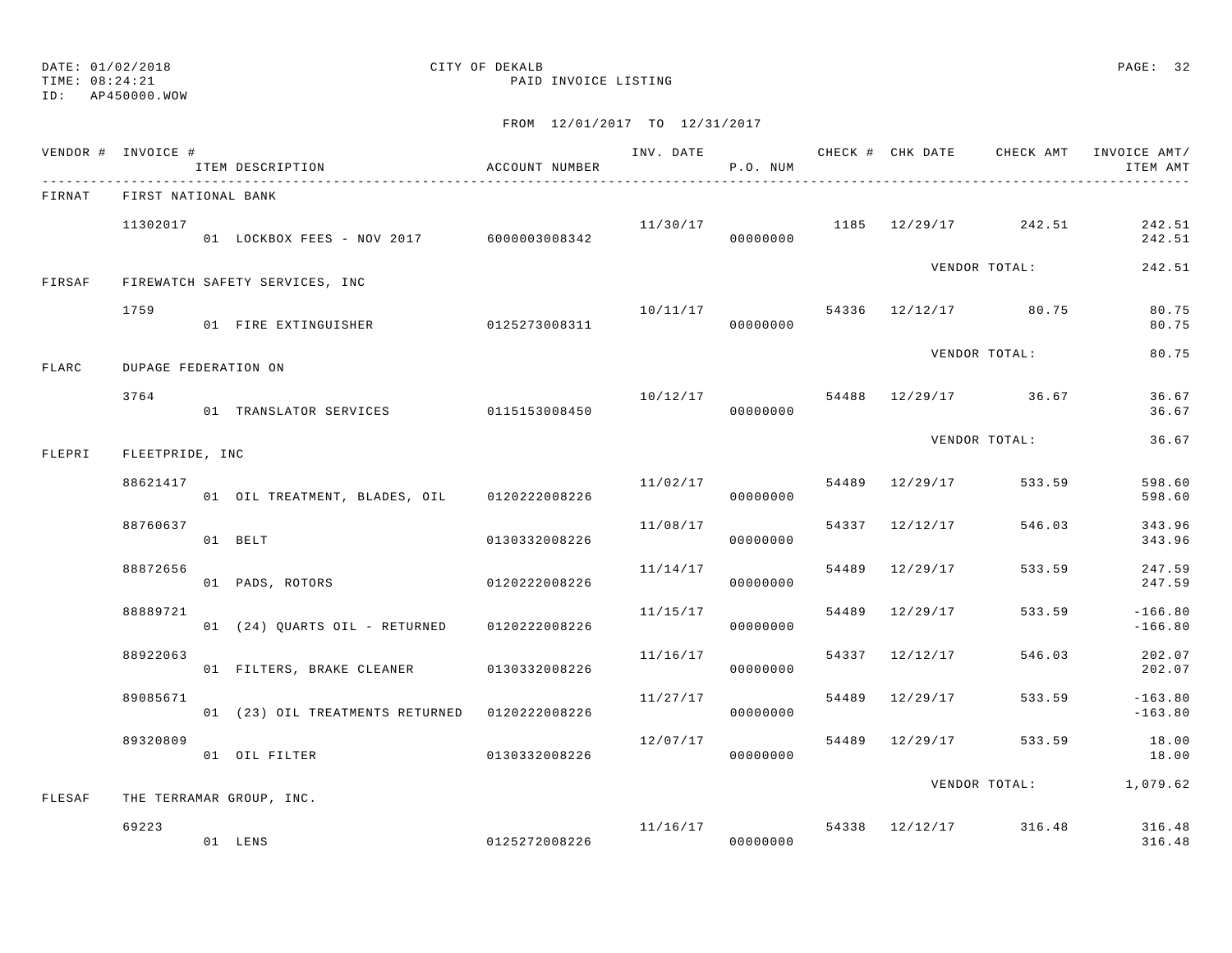ID: AP450000.WOW

### FROM 12/01/2017 TO 12/31/2017

|        | VENDOR # INVOICE #               | ITEM DESCRIPTION                                                                                                                                                                                                                                                                                               | ACCOUNT NUMBER                                                                    |          | P.O. NUM                                                             |  | INV. DATE 6 CHECK # CHK DATE CHECK AMT INVOICE AMT/        | ITEM AMT                                                    |
|--------|----------------------------------|----------------------------------------------------------------------------------------------------------------------------------------------------------------------------------------------------------------------------------------------------------------------------------------------------------------|-----------------------------------------------------------------------------------|----------|----------------------------------------------------------------------|--|------------------------------------------------------------|-------------------------------------------------------------|
|        | 69355                            | 01 ROTATOR ASSEMBLY                                                                                                                                                                                                                                                                                            | 0125272008226                                                                     | 12/08/17 | 00000000                                                             |  | 54490 12/29/17 302.94                                      | 119.20<br>119.20                                            |
|        | 69435                            | 01 MIRROR LIGHT 0125272008226                                                                                                                                                                                                                                                                                  |                                                                                   | 12/18/17 | 00000000                                                             |  | 54490 12/29/17 302.94                                      | 183.74<br>183.74                                            |
| FOOMON | MONIOUE FOOTE                    |                                                                                                                                                                                                                                                                                                                |                                                                                   |          |                                                                      |  | VENDOR TOTAL:                                              | 619.42                                                      |
|        | 11062017                         | 01 AMNESTY REFUND #299808 0100000073514                                                                                                                                                                                                                                                                        |                                                                                   |          | 00000000                                                             |  | $11/06/17$ 54339 $12/12/17$ 25.00                          | 25.00<br>25.00                                              |
| FOWDAN | DANIEL FOWLER                    |                                                                                                                                                                                                                                                                                                                |                                                                                   |          |                                                                      |  | VENDOR TOTAL:                                              | 25.00                                                       |
|        | 12122017                         | 01 WATER REFUND 2803132830-02 6000000063444                                                                                                                                                                                                                                                                    |                                                                                   | 12/12/17 | 00000000                                                             |  | 54491 12/29/17 21.48                                       | 21.48<br>21.48                                              |
| FRILAW | DEAN FRIEDERS DBA                |                                                                                                                                                                                                                                                                                                                |                                                                                   |          |                                                                      |  | VENDOR TOTAL:                                              | 21.48                                                       |
|        | 12012017                         | 01 LEGAL SERVICES - DEC 2017<br>02 LEGAL SERVICES - DEC 2017<br>03 LEGAL SERVICES - DEC 2017<br>04 LEGAL SERVICES - DEC 2017<br>05 LEGAL SERVICES - DEC 2017                                                                                                                                                   | 7200003008366<br>6000003008366<br>0920003008366<br>0910003008366<br>0115153008349 | 12/01/17 | 00000000<br>00000000<br>00000000<br>00000000<br>00000000             |  | 54492 12/29/17 17,340.00 17,340.00                         | 1,734.00<br>3,468.00<br>433.50<br>433.50<br>11,271.00       |
| FROCOM |                                  | FRONTIER COMMUNICATIONS                                                                                                                                                                                                                                                                                        |                                                                                   |          |                                                                      |  | VENDOR TOTAL:                                              | 17,340.00                                                   |
| FSI    | 12012017<br>FILTER SERVICES INC. | 01 LOCAL PHONE SERVICE - DEC 2017 6000003008337<br>02 LOCAL PHONE SERVICE - DEC 2017 0130313008337<br>03 LOCAL PHONE SERVICE - DEC 2017 0120213008337<br>04 LOCAL PHONE SERVICE - DEC 2017 0117123008337<br>05 LOCAL PHONE SERVICE - DEC 2017 0125263008337<br>06 LOCAL PHONE SERVICE - DEC 2017 6500003008337 |                                                                                   | 12/01/17 | 00000000<br>00000000<br>00000000<br>00000000<br>00000000<br>00000000 |  | 54493 12/29/17 4,420.81 4,420.81<br>VENDOR TOTAL: 4,420.81 | 79.57<br>190.09<br>1,180.35<br>1,595.91<br>548.18<br>826.71 |
|        | 1745833-91                       | 01 PREV. MAINTENANCE - FILTERS 0130333008311                                                                                                                                                                                                                                                                   |                                                                                   | 12/08/17 | 00000000                                                             |  | 54494 12/29/17 50.00                                       | 50.00<br>50.00                                              |

VENDOR TOTAL: 50.00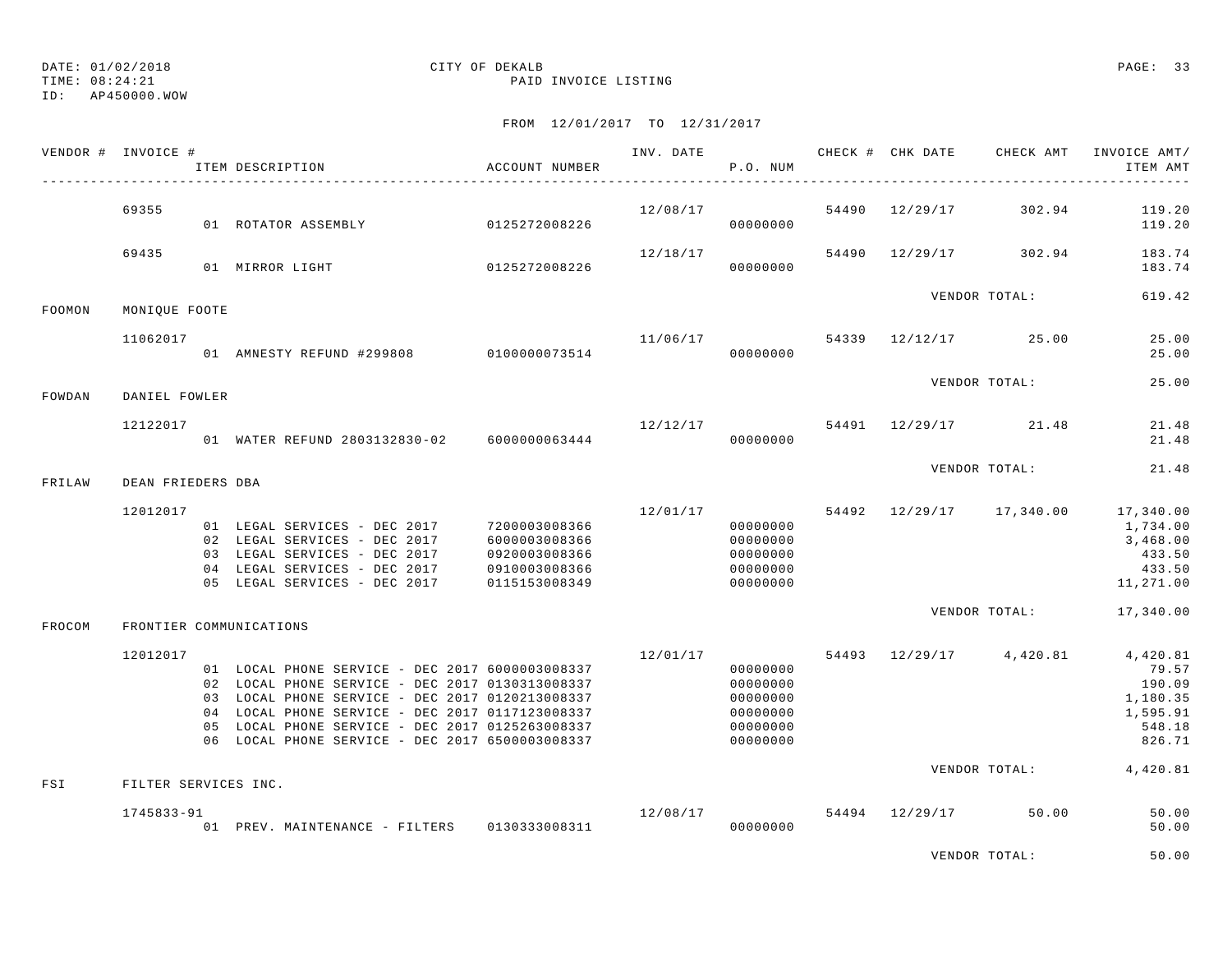# ID: AP450000.WOW

# DATE: 01/02/2018 CITY OF DEKALB PAGE: 34

TIME: 08:24:21 PAID INVOICE LISTING

|        | VENDOR # INVOICE #   | ITEM DESCRIPTION                                                                                 | ACCOUNT NUMBER |                                   | P.O. NUM             |  |                                   | INV. DATE 6 CHECK # CHK DATE CHECK AMT INVOICE AMT/<br>ITEM AMT         |
|--------|----------------------|--------------------------------------------------------------------------------------------------|----------------|-----------------------------------|----------------------|--|-----------------------------------|-------------------------------------------------------------------------|
| FULJOS | JOSEPH FULK          |                                                                                                  |                |                                   |                      |  |                                   |                                                                         |
|        | 11292017             | 01 AMNESTY REFUND #300504/#300243 0100000073514                                                  |                | 11/29/17                          | 00000000             |  | 54495 12/29/17 50.00              | 50.00<br>50.00                                                          |
| GALCON | GALLANT CONSTRUCTION |                                                                                                  |                |                                   |                      |  | VENDOR TOTAL:                     | 50.00                                                                   |
|        | 11292017             | 01 REFUND HYDRANT DEPOSIT #17-18 6000000002880<br>02 REFUND HYDRANT DEPOSIT #17-18 6000000063444 |                |                                   | 00000000<br>00000000 |  |                                   | $11/29/17$ 54496 $12/29/17$ 1, 283.30 1, 283.30<br>1,300.00<br>$-16.70$ |
| GALEVA | EVA GALLEGOS         |                                                                                                  |                |                                   |                      |  |                                   | VENDOR TOTAL: 1,283.30                                                  |
|        | 11222017             | 01 AMNESTY REFUND #101005 0100000073514                                                          |                |                                   | 00000000             |  | $11/22/17$ 54340 $12/12/17$ 25.00 | 25.00<br>25.00                                                          |
| GARDAV | DAVID GARZA          |                                                                                                  |                |                                   |                      |  | VENDOR TOTAL:                     | 25.00                                                                   |
|        | 11172017             | 01 REFUND TICKET #315308 0100000073514                                                           |                | $11/17/17$ 50.00                  | 00000000             |  |                                   | 50.00<br>50.00                                                          |
| GATROB | ROBERT GATZ          |                                                                                                  |                |                                   |                      |  | VENDOR TOTAL:                     | 50.00                                                                   |
|        | 11072017             | 01 AMNESTY REFUND #292008 0100000073514                                                          |                | $11/07/17$ 54341 $12/12/17$ 25.00 | 00000000             |  |                                   | 25.00<br>25.00                                                          |
| GEBHAN | HANNAH GEBHARDT      |                                                                                                  |                |                                   |                      |  | VENDOR TOTAL:                     | 25.00                                                                   |
|        | 12012017             | 01 AMNESTY REFUND #298718 0100000073514                                                          |                | 12/01/17                          | 00000000             |  | 54498 12/29/17 50.00              | 50.00<br>50.00                                                          |
| GLICAM |                      | THE GLIDDEN CAMPUS FLORIST                                                                       |                |                                   |                      |  | VENDOR TOTAL:                     | 50.00                                                                   |
|        | 012934               | 01 FRESH ARRANGEMENT 0115152008294                                                               |                | 11/26/17 54499 12/29/17 59.90     | 00000000             |  |                                   | 59.90<br>59.90                                                          |
| GOCROB |                      | ROBERT JOHN GOCKENBACH                                                                           |                |                                   |                      |  | VENDOR TOTAL:                     | 59.90                                                                   |
|        | 11072017             |                                                                                                  |                |                                   |                      |  | $11/07/17$ 54342 $12/12/17$ 25.00 | 25.00                                                                   |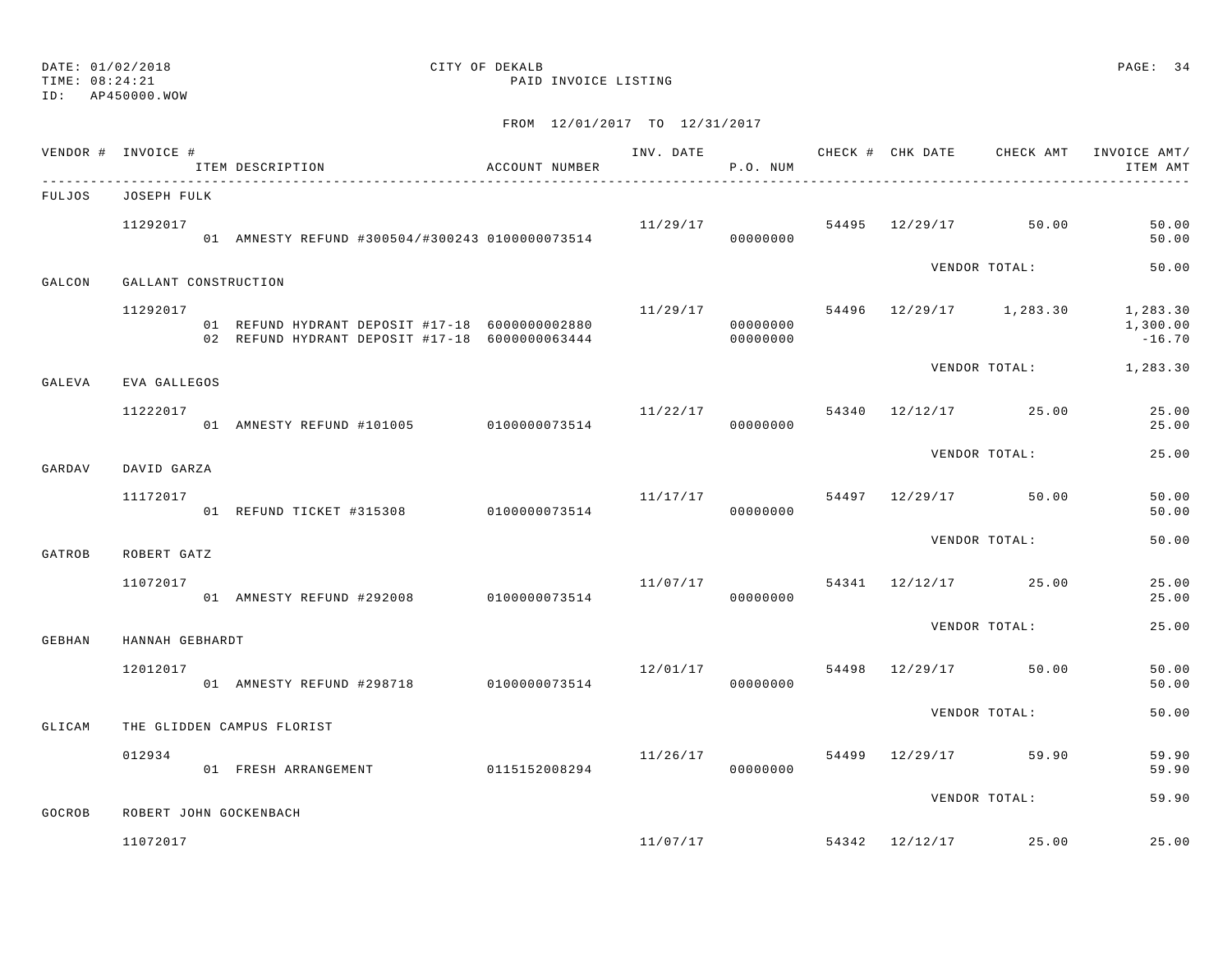|        | VENDOR # INVOICE # | ITEM DESCRIPTION                        | ACCOUNT NUMBER | INV. DATE | P.O. NUM             |                |                                 | CHECK # CHK DATE CHECK AMT INVOICE AMT/<br>ITEM AMT |
|--------|--------------------|-----------------------------------------|----------------|-----------|----------------------|----------------|---------------------------------|-----------------------------------------------------|
|        | 11072017           | 01 AMNESTY REFUND #293605 0100000073514 |                |           | 00000000             |                | $11/07/17$ 54342 12/12/17 25.00 | 25.00<br>25.00                                      |
| GORHAR |                    | GORDON'S HARDWARE LLC.                  |                |           |                      |                | VENDOR TOTAL:                   | 25.00                                               |
|        | 858245             | 01 WIRE NUTS, HAMMERBIT 0125272008210   |                |           | 09/24/17<br>00000000 | 54343 12/12/17 | 216.04                          | 7.96<br>7.96                                        |
|        | 859635             | 01 SCREWS, MISC FASTENERS 0130332008226 |                | 10/27/17  | 00000000             | 54343 12/12/17 | 216.04                          | 3.59<br>3.59                                        |
|        | 859776             | 01 SCREWS, MISC FASTENERS               | 6500003008348  | 10/31/17  | 00000000             | 54343 12/12/17 | 216.04                          | 1.79<br>1.79                                        |
|        | 859858             | 01 DOOR STOP                            | 0117122008204  |           | 11/02/17<br>00000000 | 54501 12/29/17 | 213.95                          | 6.98<br>6.98                                        |
|        | 860065             | 01 EXTERIOR ROUND COVER 0132103008347   |                | 11/07/17  | 00000000             | 54501 12/29/17 | 213.95                          | 5.49<br>5.49                                        |
|        | 860161             | 01 SHANK HAMMERBIT                      | 0130332008295  | 11/09/17  | 00000000             | 54343 12/12/17 | 216.04                          | 7.58<br>7.58                                        |
|        | 860250             | 01 LIOUID GOLD                          | 0130322008219  | 11/12/17  | 00000000             | 54343 12/12/17 | 216.04                          | 6.79<br>6.79                                        |
|        | 860316             | 01 DRAIN PIPE                           | 0125272008210  | 11/13/17  | 00000000             | 54343 12/12/17 | 216.04                          | 18.28<br>18.28                                      |
|        | 860367             | 01 CHAIN, FASTENERS, MARKERS            | 0125272008226  | 11/14/17  | 00000000             | 54343 12/12/17 | 216.04                          | 5.78<br>5.78                                        |
|        | 860410             | 01 COARSE DRYWALL                       | 0130332008219  | 11/15/17  | 00000000             | 54343 12/12/17 | 216.04                          | 5.29<br>5.29                                        |
|        | 860428             | $01$ $(4)$ BULBS                        | 6000002008219  | 11/15/17  | 00000000             | 54343 12/12/17 | 216.04                          | 17.96<br>17.96                                      |
|        | 860440             | 01 DECORATIONS                          | 0130332008229  | 11/16/17  | 00000000             | 54343 12/12/17 | 216.04                          | 17.21<br>17.21                                      |
|        | 860473             | 01 (2) AERATOR                          | 0130322008210  | 11/16/17  | 00000000             | 54343 12/12/17 | 216.04                          | $6.28$<br>$6.28$                                    |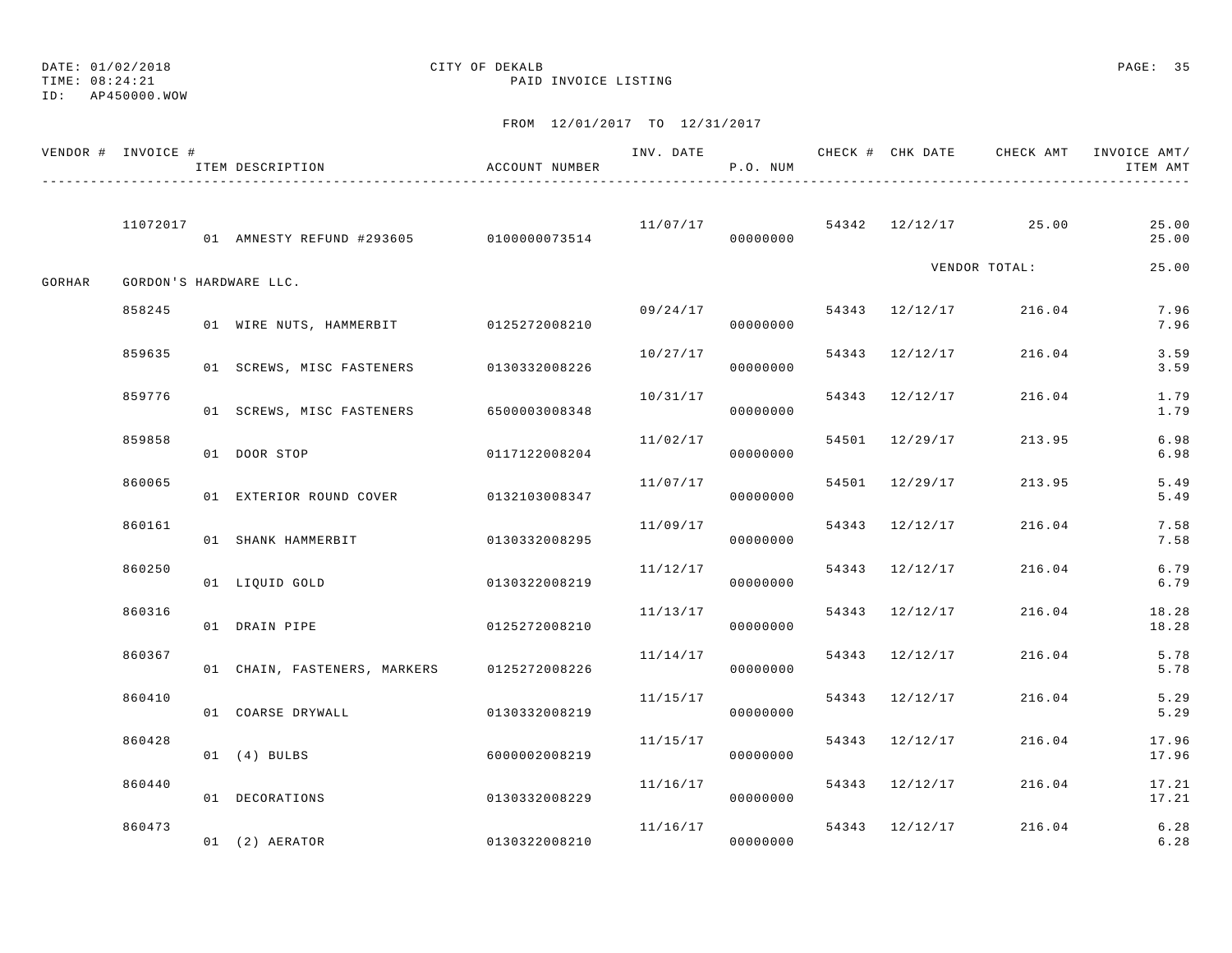DATE: 01/02/2018 CITY OF DEKALB PAGE: 36

ID: AP450000.WOW

| VENDOR # INVOICE # |        | ITEM DESCRIPTION                         | ACCOUNT NUMBER                 |          | P.O. NUM             |                |        | ITEM AMT               |
|--------------------|--------|------------------------------------------|--------------------------------|----------|----------------------|----------------|--------|------------------------|
|                    | 860485 | 01 SCREWS, MISC FASTENERS 0130332008226  |                                | 11/17/17 | 00000000             | 54343 12/12/17 | 216.04 | 2.48<br>2.48           |
|                    | 860572 | 01 (2) COTTON MOPS, MOP HANDLE           | 6000002008219                  | 11/20/17 | 00000000             | 54343 12/12/17 | 216.04 | 37.57<br>37.57         |
|                    | 860592 | 01 SCREWS, FASTENERS, NUTS               | 0130332008230                  | 11/20/17 | 00000000             | 54343 12/12/17 | 216.04 | 6.21<br>6.21           |
|                    | 860611 | 01 DRANO                                 | 0130322008219                  | 11/21/17 | 00000000             | 54501 12/29/17 | 213.95 | 4.79<br>4.79           |
|                    | 860638 | 01 (3) COTTON MOPS<br>02 LANTERN BATTERY | 6000002008291<br>6000002008219 | 11/21/17 | 00000000<br>00000000 | 54343 12/12/17 | 216.04 | 32.16<br>26.37<br>5.79 |
|                    | 860710 | 01 SPADE BIT                             | 0125272008210                  | 11/25/17 | 00000000             | 54343 12/12/17 | 216.04 | 5.99<br>5.99           |
|                    | 860713 | 01 WATER TITE ADAPTER                    | 0125272008210                  | 11/25/17 | 00000000             | 54343 12/12/17 | 216.04 | 6.19<br>6.19           |
|                    | 860717 | 01 HOOK & FASTENERS                      | 0125272008210                  | 11/26/17 | 00000000             | 54343 12/12/17 | 216.04 | 26.93<br>26.93         |
|                    | 860869 | 01 ENTRY LOCK                            | 6000002008219                  | 11/29/17 | 00000000             | 54501 12/29/17 | 213.95 | 14.79<br>14.79         |
|                    | 860928 | 01 CABLE TIES                            | 6000002008219                  | 11/30/17 | 00000000             | 54501 12/29/17 | 213.95 | 17.98<br>17.98         |
|                    | 861015 | 01 OUTSIDE LIGHTS                        | 0125272008210                  | 12/03/17 | 00000000             | 54501 12/29/17 | 213.95 | 4.79<br>4.79           |
|                    | 861028 | 01 UTILITY HOOKS                         | 0130322008219                  | 12/04/17 | 00000000             | 54501 12/29/17 | 213.95 | 3.29<br>3.29           |
|                    | 861130 | 01 VINYL TUBE                            | 0130332008226                  | 12/06/17 | 00000000             | 54501 12/29/17 | 213.95 | 11.90<br>11.90         |
|                    | 861164 | 01 BALL VALVE                            | 0125272008210                  | 12/06/17 | 00000000             | 54501 12/29/17 | 213.95 | 10.49<br>10.49         |
|                    | 861174 | 01 FLAP WHEELS                           | 6000002008295                  | 12/06/17 | 00000000             | 54501 12/29/17 | 213.95 | 10.28<br>10.28         |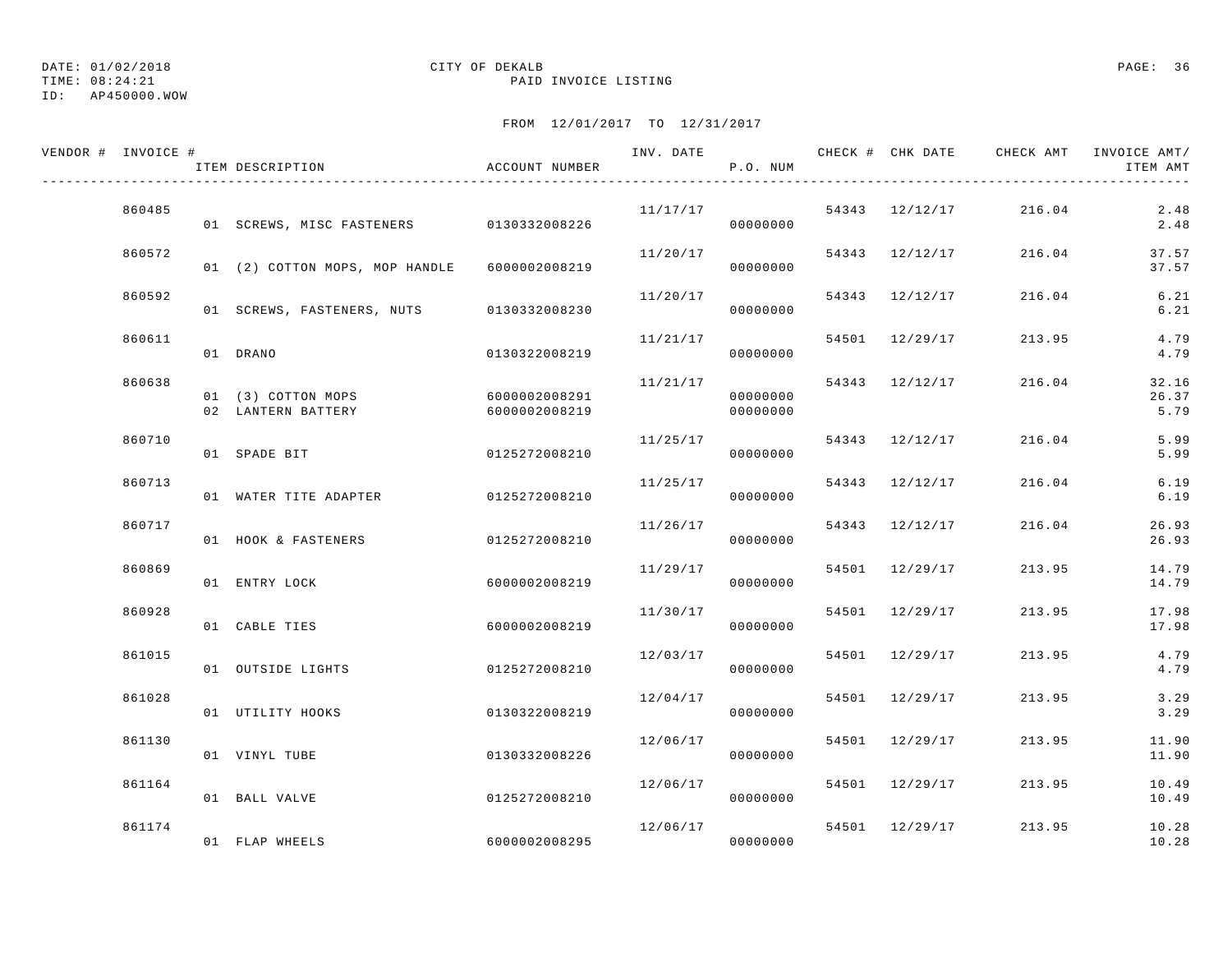TIME: 08:24:21 PAID INVOICE LISTING

DATE: 01/02/2018 CITY OF DEKALB PAGE: 37

ID: AP450000.WOW

| VENDOR # INVOICE #        |                      | ITEM DESCRIPTION                                                                                                                                                                                       | ACCOUNT NUMBER |          | P.O. NUM                                     |                | INV. DATE 6 CHECK # CHK DATE CHECK AMT INVOICE AMT/ | ITEM AMT                             |
|---------------------------|----------------------|--------------------------------------------------------------------------------------------------------------------------------------------------------------------------------------------------------|----------------|----------|----------------------------------------------|----------------|-----------------------------------------------------|--------------------------------------|
|                           | 861194               | 01 SCREWS, FASTENERS 6000002008219                                                                                                                                                                     |                | 12/07/17 | 00000000                                     |                | 54501 12/29/17 213.95                               | 6.00<br>6.00                         |
|                           | 861299               | 01 MAGNETIC LEVEL                                                                                                                                                                                      | 0130322008295  | 12/11/17 | 00000000                                     | 54501 12/29/17 | 213.95                                              | 28.29<br>28.29                       |
|                           | 861301               | 01 DUPLICATE KEYS                                                                                                                                                                                      | 0130322008219  | 12/11/17 | 00000000                                     | 54501 12/29/17 | 213.95                                              | 6.48<br>6.48                         |
|                           | 861312               | 01 POLY SPRAYER                                                                                                                                                                                        | 0130332008295  | 12/11/17 | 00000000                                     | 54501 12/29/17 | 213.95                                              | 11.99<br>11.99                       |
|                           | 861331               | 01 SCREWS, MISC FASTENERS                                                                                                                                                                              | 0130322008219  | 12/11/17 | 00000000                                     | 54501 12/29/17 | 213.95                                              | 1.29<br>1.29                         |
|                           | 861457               | 01 DUPLICATE KEYS, SCREWS                                                                                                                                                                              | 0130322008219  | 12/13/17 | 00000000                                     | 54501 12/29/17 | 213.95                                              | 8.30<br>8.30                         |
|                           | 861461               | 01 (2) GFCI OUTLETS 6000002008219                                                                                                                                                                      |                | 12/13/17 | 00000000                                     | 54501 12/29/17 | 213.95                                              | 31.98<br>31.98                       |
|                           | 861494               | 01 PLASTIC MEASURING CUPS 0125272008210                                                                                                                                                                |                | 12/14/17 | 00000000                                     | 54501 12/29/17 | 213.95                                              | 1.99<br>1.99                         |
|                           | 861501               | 01 ROLLER COVERS, ANGLE BRUSH 0130332008295                                                                                                                                                            |                | 12/14/17 | 00000000                                     | 54501 12/29/17 | 213.95                                              | 18.07<br>18.07                       |
|                           | 861520               | 01 BRUSH CLEANER, BRUSH 0130332008295                                                                                                                                                                  |                | 12/15/17 | 00000000                                     | 54501 12/29/17 | 213.95                                              | 8.78<br>8.78                         |
| GOVFOR                    | GOVERNMENT FORMS AND |                                                                                                                                                                                                        |                |          |                                              |                | VENDOR TOTAL:                                       | 429.99                               |
|                           | 0307814              | 01 2017 TAX FORMS                                                                                                                                                                                      | 0117112008202  | 12/19/17 | 00000000                                     |                | 54502 12/29/17 252.70                               | 252.70<br>252.70                     |
| GOVTEMPS GOVTEMPS USA LLC |                      |                                                                                                                                                                                                        |                |          |                                              |                | VENDOR TOTAL:                                       | 252.70                               |
|                           | 2397991              | 01 TEMP PERSONAL WEEK ENDING 11/5 6000003008399<br>02 TEMP PERSONAL WEEK ENDING 11/5 0117113008399<br>03 TEMP PERSONAL WEEK EDNG 11/12 0117113008399<br>04 TEMP PERSONAL WEEK EDNG 11/12 6000003008399 |                | 11/16/17 | 00000000<br>00000000<br>00000000<br>00000000 |                | 54277 12/05/17 2,090.40 2,090.40                    | 291.60<br>874.80<br>693.00<br>231.00 |
|                           | 2408465              |                                                                                                                                                                                                        |                |          | 11/30/17                                     |                | 54281 12/11/17 1,863.40                             | 1,863.40                             |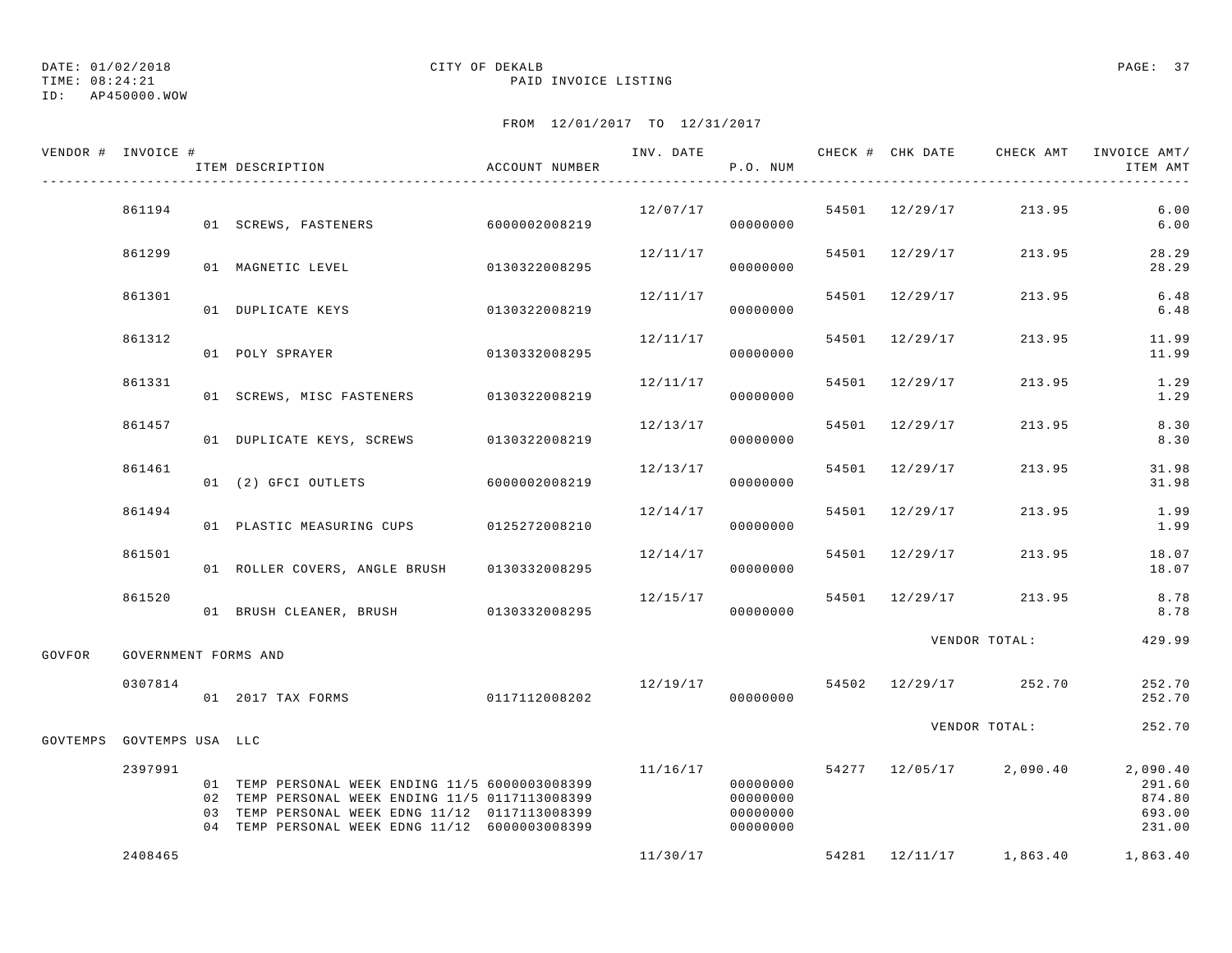TIME: 08:24:21 PAID INVOICE LISTING

### ID: AP450000.WOW

| VENDOR # INVOICE # |                  | ACCOUNT NUMBER<br>ITEM DESCRIPTION                                                                 |               |                                 | P.O. NUM             |  |                                   | INV. DATE 6 CHECK # CHK DATE 6 CHECK AMT INVOICE AMT/<br>ITEM AMT |
|--------------------|------------------|----------------------------------------------------------------------------------------------------|---------------|---------------------------------|----------------------|--|-----------------------------------|-------------------------------------------------------------------|
|                    |                  |                                                                                                    |               |                                 |                      |  |                                   | $11/30/17$ 54281 $12/11/17$ 1,863.40 1,863.40                     |
|                    | 2408465          | 01 TEMP PERSONAL WK ENDING 11/19 6000003008399                                                     |               |                                 | 00000000             |  |                                   | 292.60                                                            |
|                    |                  | 02 TEMP PERSONAL WK ENDING 11/19 0117113008399                                                     |               |                                 | 00000000             |  |                                   | 877.80                                                            |
|                    |                  | 03 TEMP PERSONAL WK ENDING 11/26 0117113008399                                                     |               |                                 | 00000000             |  |                                   | 519.75                                                            |
|                    |                  | 04 TEMP PERSONAL WK ENDING 11/26 6000003008399                                                     |               |                                 | 00000000             |  |                                   | 173.25                                                            |
|                    | 2419597          |                                                                                                    |               | 12/14/17                        |                      |  | 54503 12/29/17 693.00             | 693.00                                                            |
|                    |                  | 01 TEMP PERSONAL WEEK ENDING 12/3 6000003008399<br>02 TEMP PERSONAL WEEK ENDING 12/3 0117113008399 |               |                                 | 00000000<br>00000000 |  |                                   | 173.25<br>519.75                                                  |
|                    |                  |                                                                                                    |               |                                 |                      |  | VENDOR TOTAL:                     | 4,646.80                                                          |
| <b>GRECLE</b>      |                  | GREENACRE/BREEN'S CLEANERS                                                                         |               |                                 |                      |  |                                   |                                                                   |
|                    | 468224           |                                                                                                    |               | $11/18/17$ 54504 12/29/17 15.25 |                      |  |                                   | 5.05                                                              |
|                    |                  | 01 DRYCLEAN - GEAR                                                                                 | 0125272008240 |                                 | 00000000             |  |                                   | 5.05                                                              |
|                    | 468577           |                                                                                                    |               | 11/24/17                        |                      |  | 54504 12/29/17 15.25              | 5.10                                                              |
|                    |                  | 01 DRYCLEAN - GEAR                                                                                 | 0125272008240 |                                 | 00000000             |  |                                   | 5.10                                                              |
|                    | 469030           |                                                                                                    |               | 11/25/17                        |                      |  | 54504 12/29/17 15.25              | 5.10                                                              |
|                    |                  | 01 DRYCLEAN - GEAR 0125272008240                                                                   |               |                                 | 00000000             |  |                                   | 5.10                                                              |
|                    |                  | LAW OFFICES OF JOHN GROTTO                                                                         |               |                                 |                      |  | VENDOR TOTAL:                     | 15.25                                                             |
| GROJOH             |                  |                                                                                                    |               |                                 |                      |  |                                   |                                                                   |
|                    | 12012017         |                                                                                                    |               |                                 |                      |  | 12/01/17 54505 12/29/17 375.00    | 375.00                                                            |
|                    |                  | 01 PRO LGL SRVCS AH - NOV 2017 0115153008366                                                       |               |                                 | 00000000             |  |                                   | 375.00                                                            |
|                    |                  |                                                                                                    |               |                                 |                      |  | VENDOR TOTAL:                     | 375.00                                                            |
| GUTMAN             | MANUEL GUTIERREZ |                                                                                                    |               |                                 |                      |  |                                   |                                                                   |
|                    | 11162017         | 01 AMNESTY REFUND #296740 0100000073514                                                            |               |                                 | 00000000             |  | $11/16/17$ 54506 $12/29/17$ 25.00 | 25.00<br>25.00                                                    |
|                    |                  |                                                                                                    |               |                                 |                      |  |                                   |                                                                   |
| HAMLEN             |                  | HAMPTON, LENZINI & RENWICK INC                                                                     |               |                                 |                      |  | VENDOR TOTAL:                     | 25.00                                                             |
|                    |                  |                                                                                                    |               |                                 |                      |  |                                   |                                                                   |
|                    | 000020171788     | 01 PRO SERVICES - SEPT 2017 1000003008331                                                          |               | 10/05/17                        | 00000000             |  | 54507 12/29/17 43,752.60          | 23,250.60<br>23, 250.60                                           |
|                    | 000020172063     |                                                                                                    |               | 11/14/17                        |                      |  | 54507 12/29/17 43,752.60          | 20,502.00                                                         |
|                    |                  | 01 PRO SERVICES - OCT 2017 1000003008331                                                           |               |                                 | 00000000             |  |                                   | 20,502.00                                                         |
|                    |                  |                                                                                                    |               |                                 |                      |  | VENDOR TOTAL:                     | 43,752.60                                                         |
|                    |                  |                                                                                                    |               |                                 |                      |  |                                   |                                                                   |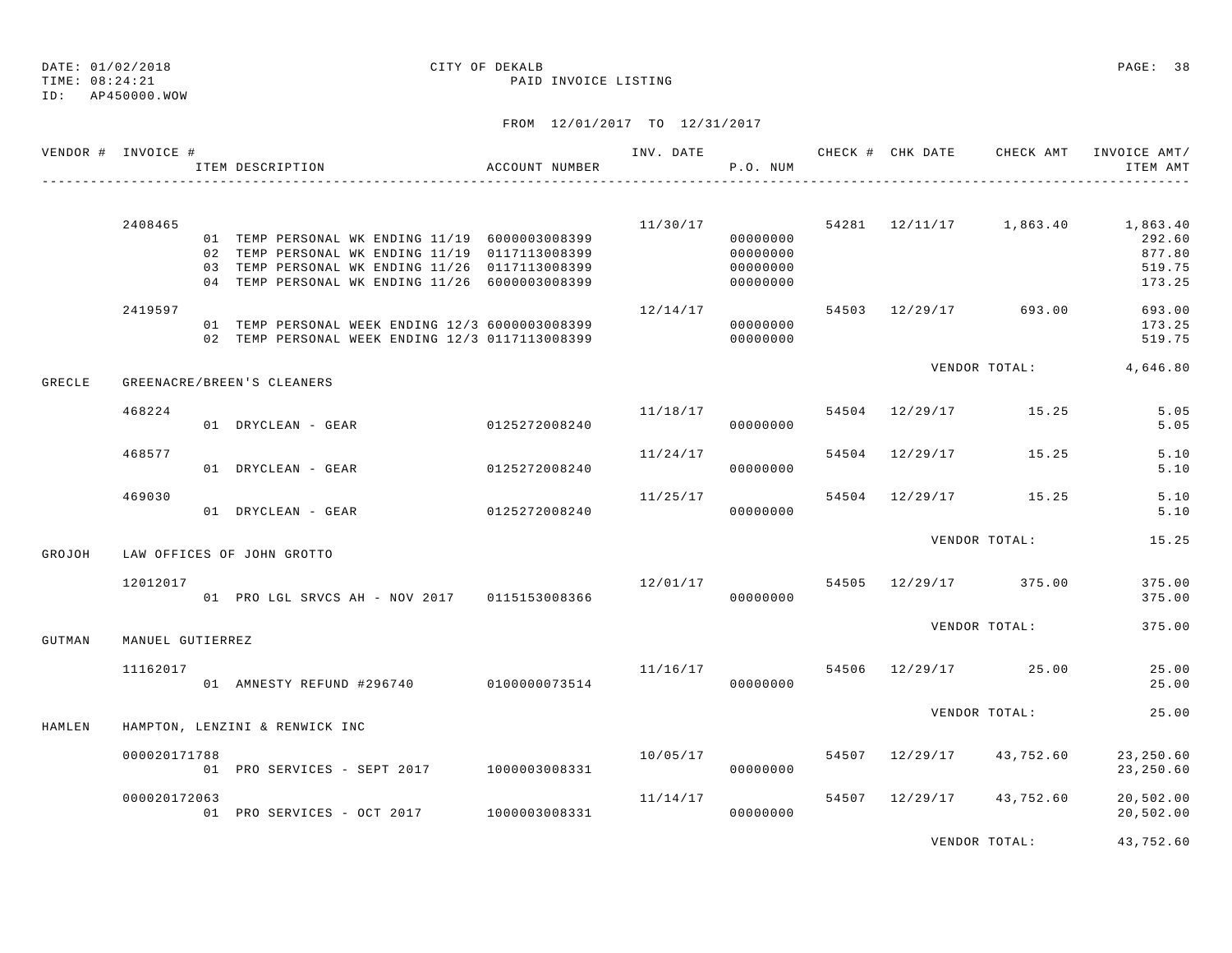TIME: 08:24:21 PAID INVOICE LISTING

ID: AP450000.WOW

|        | VENDOR # INVOICE #         | ITEM DESCRIPTION                                | ACCOUNT NUMBER |          | P.O. NUM             |  |                                      | ITEM AMT             |
|--------|----------------------------|-------------------------------------------------|----------------|----------|----------------------|--|--------------------------------------|----------------------|
| HARCOR | HARDER CORP                |                                                 |                |          |                      |  |                                      |                      |
|        | R121368                    | 01 JANITORIAL SUPPLIES 0125272008291            |                |          | 09/14/17<br>00000000 |  | 54508 12/29/17 103.74                | 103.74<br>103.74     |
|        | R122401-01                 | 01 JANITORIAL SUPPLIES 0125272008291            |                | 11/21/17 | 00000000             |  | 54344 12/12/17 183.23                | 25.13<br>25.13       |
|        | R122654                    | 01 JANITORIAL SUPPLIES 0125272008291            |                | 11/27/17 | 00000000             |  | 54344 12/12/17 183.23                | 158.10<br>158.10     |
| HARRIS |                            | HARRIS COMPUTER SYSTEMS                         |                |          |                      |  | VENDOR TOTAL:                        | 286.97               |
|        | XT00006260                 | 01 ICONNECT - NOV 2017 6000003008330            |                | 11/30/17 | 00000000             |  | 54509 12/29/17 741.08                | 741.08<br>741.08     |
|        | HCLIGHTS HC LIGHTS         |                                                 |                |          |                      |  | VENDOR TOTAL:                        | 741.08               |
|        | 8325                       | 03 DOWNTOWN HOLIDAY LIGHTS 0130333008399        |                |          | 00000000             |  | $10/01/17$ 54510 $12/29/17$ 1,920.00 | 1,920.00<br>1,920.00 |
| HEAAVI |                            | HEARTLAND AVIATION GROUP                        |                |          |                      |  | VENDOR TOTAL:                        | 1,920.00             |
|        | FD9257                     | 01 DISPLAY AD                                   | 6500003008373  |          | 07/03/17<br>00000000 |  | 54345 12/12/17 300.00                | 300.00<br>300.00     |
| HEAFAM |                            | HEALTHCARE & FAMILY SERVICES                    |                |          |                      |  | VENDOR TOTAL:                        | 300.00               |
|        | 07262017                   | 01 AMBULANCE FEE REFUND #17300395 0100000063423 |                |          | 00000000             |  | $07/26/17$ 54346 12/12/17 204.65     | 204.65<br>204.65     |
| HILSHA | SHANTEL HILL               |                                                 |                |          |                      |  | VENDOR TOTAL:                        | 204.65               |
|        | 12012017                   | 01 AMNESTY REFUND #294417 0100000073514         |                | 12/01/17 | 00000000             |  | 54511 12/29/17 25.00                 | 25.00<br>25.00       |
|        |                            |                                                 |                |          |                      |  | VENDOR TOTAL:                        | 25.00                |
| HOGTHE | THEODORE HOGAN<br>09032014 | 01 AMBULANCE REFUND #14350507 0100000063423     |                |          | 00000000             |  | $09/03/14$ 54512 12/29/17 100.00     | 100.00<br>100.00     |
|        |                            |                                                 |                |          |                      |  | VENDOR TOTAL:                        | 100.00               |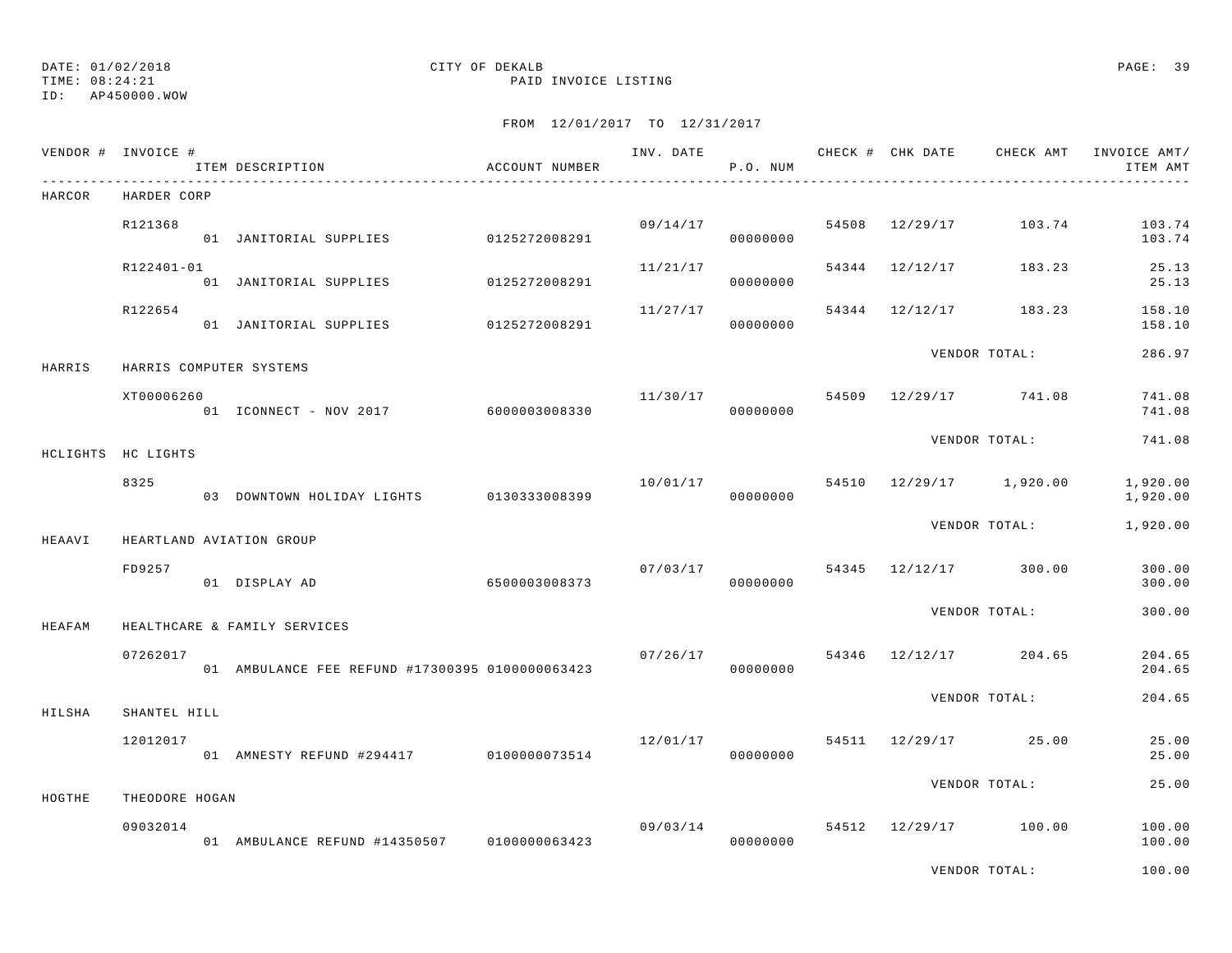## DATE: 01/02/2018 CITY OF DEKALB PAGE: 40

TIME: 08:24:21 PAID INVOICE LISTING

| VENDOR # INVOICE # |               | ITEM DESCRIPTION                             | ACCOUNT NUMBER | INV. DATE | P.O. NUM | CHECK # CHK DATE | CHECK AMT               | INVOICE AMT/<br>ITEM AMT         |
|--------------------|---------------|----------------------------------------------|----------------|-----------|----------|------------------|-------------------------|----------------------------------|
| HOLMAT             | MATTHEW HOLUJ |                                              |                |           |          |                  |                         |                                  |
|                    | 12082017      | 01 TRAINING TRAVEL REIMB. 0125273008376      |                | 12/08/17  |          |                  | D001512 12/29/17 138.85 | 138.85                           |
|                    |               |                                              |                |           | 00000000 |                  |                         | 138.85                           |
| HOMCLE             | ARCENIO CRUZ  |                                              |                |           |          |                  | VENDOR TOTAL:           | 138.85                           |
|                    | 1764          |                                              |                | 11/12/17  |          |                  |                         | 54347 12/12/17 1,050.00 1,050.00 |
|                    |               | 01 JNTRL SRVCS ENDING 11/12/17 0130324008450 |                |           | 00170066 |                  |                         | 570.00                           |
|                    |               | 02 JNTRL SRVCS ENDING 11/12/17               | 0130324008450  |           | 00170066 |                  |                         | 300.00                           |
|                    |               | 03 JNTRL SRVCS ENDING 11/12/17               | 0130324008450  |           | 00170066 |                  |                         | 60.00                            |
|                    |               | 04 JNTRL SRVCS ENDING 11/12/17               | 0130324008450  |           | 00170066 |                  |                         | 60.00                            |
|                    |               | 05 JNTRL SRVCS ENDING 11/12/17               | 0130324008450  |           | 00170066 |                  |                         | 60.00                            |
|                    | 1767          |                                              |                | 11/22/17  |          |                  |                         | 54513 12/29/17 4,140.00 1,155.00 |
|                    |               | 01 JNTRL SRVCS 11/19/17                      | 0130324008450  |           | 00170066 |                  |                         | 600.00                           |
|                    |               | 02 JNTRL SRVCS 11/19/17                      | 0130324008450  |           | 00170066 |                  |                         | 375.00                           |
|                    |               | 03 JNTRL SRVCS 11/19/17                      | 0130324008450  |           | 00170066 |                  |                         | 60.00                            |
|                    |               | 04 JNTRL SRVCS 11/19/17                      | 0130324008450  |           | 00170066 |                  |                         | 60.00                            |
|                    |               | 05 JNTRL SRVCS 11/19/17                      | 0130324008450  |           | 00170066 |                  |                         | 60.00                            |
|                    | 1768          |                                              |                | 11/27/17  |          |                  | 54513 12/29/17 4,140.00 | 795.00                           |
|                    |               | 01 JNTRL SRVCS 11/26/17                      | 0130324008450  |           | 00170066 |                  |                         | 390.00                           |
|                    |               | 02 JNTRL SRVCS 11/26/17                      | 0130324008450  |           | 00170066 |                  |                         | 225.00                           |
|                    |               | 03 JNTRL SRVCS 11/26/17                      | 0130324008450  |           | 00170066 |                  |                         | 60.00                            |
|                    |               | 04 JNTRL SRVCS 11/26/17                      | 0130324008450  |           | 00170066 |                  |                         | 60.00                            |
|                    |               | 05 JNTRL SRVCS 11/26/17                      | 0130324008450  |           | 00170066 |                  |                         | 60.00                            |
|                    | 1772          |                                              |                | 12/08/17  |          |                  |                         | 54513 12/29/17 4,140.00 1,080.00 |
|                    |               | 01 JNTRL SRVCS 12/2/17                       | 0130324008450  |           | 00170066 |                  |                         | 600.00                           |
|                    |               | 02 JNTRL SRVCS 12/2/17                       | 0130324008450  |           | 00170066 |                  |                         | 300.00                           |
|                    |               | 03 JNTRL SRVCS 12/2/17                       | 0130324008450  |           | 00170066 |                  |                         | 60.00                            |
|                    |               | 04 JNTRL SRVCS 12/2/17                       | 0130324008450  |           | 00170066 |                  |                         | 60.00                            |
|                    |               | 05 JNTRL SRVCS 12/2/17                       | 0130324008450  |           | 00170066 |                  |                         | 60.00                            |
|                    | 1773          |                                              |                | 12/12/17  |          |                  |                         | 54513 12/29/17 4,140.00 1,110.00 |
|                    |               | 01 JNTRL SRVCS 12/10/17                      | 0130324008450  |           | 00170066 |                  |                         | 600.00                           |
|                    |               | 02 JNTRL SRVCS 12/10/17                      | 0130324008450  |           | 00170066 |                  |                         | 330.00                           |
|                    |               | 03 JNTRL SRVCS 12/10/17                      | 0130324008450  |           | 00170066 |                  |                         | 60.00                            |
|                    |               | 04 JNTRL SRVCS 12/10/17                      | 0130324008450  |           | 00170066 |                  |                         | 60.00                            |
|                    |               | 05 JNTRL SRVCS 12/10/17                      | 0130324008450  |           | 00170066 |                  |                         | 60.00                            |
| HORDIST            |               |                                              |                |           |          |                  |                         | VENDOR TOTAL: 5,190.00           |
|                    |               | HORIZON DISTRIBUTORS, INC.                   |                |           |          |                  |                         |                                  |
|                    | S3365991.001  |                                              |                | 12/06/17  |          |                  | 54514 12/29/17 103.12   | 103.12                           |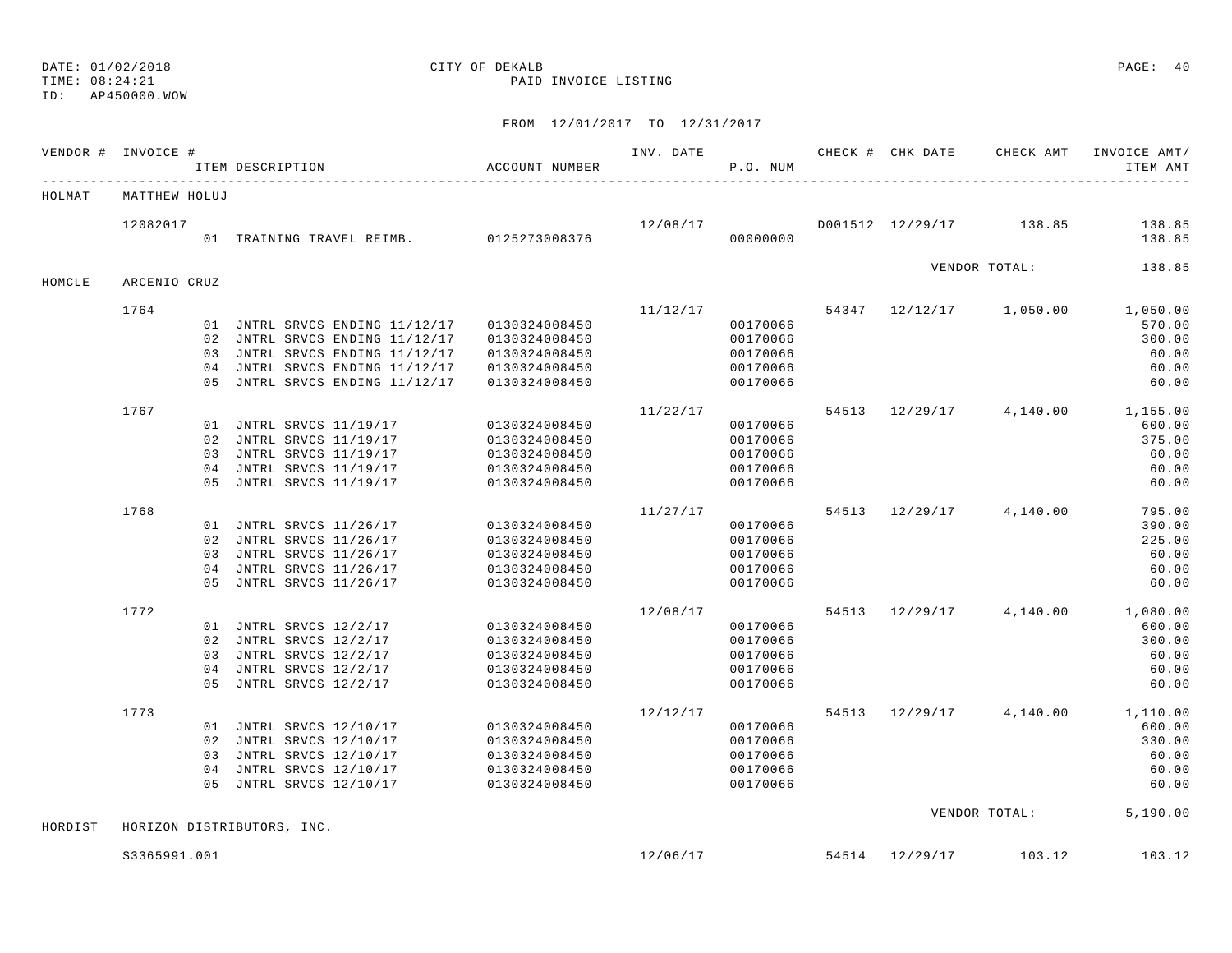TIME: 08:24:21 PAID INVOICE LISTING

| VENDOR # INVOICE #             |                      | ITEM DESCRIPTION                                | ACCOUNT NUMBER | INV. DATE | P.O. NUM             |       | CHECK # CHK DATE | CHECK AMT                | INVOICE AMT/<br>ITEM AMT |
|--------------------------------|----------------------|-------------------------------------------------|----------------|-----------|----------------------|-------|------------------|--------------------------|--------------------------|
|                                | S3365991.001         |                                                 |                |           | 12/06/17<br>00000000 |       |                  | 54514 12/29/17 103.12    | 103.12<br>103.12         |
| HUFJOR                         | JORDAN HUFF          |                                                 |                |           |                      |       |                  | VENDOR TOTAL:            | 103.12                   |
|                                | 11292017             | 01 AMNESTY REFUND #308894 0100000073514         |                | 11/29/17  | 00000000             |       |                  | 54515 12/29/17 25.00     | 25.00<br>25.00           |
| IDES                           |                      | ILLINOIS DEPARTMENT OF EMPLOYM                  |                |           |                      |       |                  | VENDOR TOTAL:            | 25.00                    |
|                                | 11132017             | 01 UNEMPLMNT CLAIMS JUN - SEPT 17 0116103008395 |                | 11/13/17  | 00000000             |       |                  | 1177 12/12/17 4,795.50   | 4,795.50<br>4,795.50     |
| ILCMA                          | ILLINOIS CITY/COUNTY |                                                 |                |           |                      |       |                  | VENDOR TOTAL:            | 4,795.50                 |
|                                | 8132035              | 01 DOWNSTATE FALL MEETING 0115153008376         |                | 11/27/17  | 00000000             |       |                  | 54516 12/29/17 50.00     | 50.00<br>50.00           |
| ILLENV                         |                      | ILLINOIS ENVIRONMENTAL                          |                |           |                      |       |                  | VENDOR TOTAL:            | 50.00                    |
|                                | 11152017             | 01 IEPA LOAN #L17-1337 6000000001066            |                | 11/15/17  | 00000000             |       |                  | 1186 12/29/17 133,239.06 | 133,239.06<br>133,239.06 |
| ILLREV                         |                      | ILLINOIS DEPARTMENT OF REVENUE                  |                |           |                      |       |                  | VENDOR TOTAL:            | 133,239.06               |
|                                | 092017               | 01 4020-3581 ST-1 DTMA SEPT 2017 6500003008385  |                | 09/01/17  | 00000000             | 1178  |                  | 12/12/17 80.27           | 80.27<br>80.27           |
|                                | 11302017             | 01 4020-3581 ST-1 DTMA - NOV 2017 6500000063437 |                | 11/30/17  | 00000000             | 1187  |                  | 12/29/17 2,565.00        | 2,565.00<br>2,565.00     |
| ILLSTATE ILLINOIS STATE POLICE |                      |                                                 |                |           |                      |       |                  | VENDOR TOTAL:            | 2,645.27                 |
|                                | 10312017             | 01 POLICE APPLICANT FEE - OCT 17 0120212008243  |                | 10/31/17  | 00000000             |       | 54348 12/12/17   | 111.00                   | 111.00<br>111.00         |
|                                | 11012017             | 01 POLICE APPLICANT FEE - NOV 17 0120212008243  |                | 11/01/17  | 00000000             | 54517 |                  | 12/29/17 96.00           | 96.00<br>96.00           |
|                                |                      |                                                 |                |           |                      |       |                  | VENDOR TOTAL:            | 207.00                   |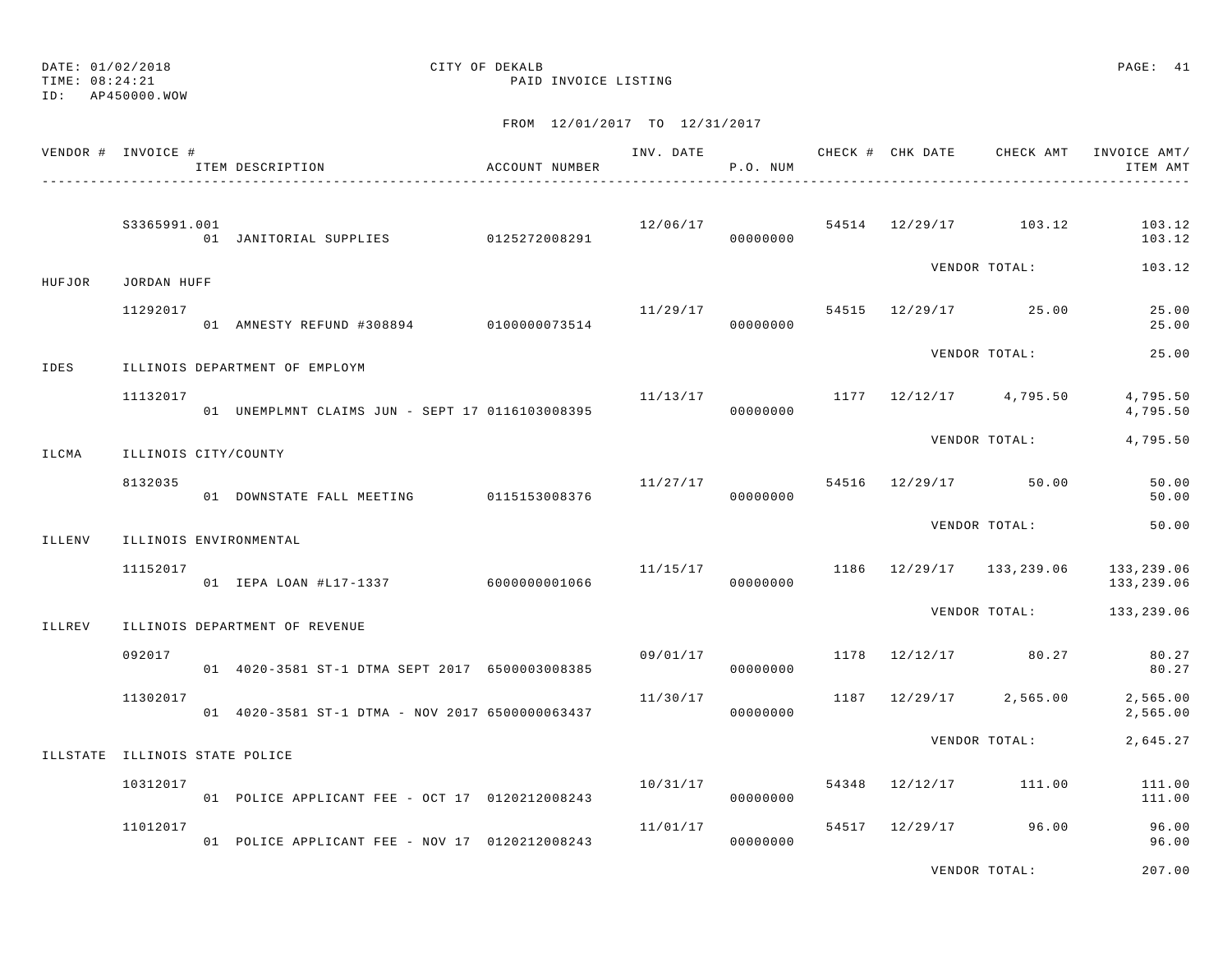ID: AP450000.WOW

TIME: 08:24:21 PAID INVOICE LISTING

FROM 12/01/2017 TO 12/31/2017

|        | VENDOR # INVOICE #  | ITEM DESCRIPTION                                                                                                                                                                                                                       | ACCOUNT NUMBER                                                                                                                                        | INV. DATE | P.O. NUM                                                                                                 |       | CHECK # CHK DATE | CHECK AMT                | INVOICE AMT/<br>ITEM AMT                                                                                                |
|--------|---------------------|----------------------------------------------------------------------------------------------------------------------------------------------------------------------------------------------------------------------------------------|-------------------------------------------------------------------------------------------------------------------------------------------------------|-----------|----------------------------------------------------------------------------------------------------------|-------|------------------|--------------------------|-------------------------------------------------------------------------------------------------------------------------|
| IML    |                     | ILLINOIS MUNICIPAL LEAGUE                                                                                                                                                                                                              |                                                                                                                                                       |           |                                                                                                          |       |                  |                          |                                                                                                                         |
|        | 11272017            | 01 2018 MEMBERSHIP DUES 0100000001410                                                                                                                                                                                                  |                                                                                                                                                       | 11/27/17  | 00000000                                                                                                 |       |                  | 54349 12/12/17 2,500.00  | 2,500.00<br>2,500.00                                                                                                    |
| IMPNET |                     | IMPACT NETWORKING, LLC                                                                                                                                                                                                                 |                                                                                                                                                       |           |                                                                                                          |       |                  | VENDOR TOTAL:            | 2,500.00                                                                                                                |
|        | 960429              | 01 COPIER OVERAGES 10/4-11/03 0117112008202<br>02 COPIER CONTRACT 11/4-12/03                                                                                                                                                           | 0117113008310                                                                                                                                         | 11/07/17  | 00000000<br>00000000                                                                                     |       |                  | 54518 12/29/17 1,641.41  | 1,042.63<br>578.63<br>464.00                                                                                            |
|        | 979165              | 01 COPIER OVERAGES 11/4-12/3/17 0117112008202<br>02 COPIER CONTRACT 12/4-1/3/18 0117113008310                                                                                                                                          |                                                                                                                                                       | 12/04/17  | 00000000<br>00000000                                                                                     |       |                  | 54518 12/29/17 1,641.41  | 598.78<br>134.78<br>464.00                                                                                              |
| IPBC   |                     | INTERGOVERNMENTAL PERSONNEL                                                                                                                                                                                                            |                                                                                                                                                       |           |                                                                                                          |       |                  | VENDOR TOTAL:            | 1,641.41                                                                                                                |
|        | 12012017            | 01 EMP LIFE DEC 17<br>02 EMP HEALTH DEC 17<br>03 RETIREE HEALTH DEC 17<br>04 EMP DENTAL DEC 17<br>05 RETIREE DENTAL DEC 17<br>06 LIBRARY LIFE DEC 17<br>07 LIBRARY HEALTH DEC 17<br>08 LIBRARY DENTAL DEC 17<br>09 EMP PAY LIFE DEC 17 | 7100004008475<br>7100004008477<br>7100004008478<br>7100004008477<br>7100004008480<br>7100004008485<br>7100004008486<br>7100004008487<br>0100000002672 | 12/01/17  | 00000000<br>00000000<br>00000000<br>00000000<br>00000000<br>00000000<br>00000000<br>00000000<br>00000000 |       |                  | 1179 12/12/17 435,872.83 | 435,872.83<br>1,269.46<br>323, 410.66<br>73,878.55<br>18,983.96<br>5,400.26<br>12.84<br>11,116.88<br>627.12<br>1,173.10 |
| JAYBIG | JAY'S BIG ROLLS INC |                                                                                                                                                                                                                                        |                                                                                                                                                       |           |                                                                                                          |       |                  | VENDOR TOTAL:            | 435,872.83                                                                                                              |
|        | 656355              | 01 JANITORIAL SUPPLIES 0130322008291                                                                                                                                                                                                   |                                                                                                                                                       | 12/06/17  | 00000000                                                                                                 | 54519 |                  | 12/29/17 1,100.25        | 803.25<br>803.25                                                                                                        |
|        | 656389              | 01 JANITORIAL SUPPLIES                                                                                                                                                                                                                 | 6500002008219                                                                                                                                         | 11/08/17  | 00000000                                                                                                 | 54350 | 12/12/17         | 172.25                   | 172.25<br>172.25                                                                                                        |
|        | 710105              | 01 JANITORIAL SUPPLIES                                                                                                                                                                                                                 | 0130332008226                                                                                                                                         | 12/12/17  | 00000000                                                                                                 |       | 54519 12/29/17   | 1,100.25                 | 132.00<br>132.00                                                                                                        |
|        | 856336              | 01 JANITORIAL SUPPLIES                                                                                                                                                                                                                 | 6500002008291                                                                                                                                         | 12/07/17  | 00000000                                                                                                 | 54519 | 12/29/17         | 1,100.25                 | 165.00<br>165.00                                                                                                        |
|        |                     |                                                                                                                                                                                                                                        |                                                                                                                                                       |           |                                                                                                          |       |                  |                          | .                                                                                                                       |

VENDOR TOTAL: 1,272.50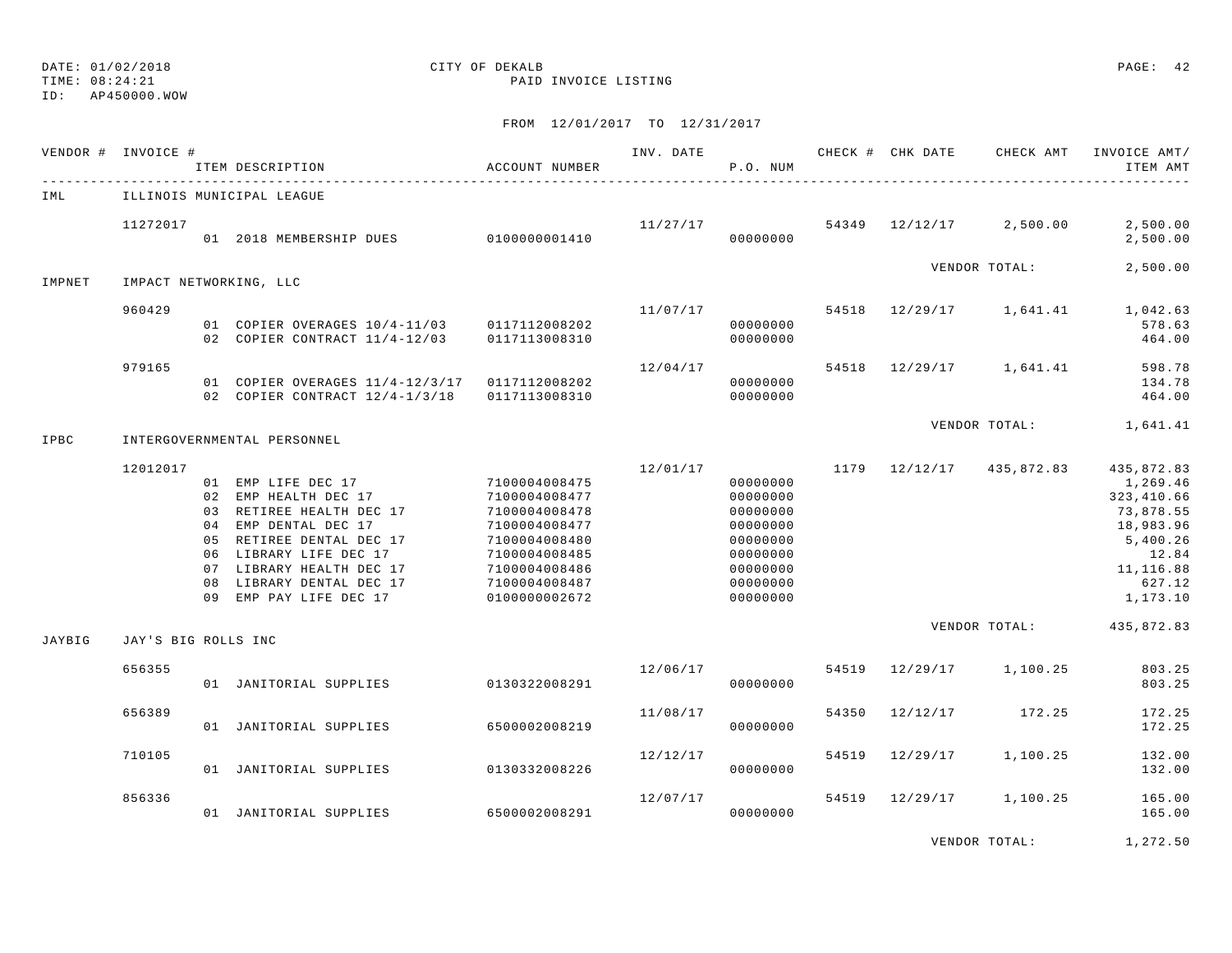DATE: 01/02/2018 CITY OF DEKALB PAGE: 43 TIME: 08:24:21 PAID INVOICE LISTING

ID: AP450000.WOW

|              | VENDOR # INVOICE #   | ITEM DESCRIPTION                                | ACCOUNT NUMBER |          | P.O. NUM             |  | INV. DATE 6 CHECK # CHK DATE CHECK AMT INVOICE AMT/ | ITEM AMT             |
|--------------|----------------------|-------------------------------------------------|----------------|----------|----------------------|--|-----------------------------------------------------|----------------------|
| JGUNI        | J.G. UNIFORMS, INC.  |                                                 |                |          |                      |  |                                                     |                      |
|              | 28037                | 01 BODY ARMOR                                   | 0120222008270  |          | 11/08/17<br>00000000 |  | 54351 12/12/17 2,941.75                             | 899.00<br>899.00     |
|              | 28602                | 01 BODY ARMOR                                   | 0120252008270  | 11/17/17 | 00000000             |  | 54351 12/12/17 2,941.75                             | 909.00<br>909.00     |
|              | 28603                | 01 BODY ARMOR                                   | 0120222008270  | 11/17/17 | 00000000             |  | 54351 12/12/17 2,941.75 1,133.75                    | 1,133.75             |
|              | 29133                | 01 BODY ARMOR                                   | 0120212008270  | 12/01/17 | 00000000             |  | 54520 12/29/17 914.00                               | 914.00<br>914.00     |
| JOHTRA       | JOHNSON TRACTOR INC. |                                                 |                |          |                      |  | VENDOR TOTAL:                                       | 3,855.75             |
|              | 39697                | 01 FUEL PUMP, WASHERS, O-RINGS 6500003008310    |                |          | 09/20/17<br>00000000 |  | 54521 12/29/17 1,451.53                             | 1,046.83<br>1,046.83 |
|              | 39772                | 01 A/C REPAIR                                   | 6500003008310  | 09/23/17 | 00000000             |  | 54521 12/29/17 1,451.53                             | 404.70<br>404.70     |
|              | WR39697              | 01 PUMP, WASHERS, O-RINGS 6500003008310         |                | 09/20/17 | 00000000             |  | 54352 12/12/17 1,411.26 1,006.56                    | 1,006.56             |
|              | WR39772              | 01 REPAIR A/C                                   | 6500003008310  | 09/23/17 | 00000000             |  | 54352 12/12/17 1,411.26                             | 404.70<br>404.70     |
| <b>JPCOO</b> | J.P. COOKE COMPANY   |                                                 |                |          |                      |  | VENDOR TOTAL: 2,862.79                              |                      |
|              | 484388               | 01 CUSTOM STAMPER                               | 0110102008204  | 12/01/17 | 00000000             |  | 54522 12/29/17 55.75                                | 55.75<br>55.75       |
|              |                      | JPMORGAN JPMORGAN CHASE BANK, N.A.              |                |          |                      |  | VENDOR TOTAL:                                       | 55.75                |
|              | 11102017             | 01 PD SRVCS #SB868796-11 #1705870 0120242008243 |                | 11/10/17 | 00000000             |  | 54353 12/12/17 25.26                                | 25.26<br>25.26       |
| JUSSAF       | JUST SAFETY LTD      |                                                 |                |          |                      |  | VENDOR TOTAL:                                       | 25.26                |
|              | 29812                | 01 FIRST AID SUPPLIES 0120212008204             |                |          | 00000000             |  | $12/05/17$ 54523 $12/29/17$ 107.40                  | 36.10<br>36.10       |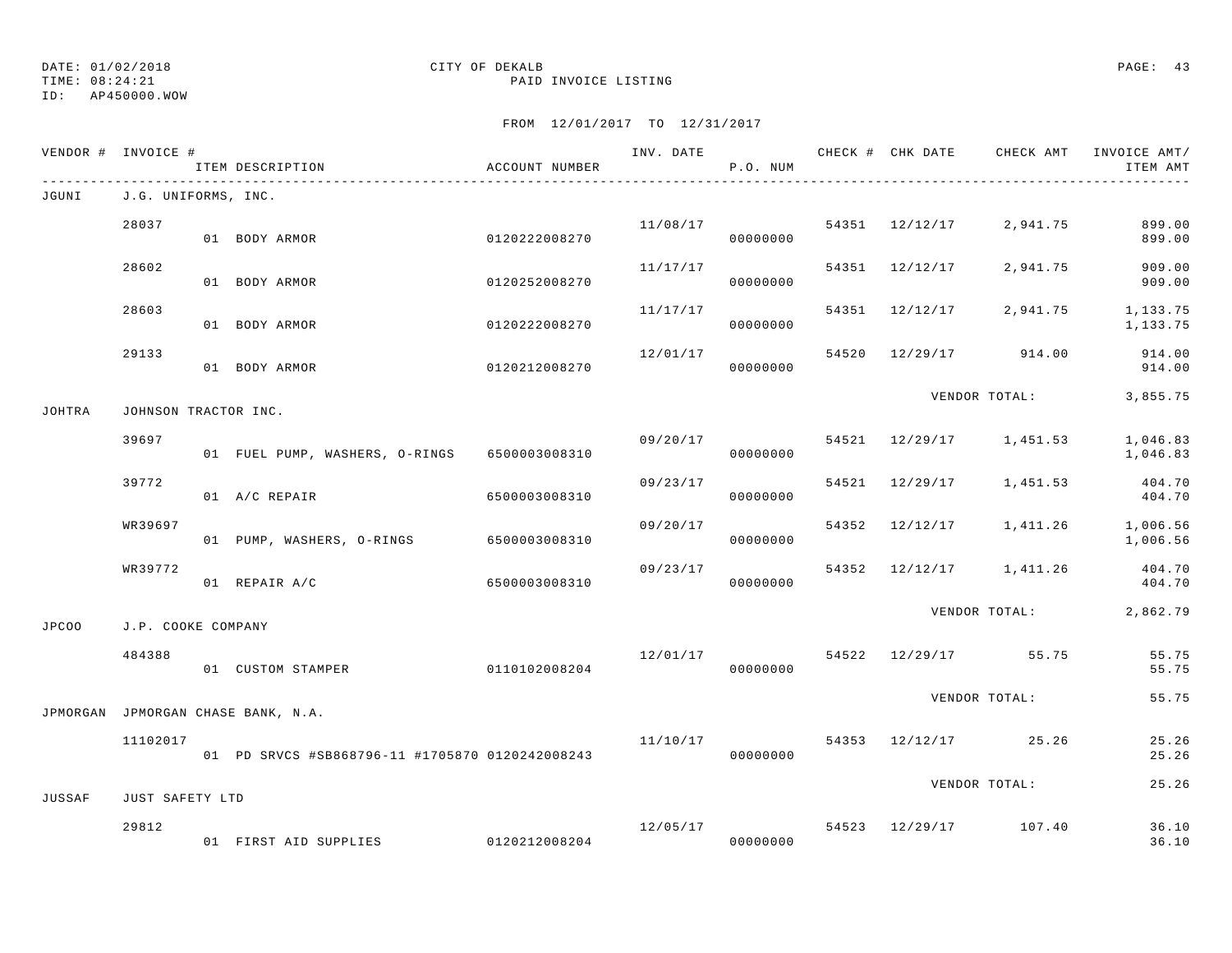TIME: 08:24:21 PAID INVOICE LISTING

ID: AP450000.WOW

|            | VENDOR # INVOICE # | ITEM DESCRIPTION                          | ACCOUNT NUMBER | INV. DATE CHECK # CHK DATE | P.O. NUM             |       |                | CHECK AMT             | INVOICE AMT/<br>ITEM AMT |
|------------|--------------------|-------------------------------------------|----------------|----------------------------|----------------------|-------|----------------|-----------------------|--------------------------|
|            | 29814              | 01 FIRST AID SUPPLIES                     | 6000002008219  | 12/05/17                   | 00000000             | 54523 | 12/29/17       | 107.40                | 37.90<br>37.90           |
|            | 29823              | 01 FIRST AID SUPPLIES                     | 6500002008219  | 12/06/17                   | 00000000             |       | 54523 12/29/17 | 107.40                | 33.40<br>33.40           |
| KERJEF     | JEFF KERNER        |                                           |                |                            |                      |       |                | VENDOR TOTAL:         | 107.40                   |
|            | 11162017           | 01 AMNESTY REFUND #100216 0100000073514   |                | 11/16/17                   | 00000000             | 54524 |                | 12/29/17 25.00        | 25.00<br>25.00           |
| <b>KHR</b> | <b>KHR</b>         |                                           |                |                            |                      |       |                | VENDOR TOTAL:         | 25.00                    |
|            | 930                | 01 EQUIPMENT MAINTENANCE 6500003008310    |                | 11/13/17                   | 00000000             |       |                | 54525 12/29/17 403.46 | 403.46<br>403.46         |
| KIRSAW     | KIRKLAND SAWMILL   |                                           |                |                            |                      |       |                | VENDOR TOTAL:         | 403.46                   |
|            | 11072017           | 01 TRAILER SIDEBOARDS                     | 6000002008226  |                            | 11/07/17<br>00000000 | 54354 |                | 12/12/17 339.57       | 339.57<br>339.57         |
| KISCAR     |                    | KISHWAUKEE CARDIOLOGY ASSOC.              |                |                            |                      |       |                | VENDOR TOTAL:         | 339.57                   |
|            | 11022017           | 01 (3) ANNUAL STRESS TESTS                | 0125263008345  | 11/02/17                   | 00000000             |       | 54526 12/29/17 | 6,500.00              | 750.00<br>750.00         |
|            | 12012017           | 01 (23) ANNUAL STRESS TESTS               | 0125273008345  | 12/01/17                   | 00000000             | 54526 |                | 12/29/17 6,500.00     | 5,750.00<br>5,750.00     |
| KISSYS     |                    | KISHEALTH SYSTEM HOSPICE                  |                |                            |                      |       |                | VENDOR TOTAL:         | 6,500.00                 |
|            | 12262017           | 01 HUMAN SERIVCES - 3RD QTR 0132103008307 |                | 12/26/17                   | 00000000             | 54527 |                | 12/29/17 1,000.00     | 1,000.00<br>1,000.00     |
| KISWAT     | KISHWAUKEE WATER   |                                           |                |                            |                      |       |                | VENDOR TOTAL:         | 1,000.00                 |
|            | 12132017           | 01 SEWER PAYMENT - NOV 2017 6000000002220 |                | 12/13/17                   | 00000000             |       | 54407 12/15/17 | 557,975.91            | 557,975.91<br>557,975.91 |
|            |                    |                                           |                |                            |                      |       |                | VENDOR TOTAL:         | 557,975.91               |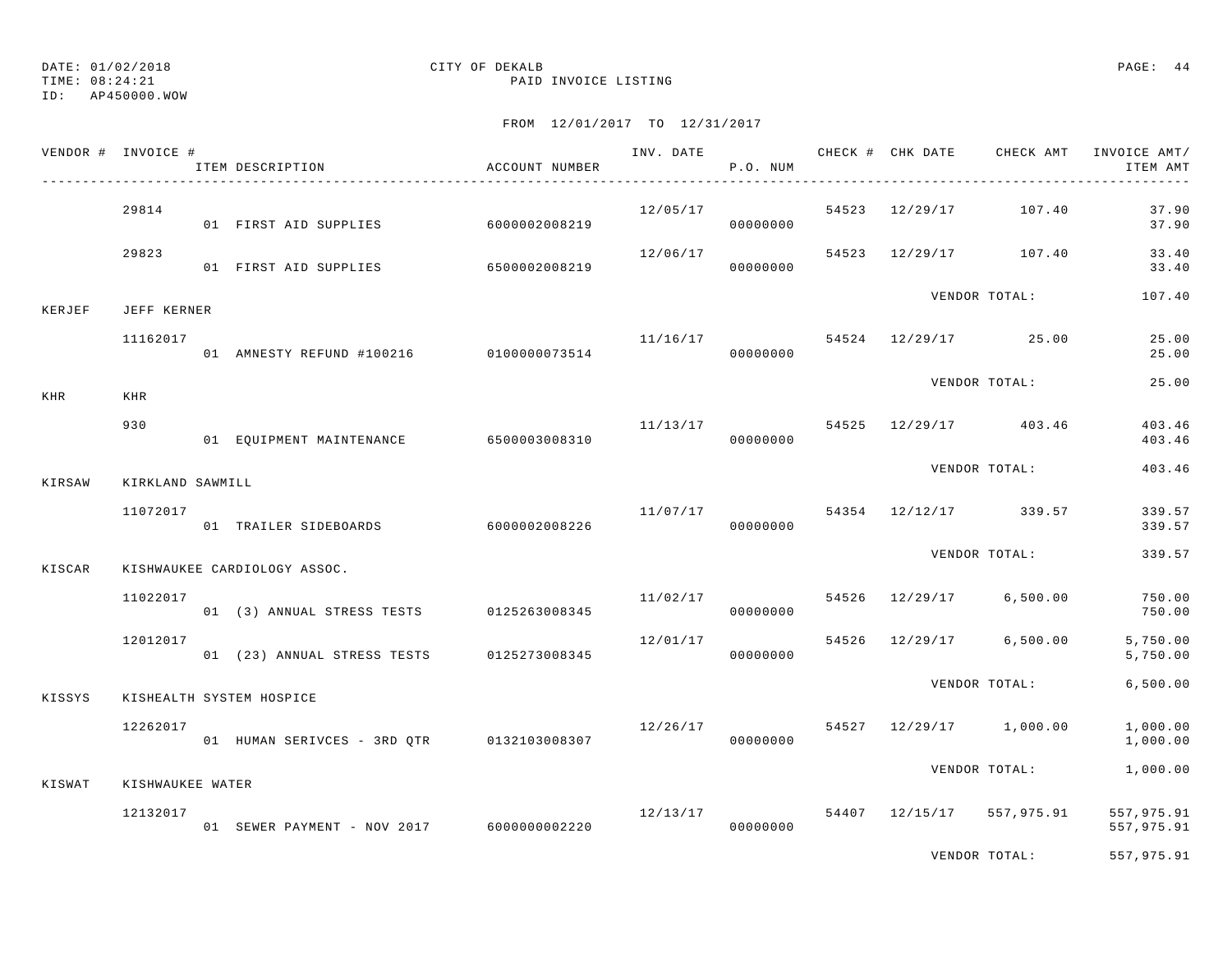TIME: 08:24:21 PAID INVOICE LISTING

FROM 12/01/2017 TO 12/31/2017

|        | VENDOR # INVOICE # | ITEM DESCRIPTION                                         | ACCOUNT NUMBER                 |          | P.O. NUM             |  |                                       | INV. DATE 6 CHECK # CHK DATE CHECK AMT INVOICE AMT/<br>ITEM AMT   |
|--------|--------------------|----------------------------------------------------------|--------------------------------|----------|----------------------|--|---------------------------------------|-------------------------------------------------------------------|
| KWATON | TONY KWASNIEWSKI   |                                                          |                                |          |                      |  |                                       |                                                                   |
|        | 11162017           | 01 TRAINING TRAVEL REIMB. 0120223008376                  |                                |          | 00000000             |  | $11/16/17$ $D001504$ $12/12/17$ 30.00 | 30.00<br>30.00                                                    |
| LAKINT |                    | LAKESIDE INTERNATIONAL TRUCKS                            |                                |          |                      |  | VENDOR TOTAL:                         | 30.00                                                             |
|        | 7115328P           | 01 GASKET, O-RINGS 0130332008229                         |                                | 12/06/17 | 00000000             |  | 54528 12/29/17 7.96                   | 7.96<br>7.96                                                      |
| LARLUX |                    | LARRY LUXTON PAINTING                                    |                                |          |                      |  | VENDOR TOTAL:                         | 7.96                                                              |
|        | 188132             | 01 CONFERENCE ROOM PAINTING 6500003008348                |                                |          | 00000000             |  | $12/17/17$ 54529 $12/29/17$ 754.42    | 754.42<br>754.42                                                  |
| LEKSTY | STYLIANOS LEKKAS   |                                                          |                                |          |                      |  | VENDOR TOTAL:                         | 754.42                                                            |
|        | 12142017           | 01 TUITION REIMB. - FALL 2017 0116103008379              |                                |          | 00000000             |  |                                       | $12/14/17$ $1001513$ $12/29/17$ $1,488.12$ $1,488.12$<br>1,488.12 |
| LITROB | ROBIN LITZSINGER   |                                                          |                                |          |                      |  |                                       | VENDOR TOTAL: 1,488.12                                            |
|        | 11062017           | 01 AMNESTY REFUND #292063 0100000073514                  |                                | 11/06/17 | 00000000             |  | 54355 12/12/17 25.00                  | 25.00<br>25.00                                                    |
| LOCGOV | LOCALGOVNEWS.ORG   |                                                          |                                |          |                      |  | VENDOR TOTAL:                         | 25.00                                                             |
|        | 2122018            | 01 2018 MEMBERSHIP RENEWAL<br>02 2018 MEMBERSHIP RENEWAL | 0100000001410<br>0100000001410 | 12/11/17 | 00000000<br>00000000 |  | 54530 12/29/17 890.00                 | 890.00<br>445.00<br>445.00                                        |
| LOVDIS |                    | LOVELL'S DISCOUNT TIRE, INC.                             |                                |          |                      |  | VENDOR TOTAL:                         | 890.00                                                            |
|        | 50215              |                                                          |                                | 11/08/17 |                      |  | 54356 12/12/17 483.88                 | 483.88                                                            |
|        |                    | 0120242008226<br>01 (4) TIRES                            |                                |          | 00000000             |  |                                       | 483.88                                                            |
|        | 50461              | 01 (12) TIRES                                            | 0120222008226                  | 11/29/17 | 00000000             |  |                                       | 54531 12/29/17 1,600.92 1,600.92<br>1,600.92                      |
|        |                    |                                                          |                                |          |                      |  |                                       | .                                                                 |

VENDOR TOTAL: 2,084.80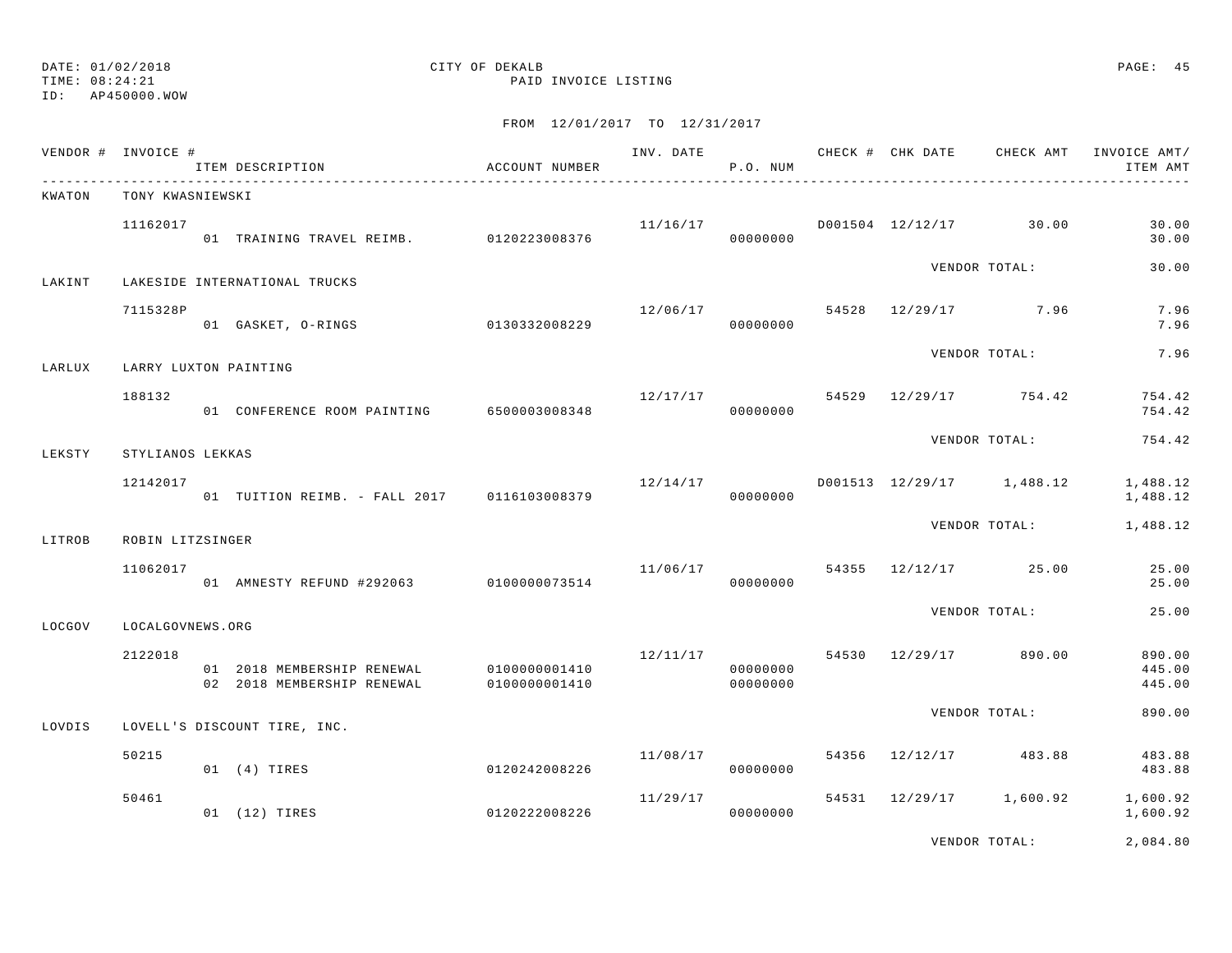ID: AP450000.WOW

#### TIME: 08:24:21 PAID INVOICE LISTING

|        | VENDOR # INVOICE # | ITEM DESCRIPTION                                                        | ACCOUNT NUMBER |          | P.O. NUM             |       |                |                                    | INV. DATE 6 CHECK # CHK DATE CHECK AMT INVOICE AMT/<br>ITEM AMT |
|--------|--------------------|-------------------------------------------------------------------------|----------------|----------|----------------------|-------|----------------|------------------------------------|-----------------------------------------------------------------|
| LOVRIT |                    | LOVETT'S RITE-WAY REBUILDERS,                                           |                |          |                      |       |                |                                    |                                                                 |
|        | 36199              | 01 FUEL LINE, FILTER 0130332008226<br>02 REPAIR FUEL LEAK 0130333008315 |                |          | 00000000<br>00000000 |       |                | $08/18/17$ 54357 12/12/17 1,089.81 | 288.77<br>154.77<br>134.00                                      |
|        | 36426              | 01 REPAIR A/C COMPRESSOR 0120243008315                                  |                |          | 09/28/17<br>00000000 |       |                | 54357 12/12/17 1,089.81            | 291.04<br>291.04                                                |
|        | 65705              | 01 PD TOW                                                               | 0120223008384  | 08/30/17 | 00000000             |       | 54357 12/12/17 | 1,089.81                           | 170.00<br>170.00                                                |
|        | 65718              | 01 PD TOW #17-07497 0120223008384                                       |                | 09/27/17 | 00000000             |       | 54357 12/12/17 | 1,089.81                           | 170.00<br>170.00                                                |
|        | 66252              | 01 PD TOW                                                               | 0120223008384  | 10/08/17 | 00000000             |       |                | 54357 12/12/17 1,089.81            | 170.00<br>170.00                                                |
|        | 66701              | 01 PD TOW - #1709692                                                    | 0120223008384  | 12/06/17 | 00000000             |       |                | 54532 12/29/17 170.00              | 170.00<br>170.00                                                |
| LOWCRE |                    | LOWE'S CREDIT SERVICES                                                  |                |          |                      |       |                | VENDOR TOTAL:                      | 1,259.81                                                        |
|        | 02807              | 01 LUMBER                                                               | 0132103008347  | 11/06/17 | 00000000             |       |                | 54533 12/29/17 449.86              | 66.06<br>66.06                                                  |
|        | 02887              | 01 BUILDING SUPPLIES                                                    | 0120252008243  | 11/14/17 | 00000000             |       | 54358 12/12/17 | 509.99                             | 72.53<br>72.53                                                  |
|        | 03600              | 01 BRAIDED NYLON ROPE                                                   | 0130332008295  | 11/09/17 | 00000000             |       | 54358 12/12/17 | 509.99                             | 9.37<br>9.37                                                    |
|        | 03622              | 01 DRILL BIT, SCREWS, BIT DRIVER 6000002008295                          |                | 11/09/17 | 00000000             |       | 54358 12/12/17 | 509.99                             | 34.31<br>34.31                                                  |
|        | 03716              | 01 RESCUE 1 PARTS                                                       | 0125272008226  | 11/27/17 | 00000000             | 54358 | 12/12/17       | 509.99                             | 88.67<br>88.67                                                  |
|        | 03882              | 01 CLEANING SUPPLIES                                                    | 6000002008291  | 12/06/17 | 00000000             |       | 54533 12/29/17 | 449.86                             | 41.72<br>41.72                                                  |
|        | 06151              | 01 50 FT LASER                                                          | 0125272008240  | 11/29/17 | 00000000             |       |                | 54533 12/29/17 449.86              | 20.51<br>20.51                                                  |
|        | 06367              |                                                                         |                | 11/06/17 |                      |       | 54358 12/12/17 | 509.99                             | 50.63                                                           |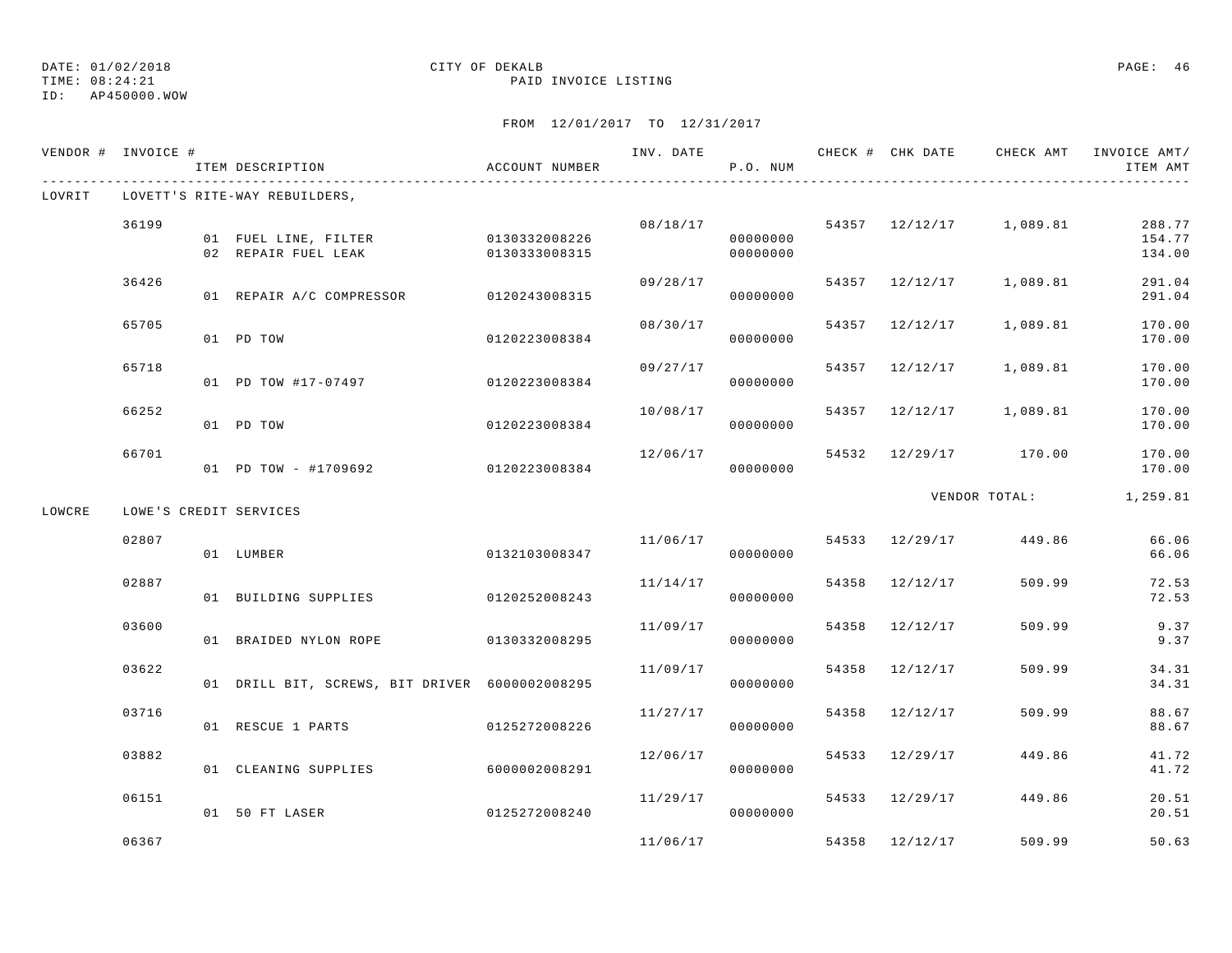#### ID: AP450000.WOW

#### TIME: 08:24:21 PAID INVOICE LISTING

|         | VENDOR # INVOICE #  | ITEM DESCRIPTION                              | ACCOUNT NUMBER |          | P.O. NUM |       |                |                         | ITEM AMT             |
|---------|---------------------|-----------------------------------------------|----------------|----------|----------|-------|----------------|-------------------------|----------------------|
|         |                     |                                               |                |          |          |       |                |                         |                      |
|         | 06367               | 01 NYLON ROPE, BRASS QUICK SNAP 0130332008295 |                | 11/06/17 | 00000000 |       | 54358 12/12/17 | 509.99                  | 50.63<br>50.63       |
|         | 06472               | 01 OUTDOOR LIGHTS                             | 0125272008210  | 11/20/17 | 00000000 |       | 54358 12/12/17 | 509.99                  | 20.48<br>20.48       |
|         | 06725               | 01 RED WREATH SUPPLIES 0125273008373          |                | 11/27/17 | 00000000 |       | 54358 12/12/17 | 509.99                  | 22.46<br>22.46       |
|         | 06730               | 01 OUTDOOR LIGHT DECORATIONS                  | 0130332008229  | 11/16/17 | 00000000 |       | 54358 12/12/17 | 509.99                  | 199.18<br>199.18     |
|         | 07281               | 01 FLOOD LIGHTS                               | 0132103008347  | 11/07/17 | 00000000 |       | 54533 12/29/17 | 449.86                  | 322.80<br>322.80     |
|         | 07909               | 01 LIGHTS                                     | 0125272008210  | 12/04/17 | 00000000 | 54533 | 12/29/17       | 449.86                  | 27.57<br>27.57       |
|         | 15724               | 01 SALES TAX REFUND                           | 0125272008210  | 11/20/17 | 00000000 |       | 54358 12/12/17 | 509.99                  | $-1.52$<br>$-1.52$   |
|         | 15873               | 01 SALES TAX REFUND                           | 0132103008347  | 11/07/17 | 00000000 |       | 54533 12/29/17 | 449.86                  | $-23.91$<br>$-23.91$ |
|         | 16240               | 01 SALES TAX REFUND                           | 0132103008347  | 11/06/17 | 00000000 |       | 54533 12/29/17 | 449.86                  | $-4.89$<br>$-4.89$   |
|         | 20058               | 01 RED WREATH SUPPLIES                        | 0125273008373  | 11/22/17 | 00000000 |       |                | 54358 12/12/17 509.99   | 13.88<br>13.88       |
| LUNKIR  | KIRT T. LUNDBECK    |                                               |                |          |          |       |                | VENDOR TOTAL:           | 959.85               |
|         | 12012017            | 01 MUNI BND DRCTR - OCT-DEC 17 0110113008399  |                | 12/01/17 | 00000000 |       |                | 54534 12/29/17 2,250.00 | 2,250.00<br>2,250.00 |
| MABASVI | MABAS DIVISION VI   |                                               |                |          |          |       |                | VENDOR TOTAL:           | 2,250.00             |
|         | 12072017            | 01 2018 MEMBERSHIP DUES 0100000001410         |                | 12/07/17 | 00000000 |       |                | 54535 12/29/17 225.00   | 225.00<br>225.00     |
|         |                     |                                               |                |          |          |       |                | VENDOR TOTAL:           | 225.00               |
| MACINC  | MACKLIN INCOPORATED |                                               |                |          |          |       |                |                         |                      |
|         | 41533               |                                               |                | 11/15/17 |          |       |                | 54359 12/12/17 2,578.43 | 2,578.43             |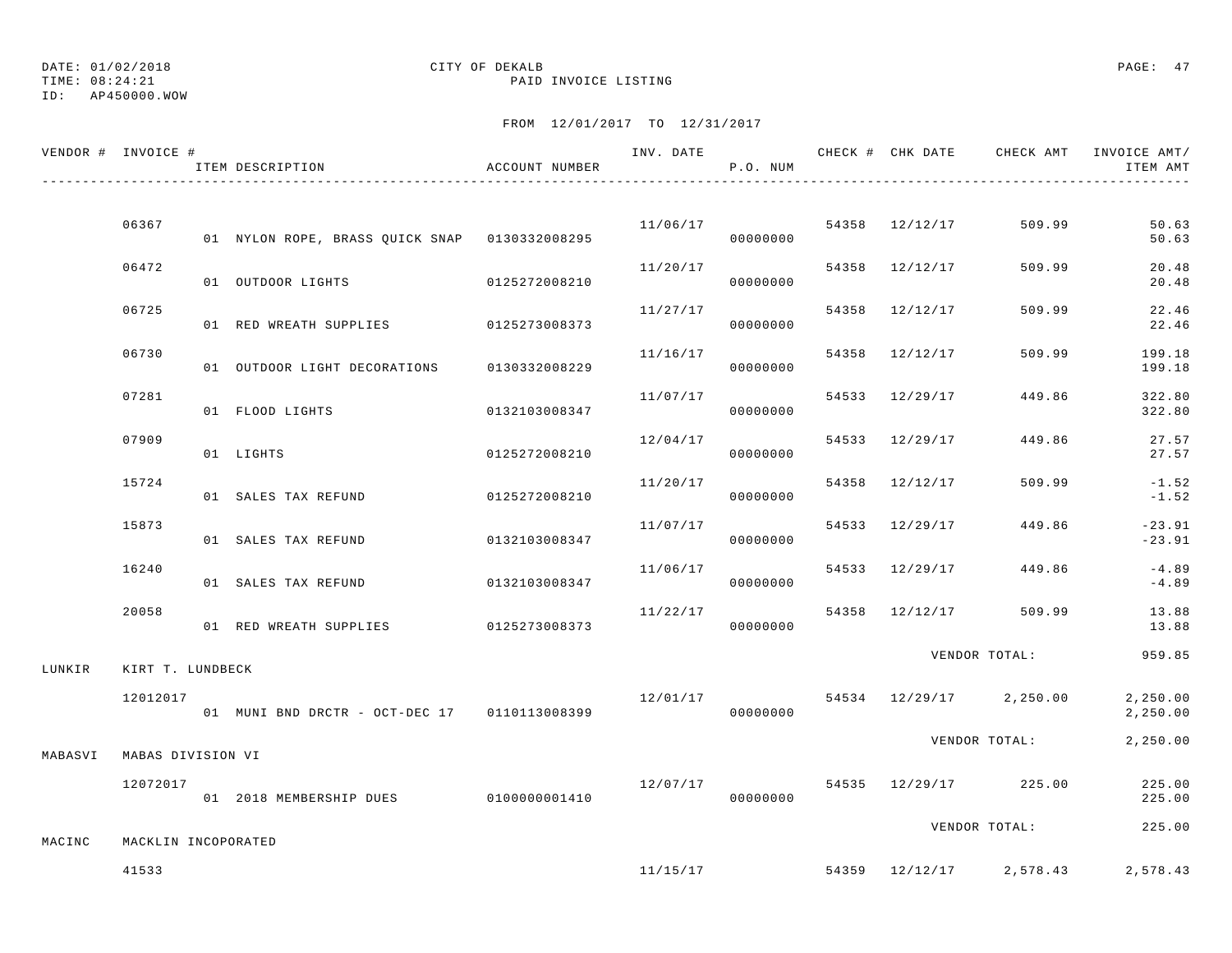TIME: 08:24:21 PAID INVOICE LISTING

|        | VENDOR # INVOICE #   | ITEM DESCRIPTION<br>-----------------------------------                                  | ACCOUNT NUMBER                 |          | P.O. NUM             |                | INV. DATE 6 CHECK # CHK DATE CHECK AMT | INVOICE AMT/<br>ITEM AMT                                  |
|--------|----------------------|------------------------------------------------------------------------------------------|--------------------------------|----------|----------------------|----------------|----------------------------------------|-----------------------------------------------------------|
|        | 41533                | 01 MATERIAL                                                                              | 6000002008228                  |          | 00000000             |                |                                        | $11/15/17$ 54359 $12/12/17$ 2,578.43 2,578.43<br>2,578.43 |
| MALKEU | KEUNTE MALLETT       |                                                                                          |                                |          |                      |                | VENDOR TOTAL:                          | 2,578.43                                                  |
|        | 11302017             | 01 TRAINING TRAVEL REIMB. 0120223008376                                                  |                                | 11/30/17 | 00000000             |                | D001514 12/29/17 20.00                 | 20.00<br>20.00                                            |
| MALPRE | PRESTON MALONE       |                                                                                          |                                |          |                      |                | VENDOR TOTAL:                          | 20.00                                                     |
|        | 11282017             | 01 AMNESTY REFUND #302879 0100000073514                                                  |                                |          | 00000000             |                | $11/28/17$ 54360 $12/12/17$ 25.00      | 25.00<br>25.00                                            |
| MANPOW | ROCK RIVER TEMPORARY |                                                                                          |                                |          |                      |                | VENDOR TOTAL:                          | 25.00                                                     |
|        | 2263                 | 01 TEMP WEEK ENDING 11/5/17<br>02 TEMP WEEK ENDING 11/5/17                               | 0130313008399<br>0132103008399 | 11/09/17 | 00000000<br>00000000 |                | 54361 12/12/17 491.90                  | 211.89<br>121.08<br>90.81                                 |
|        | 2293                 | 01 TEMP WEEK ENDING 11/12/17                                                             | 0132103008399                  | 11/15/17 | 00000000             | 54361 12/12/17 | 491.90                                 | 128.65<br>128.65                                          |
|        | 2332                 | 01 TEMP WEEK ENDING 11/19/17                                                             | 0132103008399                  | 11/22/17 | 00000000             | 54361 12/12/17 | 491.90                                 | 105.95<br>105.95                                          |
|        | 2362                 | 01 TEMP WEEK ENDING 11/26/17                                                             | 0132103008399                  | 11/29/17 | 00000000             | 54361 12/12/17 | 491.90                                 | 45.41<br>45.41                                            |
|        | 2391                 | 01 TEMP WEEK ENDING 12/3/17                                                              | 0132103008399                  | 12/06/17 | 00000000             | 54409 12/14/17 | 136.22                                 | 68.11<br>68.11                                            |
|        | 2426                 | 01 TEMP WEEK ENDING 12/10/17 0130313008399<br>02 TEMP WEEK ENDING 12/10/17 0132103008399 |                                | 12/13/17 | 00000000<br>00000000 |                | 54409 12/14/17 136.22                  | 68.11<br>52.97<br>15.14                                   |
| MARKIM | KIMBERLY MARSHALL    |                                                                                          |                                |          |                      |                | VENDOR TOTAL:                          | 628.12                                                    |
|        | 11092017             | 01 AMNESTY REFUND #311880 0100000073514                                                  |                                |          | 00000000             |                | $11/09/17$ 54362 $12/12/17$ 25.00      | 25.00<br>25.00                                            |
|        |                      |                                                                                          |                                |          |                      |                | VENDOR TOTAL:                          | 25.00                                                     |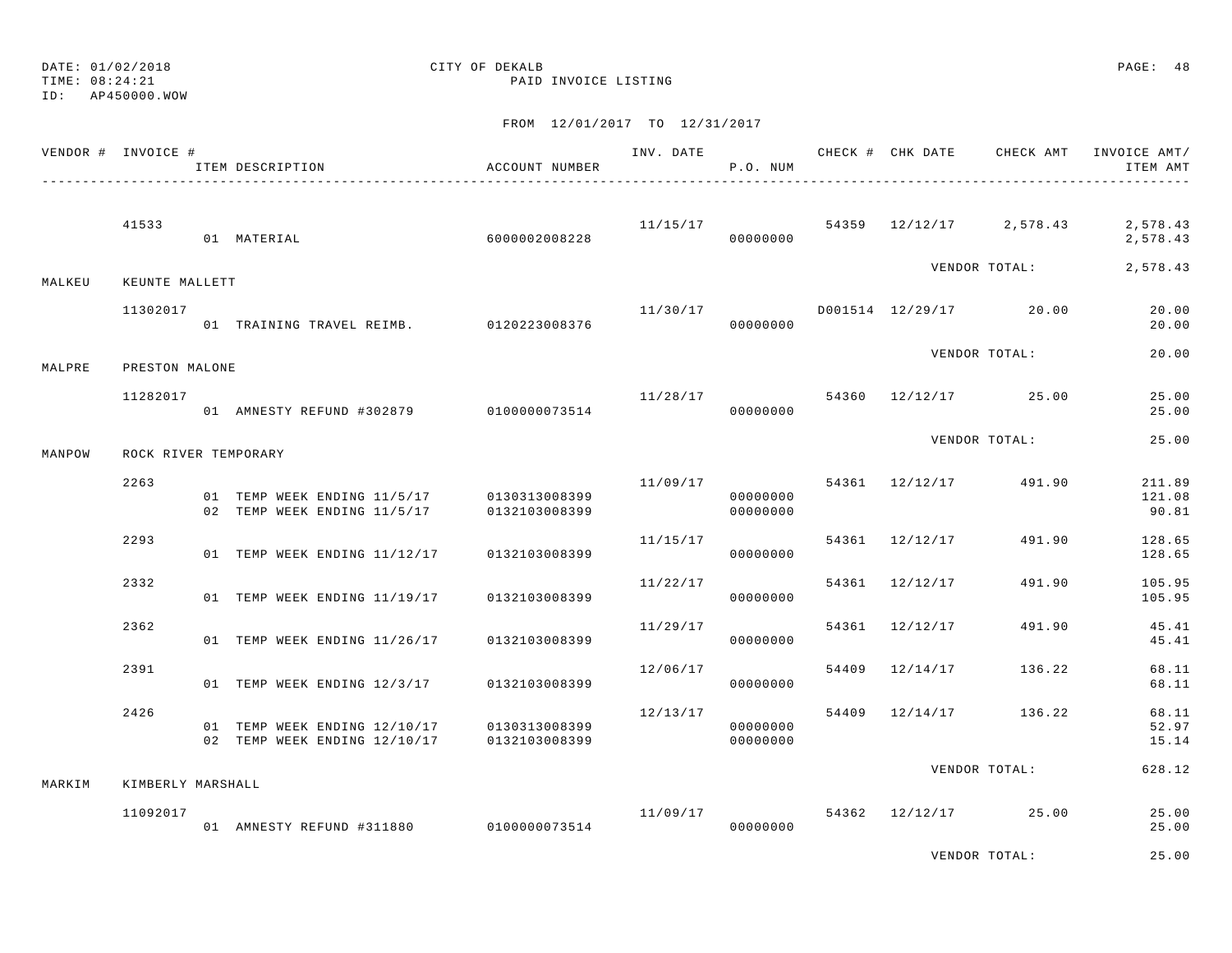TIME: 08:24:21 PAID INVOICE LISTING

|        | VENDOR # INVOICE # | ITEM DESCRIPTION                         | ACCOUNT NUMBER |          | P.O. NUM |                |                                     | INV. DATE 6 . CHECK # CHK DATE CHECK AMT INVOICE AMT<br>ITEM AMT |
|--------|--------------------|------------------------------------------|----------------|----------|----------|----------------|-------------------------------------|------------------------------------------------------------------|
| MARLAT | LATOYA MARZ        |                                          |                |          |          |                |                                     |                                                                  |
|        | 11082017           | 01 CONF. TRAVEL REIMB. 0120233008376     |                |          | 00000000 |                | $11/08/17$ D001515 12/29/17 65.45   | 65.45<br>65.45                                                   |
|        | 12142017           |                                          |                |          |          |                | $12/14/17$ D001515 12/29/17 20.00   | 20.00<br>20.00                                                   |
| MARMAC |                    | MARK'S MACHINE SHOP, INC.                |                |          |          |                | VENDOR TOTAL:                       | 85.45                                                            |
|        | 29709              | 01 PUMP KIT REPAIR 0125273008315         |                |          |          |                | $12/20/17$ 54536 $12/29/17$ 291.96  | 291.96<br>291.96                                                 |
| MATLEA |                    | CHARLES KIRK HALLOWELL                   |                |          |          |                | VENDOR TOTAL:                       | 291.96                                                           |
|        | 1095               | 01 PERFORMANCE MANAGEMENT 0116103008342  |                |          | 00000000 |                | $11/21/17$ 54363 12/12/17 2,125.00  | 2,125.00<br>2,125.00                                             |
| MCMCHR | CHRISTOPHER MCMEEN |                                          |                |          |          |                |                                     | VENDOR TOTAL: 2,125.00                                           |
|        | 12142017           |                                          |                |          |          |                | $12/14/17$ D001516 $12/29/17$ 20.00 | 20.00<br>20.00                                                   |
| MELLOC | MELIN'S LOCK & KEY |                                          |                |          |          |                | VENDOR TOTAL:                       | 20.00                                                            |
|        | 102317-9           | 01 SERVICE CALL                          | 6500003008348  |          | 00000000 |                | $10/22/17$ 54364 12/12/17 226.41    | 92.62<br>92.62                                                   |
|        | 102817-1           | 01 SERVICE CALL                          | 6500003008348  | 10/28/17 | 00000000 |                | 54364 12/12/17 226.41               | 92.62<br>92.62                                                   |
|        | 20434              | 01 DUPLICATE KEYS                        | 0120242008242  | 09/29/17 | 00000000 | 54364 12/12/17 | 226.41                              | 22.20<br>22.20                                                   |
|        | 20556              | 01 DUPLICATE KEYS                        | 0120262008226  | 11/14/17 | 00000000 | 54364 12/12/17 | 226.41                              | 15.27<br>15.27                                                   |
|        | 20564              | 01 SANTAS HOUSE KEYS 0130332008219       |                | 11/16/17 | 00000000 | 54364 12/12/17 |                                     | 226.41 3.70<br>3.70                                              |
|        | 20596              | 01 OFFICE KEYS AND THE STATE OF THE REYS | 0125262008204  | 12/01/17 | 00000000 |                | 54537 12/29/17 50.39                | 15.20<br>15.20                                                   |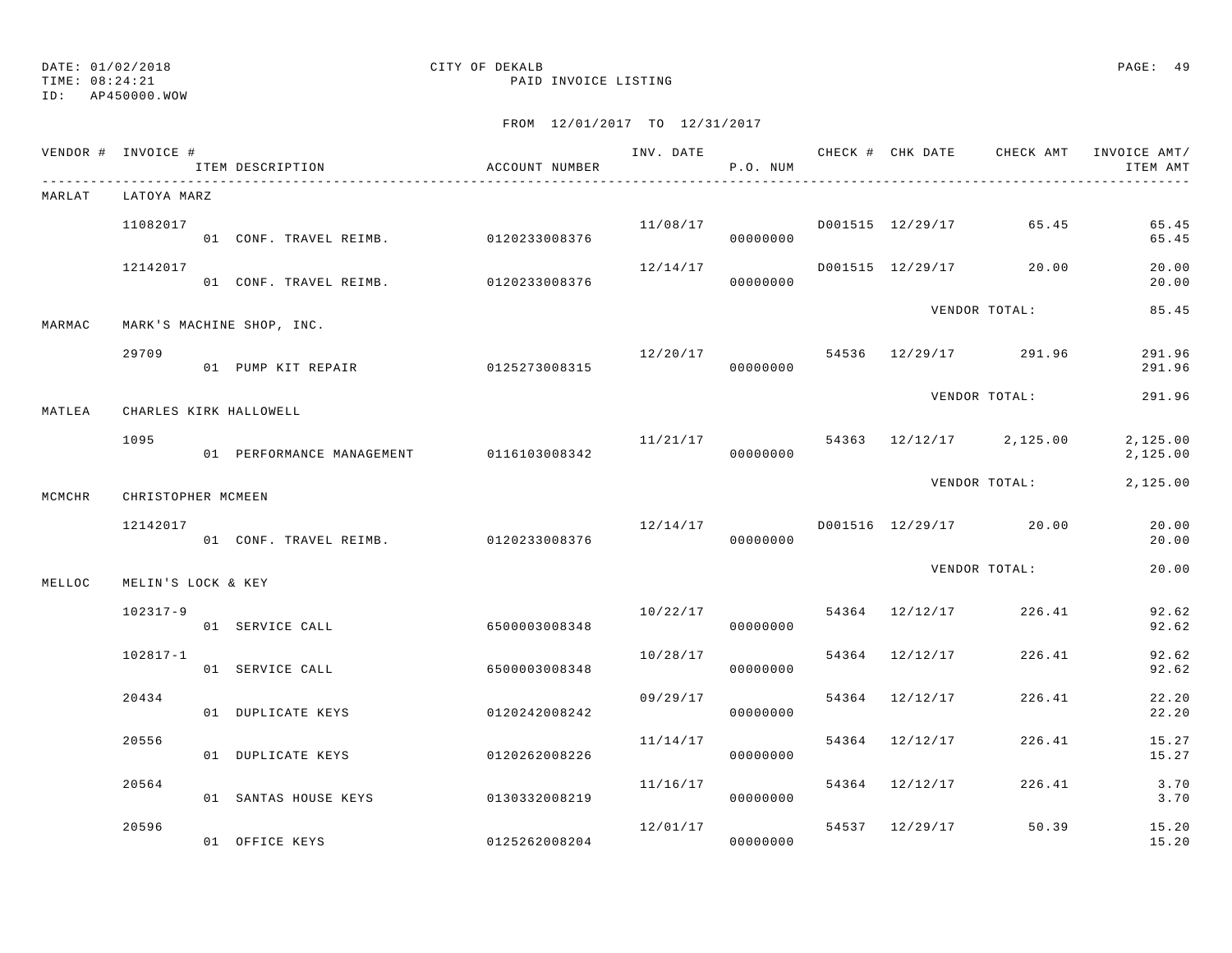TIME: 08:24:21 PAID INVOICE LISTING

ID: AP450000.WOW

|         | VENDOR # INVOICE # | ITEM DESCRIPTION                                                                                                                   | ACCOUNT NUMBER                 | INV. DATE | P.O. NUM                                     |       |                | CHECK # CHK DATE CHECK AMT        | INVOICE AMT/<br>ITEM AMT                              |
|---------|--------------------|------------------------------------------------------------------------------------------------------------------------------------|--------------------------------|-----------|----------------------------------------------|-------|----------------|-----------------------------------|-------------------------------------------------------|
|         | 20620              | 01 ELEVATOR KEYS                                                                                                                   | 0125272008210                  | 12/13/17  | 00000000                                     |       |                | 54537 12/29/17 50.39              | 35.19<br>35.19                                        |
| MIDSAL  | MIDWEST SALT, LLC  |                                                                                                                                    |                                |           |                                              |       |                | VENDOR TOTAL:                     | 276.80                                                |
|         | P437353            | 01 BULK ROCK SALT                                                                                                                  | 60000002008250                 |           | 08/07/17<br>00170017                         |       |                | 54365 12/12/17 5,450.66           | 2,691.01<br>2,691.01                                  |
|         | P437818            | 01 BULK ROCK SALT                                                                                                                  | 6000002008250                  | 11/14/17  | 00170017                                     | 54365 | 12/12/17       | 5,450.66                          | 2,759.65<br>2,759.65                                  |
|         | P437858            | 01 BULK ROCK SALT                                                                                                                  | 6000002008250                  | 11/21/17  | 00170017                                     | 54538 | 12/29/17       | 14,075.36                         | 2,735.04<br>2,735.04                                  |
|         | P437859            | 01 BULK ROCK SALT                                                                                                                  | 6000002008250                  | 11/21/17  | 00170017                                     | 54538 | 12/29/17       | 14,075.36                         | 2,893.03<br>2,893.03                                  |
|         | P437886            | 01 BULK ROCK SALT                                                                                                                  | 6000002008250                  | 11/22/17  | 00170017                                     |       | 54538 12/29/17 | 14,075.36                         | 3,128.72<br>3,128.72                                  |
|         | P437906            | 01 BULK ROCK SALT                                                                                                                  | 6000002008250                  | 11/30/17  | 00170017                                     |       | 54538 12/29/17 | 14,075.36                         | 2,671.59<br>2,671.59                                  |
|         | P437949            | 01 BULK ROCK SALT                                                                                                                  | 6000002008250                  | 12/07/17  | 00170017                                     |       |                | 54538 12/29/17 14,075.36          | 2,646.98<br>2,646.98                                  |
| MIDTRA  |                    | MIDWEST TRANSIT EQUIPMENT INC                                                                                                      |                                |           |                                              |       |                |                                   | VENDOR TOTAL: 19,526.02                               |
|         | V101007027         | 01 Med. Duty Paratransit Buses 0920006008521<br>02 VEHICLE LICENSE FEE 0920006008521<br>03 VEHICLE TITLE FEE<br>04 VEHICLE DOC FEE | 0920006008521<br>0920006008521 | 07/17/17  | 00170058<br>00170058<br>00170058<br>00170058 |       |                | 54405 12/14/17 349,920.00         | 349,920.00<br>349,002.00<br>48.00<br>570.00<br>300.00 |
| MIKAUT2 | KATHLEEN A CRAFT   |                                                                                                                                    |                                |           |                                              |       |                |                                   | VENDOR TOTAL: 349,920.00                              |
|         | 111710             | 01 SAFETY TESTS<br>02 SAFETY TESTS                                                                                                 | 6000003008315<br>0130333008315 | 11/30/17  | 00000000<br>00000000                         |       |                | 54539 12/29/17 121.00             | 121.00<br>67.00<br>54.00                              |
| MILJOS  | JOSEPH MILLER      |                                                                                                                                    |                                |           |                                              |       |                | VENDOR TOTAL:                     | 121.00                                                |
|         | 11302017           |                                                                                                                                    |                                |           |                                              |       |                | $11/30/17$ 54540 $12/29/17$ 25.00 | 25.00                                                 |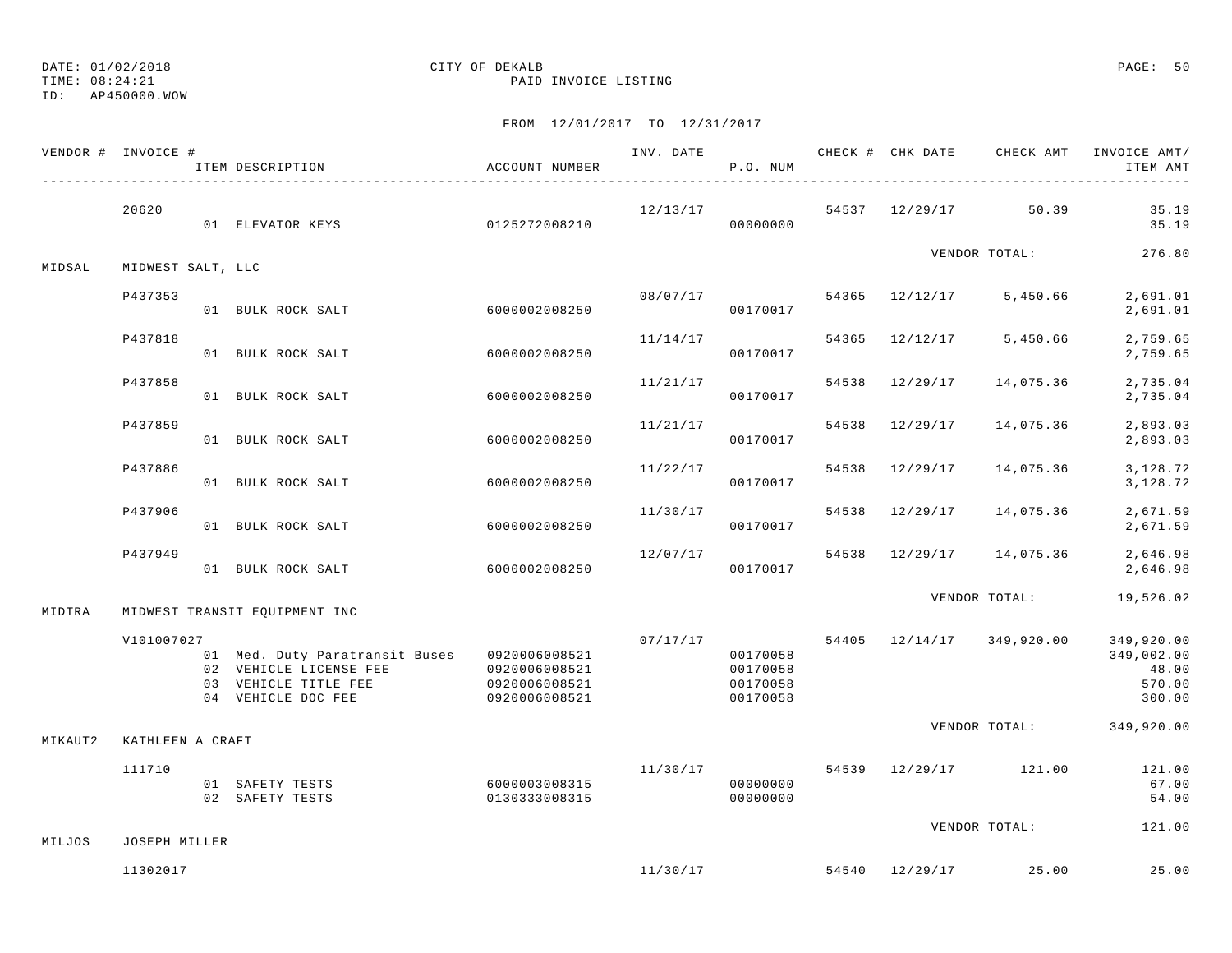TIME: 08:24:21 PAID INVOICE LISTING

ID: AP450000.WOW

|        | VENDOR # INVOICE #   | ITEM DESCRIPTION                                                                       | ACCOUNT NUMBER | INV. DATE | P.O. NUM             |  |                                   | CHECK # CHK DATE CHECK AMT INVOICE AMT /<br>ITEM AMT                          |
|--------|----------------------|----------------------------------------------------------------------------------------|----------------|-----------|----------------------|--|-----------------------------------|-------------------------------------------------------------------------------|
|        | 11302017             | 01 AMNESTY REFUND #296879 0100000073514                                                |                | 00000000  |                      |  | $11/30/17$ 54540 $12/29/17$ 25.00 | 25.00<br>25.00                                                                |
| MILROB | ROBERT MILLER        |                                                                                        |                |           |                      |  | VENDOR TOTAL:                     | 25.00                                                                         |
|        | 11302017             | 01 SEMINAR TRAVEL REIMB. 0117113008376                                                 |                | 11/30/17  | 000000000            |  | D001505 12/12/17 48.69            | 48.69<br>48.69                                                                |
| MISPRO | MISSMAN PROFESSIONAL |                                                                                        |                |           |                      |  | VENDOR TOTAL:                     | 48.69                                                                         |
|        | 41327                | 01 BUS SHELTER PE - PHASE I 0920003008399<br>02 BUS SHELTER PE - PHASE I 0920003008399 |                |           | 00170077<br>00170099 |  |                                   | $09/25/17$ $54541$ $12/29/17$ $20,922.50$ $18,767.00$<br>9,192.25<br>9,574.75 |
|        | 41567                | 01 PRO SERVICES OCT 2017 0920003008399                                                 |                | 09/25/17  | 00170099             |  |                                   | 54541 12/29/17 20,922.50 2,155.50<br>2,155.50                                 |
| MOBINC | MOBOTREX INC         |                                                                                        |                |           |                      |  | VENDOR TOTAL:                     | 20,922.50                                                                     |
|        | 222826               | 01 TRAFFIC CONTROL PANEL 0130332008230                                                 |                |           | 00000000             |  |                                   | $11/13/17$ 54366 $12/12/17$ 3,343.00 3,343.00<br>3,343.00                     |
| MORSAL | MORTON SALT, INC.    |                                                                                        |                |           |                      |  | VENDOR TOTAL:                     | 3,343.00                                                                      |
|        | 5400524171           | 01 BULK CRYSTAL SALT 6000002008250                                                     |                | 08/19/14  | 00000000             |  | 54367 12/12/17 2,546.07           | 2,546.07<br>2,546.07                                                          |
|        |                      |                                                                                        |                |           |                      |  | VENDOR TOTAL:                     | 2,546.07                                                                      |
|        | NACHA DD UNDEFINED   | 01 TOTAL DIRECT DEPOSITS<br>01 TOTAL DIRECT DEPOSITS<br>01 TOTAL DIRECT DEPOSITS       |                |           |                      |  |                                   | 232.84<br>5, 115.63<br>76.03                                                  |
| NATAIR |                      | NATIONAL AIR TRANSPORTATION                                                            |                |           |                      |  | VENDOR TOTAL:                     | 0.00                                                                          |
|        |                      |                                                                                        |                |           |                      |  |                                   |                                                                               |
|        | 11272017             | 01 ANNUAL MEMBERSHIP DUES 6500000001410                                                |                |           | 00000000             |  | $11/27/17$ 54368 12/12/17 360.50  | 360.50<br>360.50                                                              |
|        |                      |                                                                                        |                |           |                      |  | VENDOR TOTAL:                     | 360.50                                                                        |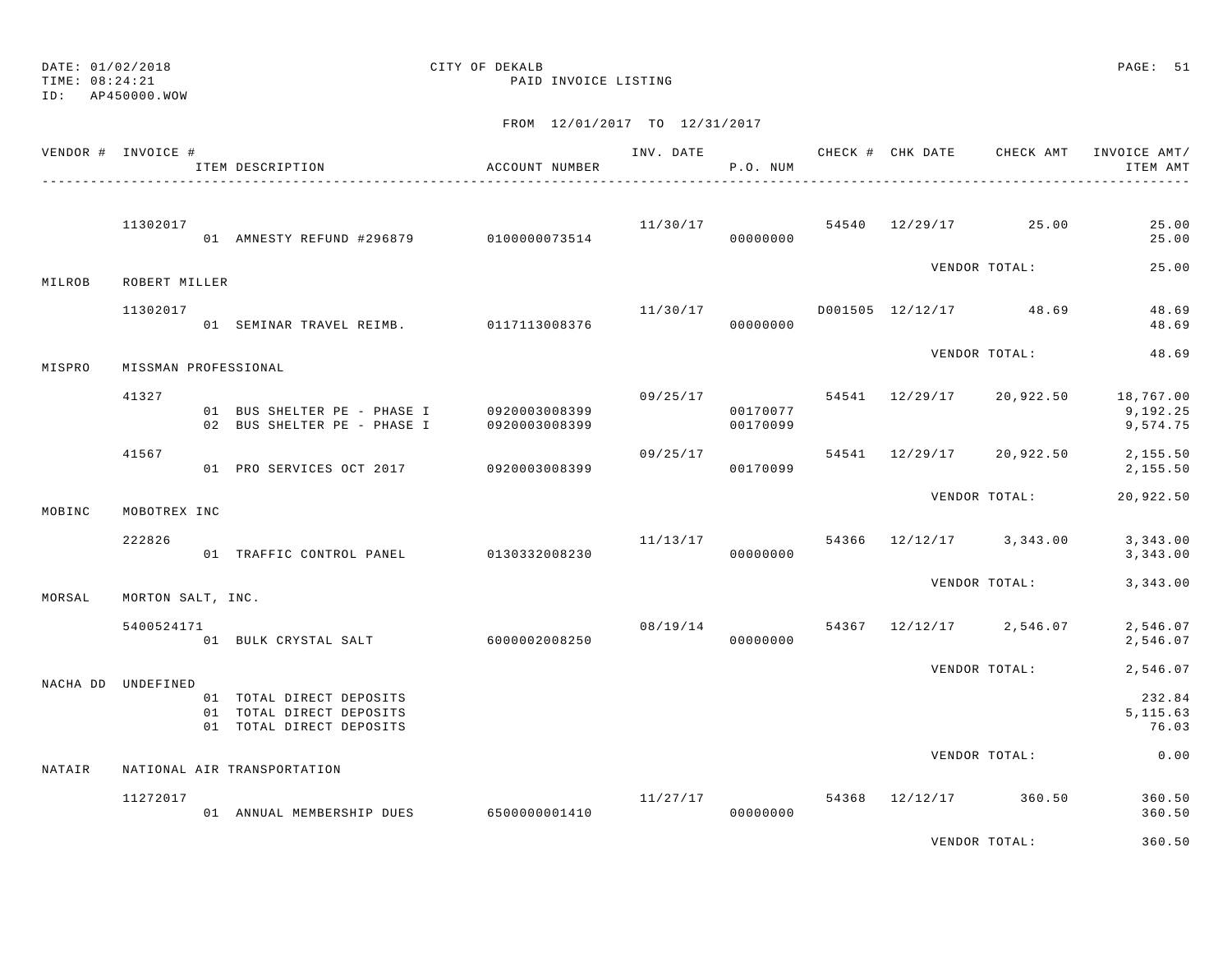## DATE: 01/02/2018 CITY OF DEKALB PAGE: 52

TIME: 08:24:21 PAID INVOICE LISTING

|        | VENDOR # INVOICE # | ITEM DESCRIPTION                               | ACCOUNT NUMBER | INV. DATE | P.O. NUM             |       |                | CHECK # CHK DATE CHECK AMT | INVOICE AMT/<br>ITEM AMT |
|--------|--------------------|------------------------------------------------|----------------|-----------|----------------------|-------|----------------|----------------------------|--------------------------|
| NICOR  | NICOR              |                                                |                |           |                      |       |                |                            |                          |
|        | 11162017B          | 01 1202 S 7TH 10/18-11/15/17 6000003008351     |                |           | 11/16/17<br>00000000 |       | 54369 12/12/17 | 2,092.90                   | 222.05<br>222.05         |
|        | 11162017C          | 01 900 W DRESSER 10/18-11/16/17 6000003008351  |                | 11/16/17  | 00000000             | 54369 | 12/12/17       | 2,092.90                   | 455.99<br>455.99         |
|        | 11172017           | 01 1505 W LINCOLN 10/19-11/17/17 6000003008351 |                | 11/17/17  | 00000000             |       | 54369 12/12/17 | 2,092.90                   | 468.67<br>468.67         |
|        | 11172017A          | 01 2851 CORPORATE 10/18-11/16/17 6000003008351 |                | 11/17/17  | 00000000             |       | 54369 12/12/17 | 2,092.90                   | 12.86<br>12.86           |
|        | 11212017           | 01 1685 COUNTY FARM 10/23-11/21 6000003008351  |                | 11/21/17  | 00000000             | 54542 | 12/29/17       | 922.48                     | 129.20<br>129.20         |
|        | 11222017           | 01 1216 MARKET 10/25-11/22                     | 6000003008351  | 11/22/17  | 00000000             | 54542 | 12/29/17       | 922.48                     | 567.26<br>567.26         |
|        | 11222017D          | 01 PLEASANT ST 10/24-11/22/17                  | 6500003008355  | 11/22/17  | 00000000             | 54369 | 12/12/17       | 2,092.90                   | 300.16<br>300.16         |
|        | 11222017E          | 01 3232 PLEASANT 10/25-11/22/17                | 6500003008355  | 11/22/17  | 00000000             |       | 54369 12/12/17 | 2,092.90                   | 442.22<br>442.22         |
|        | 11222017F          | 01 2100 PLEASANT 10/24-11/22/17                | 6500003008355  | 11/22/17  | 00000000             |       | 54369 12/12/17 | 2,092.90                   | 190.95<br>190.95         |
|        | 11282017A          | 01 3331 PLEASANT 10/25-11/22                   | 6500003008355  | 11/28/17  | 00000000             |       | 54542 12/29/17 | 922.48                     | 117.81<br>117.81         |
|        | 11282017B          | 01 624 N 11TH 10/26-11/28 0130323008355        |                | 11/28/17  | 00000000             |       | 54542 12/29/17 | 922.48                     | 108.21<br>108.21         |
| NIEDEB | DEBORAH K NIER     |                                                |                |           |                      |       |                | VENDOR TOTAL:              | 3,015.38                 |
|        | 12072017           | 01 PZ MTG - JUL - DEC 2017 0132102008201       |                | 12/07/17  | 00000000             |       |                | 54543 12/29/17 150.00      | 150.00<br>150.00         |
| NIPSTA |                    | NORTHEASTERN ILLINOIS PUBLIC                   |                |           |                      |       |                | VENDOR TOTAL:              | 150.00                   |
|        | 17383              | 01 (2) ADV. TECH TRAININGS 0125273008376       |                | 12/15/17  | 00000000             |       |                | 54544 12/29/17 1,070.00    | 1,070.00<br>1,070.00     |
|        |                    |                                                |                |           |                      |       |                | VENDOR TOTAL:              | 1,070.00                 |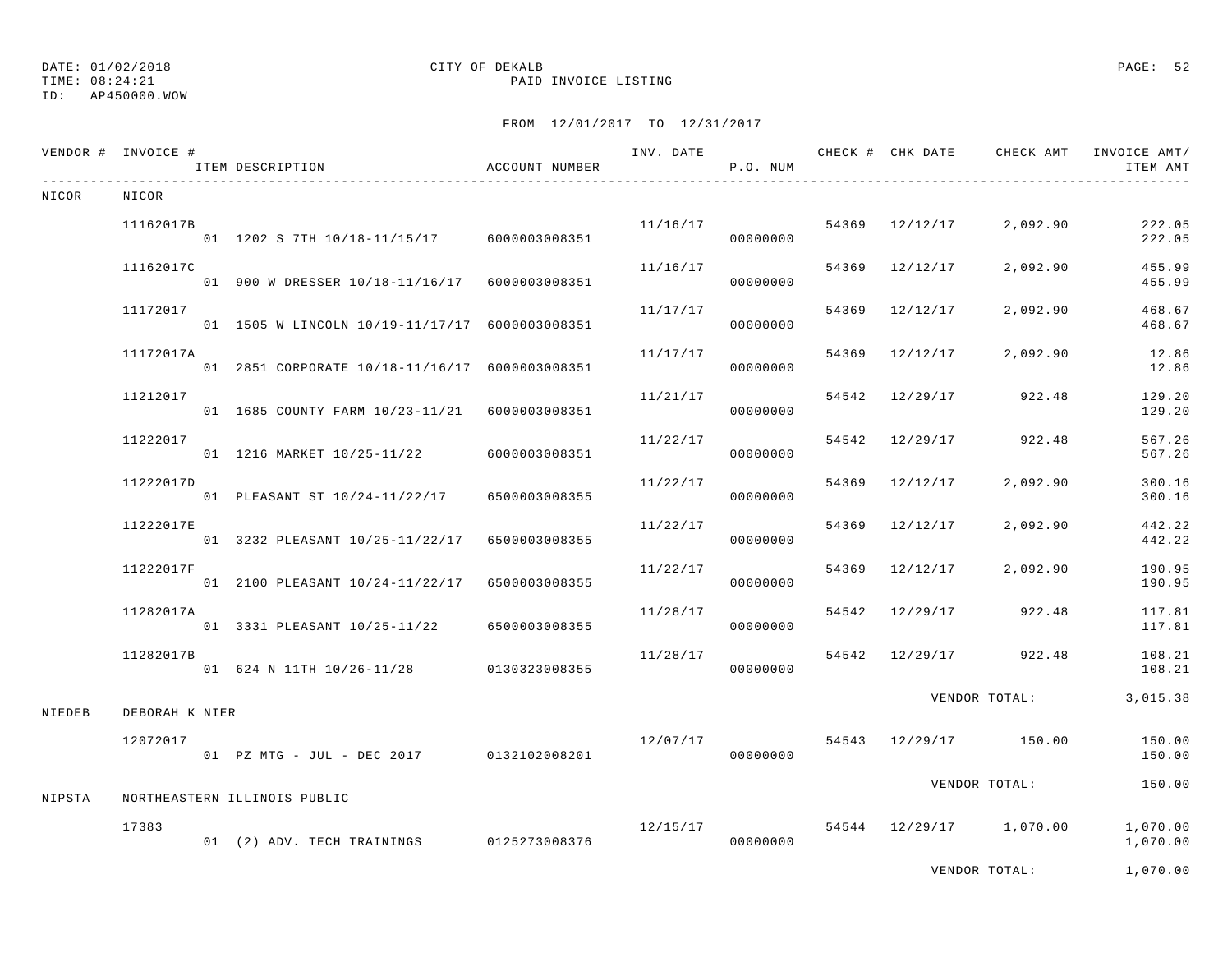# DATE: 01/02/2018 CITY OF DEKALB PAGE: 53

TIME: 08:24:21 PAID INVOICE LISTING

FROM 12/01/2017 TO 12/31/2017

|        | VENDOR # INVOICE #   | ITEM DESCRIPTION                                                          | ACCOUNT NUMBER |                                   | P.O. NUM             |  |                                    | INV. DATE 6 CHECK # CHK DATE CHECK AMT INVOICE AMT/<br>ITEM AMT |
|--------|----------------------|---------------------------------------------------------------------------|----------------|-----------------------------------|----------------------|--|------------------------------------|-----------------------------------------------------------------|
| NIUCS  | CAREER SERVICES      |                                                                           |                |                                   |                      |  |                                    |                                                                 |
|        | 20171206-00002       | 01  2018  JOB  FAIR REGISTRATION   0100000001410                          |                |                                   | 00000000             |  | $12/07/17$ 54545 $12/29/17$ 125.00 | 125.00<br>125.00                                                |
| OSBCHA | CHARLES OSBORNE      |                                                                           |                |                                   |                      |  | VENDOR TOTAL:                      | 125.00                                                          |
|        | 11142017             | 01 AMNESTY REFUND #314492 0100000073514                                   |                |                                   | 000000000            |  | $11/14/17$ 54370 $12/12/17$ 25.00  | 25.00<br>25.00                                                  |
| OZIILL |                      | OZINGA ILLINOIS RMC, INC.                                                 |                |                                   |                      |  | VENDOR TOTAL:                      | 25.00                                                           |
|        | 1001806              | 01 MATERIAL                                                               | 6000002008228  | 11/13/17                          | 00000000             |  | 54371 12/12/17 1,064.75            | 585.75<br>585.75                                                |
|        | 995641               | 01 MATERIAL                                                               | 6000002008228  | 11/02/17                          | 00000000             |  | 54371 12/12/17 1,064.75            | 479.00<br>479.00                                                |
| PALIN  | PALINTEST            |                                                                           |                |                                   |                      |  |                                    | VENDOR TOTAL: 1,064.75                                          |
|        | 118061               | 01 (4) LEAD TESTING 6000002008244                                         |                |                                   | 00000000             |  | $11/08/17$ 54372 $12/12/17$ 349.85 | 349.85<br>349.85                                                |
| PARAMO | AMONAQUENETTE PARKER |                                                                           |                |                                   |                      |  | VENDOR TOTAL:                      | 349.85                                                          |
|        | 12202017             | 01 POLICE/FIRE COM OCT/NOV/DEC 17 0116102008201                           |                | $12/20/17$ 54546 $12/29/17$ 30.00 | 00000000             |  |                                    | 30.00<br>30.00                                                  |
| PARINS |                      | PARDRIDGE INSURANCE, INC.                                                 |                |                                   |                      |  | VENDOR TOTAL:                      | 30.00                                                           |
|        | 13441                | 01 NOTARY BOND RENEWAL 0120233008349                                      |                | $12/12/17$ 54547 12/29/17 60.00   | 00000000             |  |                                    | 60.00<br>60.00                                                  |
| PAVDAN | DAN PAVELICH         |                                                                           |                |                                   |                      |  | VENDOR TOTAL:                      | 60.00                                                           |
|        | 11162017             | 01 REFUND HYDRANT DEPOSIT #17-12 6000000002880<br>02 HYDRANT USAGE #17-12 | 6000000063444  | 11/16/17                          | 00000000<br>00000000 |  |                                    | 54373 12/12/17 69.12 69.12<br>200.00<br>$-130.88$               |

VENDOR TOTAL: 69.12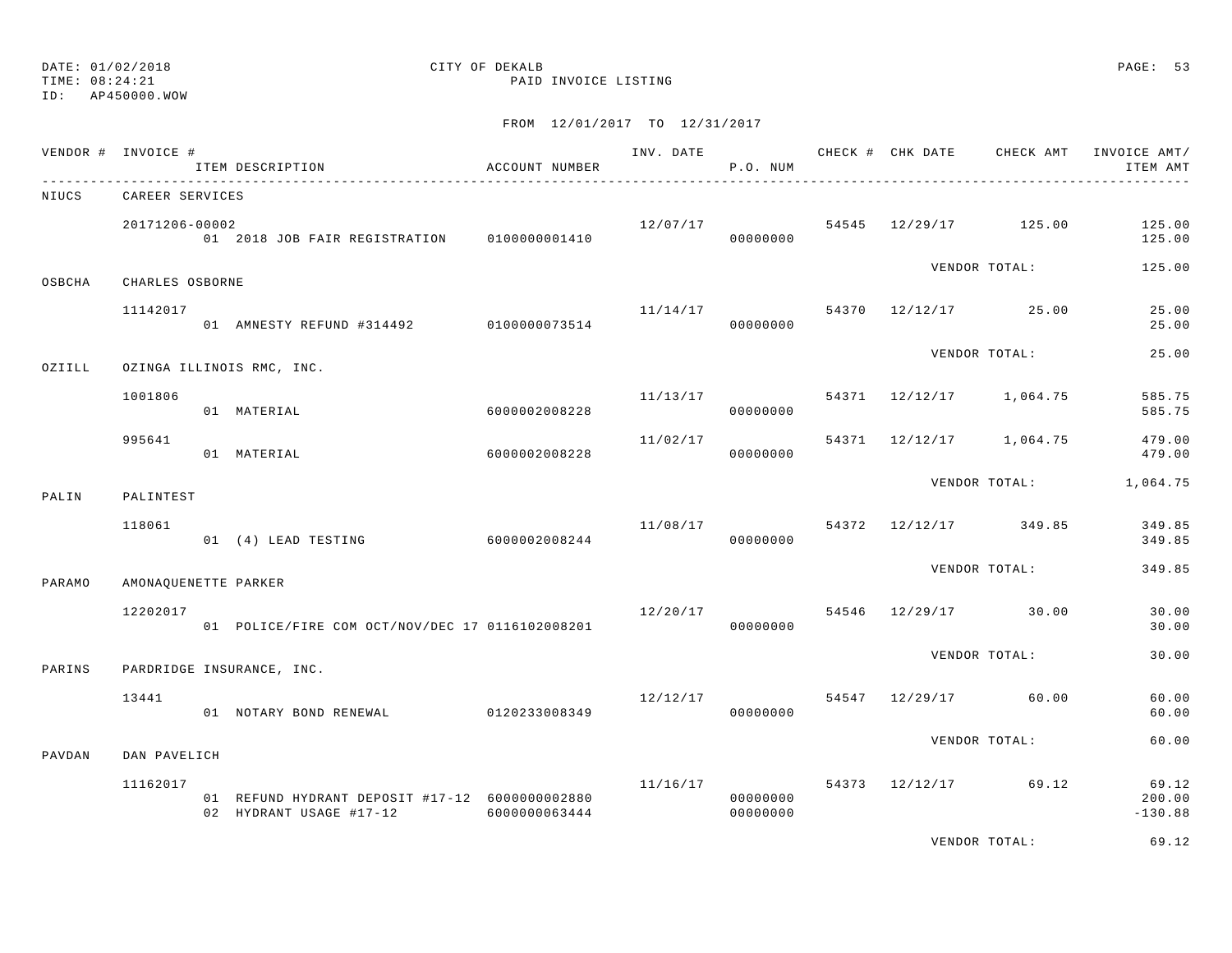# DATE: 01/02/2018 CITY OF DEKALB PAGE: 54

TIME: 08:24:21 PAID INVOICE LISTING

| .      | VENDOR # INVOICE # | ITEM DESCRIPTION                                                     | ACCOUNT NUMBER |          | P.O. NUM             |  |                                        | INV. DATE 6 1999 CHECK # CHK DATE 6 CHECK AMT INVOICE AMT/<br>ITEM AMT |
|--------|--------------------|----------------------------------------------------------------------|----------------|----------|----------------------|--|----------------------------------------|------------------------------------------------------------------------|
| PDCLAB |                    | PDC LABORATORIES, INC.                                               |                |          |                      |  |                                        |                                                                        |
|        | 883083             |                                                                      |                |          |                      |  | $11/30/17$ 54548 $12/29/17$ 45.00      | 45.00<br>45.00                                                         |
| PETTHO | THOMAS PETIT       |                                                                      |                |          |                      |  | VENDOR TOTAL:                          | 45.00                                                                  |
|        | 11162017           | 01 TRAINING TRAVEL REIMB. 0120223008376                              |                | 11/16/17 | 00000000             |  | D001506 12/12/17 30.00                 | 30.00<br>30.00                                                         |
| PETTRA |                    | PETROLEUM TRADERS CORPORATION                                        |                |          |                      |  | VENDOR TOTAL:                          | 30.00                                                                  |
|        | 1194780            | 02 BULK FUEL SERVICES                                                | 0100000001510  |          | 00170027             |  | $11/15/17$ 54374 $12/12/17$ 17, 204.75 | 17,204.75<br>17,204.75                                                 |
|        | 1205425            | 01 BULK FUEL SERVICES 0100000001520                                  |                | 12/13/17 | 00170100             |  | 54549 12/29/17 17,199.55               | 17,199.55<br>17,199.55                                                 |
| PEVDAV | DAVID PEVONKA      |                                                                      |                |          |                      |  | VENDOR TOTAL:                          | 34,404.30                                                              |
|        | 05032017           | 01 AMBULANCE REFUND #16176668 0100000063423                          |                | 05/03/16 | 00000000             |  | 54550 12/29/17 50.00                   | 50.00<br>50.00                                                         |
| POMPS  |                    | POMP'S TIRE SERVICE INC                                              |                |          |                      |  | VENDOR TOTAL:                          | 50.00                                                                  |
|        | 260047593          | 01 TIRES                                                             | 0130332008226  | 11/15/17 | 00000000             |  | 54375 12/12/17 426.72                  | 426.72<br>426.72                                                       |
|        | 640057168          | 01 (2) TIRES                                                         | 0130332008226  | 12/07/17 | 00000000             |  | 54551 12/29/17 861.10                  | 861.10<br>861.10                                                       |
| POWSUS | SUSAN POWELL       |                                                                      |                |          |                      |  |                                        | VENDOR TOTAL: 1,287.82                                                 |
|        | 11092017           | 01 AMNESTY REFUND #311918 0100000073514<br>02 AMNESTY REFUND #311772 | 0100000073514  | 11/09/17 | 00000000<br>00000000 |  | 54376 12/12/17 50.00                   | 50.00<br>25.00<br>25.00                                                |
| PRIPRO | PRIORITY PRODUCTS  |                                                                      |                |          |                      |  | VENDOR TOTAL:                          | 50.00                                                                  |
|        | 916581             |                                                                      |                |          |                      |  | $12/05/17$ 54552 $12/29/17$ 192.30     | 27.02                                                                  |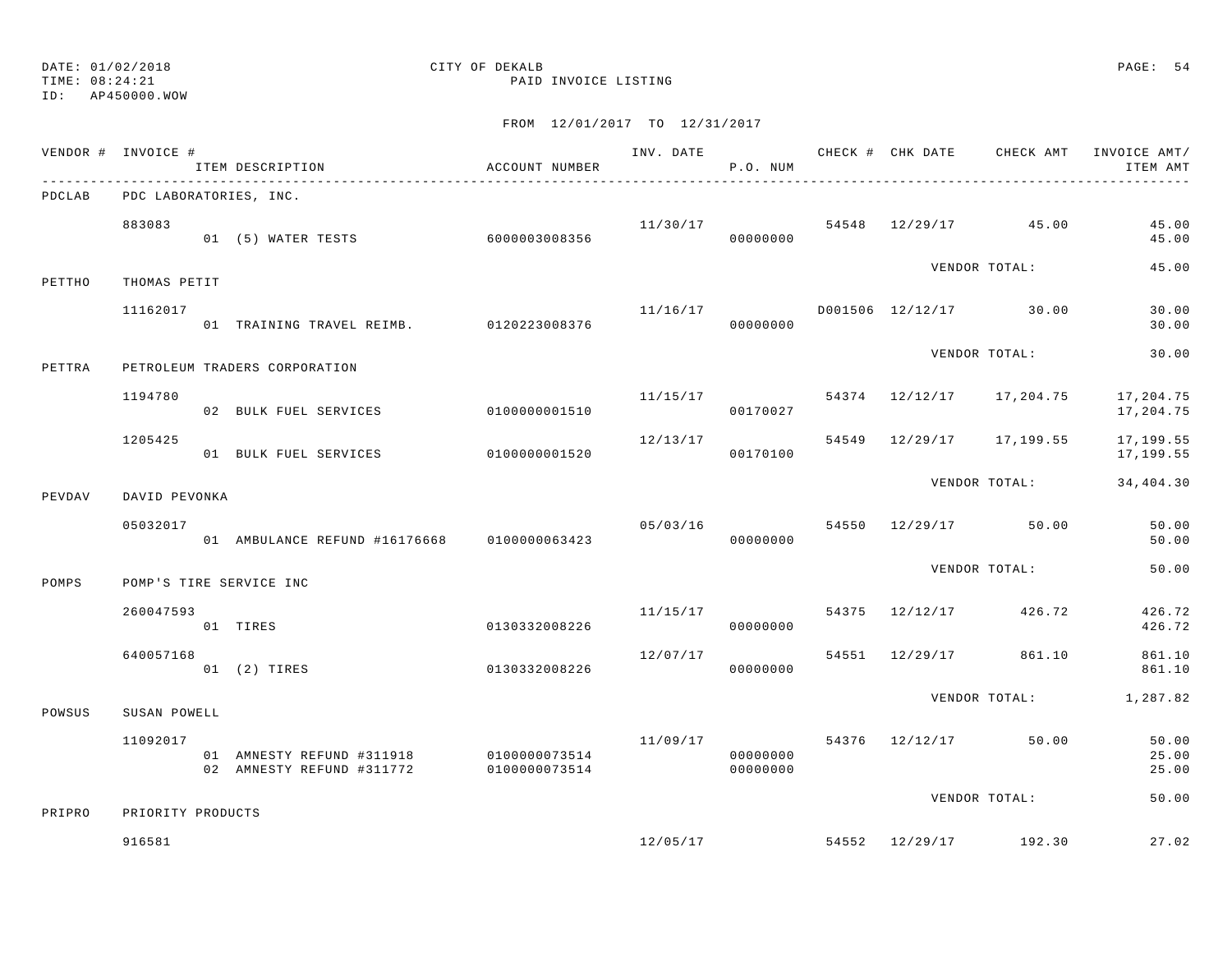## DATE: 01/02/2018 CITY OF DEKALB PAGE: 55

TIME: 08:24:21 PAID INVOICE LISTING

FROM 12/01/2017 TO 12/31/2017

| VENDOR # INVOICE # |                     | ITEM DESCRIPTION                              | ACCOUNT NUMBER |                                    | P.O. NUM |                |                                            | INV. DATE 6 1999 CHECK # CHK DATE 6 CHECK AMT INVOICE AMT/<br>ITEM AMT |
|--------------------|---------------------|-----------------------------------------------|----------------|------------------------------------|----------|----------------|--------------------------------------------|------------------------------------------------------------------------|
|                    | 916581              |                                               |                |                                    |          |                | $12/05/17$ 54552 $12/29/17$ 192.30         | 27.02                                                                  |
|                    |                     | 01 MISC SCREWS, LOCKNUTS 0130332008226        |                |                                    | 00000000 |                |                                            | 27.02                                                                  |
|                    | 916844              | 01 MISC SCREWS, LOCKNUTS 0130332008226        |                | 12/12/17                           | 00000000 |                | 54552 12/29/17 192.30                      | 165.28<br>165.28                                                       |
| PURADE             | ADELLO PURNELL      |                                               |                |                                    |          |                | VENDOR TOTAL:                              | 192.30                                                                 |
|                    | 11072017            | 01 AMNESTY REFUND #292671 0100000073514       |                | 00000000                           |          |                | $11/07/17$ 54377 12/12/17 25.00            | 25.00<br>25.00                                                         |
| RANCRI             | CRISTIANE RANDALL   |                                               |                |                                    |          |                | VENDOR TOTAL:                              | 25.00                                                                  |
|                    | 12192017            | 01 TUITION REIMB. - FALL 2017 0116103008379   |                |                                    | 00000000 |                | $12/19/17$ $D001517$ $12/29/17$ $2,976.24$ | 2,976.24<br>2,976.24                                                   |
|                    |                     |                                               |                |                                    |          |                | VENDOR TOTAL:                              | 2,976.24                                                               |
| RAYDOO             |                     | RAYNOR DOOR AUTHORITY                         |                |                                    |          |                |                                            |                                                                        |
|                    | 127708              | 01 OVERHEAD DOOR REPAIR 0125273008348         |                | $12/12/17$ 54553 $12/29/17$ 150.00 | 00000000 |                |                                            | 150.00<br>150.00                                                       |
| RAYOHER            | RAY O'HERRON CO INC |                                               |                |                                    |          |                | VENDOR TOTAL:                              | 150.00                                                                 |
|                    | 1757629-IN          | 01 NEW HIRE UNIFORM 0120232008270             |                | 10/24/17                           | 00000000 |                | 54554 12/29/17 1,797.91                    | 297.95<br>297.95                                                       |
|                    | 1763120-IN          | 01 NEW HIRE UNIFORM/ACCESSORIES 0120222008270 |                | 11/20/17                           | 00000000 |                | 54554 12/29/17 1,797.91                    | 277.39<br>277.39                                                       |
|                    | 1763480-IN          | 01 TACTICAL SHROUD, HOLSTER 0120222008270     |                | 11/21/17                           | 00000000 | 54554 12/29/17 | 1,797.91                                   | 233.98<br>233.98                                                       |
|                    | 1764689-IN          | 01 HOLSTER                                    | 0120222008270  | 11/29/17                           | 00000000 | 54554 12/29/17 | 1,797.91                                   | 144.62<br>144.62                                                       |
|                    | 1766105-IN          | 01 HEADSET                                    | 0120222008242  | 12/06/17                           | 00000000 | 54554 12/29/17 | 1,797.91                                   | 790.34<br>790.34                                                       |
|                    | 1766444-IN          | 01 NEW HIRE UNIFORM                           | 0120252008270  | 12/07/17                           | 00000000 |                | 54554 12/29/17 1,797.91                    | 53.63<br>53.63                                                         |

VENDOR TOTAL: 1,797.91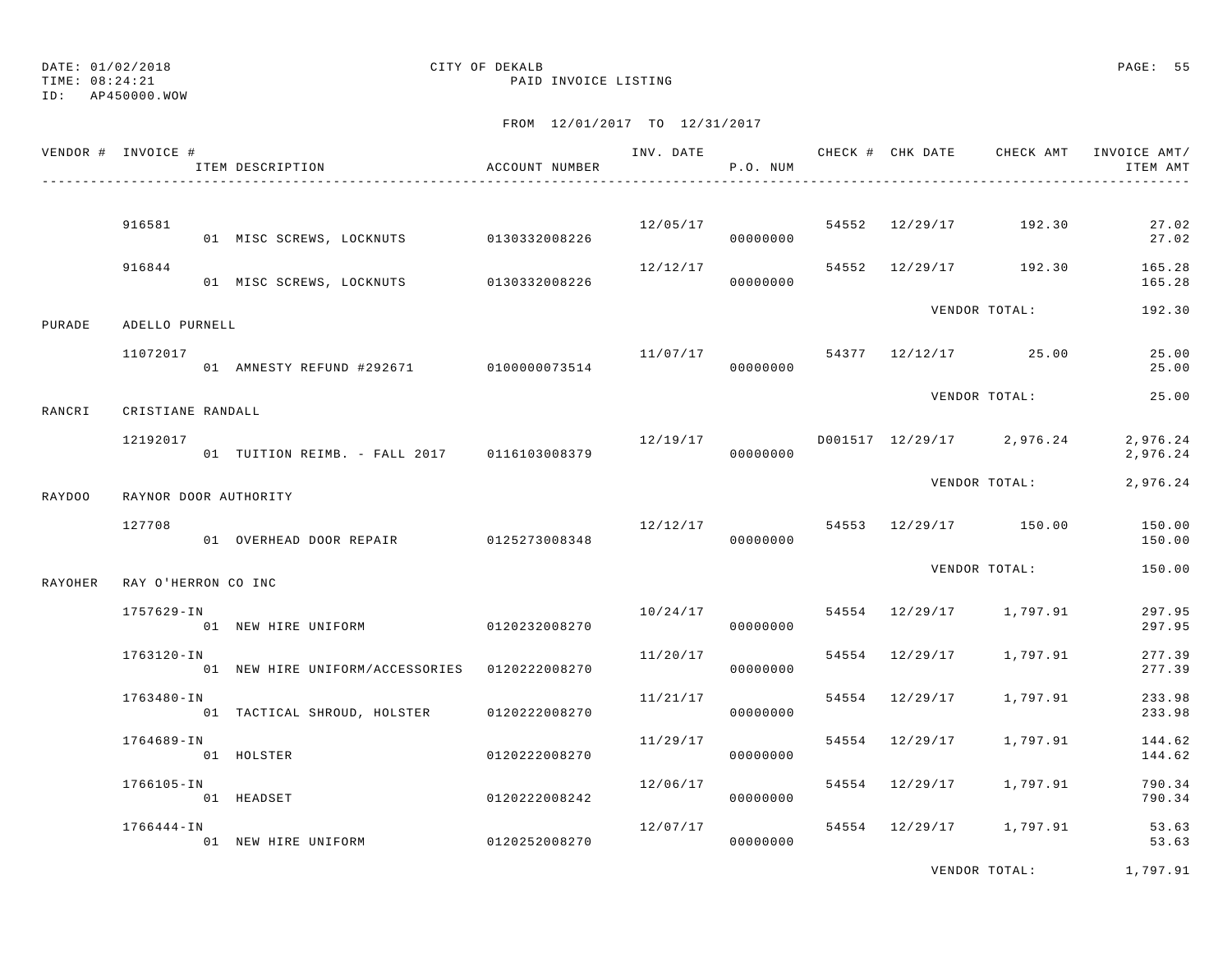## DATE: 01/02/2018 CITY OF DEKALB PAGE: 56

TIME: 08:24:21 PAID INVOICE LISTING

|         | VENDOR # INVOICE #   | ITEM DESCRIPTION                                | ACCOUNT NUMBER |                      | P.O. NUM             |  |                                    | INV. DATE 6 CHECK # CHK DATE CHECK AMT INVOICE AMT/<br>ITEM AMT |
|---------|----------------------|-------------------------------------------------|----------------|----------------------|----------------------|--|------------------------------------|-----------------------------------------------------------------|
| ROCCAR  |                      | ROCKFORD CARPETLAND USA INC                     |                |                      |                      |  |                                    |                                                                 |
|         | 21088                | 01 ROOM 219 CARPET CITY HALL 1400006508625      |                |                      | 00170086             |  |                                    | $11/06/17$ 54555 $12/29/17$ 5,049.09 5,049.09<br>5,049.09       |
| ROMAND  | ANDREW ROMANO        |                                                 |                |                      |                      |  | VENDOR TOTAL:                      | 5,049.09                                                        |
|         | 11162017             | 01 EMT-P CERT. REIMB. 0125273008315             |                | 11/16/17             | 00000000             |  | D001518 12/29/17 10.00             | 10.00<br>10.00                                                  |
| RPLUM   |                      | R.P. LUMBER COMPANY, INC.                       |                |                      |                      |  | VENDOR TOTAL:                      | 10.00                                                           |
|         | 1711-391689          | 01 OUTDOOR LIGHTS                               | 0125272008210  | 11/20/17             | 00000000             |  | 54378 12/12/17 117.95              | 117.95<br>117.95                                                |
| RRJPAI  |                      | RRJ PAINTING & WALLPAPERING                     |                |                      |                      |  | VENDOR TOTAL:                      | 117.95                                                          |
|         | 2198                 | 01 PAINTING ROOM #219                           | 1400006508625  |                      | 00000000             |  | $12/06/17$ 54556 $12/29/17$ 700.00 | 700.00<br>700.00                                                |
| RUGMAU  | MAUREEN RUGG         |                                                 |                |                      |                      |  | VENDOR TOTAL:                      | 700.00                                                          |
|         | 11152017             | 01 REFUND VOIDED TICKET #314945   0100000073514 |                | 11/15/17             | 00000000             |  | 54379 12/12/17 75.00               | 75.00<br>75.00                                                  |
| SCHRICK | RICK SCHARP          |                                                 |                |                      |                      |  | VENDOR TOTAL:                      | 75.00                                                           |
|         | 01062016             | 01 AMBULANCE REFUND #1614530 0100000063423      |                |                      | 01/06/16<br>00000000 |  | 54557 12/29/17 86.92               | 86.92<br>86.92                                                  |
| SERVPRO | RPM COMMERCE INC DBA |                                                 |                |                      |                      |  | VENDOR TOTAL:                      | 86.92                                                           |
|         | 3225823A             | 01 BOARD-UP - 912 EDGEBROOK 0132103008347       |                | 11/16/17             | 00000000             |  | 54558 12/29/17 2,426.83            | 2,426.83<br>2,426.83                                            |
| SHAMAY  | MAYANK SHAH          |                                                 |                |                      |                      |  | VENDOR TOTAL:                      | 2,426.83                                                        |
|         | 11142017             | 01 AMNESTY REFUND #301271 0100000073514         |                | 11/14/17<br>00000000 |                      |  | 54380 12/12/17 25.00               | 25.00<br>25.00                                                  |
|         |                      |                                                 |                |                      |                      |  | VENDOR TOTAL:                      | 25.00                                                           |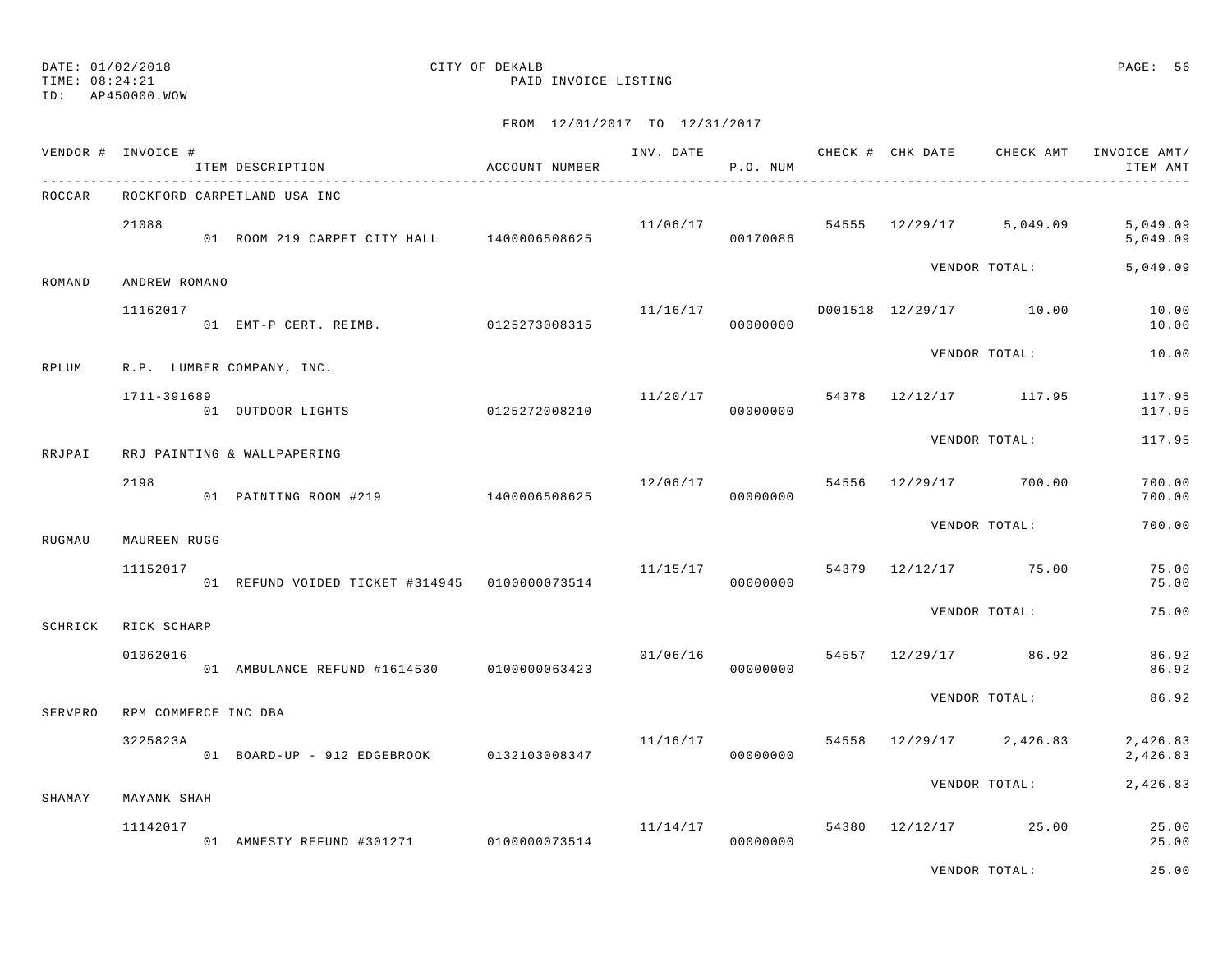TIME: 08:24:21 PAID INVOICE LISTING ID: AP450000.WOW

|        | VENDOR # INVOICE #    | ITEM DESCRIPTION                                | ACCOUNT NUMBER |                                   | P.O. NUM |  |                                    | INV. DATE 6 CHECK # CHK DATE CHECK AMT INVOICE AMT/<br>ITEM AMT |
|--------|-----------------------|-------------------------------------------------|----------------|-----------------------------------|----------|--|------------------------------------|-----------------------------------------------------------------|
| SHASUB |                       | SHAW SUBURBAN MEDIA GROUP                       |                |                                   |          |  |                                    |                                                                 |
|        | 1465599               | 01 OFFICE 365 BID NOTICE 0117122008202          |                | 10/06/17                          | 00000000 |  | 54559 12/29/17 1,294.40            | 35.40<br>35.40                                                  |
|        | 1474796               | 01 IHSA TAB                                     | 0132103008373  | 11/23/17                          | 00000000 |  | 54559 12/29/17 1,294.40            | 525.00<br>525.00                                                |
|        | 1475351               | 01 DSATS SFY18-22 TIP AMENDMENT 1 0910003008366 |                | 11/10/17                          | 00000000 |  | 54559 12/29/17 1,294.40            | 199.80<br>199.80                                                |
|        | 1480302               | 01 TRUTH IN TAXATION NOTICE 0117113008366       |                | 11/18/17                          | 00000000 |  | 54559 12/29/17 1,294.40            | 389.00<br>389.00                                                |
|        | 1481088               | 01 TEXT AMENDMENT CBD SIGN 0132103008366        |                | 11/21/17                          | 00000000 |  | 54559 12/29/17 1,294.40            | 66.60<br>66.60                                                  |
|        | 1481380               | 01 BUDGET PUBLIC HEARING NOTICE  0117113008366  |                | 11/20/17                          | 00000000 |  | 54559 12/29/17 1,294.40            | 78.60<br>78.60                                                  |
| SMIJER | JEROME SMITH          |                                                 |                |                                   |          |  |                                    | VENDOR TOTAL: 1,294.40                                          |
|        | 11292017              | 01 TRAVEL REIMB. 6110103008376                  |                |                                   | 00000000 |  | $11/29/17$ D001507 12/12/17 26.24  | 26.24<br>26.24                                                  |
| SMIKAL | KALIAH SMITH          |                                                 |                |                                   |          |  | VENDOR TOTAL:                      | 26.24                                                           |
|        | 11292017              | 01 AMNESTY REFUND #294470 0100000073514         |                | 11/29/17                          | 00000000 |  | 54560 12/29/17 25.00               | 25.00<br>25.00                                                  |
| SOS    |                       | ILLINOIS SECRETARY OF STATE                     |                |                                   |          |  | VENDOR TOTAL:                      | 25.00                                                           |
|        | 12132017              | 01 RECLASSIFY PLATE FEE 0120242008243           |                | $12/13/17$ 54406 $12/14/17$ 29.00 | 00000000 |  |                                    | 29.00<br>29.00                                                  |
| SPYGAD | COVERT SYSTEMS GROUP  |                                                 |                |                                   |          |  | VENDOR TOTAL:                      | 29.00                                                           |
|        | 8352                  | 01 CAMERA, PORTABLE DVR 0120242008242           |                |                                   | 00000000 |  | $09/26/17$ 54381 12/12/17 1,357.00 | 1,357.00<br>1,357.00                                            |
|        |                       |                                                 |                |                                   |          |  | VENDOR TOTAL:                      | 1,357.00                                                        |
| SRADOR | DORIA SRA<br>11282017 |                                                 |                |                                   |          |  | $11/28/17$ 54382 $12/12/17$ 25.00  | 25.00                                                           |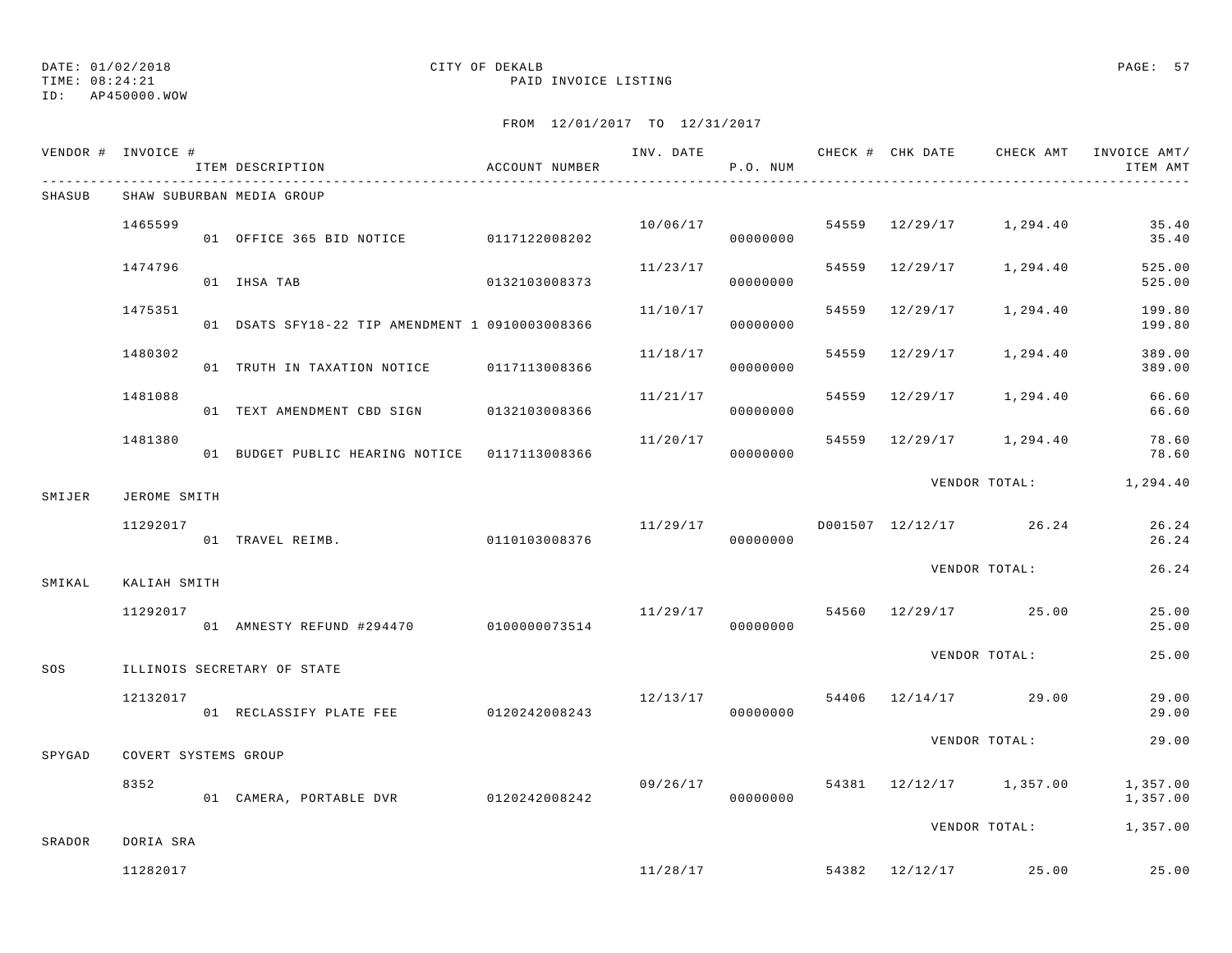TIME: 08:24:21 PAID INVOICE LISTING

ID: AP450000.WOW

|        | VENDOR # INVOICE #    | ITEM DESCRIPTION                                                                                  | ACCOUNT NUMBER                 |          | P.O. NUM                         |  |                                       | INV. DATE 6 1999 CHECK # CHK DATE 6 CHECK AMT INVOICE AMT<br>ITEM AMT |
|--------|-----------------------|---------------------------------------------------------------------------------------------------|--------------------------------|----------|----------------------------------|--|---------------------------------------|-----------------------------------------------------------------------|
|        | 11282017              | .<br>01 AMNESTY REFUND #296880 0100000073514                                                      |                                |          | 00000000                         |  | $11/28/17$ 54382 $12/12/17$ 25.00     | 25.00<br>25.00                                                        |
| STAASS |                       | STANARD & ASSOCIATES, INC.                                                                        |                                |          |                                  |  | VENDOR TOTAL:                         | 25.00                                                                 |
|        | SA000034829           | 01 2017 PROMO WRITTEN EXAMS 0116103008333                                                         |                                |          | 00000000                         |  | $06/30/17$ 54561 12/29/17 6,186.90    | 6,186.90<br>6, 186.90                                                 |
| STEAAR | AARON STEVENS         |                                                                                                   |                                |          |                                  |  | VENDOR TOTAL:                         | 6,186.90                                                              |
|        | 12012017              | 01 MEETING TRAVEL REIMB. 0115153008376                                                            |                                |          | 00000000                         |  | $12/01/17$ D001519 12/29/17 58.10     | 58.10<br>58.10                                                        |
| STEMIC | MICHAEL STEWART       |                                                                                                   |                                |          |                                  |  | VENDOR TOTAL:                         | 58.10                                                                 |
|        | 11162017              | 01 TRAINING TRAVEL REIMB. 0120243008376                                                           |                                |          | 00000000                         |  | $11/16/17$ $D001508$ $12/12/17$ 30.00 | 30.00<br>30.00                                                        |
| STRGAR | STRAN'S GARDEN CENTER |                                                                                                   |                                |          |                                  |  | VENDOR TOTAL:                         | 30.00                                                                 |
|        | 10152017              | 01 (13) TREES                                                                                     | 0130334008497                  |          | 00000000                         |  | $10/15/17$ 54383 $12/12/17$ 2,145.00  | 2,145.00<br>2,145.00                                                  |
| STRSON | SONNY STREIT          |                                                                                                   |                                |          |                                  |  | VENDOR TOTAL:                         | 2,145.00                                                              |
|        | 11092017              | 01 TRAINING TRAVEL REIMB. 0120243008376                                                           |                                | 11/09/17 | 00000000                         |  | D001509 12/12/17 37.91                | 37.91<br>37.91                                                        |
| STUDON | DONNA STUEBER         |                                                                                                   |                                |          |                                  |  | VENDOR TOTAL:                         | 37.91                                                                 |
|        | 11172017              | 01 AMNESTY REFUND #301394 0100000073514<br>02 AMNESTY REFUND #309096<br>03 AMNESTY REFUND #309400 | 0100000073514<br>0100000073514 |          | 00000000<br>00000000<br>00000000 |  | $11/17/17$ 54562 $12/29/17$ 75.00     | 75.00<br>25.00<br>25.00<br>25.00                                      |
| SUPBUS |                       | SUPERIOR BUSINESS FORMS INC                                                                       |                                |          |                                  |  | VENDOR TOTAL:                         | 75.00                                                                 |
|        | 1634340               |                                                                                                   |                                |          | 11/23/17                         |  | 54563 12/29/17 249.70                 | 249.70                                                                |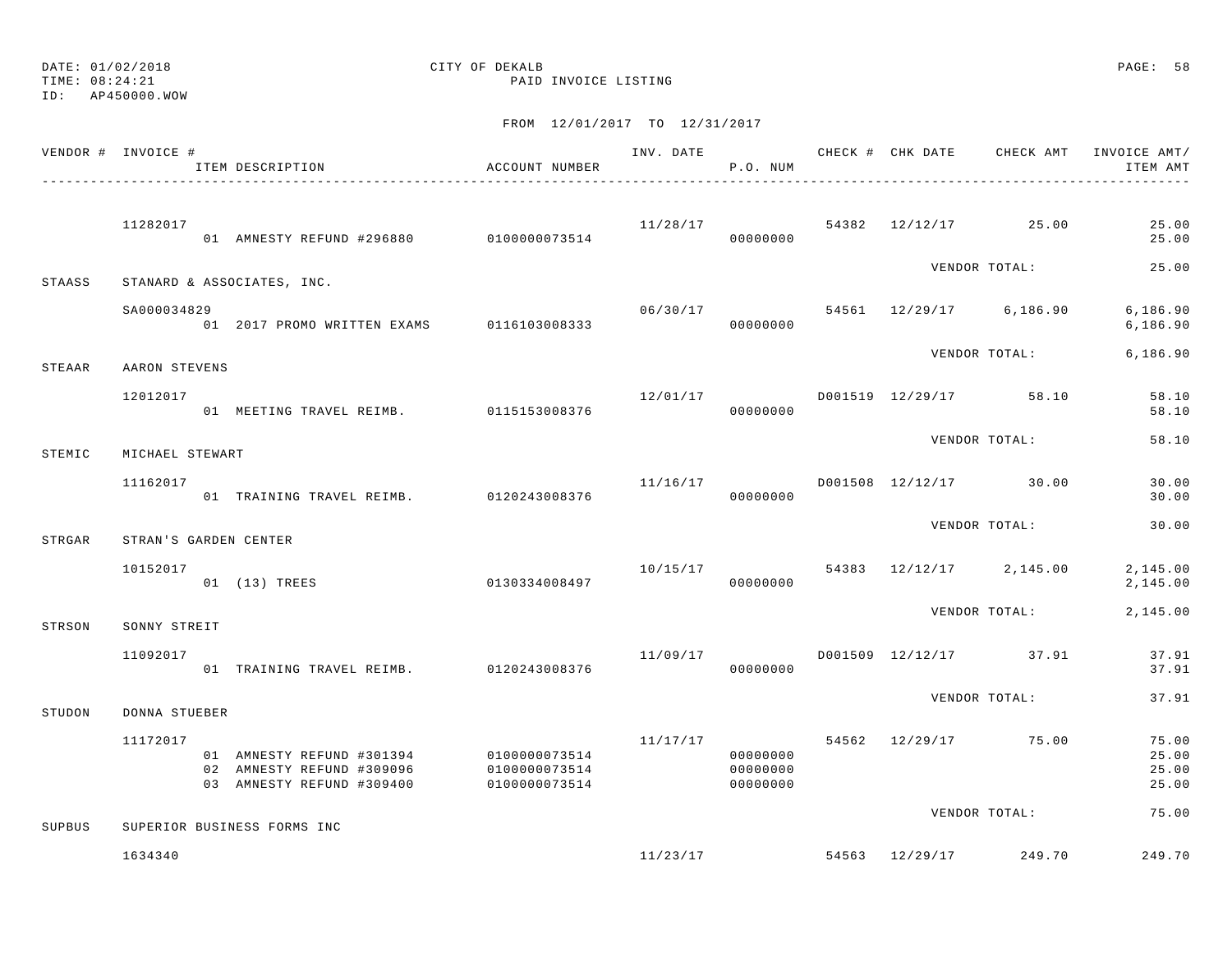TIME: 08:24:21 PAID INVOICE LISTING

ID: AP450000.WOW

|        | VENDOR # INVOICE #     | ITEM DESCRIPTION                          | ACCOUNT NUMBER |                      | P.O. NUM |  |                                      | INV. DATE 6 CHECK # CHK DATE CHECK AMT INVOICE AMT/<br>ITEM AMT |
|--------|------------------------|-------------------------------------------|----------------|----------------------|----------|--|--------------------------------------|-----------------------------------------------------------------|
|        | 1634340                | 01 WINDOW ENVELOPES 0120222008204         |                | 11/23/17             | 00000000 |  | 54563 12/29/17 249.70                | 249.70<br>249.70                                                |
|        |                        |                                           |                |                      |          |  | VENDOR TOTAL:                        | 249.70                                                          |
| SUPLLC | SUPERION LLC<br>146127 |                                           |                | 00000000             |          |  | $10/27/17$ 54564 $12/29/17$ 1,895.20 | 1,895.20<br>1,895.20                                            |
| SWEELE |                        | SWEDBERG ELECTRIC INC.                    |                |                      |          |  | VENDOR TOTAL:                        | 1,895.20                                                        |
|        | 6609                   | 01 TRAFFIC SIGNAL CONDUIT 0130333008318   |                | 12/07/17             | 00000000 |  | 54565 12/29/17 2,150.00              | 2,150.00<br>2,150.00                                            |
| TALMOL | MOLLY TALKINGTON       |                                           |                |                      |          |  | VENDOR TOTAL:                        | 2,150.00                                                        |
|        | 12062017               | 01 MILEAGE REIMB. 0117113008376           |                |                      | 00000000 |  | $12/06/17$ D001520 $12/29/17$ 84.53  | 84.53<br>84.53                                                  |
| TARGET | TARGET CORPORATION     |                                           |                |                      |          |  | VENDOR TOTAL:                        | 84.53                                                           |
|        | 12072017               | 01 HEROS/HELPERS GIFT CARDS 0120253008373 |                | 12/07/17             | 00000000 |  | 54282 12/11/17 1,158.00              | 1,158.00<br>1,158.00                                            |
| TATKRI | KRISTEN TATROE         |                                           |                |                      |          |  | VENDOR TOTAL:                        | 1,158.00                                                        |
|        | 11222017               | 01 AMNESTY REFUND #303492 0100000073514   |                | 11/22/17<br>00000000 |          |  | 54384 12/12/17 25.00                 | 25.00<br>25.00                                                  |
| TIPTOP | TIP TOP ROOFING        |                                           |                |                      |          |  | VENDOR TOTAL:                        | 25.00                                                           |
|        | 5788A                  | 01 ROOF REPLACEMENT                       | 6000003008348  | 09/15/17             | 00000000 |  | 54566 12/29/17 1,900.00              | 1,900.00<br>1,900.00                                            |
| TRISTA | TRI-STATE TOWING       |                                           |                |                      |          |  | VENDOR TOTAL:                        | 1,900.00                                                        |
|        | 87574                  | 01 PD TOW                                 | 0120223008384  | 11/30/17             | 00000000 |  | 54567 12/29/17 170.00                | 170.00<br>170.00                                                |
|        |                        |                                           |                |                      |          |  | VENDOR TOTAL:                        | 170.00                                                          |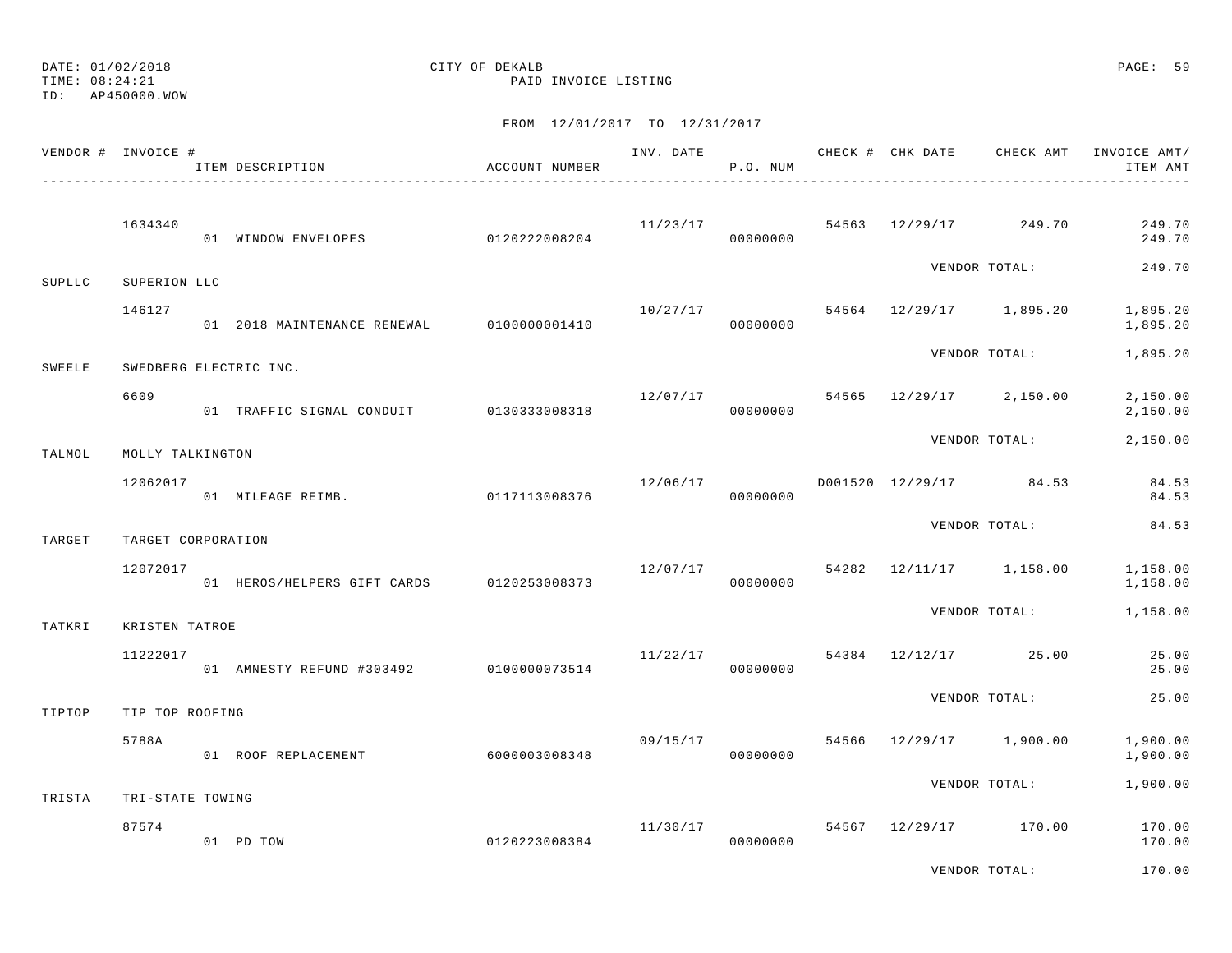## DATE: 01/02/2018 CITY OF DEKALB PAGE: 60

TIME: 08:24:21 PAID INVOICE LISTING

|        | VENDOR # INVOICE #<br>ITEM DESCRIPTION                       | ACCOUNT NUMBER |          | P.O. NUM |  |                                    | INV. DATE 6 CHECK # CHK DATE CHECK AMT INVOICE AMT/<br>ITEM AMT |
|--------|--------------------------------------------------------------|----------------|----------|----------|--|------------------------------------|-----------------------------------------------------------------|
| TROINV | TROTSKY INVESTIGATIVE                                        |                |          |          |  |                                    |                                                                 |
|        | DEKALB 17-09                                                 |                |          |          |  | $11/14/17$ 54568 12/29/17 260.00   | 260.00<br>260.00                                                |
| TSYS   | TSYS                                                         |                |          |          |  | VENDOR TOTAL:                      | 260.00                                                          |
|        | 11302017A<br>01 CREDIT CARD FEES 4878 - NOV 17 6000003008342 |                | 11/30/17 | 00000000 |  | 1188 12/29/17 3,762.13             | 317.93<br>317.93                                                |
|        | 11302017B<br>01 CREDIT CARD FEES 9110 - NOV 17 6000003008342 |                | 11/30/17 | 00000000 |  |                                    | 1188 12/29/17 3,762.13 2,904.74<br>2,904.74                     |
|        | 11302017C<br>01 CREDIT CARD FEES 9097 - NOV 17 6000003008342 |                | 11/30/17 | 00000000 |  | 1188 12/29/17 3,762.13             | 539.46<br>539.46                                                |
| UMBHEL | HELEN UMBDENSTOCK                                            |                |          |          |  |                                    | VENDOR TOTAL: 3,762.13                                          |
|        | 10102017<br>01 AMNESTY REFUND #299305 0100000073514          |                |          | 00000000 |  | $10/10/17$ 54385 $12/12/17$ 25.00  | 25.00<br>25.00                                                  |
| UNIDEN | UNIFORM DEN EAST, INC.                                       |                |          |          |  | VENDOR TOTAL:                      | 25.00                                                           |
|        | 53462<br>01 BARS, INSIGNIA 0120222008270                     |                |          | 00000000 |  | $11/16/17$ 54386 $12/12/17$ 24.50  | 24.50<br>24.50                                                  |
| UNIHEA | UNITED HEALTHCARE                                            |                |          |          |  | VENDOR TOTAL:                      | 24.50                                                           |
|        | 05232017<br>01 AMBULANCE REFUND #17211099 0100000063423      |                | 05/23/17 |          |  | 54569 12/29/17 344.21              | 231.94<br>231.94                                                |
|        | 12122016                                                     |                | 12/12/16 | 00000000 |  | 54569 12/29/17 344.21              | 112.27<br>112.27                                                |
| UNIREN | UNITED RENTALS                                               |                |          |          |  | VENDOR TOTAL:                      | 344.21                                                          |
|        | 152554351-001<br>- 001<br>01 12 SAFETY GLASSES 6000002008270 |                | 11/29/17 | 00000000 |  | 54573 12/29/17 64.60               | 64.60<br>64.60                                                  |
| UNISHE | UNIVERSITY SHELL, INC.                                       |                |          |          |  | VENDOR TOTAL:                      | 64.60                                                           |
|        | 10092016                                                     |                |          |          |  | $10/09/16$ 54387 $12/12/17$ 203.83 | 12.60                                                           |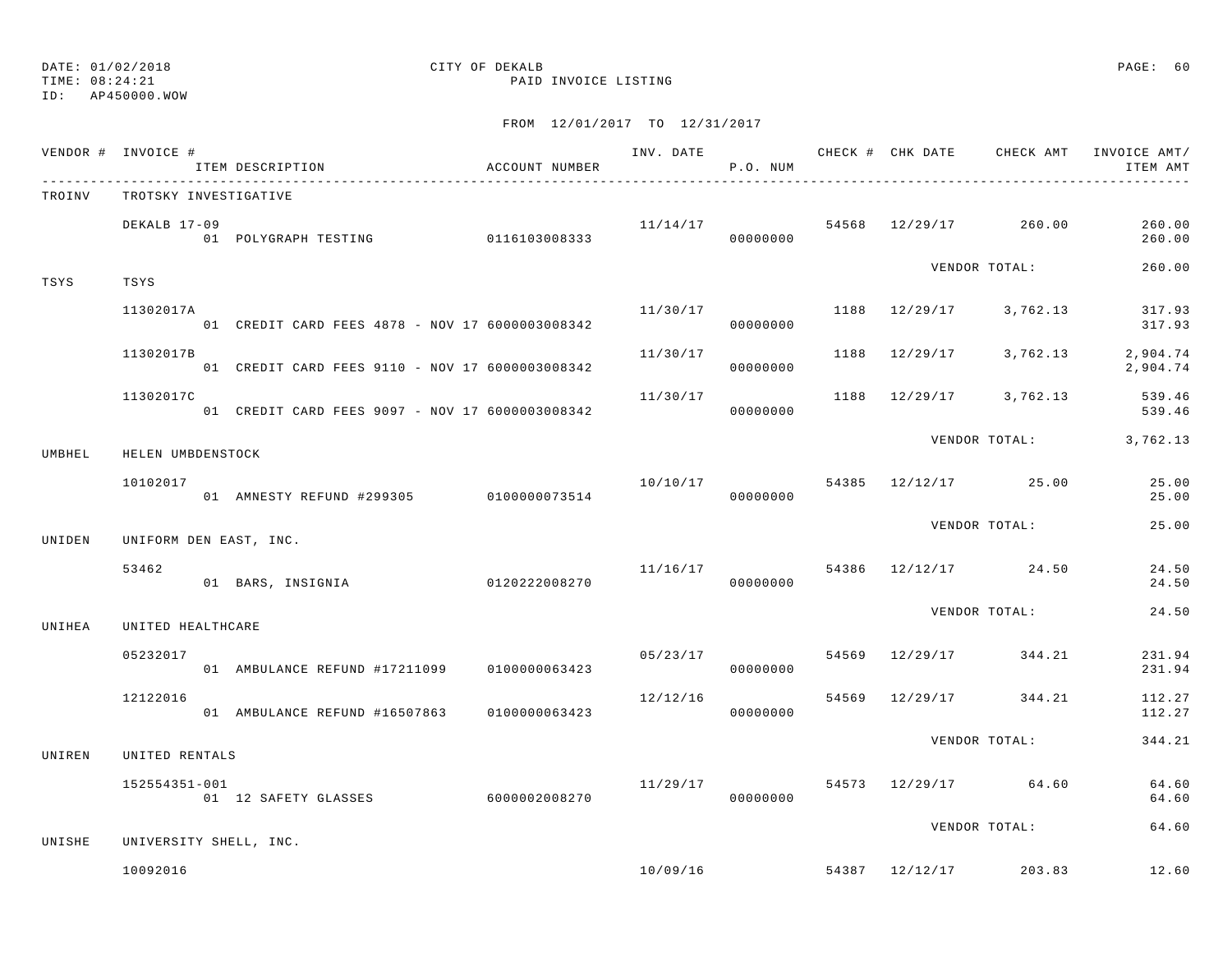TIME: 08:24:21 PAID INVOICE LISTING

DATE: 01/02/2018 CITY OF DEKALB PAGE: 61 ID: AP450000.WOW

### FROM 12/01/2017 TO 12/31/2017

| VENDOR # INVOICE #              |          | ITEM DESCRIPTION               | ACCOUNT NUMBER | INV. DATE | P.O. NUM |       | CHECK # CHK DATE | CHECK AMT     | INVOICE AMT/<br>ITEM AMT |
|---------------------------------|----------|--------------------------------|----------------|-----------|----------|-------|------------------|---------------|--------------------------|
|                                 | 10092016 | 01 PD FUEL                     | 0120212008245  | 10/09/16  | 00000000 |       | 54387 12/12/17   | 203.83        | 12.60<br>12.60           |
|                                 | 1010356  | 01 PD FUEL                     | 0120212008245  | 08/25/17  | 00000000 |       | 54387 12/12/17   | 203.83        | 47.83<br>47.83           |
|                                 | 1012854  | 01 PD FUEL                     | 0120212008245  | 05/29/17  | 00000000 |       | 54387 12/12/17   | 203.83        | 7.13<br>7.13             |
|                                 | 1013468  | 01 PD FUEL                     | 0120212008245  | 06/06/17  | 00000000 | 54387 | 12/12/17         | 203.83        | 14.57<br>14.57           |
|                                 | 1014335  | 01 PD FUEL                     | 0120212008245  | 06/15/17  | 00000000 | 54387 | 12/12/17         | 203.83        | 12.87<br>12.87           |
|                                 | 1016312  | 01 PD FUEL                     | 0120212008245  | 07/08/17  | 00000000 | 54387 | 12/12/17         | 203.83        | 34.73<br>34.73           |
|                                 | 1016618  | 01 PD FUEL                     | 0120212008245  | 07/12/17  | 00000000 | 54387 | 12/12/17         | 203.83        | 14.52<br>14.52           |
|                                 | 1016988  | 01 PD FUEL                     | 0120212008245  | 07/18/17  | 00000000 | 54387 | 12/12/17         | 203.83        | 13.91<br>13.91           |
|                                 | 1017740  | 01 PD FUEL                     | 0120212008245  | 07/26/17  | 00000000 | 54387 | 12/12/17         | 203.83        | 35.00<br>35.00           |
|                                 | 1017817  | 01 PD FUEL                     | 0120212008245  | 11/30/17  | 00000000 |       | 54574 12/29/17   | 15.03         | 15.03<br>15.03           |
|                                 | 1018092  | 01 PD FUEL                     | 0120212008245  | 07/31/17  | 00000000 |       | 54387 12/12/17   | 203.83        | 10.67<br>10.67           |
| UOFILLSP UNIVERSITY OF ILLINOIS |          |                                |                |           |          |       |                  | VENDOR TOTAL: | 218.86                   |
|                                 | UFINZ040 | 01 FIREGROUND COMMAND TRAINING | 0125273008376  | 11/14/17  | 00000000 | 54388 | 12/12/17         | 1,050.00      | 1,050.00<br>1,050.00     |
|                                 | UFINZ110 | 01 FIRE INSPECTOR I CLASS      | 0125273008376  | 11/22/17  | 00000000 |       | 54575 12/29/17   | 950.00        | 350.00<br>350.00         |
|                                 | UFINZ202 | 01 MANAGEMENT III CLASS        | 0125273008376  | 12/05/17  | 00000000 |       | 54575 12/29/17   | 950.00        | 600.00<br>600.00         |

VENDOR TOTAL: 2,000.00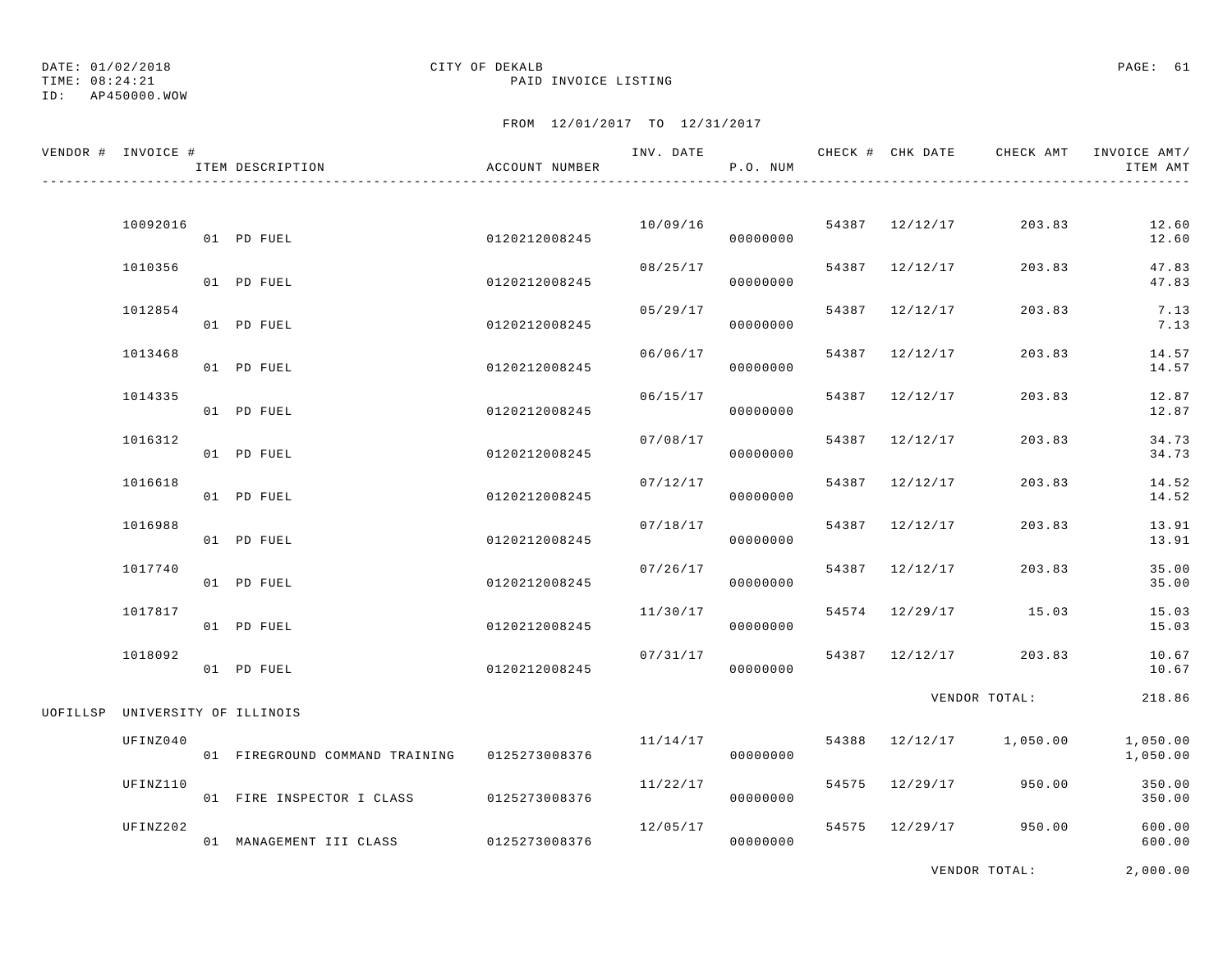TIME: 08:24:21 PAID INVOICE LISTING ID: AP450000.WOW

|        | VENDOR # INVOICE #      |                | ITEM DESCRIPTION<br>$\,$ ACCOUNT NUMBER                                                    |               | INV. DATE | P.O. NUM             |                | CHECK # CHK DATE CHECK AMT      | INVOICE AMT/<br>ITEM AMT                    |
|--------|-------------------------|----------------|--------------------------------------------------------------------------------------------|---------------|-----------|----------------------|----------------|---------------------------------|---------------------------------------------|
| UPS    | UNITED PARCEL SERVICE   |                |                                                                                            |               |           |                      |                |                                 |                                             |
|        | 00007WX103457           |                |                                                                                            |               |           |                      |                | $11/11/17$ 54576 12/29/17 14.87 | 14.87                                       |
|        |                         |                | 01 FREIGHT                                                                                 | 0130332008230 | 000000000 |                      |                |                                 | 8.87                                        |
|        |                         |                |                                                                                            |               |           |                      |                |                                 | 6.00                                        |
| USBANK |                         |                | U.S. BANK NATIONAL ASSOCIATION                                                             |               |           |                      |                |                                 | VENDOR TOTAL: 14.87                         |
|        | 344341524               |                |                                                                                            |               |           |                      |                |                                 | $11/17/17$ 54577 12/29/17 3,644.84 1,822.42 |
|        |                         |                | 01 COPIER CONTRACT 5000366743000 0115153008310                                             |               |           | 00000000             |                |                                 | 104.97                                      |
|        |                         | 02             | COPIER CONTRACT 5000472068000 0115153008310                                                |               |           | 00000000             |                |                                 | 190.00                                      |
|        |                         | 0.3            | COPIER CONTRACT 5000366743000 0117123008310                                                |               |           | 00000000             |                |                                 | 104.97                                      |
|        |                         | 04             | COPIER CONTRACT 5000495297000 0117123008310                                                |               |           | 00000000             |                |                                 | 242.04                                      |
|        |                         | 05             | COPIER CONTRACT 5000338939000 0120223008310                                                |               |           | 00000000             |                |                                 | 299.57                                      |
|        |                         | 06             | COPIER CONTRACT 5000384441000 0120223008310                                                |               |           | 00000000             |                |                                 | 184.58                                      |
|        |                         | 07             | COPIER CONTRACT 5000384441001 0120223008310                                                |               |           | 00000000             |                |                                 | 18.71                                       |
|        |                         | 08             | COPIER CONTRACT 5000394969000 0120223008310                                                |               |           | 00000000             |                |                                 | 147.75                                      |
|        |                         | 09             | COPIER CONTRACT 5000384441000 0125263008330                                                |               |           | 00000000             |                |                                 | 92.30                                       |
|        |                         | 10             | COPIER CONTRACT 5000384441001 0125263008330                                                |               |           | 00000000             |                |                                 | 9.36                                        |
|        |                         | 11             | COPIER CONTRACT 5000389757001 0125263008330                                                |               |           | 00000000             |                |                                 | 199.80                                      |
|        |                         | 12             | COPIER CONTRACT 5000472068000 0130333008310                                                |               |           | 00000000             |                |                                 | 95.00                                       |
|        |                         |                | 13 COPIER CONTRACT 5000376431000 6500006008597                                             |               |           | 00000000             |                |                                 | 133.37                                      |
|        | 346671993               |                |                                                                                            |               | 12/20/17  |                      |                |                                 | 54577 12/29/17 3,644.84 1,822.42            |
|        |                         |                | 01 COPIER CONTRACT 5000366743000 0115153008310                                             |               |           | 00000000             |                |                                 | 104.97                                      |
|        |                         | 02             | COPIER CONTRACT 5000472068000 0115153008310                                                |               |           | 00000000             |                |                                 | 190.00                                      |
|        |                         |                | 03 COPIER CONTRACT 5000366743000 0117123008310                                             |               |           | 00000000             |                |                                 | 104.97                                      |
|        |                         | 0 <sub>4</sub> | COPIER CONTRACT 5000495297000 0117123008310                                                |               |           | 00000000             |                |                                 | 242.04                                      |
|        |                         | 0.5            | COPIER CONTRACT 5000338939000 0120223008310                                                |               |           | 00000000             |                |                                 | 299.57                                      |
|        |                         | 06             | COPIER CONTRACT 5000384441000 0120223008310                                                |               |           | 00000000             |                |                                 | 184.58                                      |
|        |                         | 07             | COPIER CONTRACT 5000384441001 0120223008310                                                |               |           | 00000000             |                |                                 | 18.71                                       |
|        |                         | 08<br>09       | COPIER CONTRACT 5000394969000 0120223008310<br>COPIER CONTRACT 5000384441000 0125263008330 |               |           | 00000000<br>00000000 |                |                                 | 147.75<br>92.30                             |
|        |                         |                | 11 COPIER CONTRACT 5000384441001 0125263008330                                             |               |           | 00000000             |                |                                 | 9.36                                        |
|        |                         | 12             | COPIER CONTRACT 5000389757001 0125263008330                                                |               |           | 00000000             |                |                                 | 199.80                                      |
|        |                         |                | 13 COPIER CONTRACT 5000472068000 0130333008310                                             |               |           | 00000000             |                |                                 | 95.00                                       |
|        |                         |                | 14 COPIER CONTRACT 5000376431000 6500006008597                                             |               |           | 00000000             |                |                                 | 133.37                                      |
| VAC    | VOLUNTARY ACTION CENTER |                |                                                                                            |               |           |                      |                | VENDOR TOTAL:                   | 3,644.84                                    |
|        |                         |                |                                                                                            |               |           |                      |                |                                 |                                             |
|        | 121917                  |                | 01 PUBLIC SERVICES QTR 1 & 2 FY17 1900003008307                                            |               | 12/19/17  | 00000000             | 54578 12/29/17 | 9,000.00                        | 9,000.00<br>9,000.00                        |
|        |                         |                |                                                                                            |               |           |                      |                |                                 |                                             |
|        | 171220                  |                |                                                                                            |               | 12/12/17  |                      | 54579 12/29/17 | 146,040.15                      | 146,040.15                                  |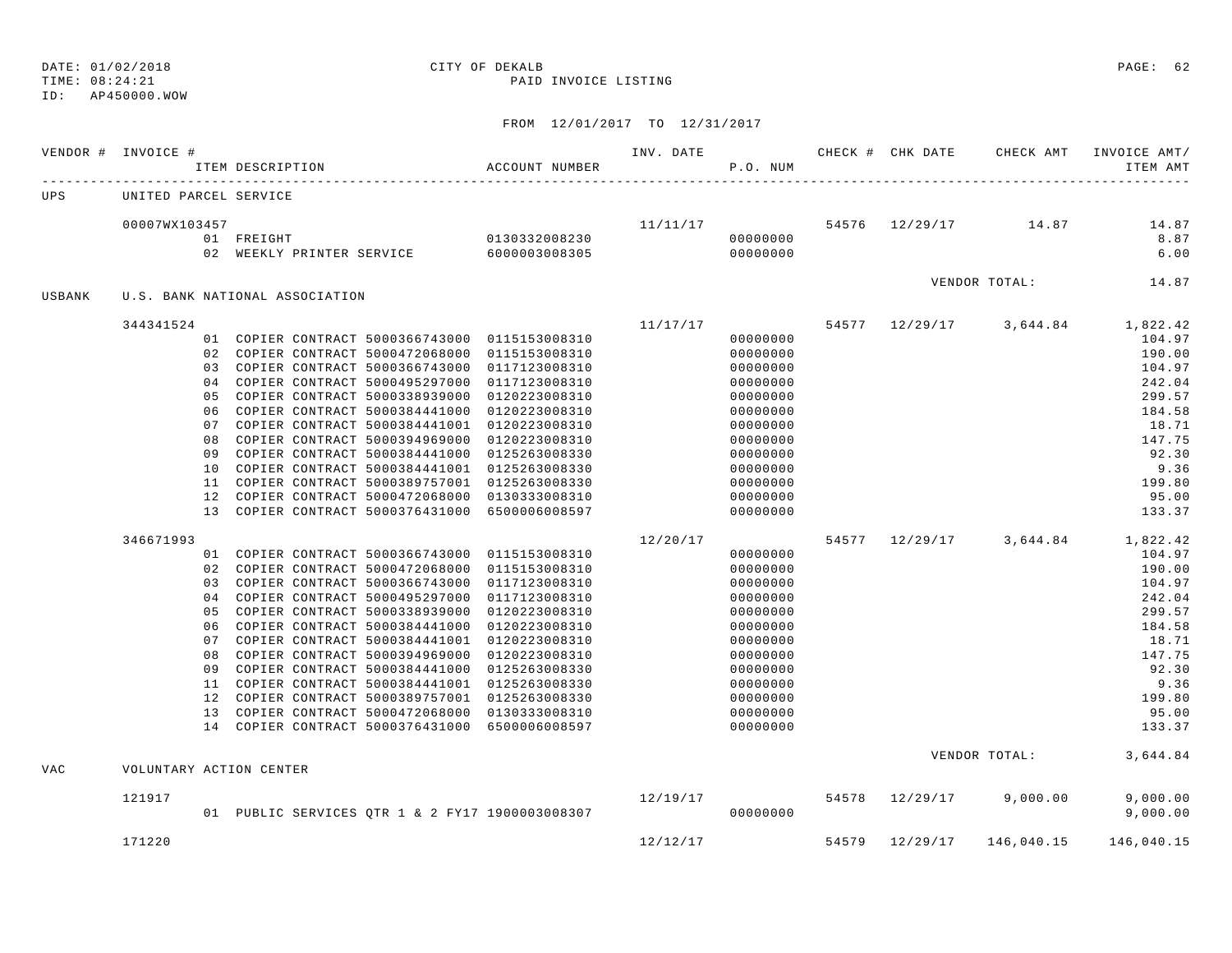TIME: 08:24:21 PAID INVOICE LISTING

ID: AP450000.WOW

|        | VENDOR # INVOICE # |     | ITEM DESCRIPTION                                               | ACCOUNT NUMBER                 | INV. DATE | P.O. NUM             |       | CHECK # CHK DATE | CHECK AMT                 | INVOICE AMT/<br>ITEM AMT |
|--------|--------------------|-----|----------------------------------------------------------------|--------------------------------|-----------|----------------------|-------|------------------|---------------------------|--------------------------|
|        |                    |     |                                                                |                                |           |                      |       |                  |                           |                          |
|        | 171220             |     | 01 OP ASSIST - SFY2018 DOAP 0920003008399                      |                                | 12/12/17  | 00170080             |       |                  | 54579 12/29/17 146,040.15 | 146,040.15<br>146,040.15 |
|        |                    |     |                                                                |                                |           |                      |       |                  | VENDOR TOTAL:             | 155,040.15               |
| VECSTO | VECTOR STOMP       |     |                                                                |                                |           |                      |       |                  |                           |                          |
|        | 11022017           |     |                                                                |                                | 11/02/17  |                      | 54389 |                  | 12/12/17 325.00           | 325.00                   |
|        |                    |     | 01 INTEGRATED PEST MANAGEMENT                                  | 0130324008450                  |           | 00000000             |       |                  |                           | 20.00                    |
|        |                    |     | 02 INTEGRATED PEST MANAGEMENT<br>03 INTEGRATED PEST MANAGEMENT | 0130324008450                  |           | 00000000<br>00000000 |       |                  |                           | 30.00<br>20.00           |
|        |                    |     | 04 INTEGRATED PEST MANAGEMENT                                  | 0130324008450<br>0130324008450 |           | 00000000             |       |                  |                           | 20.00                    |
|        |                    | 0.5 | INTEGRATED PEST MANAGEMENT                                     | 6500004008450                  |           | 00000000             |       |                  |                           | 85.00                    |
|        |                    |     | 06 INTEGRATED PEST MANAGEMENT                                  | 0130324008450                  |           | 00000000             |       |                  |                           | 150.00                   |
|        |                    |     |                                                                |                                |           |                      |       |                  | VENDOR TOTAL:             | 325.00                   |
| VERLON | VERIZON BUSINESS   |     |                                                                |                                |           |                      |       |                  |                           |                          |
|        | 66462045           |     |                                                                |                                | 12/01/17  |                      |       | 54580 12/29/17   | 232.30                    | 232.30                   |
|        |                    |     | 01 VERIZON LONG DISTANCE                                       | 0117123008337                  |           | 00000000             |       |                  |                           | 11.36                    |
|        |                    |     | 03 VERIZON LONG DISTANCE                                       | 0117123008337                  |           | 00000000             |       |                  |                           | 199.82                   |
|        |                    |     | 04 VERIZON LONG DISTANCE                                       | 6500003008337                  |           | 00000000             |       |                  |                           | 8.98                     |
|        |                    |     | 05 VERIZON LONG DISTANCE                                       | 0125263008337                  |           | 00000000             |       |                  |                           | 0.30                     |
|        |                    |     | 06 VERIZON LONG DISTANCE                                       | 0120213008337                  |           | 00000000             |       |                  |                           | 3.29                     |
|        |                    |     | 07 VERIZON LONG DISTANCE                                       | 0117123008337                  |           | 00000000             |       |                  |                           | 2.66                     |
|        |                    |     | 08 VERIZON LONG DISTANCE                                       | 0117123008337                  |           | 00000000             |       |                  |                           | 5.83                     |
|        |                    |     | 09 VERIZON LONG DISTANCE                                       | 0130313008337                  |           | 00000000             |       |                  |                           | 0.06                     |
| VERWIR | VERIZON WIRELESS   |     |                                                                |                                |           |                      |       |                  | VENDOR TOTAL:             | 232.30                   |
|        |                    |     |                                                                |                                |           |                      |       |                  |                           |                          |
|        | 9794676424         |     |                                                                |                                | 10/16/17  |                      | 54583 | 12/29/17         | 12,982.32                 | 129.81                   |
|        |                    |     | 01 WIRELESS CHARGES - OCT 2017                                 | 0125263008337                  |           | 00000000             |       |                  |                           | 129.81                   |
|        | 9795709072         |     |                                                                |                                | 11/04/17  |                      | 54583 | 12/29/17         | 12,982.32                 | 1,329.62                 |
|        |                    |     | 01 WIRELESS CHARGES - NOV 2017                                 | 6500003008337                  |           | 00000000             |       |                  |                           | 104.51                   |
|        |                    |     | 02 WIRELESS CHARGES - NOV 2017                                 | 0132103008337                  |           | 00000000             |       |                  |                           | 8.78                     |
|        |                    |     | 03 WIRELESS CHARGES - NOV 2017                                 | 0115153008337                  |           | 00000000             |       |                  |                           | 60.56                    |
|        |                    |     | 04 WIRELESS CHARGES - NOV 2017                                 | 0125263008337                  |           | 00000000             |       |                  |                           | 53.25                    |
|        |                    |     | 05 WIRELESS CHARGES - NOV 2017                                 | 0117123008337                  |           | 00000000             |       |                  |                           | 38.10                    |
|        |                    | 06  | WIRELESS CHARGES - NOV 2017                                    | 0120213008337                  |           | 00000000             |       |                  |                           | 352.93                   |
|        |                    | 07  | WIRELESS CHARGES - NOV 2017                                    | 0117123008337                  |           | 00000000             |       |                  |                           | 2.27                     |
|        |                    | 08  | WIRELESS CHARGES - NOV 2017                                    | 0130313008337                  |           | 00000000             |       |                  |                           | 368.03                   |
|        |                    | 09  | WIRELESS CHARGES - NOV 2017                                    | 6000003008337                  |           | 00000000             |       |                  |                           | 341.19                   |
|        | 9795709073         |     |                                                                |                                | 11/04/17  |                      | 54583 | 12/29/17         | 12,982.32                 | 1,810.00                 |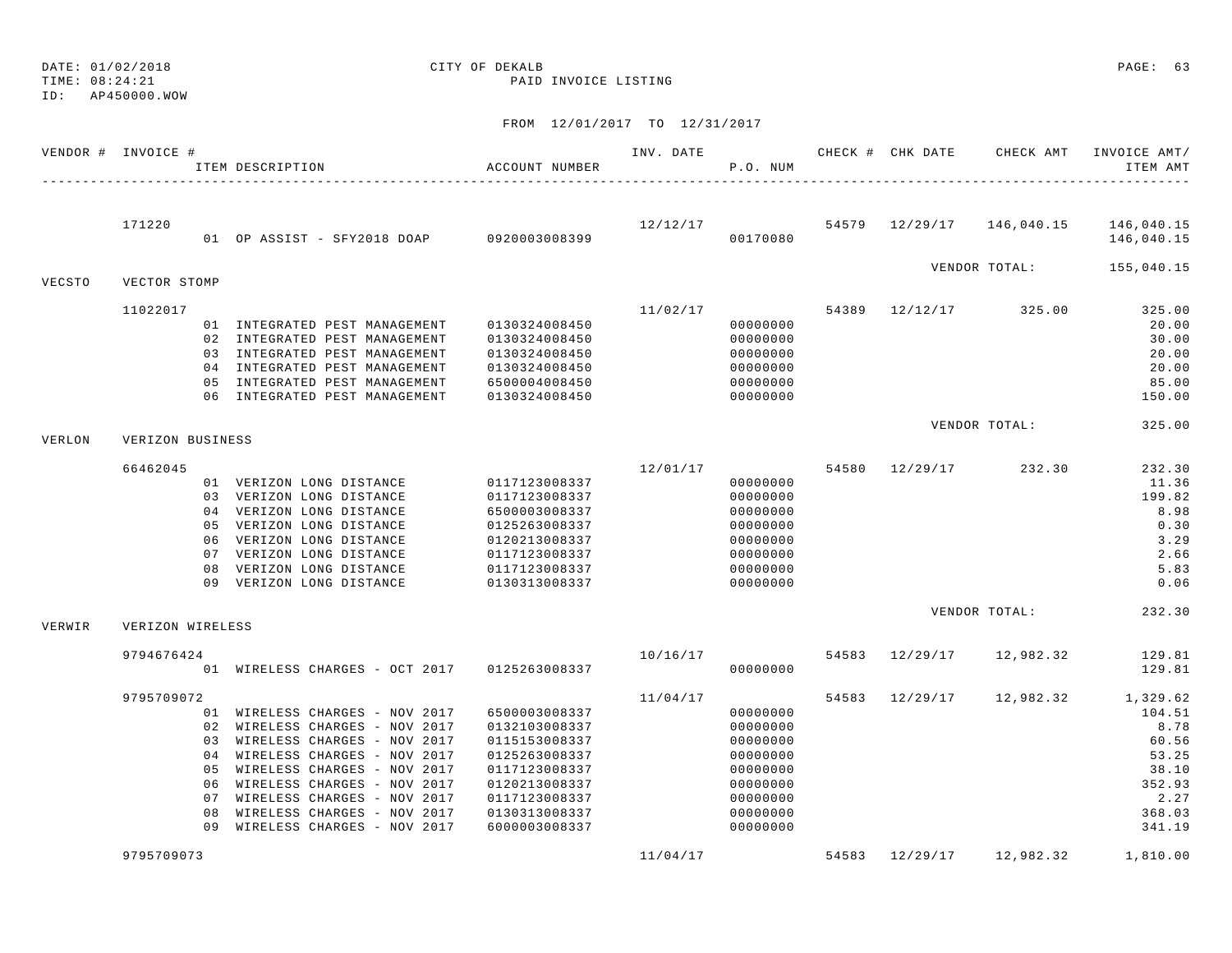TIME: 08:24:21 PAID INVOICE LISTING

#### ID: AP450000.WOW

| VENDOR # INVOICE # | ITEM DESCRIPTION |                                                            | ACCOUNT NUMBER                 | INV. DATE | P.O. NUM             |  | CHECK # CHK DATE CHECK AMT | INVOICE AMT/<br>ITEM AMT          |
|--------------------|------------------|------------------------------------------------------------|--------------------------------|-----------|----------------------|--|----------------------------|-----------------------------------|
|                    |                  |                                                            |                                |           |                      |  |                            |                                   |
| 9795709073         |                  |                                                            |                                | 11/04/17  |                      |  |                            | 54583 12/29/17 12,982.32 1,810.00 |
|                    |                  | 01 WIRELESS CHARGES - NOV 2017                             | 0115153008337                  |           | 00000000             |  |                            | 120.52                            |
|                    |                  | 02 WIRELESS CHARGES - NOV 2017                             | 0132103008337                  |           | 00000000             |  |                            | 55.26                             |
|                    |                  | 03 WIRELESS CHARGES - NOV 2017                             | 0117113008337                  |           | 00000000             |  |                            | 55.26                             |
|                    |                  | 04 WIRELESS CHARGES - NOV 2017                             | 0125263008337                  |           | 00000000             |  |                            | 110.52                            |
| 0 <sub>5</sub>     |                  | WIRELESS CHARGES - NOV 2017                                | 0116103008337                  |           | 00000000             |  |                            | 65.26                             |
| 06                 |                  | WIRELESS CHARGES - NOV 2017                                | 0117123008337                  |           | 00000000             |  |                            | 65.26                             |
| 07                 |                  | WIRELESS CHARGES - NOV 2017                                | 0110103008337                  |           | 00000000             |  |                            | 55.26                             |
| 08                 |                  | WIRELESS CHARGES - NOV 2017                                | 0120213008337                  |           | 00000000             |  |                            | 1,061.62                          |
| 09                 |                  | WIRELESS CHARGES - NOV 2017                                | 0130313008337                  |           | 00000000             |  |                            | 55.26                             |
| 10                 |                  | WIRELESS CHARGES - NOV 2017                                | 0130313008337                  |           | 00000000             |  |                            | 55.26                             |
|                    |                  | 11 WIRELESS CHARGES - NOV 2017                             | 6000003008337                  |           | 00000000             |  |                            | 110.52                            |
| 9795709074         |                  |                                                            |                                | 11/04/17  |                      |  |                            | 54583 12/29/17 12,982.32 1,908.15 |
|                    |                  | 01 WIRELESS CHARGES - NOV 2017                             | 6500003008337                  |           | 00000000             |  |                            | 166.32                            |
|                    |                  | 02 WIRELESS CHARGES - NOV 2017                             | 0115153008337                  |           | 00000000             |  |                            | 241.04                            |
|                    |                  | 03 WIRELESS CHARGES - NOV 2017                             | 0132103008337                  |           | 00000000             |  |                            | 55.26                             |
| 04                 |                  | WIRELESS CHARGES - NOV 2017                                | 0117123008337                  |           | 00000000             |  |                            | 55.26                             |
| 05                 |                  | WIRELESS CHARGES - NOV 2017                                | 0116103008337                  |           | 00000000             |  |                            | 55.26                             |
| 06                 |                  | WIRELESS CHARGES - NOV 2017                                | 0117123008337                  |           | 00000000             |  |                            | 120.52                            |
| 07                 |                  | WIRELESS CHARGES - NOV 2017<br>WIRELESS CHARGES - NOV 2017 | 0120213008337                  |           | 00000000             |  |                            | 751.90<br>55.26                   |
| 08<br>09           |                  | WIRELESS CHARGES - NOV 2017                                | 0130313008337<br>0130313008337 |           | 00000000<br>00000000 |  |                            | 75.30                             |
| 10                 |                  | WIRELESS CHARGES - NOV 2017                                | 6000003008337                  |           | 00000000             |  |                            | 72.02                             |
|                    |                  | 11 WIRELESS CHARGES - NOV 2017                             | 0125263008337                  |           | 00000000             |  |                            | 260.01                            |
|                    |                  |                                                            |                                |           |                      |  |                            |                                   |
| 9795709075         |                  |                                                            |                                | 11/04/17  |                      |  |                            | 54583 12/29/17 12,982.32 1,272.25 |
|                    |                  | 01 WIRELESS CHARGES - NOV 2017                             | 0132103008337                  |           | 00000000             |  |                            | 17.75                             |
| 02                 |                  | WIRELESS CHARGES - NOV 2017                                | 0910003008337                  |           | 00000000             |  |                            | 17.75                             |
|                    |                  | 03 WIRELESS CHARGES - NOV 2017                             | 0920003008337                  |           | 00000000             |  |                            | 17.75                             |
| 04                 |                  | WIRELESS CHARGES - NOV 2017                                | 0125263008337                  |           | 00000000             |  |                            | 461.56                            |
| 05                 |                  | WIRELESS CHARGES - NOV 2017                                | 0117113008337                  |           | 00000000             |  |                            | 43.74                             |
| 06                 |                  | WIRELESS CHARGES - NOV 2017                                | 0120213008337                  |           | 00000000             |  |                            | 568.98                            |
| 07                 |                  | WIRELESS CHARGES - NOV 2017                                | 0130313008337                  |           | 00000000             |  |                            | 35.50                             |
| 08                 |                  | WIRELESS CHARGES - NOV 2017                                | 6000003008337                  |           | 00000000             |  |                            | 109.22                            |
| 9797493695         |                  |                                                            |                                | 12/04/17  |                      |  |                            | 54583 12/29/17 12,982.32 1,298.83 |
|                    |                  | 01 WIRELESS CHARGES - DEC 2017                             | 6500003008337                  |           | 00000000             |  |                            | 75.10                             |
| 02                 |                  | WIRELESS CHARGES - DEC 2017                                | 0132103008337                  |           | 00000000             |  |                            | 10.84                             |
| 03                 |                  | WIRELESS CHARGES - DEC 2017                                | 0115153008337                  |           | 00000000             |  |                            | 60.56                             |
|                    |                  | 04 WIRELESS CHARGES - DEC 2017                             | 0125263008337                  |           | 00000000             |  |                            | 49.47                             |
| 05                 |                  | WIRELESS CHARGES - DEC 2017                                | 0117123008337                  |           | 00000000             |  |                            | 38.15                             |
| 06                 |                  | WIRELESS CHARGES - DEC 2017                                | 0120213008337                  |           | 00000000             |  |                            | 354.04                            |
| 07                 |                  | WIRELESS CHARGES - DEC 2017                                | 0117123008337                  |           | 00000000             |  |                            | 2.27                              |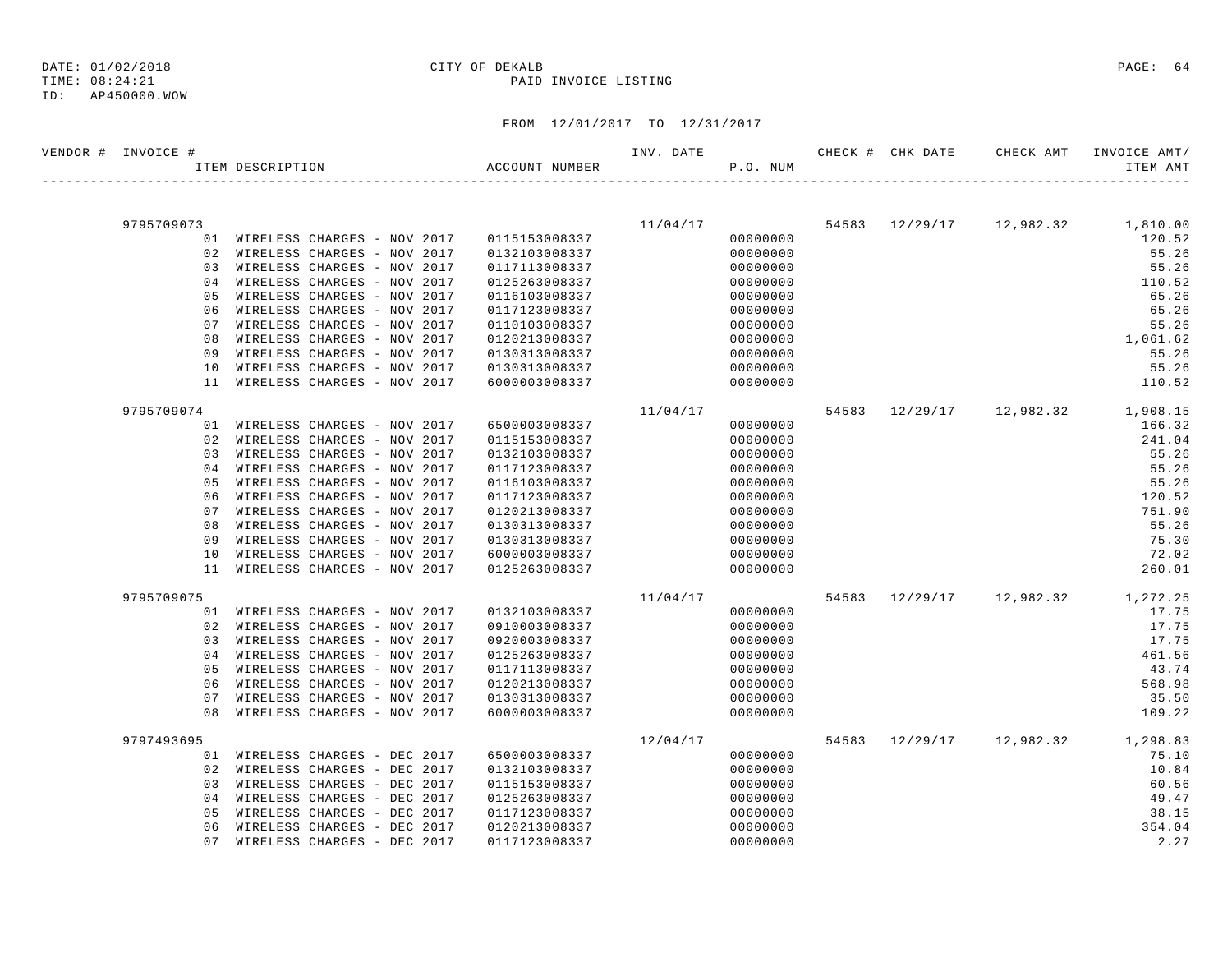TIME: 08:24:21 PAID INVOICE LISTING

#### ID: AP450000.WOW

# DATE: 01/02/2018 CITY OF DEKALB PAGE: 65

|        | VENDOR # INVOICE #   |     | ITEM DESCRIPTION                             | ACCOUNT NUMBER | INV. DATE | P.O. NUM | CHECK # CHK DATE | CHECK AMT                         | INVOICE AMT/<br>ITEM AMT |
|--------|----------------------|-----|----------------------------------------------|----------------|-----------|----------|------------------|-----------------------------------|--------------------------|
|        | 9797493695           |     |                                              |                | 12/04/17  |          |                  | 54583 12/29/17 12,982.32          | 1,298.83                 |
|        |                      |     | 08 WIRELESS CHARGES - DEC 2017 0130313008337 |                |           | 00000000 |                  |                                   | 363.87                   |
|        |                      |     | 09 WIRELESS CHARGES - DEC 2017               | 6000003008337  |           | 00000000 |                  |                                   | 344.53                   |
|        | 9797493696           |     |                                              |                | 12/04/17  |          |                  | 54583 12/29/17 12,982.32 1,809.80 |                          |
|        |                      |     | 01 WIRELESS CHARGES - DEC 2017               | 0115153008337  |           | 00000000 |                  |                                   | 120.52                   |
|        |                      |     | 02 WIRELESS CHARGES - DEC 2017               | 0132103008337  |           | 00000000 |                  |                                   | 199.20                   |
|        |                      |     | 03 WIRELESS CHARGES - DEC 2017               | 0117113008337  |           | 00000000 |                  |                                   | 55.26                    |
|        |                      |     | 04 WIRELESS CHARGES - DEC 2017               | 0125263008337  |           | 00000000 |                  |                                   | 110.52                   |
|        |                      | 0.5 | WIRELESS CHARGES - DEC 2017                  | 0116103008337  |           | 00000000 |                  |                                   | 65.26                    |
|        |                      |     | 06 WIRELESS CHARGES - DEC 2017               | 0117123008337  |           | 00000000 |                  |                                   | $-12.81$                 |
|        |                      | 07  | WIRELESS CHARGES - DEC 2017                  | 0110103008337  |           | 00000000 |                  |                                   | $-10.81$                 |
|        |                      |     | 08 WIRELESS CHARGES - DEC 2017               | 0120213008337  |           | 00000000 |                  |                                   | 1,061.62                 |
|        |                      | 09  | WIRELESS CHARGES - DEC 2017                  | 0130313008337  |           | 00000000 |                  |                                   | 55.26                    |
|        |                      | 10  | WIRELESS CHARGES - DEC 2017                  | 0130313008337  |           | 00000000 |                  |                                   | 55.26                    |
|        |                      | 11  | WIRELESS CHARGES - DEC 2017                  | 6000003008337  |           | 00000000 |                  |                                   | 110.52                   |
|        | 9797493697           |     |                                              |                | 12/04/17  |          |                  | 54583 12/29/17 12,982.32 1,910.75 |                          |
|        |                      |     | 01 WIRELESS CHARGES - DEC 2017               | 6500003008337  |           | 00000000 |                  |                                   | 165.78                   |
|        |                      |     | 02 WIRELESS CHARGES - DEC 2017               | 0115153008337  |           | 00000000 |                  |                                   | 241.04                   |
|        |                      |     | 03 WIRELESS CHARGES - DEC 2017               | 0132103008337  |           | 00000000 |                  |                                   | 55.26                    |
|        |                      |     | 04 WIRELESS CHARGES - DEC 2017               | 0117123008337  |           | 00000000 |                  |                                   | 55.26                    |
|        |                      | 0.5 | WIRELESS CHARGES - DEC 2017                  | 0125263008337  |           | 00000000 |                  |                                   | 263.13                   |
|        |                      | 06  | WIRELESS CHARGES - DEC 2017                  | 0116103008337  |           | 00000000 |                  |                                   | 55.26                    |
|        |                      | 0.7 | WIRELESS CHARGES - DEC 2017                  | 0117123008337  |           | 00000000 |                  |                                   | 120.52                   |
|        |                      |     | 08 WIRELESS CHARGES - DEC 2017               | 0120213008337  |           | 00000000 |                  |                                   | 751.92                   |
|        |                      | 09  | WIRELESS CHARGES - DEC 2017                  | 0130313008337  |           | 00000000 |                  |                                   | 55.26                    |
|        |                      | 10  | WIRELESS CHARGES - DEC 2017                  | 0130313008337  |           | 00000000 |                  |                                   | 75.30                    |
|        |                      | 11  | WIRELESS CHARGES - DEC 2017                  | 6000003008337  |           | 00000000 |                  |                                   | 72.02                    |
|        | 9797493698           |     |                                              |                | 12/04/17  |          |                  | 54583 12/29/17 12,982.32 1,513.11 |                          |
|        |                      |     | 01 WIRELESS CHARGES - DEC 2017               | 0132103008337  |           | 00000000 |                  |                                   | 17.75                    |
|        |                      |     | 02 WIRELESS CHARGES - DEC 2017               | 0910003008337  |           | 00000000 |                  |                                   | 17.75                    |
|        |                      |     | 03 WIRELESS CHARGES - DEC 2017               | 0920003008337  |           | 00000000 |                  |                                   | 17.75                    |
|        |                      |     | 04 WIRELESS CHARGES - DEC 2017               | 0125263008337  |           | 00000000 |                  |                                   | 702.42                   |
|        |                      |     | 05 WIRELESS CHARGES - DEC 2017               | 0117113008337  |           | 00000000 |                  |                                   | 43.74                    |
|        |                      | 06  | WIRELESS CHARGES - DEC 2017                  | 0120213008337  |           | 00000000 |                  |                                   | 568.98                   |
|        |                      | 07  | WIRELESS CHARGES - DEC 2017                  | 0130313008337  |           | 00000000 |                  |                                   | 35.50                    |
|        |                      |     | 08 WIRELESS CHARGES - DEC 2017               | 6000003008337  |           | 00000000 |                  |                                   | 109.22                   |
|        |                      |     |                                              |                |           |          |                  | VENDOR TOTAL: 12,982.32           |                          |
| VOLAVI | VOLIARE AVIATION INC |     |                                              |                |           |          |                  |                                   |                          |
|        | 1316                 |     |                                              |                |           | 08/28/17 |                  | 54570 12/29/17 7,143.63           | 1,222.80                 |
|        |                      |     | 01 STRATEGIC PLAN SERVICES 1300003008343     |                |           | 00000000 |                  |                                   | 1,222.80                 |
|        | 1493                 |     |                                              |                | 10/26/17  |          | 54570 12/29/17   | 7,143.63                          | 5,920.83                 |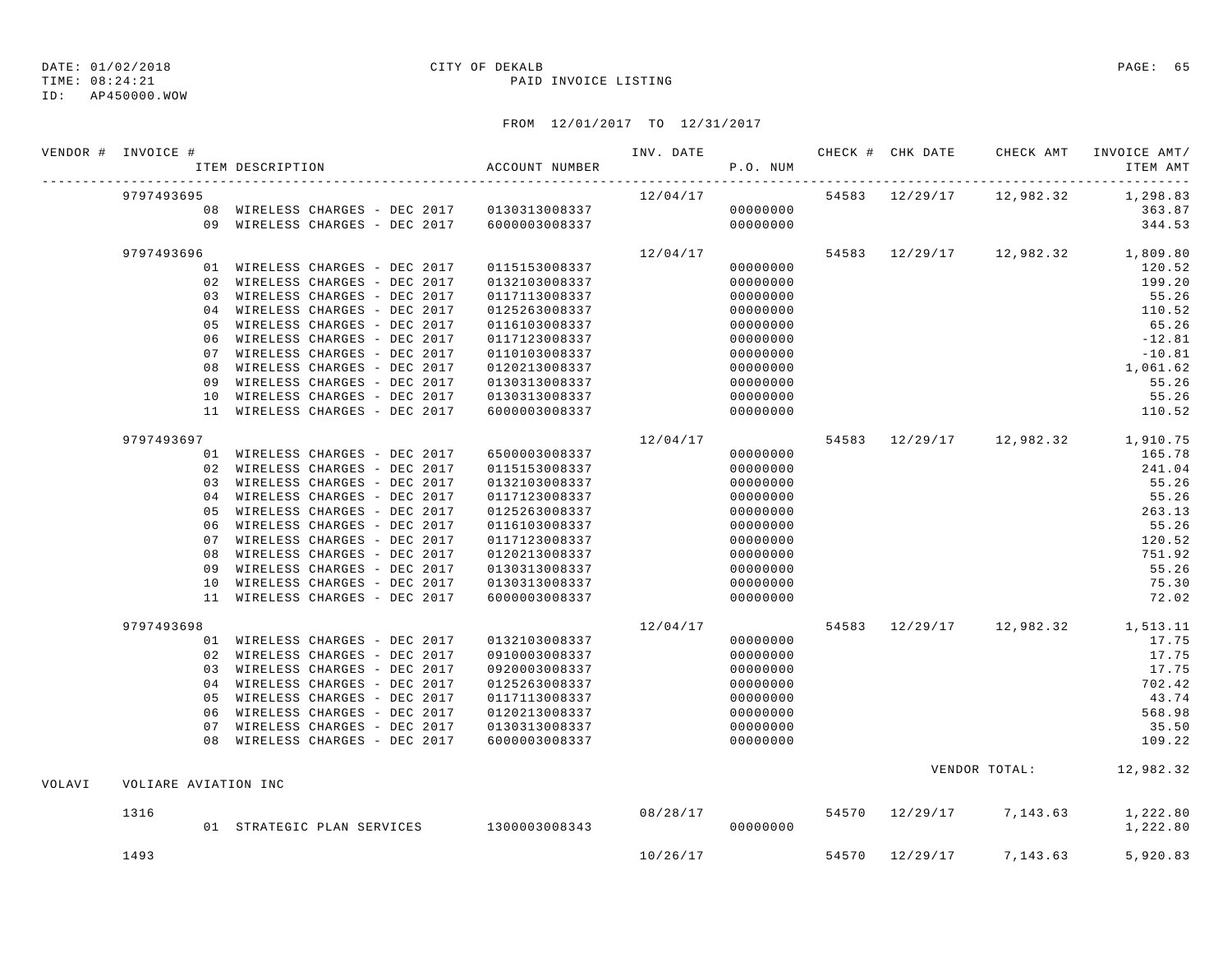TIME: 08:24:21 PAID INVOICE LISTING

ID: AP450000.WOW

|        | VENDOR # INVOICE #        | ITEM DESCRIPTION                                                                                             | ACCOUNT NUMBER                                                   |          | P.O. NUM                                     |  |                                       | ITEM AMT                                         |
|--------|---------------------------|--------------------------------------------------------------------------------------------------------------|------------------------------------------------------------------|----------|----------------------------------------------|--|---------------------------------------|--------------------------------------------------|
|        | 1493                      | 01 STRATEGIC PLAN SERVICES 1300003008343                                                                     |                                                                  |          | 00000000                                     |  | $10/26/17$ 54570 $12/29/17$ 7, 143.63 | 5,920.83<br>5,920.83                             |
| VSP    | VISION SERVICE PLAN       |                                                                                                              |                                                                  |          |                                              |  | VENDOR TOTAL:                         | 7,143.63                                         |
|        | 122017                    | 01 VSP STANDARD SEPT 2017<br>02 VSP PREMIUM SEPT 2017<br>03 VSP STANDARD OCT 2017<br>04 VSP PREMIUM OCT 2017 | 0100000002671<br>0100000002671<br>0100000002671<br>0100000002671 |          | 00000000<br>00000000<br>00000000<br>00000000 |  | $12/20/17$ 54584 12/29/17 2,450.66    | 2,450.66<br>693.40<br>531.93<br>693.40<br>531.93 |
| VULMAT |                           | VULCAN MATERIALS COMPANY                                                                                     |                                                                  |          |                                              |  |                                       | VENDOR TOTAL: 2,450.66                           |
|        | 31547452                  | 01 STONE                                                                                                     | 6000002008228                                                    |          | 00000000                                     |  | 10/31/17 54390 12/12/17 89.89         | 89.89<br>89.89                                   |
| VWR    |                           | VWR INTERNATIONAL, INC.                                                                                      |                                                                  |          |                                              |  | VENDOR TOTAL:                         | 89.89                                            |
|        | 8080537652                | 01 THERMOMETER                                                                                               | 6000002008244                                                    |          | 00000000                                     |  | $11/15/17$ 54391 $12/12/17$ 37.50     | 37.50<br>37.50                                   |
| WAGAGG |                           | WAGNER AGGREGATE, INC.                                                                                       |                                                                  |          |                                              |  | VENDOR TOTAL:                         | 37.50                                            |
|        | 21413                     | 01 CA6 DELIVERY                                                                                              | 0130332008228                                                    | 11/11/17 | 00000000                                     |  | 54392 12/12/17 1,043.07               | 404.63<br>404.63                                 |
|        | 21418                     | 01 CA6 DELIVERY                                                                                              | 0130332008228                                                    | 11/11/17 | 00000000                                     |  | 54392 12/12/17 1,043.07               | 433.10<br>433.10                                 |
|        | 21445                     | 01 CA6 DELIVERY                                                                                              | 0130332008228                                                    | 11/18/17 | 00000000                                     |  | 54392 12/12/17 1,043.07               | 205.34<br>205.34                                 |
| WAHPET | PETER WAHL                |                                                                                                              |                                                                  |          |                                              |  | VENDOR TOTAL:                         | 1,043.07                                         |
|        | 111617                    | 01 AMNESTY REFUND #100714 #319973 0100000073514                                                              |                                                                  | 11/16/17 | 00000000                                     |  | 54585 12/29/17 150.00                 | 150.00<br>150.00                                 |
|        |                           |                                                                                                              |                                                                  |          |                                              |  | VENDOR TOTAL:                         | 150.00                                           |
| WALCOM | WALGREEN CO.<br>500029831 |                                                                                                              |                                                                  | 12/20/17 |                                              |  | 54586 12/29/17 384.00                 | 384.00                                           |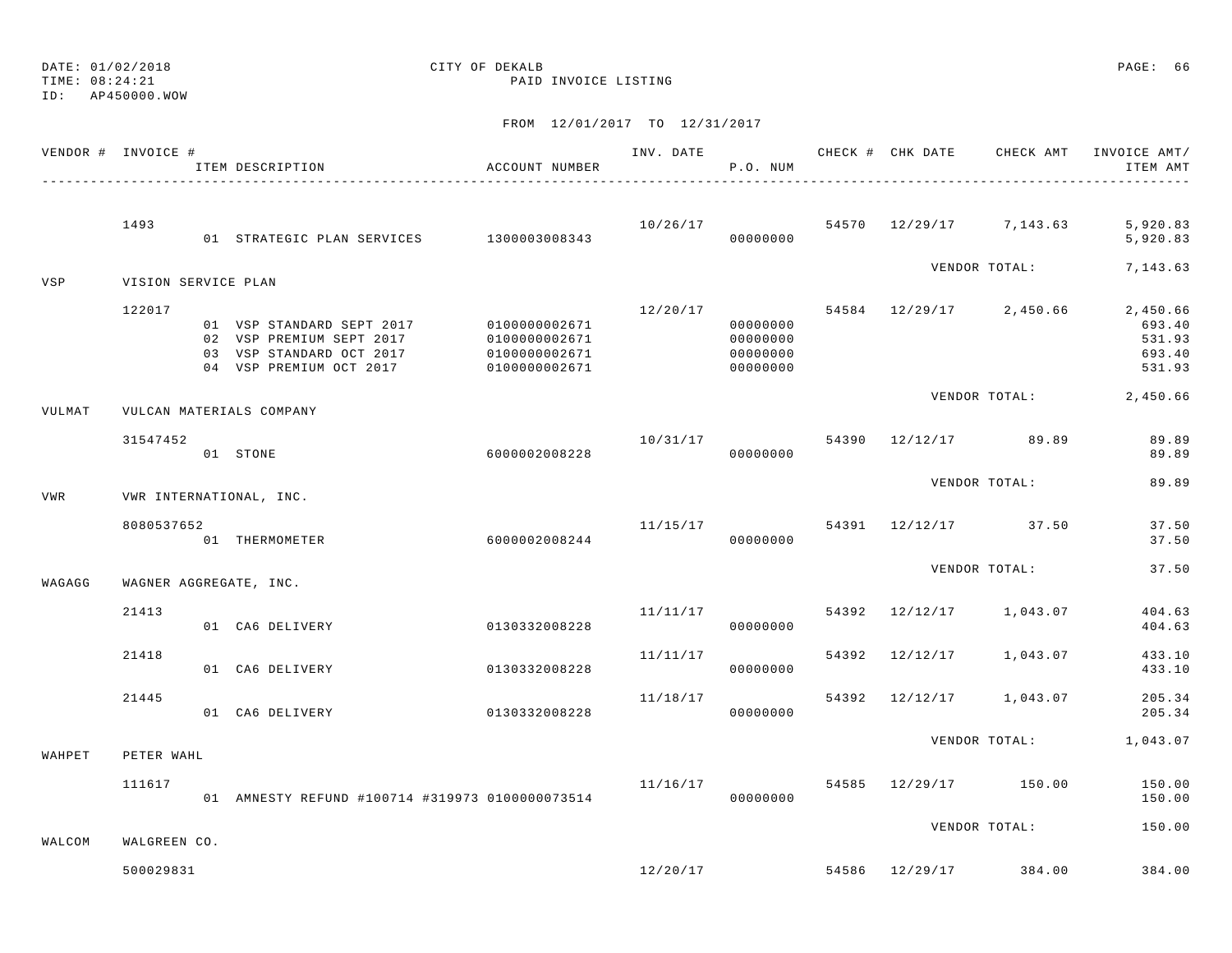TIME: 08:24:21 PAID INVOICE LISTING

| VENDOR # INVOICE # |                      | ITEM DESCRIPTION                             | ACCOUNT NUMBER |          | P.O. NUM             |                |                                  | ITEM AMT         |
|--------------------|----------------------|----------------------------------------------|----------------|----------|----------------------|----------------|----------------------------------|------------------|
|                    | 500029831            |                                              |                |          |                      |                | $12/20/17$ 54586 12/29/17 384.00 | 384.00           |
|                    |                      | 01 FLU SHOTS (12) 0116103008345              |                |          | 00000000             |                |                                  | 384.00           |
| WALMART            |                      | WALMART COMMUNITY/GEMB                       |                |          |                      |                | VENDOR TOTAL:                    | 384.00           |
|                    | 047C3                |                                              |                | 11/28/17 |                      |                | 54587 12/29/17 13.68             | 13.68            |
|                    |                      | 01 DECORATIONS                               | 0120242008299  |          | 00000000             |                |                                  | 13.68            |
| WARDIR             | WAREHOUSE DIRECT INC |                                              |                |          |                      |                | VENDOR TOTAL:                    | 13.68            |
|                    | $3658577 - 0$        | 01 WIRELESS KEYBOARD AND MOUSE 0117122008285 |                | 10/18/17 | 00000000             |                | 54588 12/29/17 1,258.99          | 57.98<br>57.98   |
|                    | $3670191 - 0$        | 01 BINDERS                                   | 0116102008204  |          | 10/26/17<br>00000000 |                | 54393 12/12/17 117.16            | 12.70<br>12.70   |
|                    | $3679228 - 0$        |                                              |                | 11/02/17 |                      | 54393 12/12/17 | 117.16                           | 57.08            |
|                    |                      | 01 ENVELOPES, COPY STAMP 0116102008204       |                |          | 00000000             |                |                                  | 57.08            |
|                    | $3682036 - 0$        | 01 OFFICE SUPPLIES                           | 0125262008204  | 11/06/17 | 00000000             |                | 54393 12/12/17 117.16            | 14.88<br>14.88   |
|                    | 3691846-0            | 01 CALCULATOR                                | 0120212008204  | 11/14/17 | 00000000             |                | 54588 12/29/17 1,258.99          | 126.00<br>126.00 |
|                    | $3695324 - 0$        | 01 BOTTLED WATER                             | 0110102008204  | 11/16/17 | 00000000             |                | 54393 12/12/17 117.16            | 32.50<br>29.25   |
|                    |                      | 02 BOTTLED WATER                             | 0116102008204  |          | 00000000             |                |                                  | 3.25             |
|                    | $3697903 - 0$        | 01 OFFICE SUPPLIES                           | 0120212008204  | 11/17/17 | 00000000             | 54588 12/29/17 | 1,258.99                         | 7.50<br>7.50     |
|                    | $37025262 - 0$       | 01 PAPER SUPPLY                              | 0117112008202  | 11/22/17 | 00000000             | 54588 12/29/17 | 1,258.99                         | 182.82<br>182.82 |
|                    | $3702571 - 0$        | 01 SIGN HOLDERS LEGAL PADS 0115152008204     |                | 11/22/17 | 00000000             | 54588 12/29/17 | 1,258.99                         | 34.36<br>34.36   |
|                    | $3704727 - 0$        |                                              | 0132102008204  | 11/24/17 |                      |                | 54588 12/29/17 1,258.99          | 283.42           |
|                    | $3704900 - 0$        | 01 OFFICE SUPPLIES                           |                | 11/24/17 | 00000000             | 54588 12/29/17 | 1,258.99                         | 283.42<br>23.60  |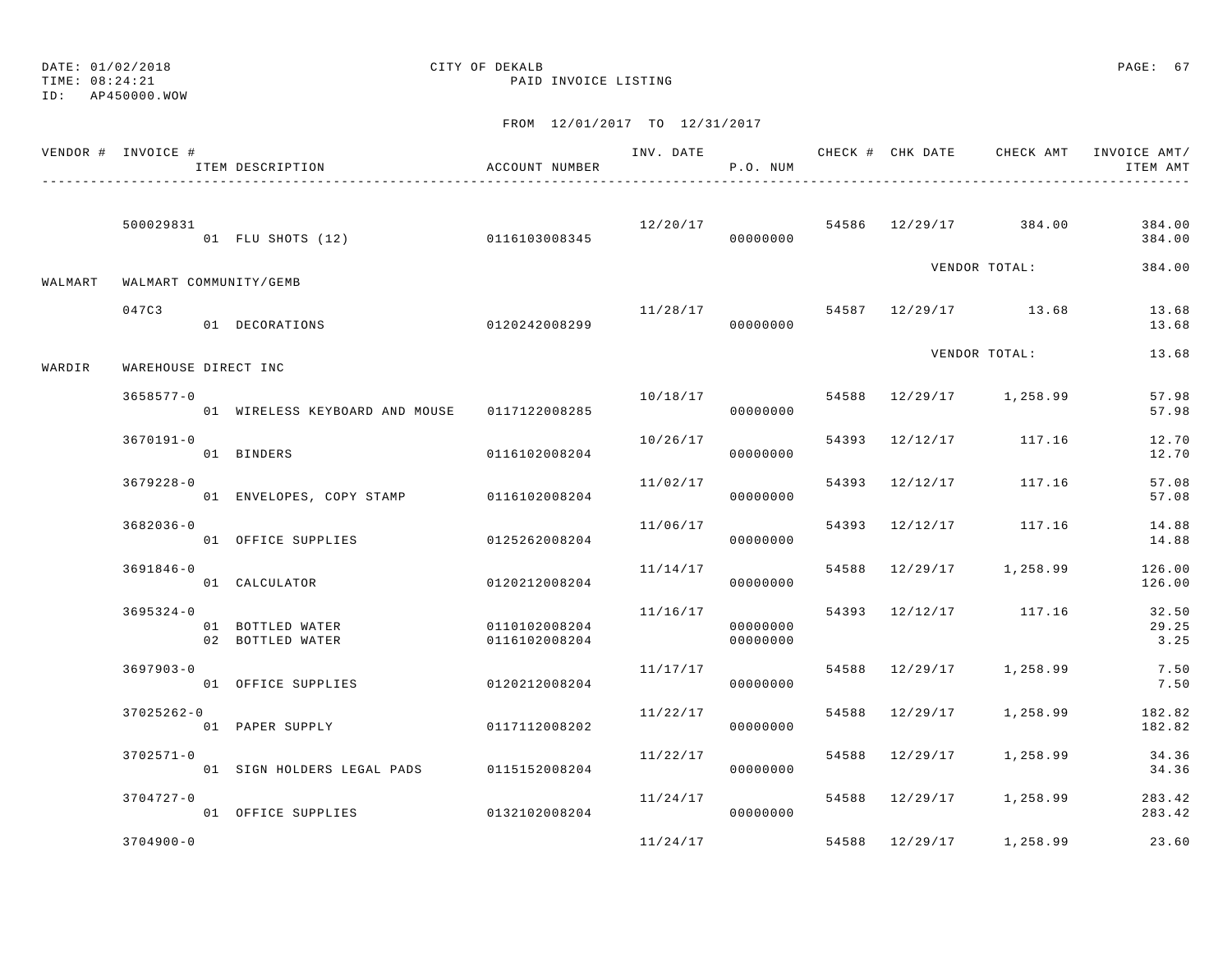TIME: 08:24:21 PAID INVOICE LISTING

ID: AP450000.WOW

|        | VENDOR # INVOICE #   | ITEM DESCRIPTION                                | ACCOUNT NUMBER |          | P.O. NUM |                | INV. DATE 6 1999 CHECK # CHK DATE 6 CHECK AMT INVOICE AMT | ITEM AMT                 |
|--------|----------------------|-------------------------------------------------|----------------|----------|----------|----------------|-----------------------------------------------------------|--------------------------|
|        |                      |                                                 |                |          |          |                |                                                           |                          |
|        | $3704900 - 0$        | 01 OFFICE SUPPLIES                              | 0132102008204  | 11/24/17 | 00000000 |                | 54588 12/29/17 1,258.99                                   | 23.60<br>23.60           |
|        | 3715985-0            | 01 PAPER                                        | 0117112008204  | 12/05/17 | 00000000 |                | 54588 12/29/17 1,258.99                                   | 165.00<br>165.00         |
|        | 3719162-0            | 01 OFFICE SUPPLIES                              | 0115152008204  | 12/07/17 | 00000000 |                | 54588 12/29/17 1,258.99                                   | 218.53<br>218.53         |
|        | 3721654-0            | 01 OFFICE SUPPLIES                              | 0116102008204  | 12/08/17 | 00000000 |                | 54588 12/29/17 1,258.99                                   | 285.78<br>285.78         |
|        | 3729959-0            | 01 INK PENS                                     | 0116102008204  | 12/15/17 | 00000000 | 54571 12/29/17 | 563.92                                                    | 31.23<br>31.23           |
|        | $3730513 - 0$        | 01 EMERGENCY GUIDE SUPPLIES 0115152008204       |                | 12/15/17 | 00000000 | 54571 12/29/17 | 563.92                                                    | 437.15<br>437.15         |
|        | $3730513 - 1$        | 01 EMERGENCY GUIDE SUPPLIES                     | 0115152008204  | 12/18/17 | 00000000 | 54571 12/29/17 | 563.92                                                    | 8.35<br>8.35             |
|        | 3738012-0            | 01 OFFICE SUPPLIES                              | 0115152008204  | 12/22/17 | 00000000 | 54571 12/29/17 | 563.92                                                    | 87.19<br>4.36            |
|        | $C3691846 - 0$       | 02 OFFICE SUPPLIES                              | 0110102008204  | 11/16/17 | 00000000 |                | 54588 12/29/17 1,258.99 -126.00                           | 82.83                    |
|        |                      | 01 CALCULATOR                                   | 0120212008204  |          | 00000000 |                |                                                           | $-126.00$                |
| WASMAN | WASTE MANAGEMENT     |                                                 |                |          |          |                | VENDOR TOTAL:                                             | 1,940.07                 |
|        | $3543410 - 2011 - 4$ | 01 REFUSE SERVICE - SEPT 2017 0700003008346     |                | 10/30/17 | 00000000 |                | 54394 12/12/17 169,490.33                                 | 169,490.33<br>169,490.33 |
|        | $3546170 - 2011 - 1$ | 01 REFUSE SERVICE - NOVEMBER 2017 0700003008346 |                | 11/30/17 | 00000000 | 54589 12/29/17 | 168,968.10                                                | 168,923.03<br>168,923.03 |
|        | $3550286 - 2354 - 2$ | 01 REFUSE SERVICE - NOVEMBER 2017 0130333008313 |                | 11/27/17 | 00000000 |                | 54589 12/29/17 168,968.10                                 | 45.07<br>45.07           |
|        |                      |                                                 |                |          |          |                | VENDOR TOTAL:                                             | 338,458.43               |
| WASTE  | WASTE MANAGEMENT     |                                                 |                |          |          |                |                                                           |                          |
|        | $3315941 - 2011 - 4$ |                                                 |                | 11/01/17 |          |                | 54395 12/12/17 1,923.60                                   | 1,923.60                 |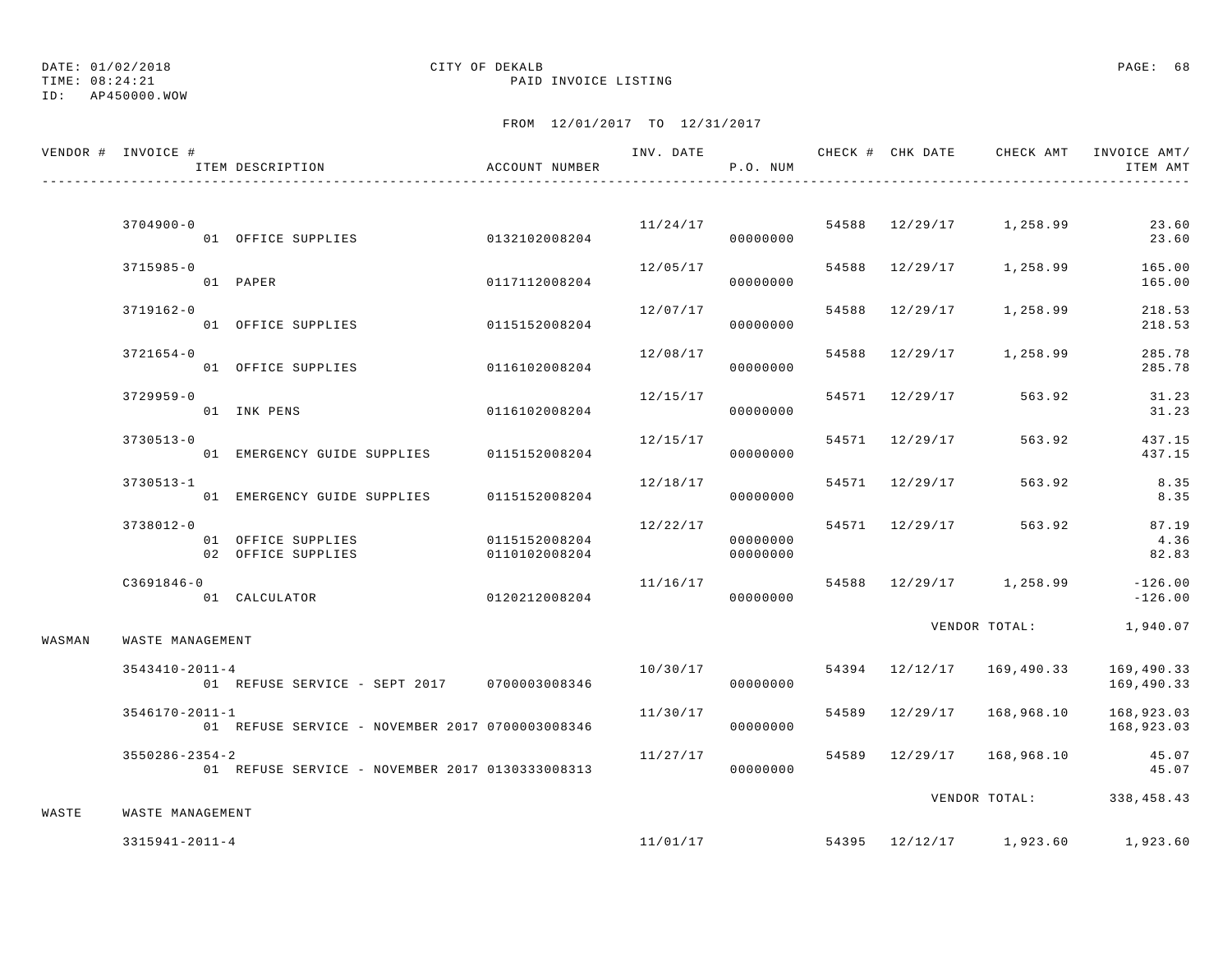TIME: 08:24:21 PAID INVOICE LISTING

ID: AP450000.WOW

|        | VENDOR # INVOICE #   | ITEM DESCRIPTION                               | ACCOUNT NUMBER | INV. DATE | P.O. NUM |                | CHECK # CHK DATE CHECK AMT           | INVOICE AMT/<br>ITEM AMT |
|--------|----------------------|------------------------------------------------|----------------|-----------|----------|----------------|--------------------------------------|--------------------------|
|        | $3315941 - 2011 - 4$ | 01 MONTHLY ROLL OFF - SEPT 2017 0700003008346  |                |           | 00000000 |                | $11/01/17$ 54395 $12/12/17$ 1,923.60 | 1,923.60<br>1,923.60     |
| WEASYS |                      | RONALD C CARTER DBA WEAPONS                    |                |           |          |                | VENDOR TOTAL:                        | 1,923.60                 |
|        | 517                  | 01 (3) RIFLE TRAINING 0120223008376            |                |           | 00000000 |                | $11/15/17$ 54396 $12/12/17$ 1,455.00 | 1,455.00<br>1,455.00     |
| WENSIG | WENSCO SIGN SUPPLY   |                                                |                |           |          |                | VENDOR TOTAL:                        | 1,455.00                 |
|        | 3027955              | 01 REFLECTIVE TAPE                             | 0130332008231  | 12/01/17  | 00000000 | 54590 12/29/17 | 267.70                               | 150.92<br>150.92         |
|        | 3028512              | 01 REFLECTIVE TAPE                             | 0130332008231  | 12/05/17  | 00000000 |                | 54590 12/29/17 267.70                | 116.78<br>116.78         |
| WESMIN |                      | WESTMINISTER PRESBYTERIAN                      |                |           |          |                | VENDOR TOTAL:                        | 267.70                   |
|        | 111417               | 01 AGN COMMUNITY MEETING 0115154008497         |                |           | 00000000 |                | $11/14/17$ 54591 $12/29/17$ 200.00   | 200.00<br>200.00         |
| WGN    |                      | WGN FLAG & DECORATING CO                       |                |           |          |                | VENDOR TOTAL:                        | 200.00                   |
|        | 49519                | 01 (12) NYLON FLAGS                            | 6500003008313  | 10/23/17  | 00000000 | 54397 12/12/17 | 428.16                               | 293.76<br>293.76         |
|        | 49564                | 01 (12) NYLON FLAGS                            | 0130322008219  | 11/03/17  | 00000000 |                | 54397 12/12/17 428.16                | 134.40<br>134.40         |
| WIDINT | WIDMER INTERIORS     |                                                |                |           |          |                | VENDOR TOTAL:                        | 428.16                   |
|        | 336031               | 01 PD DISPATCH DESK                            | 0120216008510  | 12/06/17  | 00000000 |                | 54592 12/29/17 871.11                | 871.11<br>871.11         |
| WIEEXT | ROGER A WIEWEL       |                                                |                |           |          |                | VENDOR TOTAL:                        | 871.11                   |
|        | 4726                 | 01 ROOF REPLACEMENT - 860 N 10TH 1900006508624 |                | 11/10/17  | 00000000 |                | 54278 12/05/17 4,910.00              | 4,910.00<br>4,910.00     |
|        |                      |                                                |                |           |          |                | VENDOR TOTAL:                        | 4,910.00                 |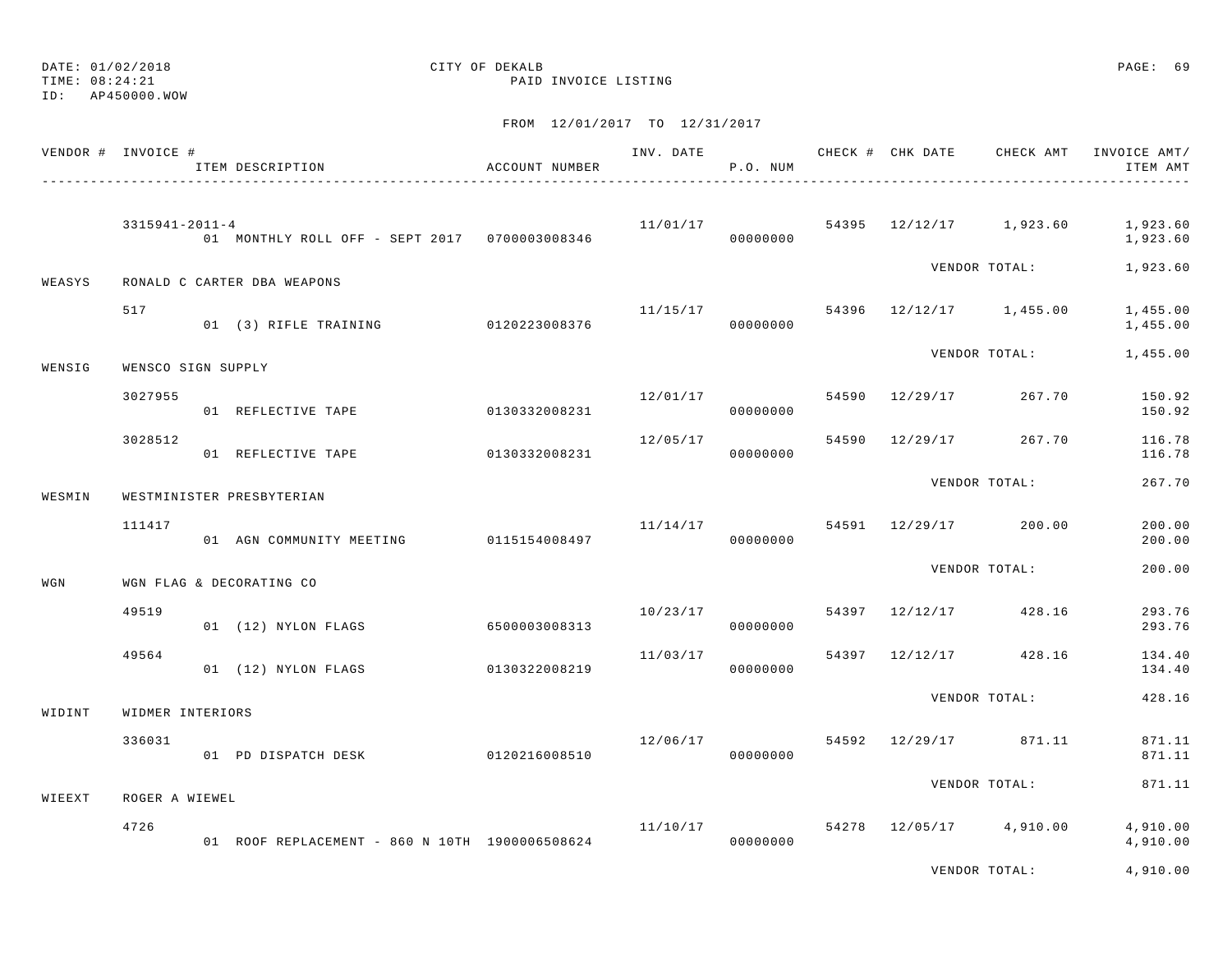TIME: 08:24:21 PAID INVOICE LISTING

| VENDOR # INVOICE # |                     | ITEM DESCRIPTION                                                                                                                                      | ACCOUNT NUMBER | INV. DATE | P.O. NUM                         |       | CHECK # CHK DATE | CHECK AMT | INVOICE AMT/<br>ITEM AMT                        |
|--------------------|---------------------|-------------------------------------------------------------------------------------------------------------------------------------------------------|----------------|-----------|----------------------------------|-------|------------------|-----------|-------------------------------------------------|
| WILBUR             | WBK ENGINEERING LLC |                                                                                                                                                       |                |           |                                  |       |                  |           |                                                 |
|                    | 18308               | 01 PROFESSIONAL SERVICES 1000003008331                                                                                                                |                | 10/10/17  | 00000000                         |       | 54593 12/29/17   | 79,577.41 | 30,788.78<br>30,788.78                          |
|                    | 18393               | 01 CONTRACTED ENGINEERING SERVICE 6500003008331<br>02 CONTRACTED ENGINEERING SERVICE 6000003008331<br>03 CONTRACTED ENGINEERING SERVICE 0130353008331 |                | 11/06/17  | 00000000<br>00000000<br>00000000 |       | 54398 12/12/17   | 36,891.40 | 23,593.05<br>15, 335.48<br>7,077.91<br>1,179.66 |
|                    | 18394               | 01 PRO SRVCS - 10/1-10/28/17 0100000001265                                                                                                            |                | 11/06/17  | 00000000                         | 54398 | 12/12/17         | 36,891.40 | 6,284.60<br>6,284.60                            |
|                    | 18395               | 01 PRO SRVCS - 10/1-10/28/17 0100000001265                                                                                                            |                | 11/06/17  | 00000000                         | 54398 | 12/12/17         | 36,891.40 | 2,534.75<br>2,534.75                            |
|                    | 18396               | 01 CONTRACTED ENGINEERING SERVICE 6500003008331<br>02 CONTRACTED ENGINEERING SERVICE 6000003008331<br>03 CONTRACTED ENGINEERING SERVICE 0130353008331 |                | 11/06/17  | 00000000<br>00000000<br>00000000 |       | 54398 12/12/17   | 36,891.40 | 255.00<br>165.75<br>76.50<br>12.75              |
|                    | 18397               | 01 PRO SRVCS - 10/1-10/28/17 0100000001265                                                                                                            |                | 11/06/17  | 00000000                         | 54398 | 12/12/17         | 36,891.40 | 84.00<br>84.00                                  |
|                    | 18398               | 01 CONTRACTED ENGINEERING SERVICE 6500003008331<br>02 CONTRACTED ENGINEERING SERVICE 6000003008331<br>03 CONTRACTED ENGINEERING SERVICE 0130353008331 |                | 11/06/17  | 00000000<br>00000000<br>00000000 |       | 54398 12/12/17   | 36,891.40 | 2,052.00<br>1,333.80<br>615.60<br>102.60        |
|                    | 18399               | 01 PRO SRVCS - 10/1-10/28/17 0100000001265                                                                                                            |                | 11/06/17  | 00000000                         | 54398 | 12/12/17         | 36,891.40 | 170.00<br>170.00                                |
|                    | 18400               | 01 CONTRACTED ENGINEERING SERVICE 6500003008331<br>02 CONTRACTED ENGINEERING SERVICE 6000003008331<br>03 CONTRACTED ENGINEERING SERVICE 0130353008331 |                | 11/06/17  | 00000000<br>00000000<br>00000000 | 54398 | 12/12/17         | 36,891.40 | 595.00<br>386.75<br>178.50<br>29.75             |
|                    | 18401               | 01 PRO SRVCS - 10/1-10/28/17 0100000001265                                                                                                            |                | 11/06/17  | 00000000                         | 54398 | 12/12/17         | 36,891.40 | 1,323.00<br>1,323.00                            |
|                    | 18436               | 01 PROFESSIONAL SERVICES                                                                                                                              | 1000003008331  | 11/10/17  | 00000000                         | 54593 | 12/29/17         | 79,577.41 | 11,952.90<br>11,952.90                          |
|                    | 18437               | 01 PROFESSIONAL SERVICES                                                                                                                              | 1000003008331  | 11/13/17  | 00000000                         |       | 54593 12/29/17   | 79,577.41 | 3,533.16<br>3,533.16                            |
|                    | 18503               |                                                                                                                                                       |                | 12/08/17  |                                  |       | 54593 12/29/17   | 79,577.41 | 17,944.56                                       |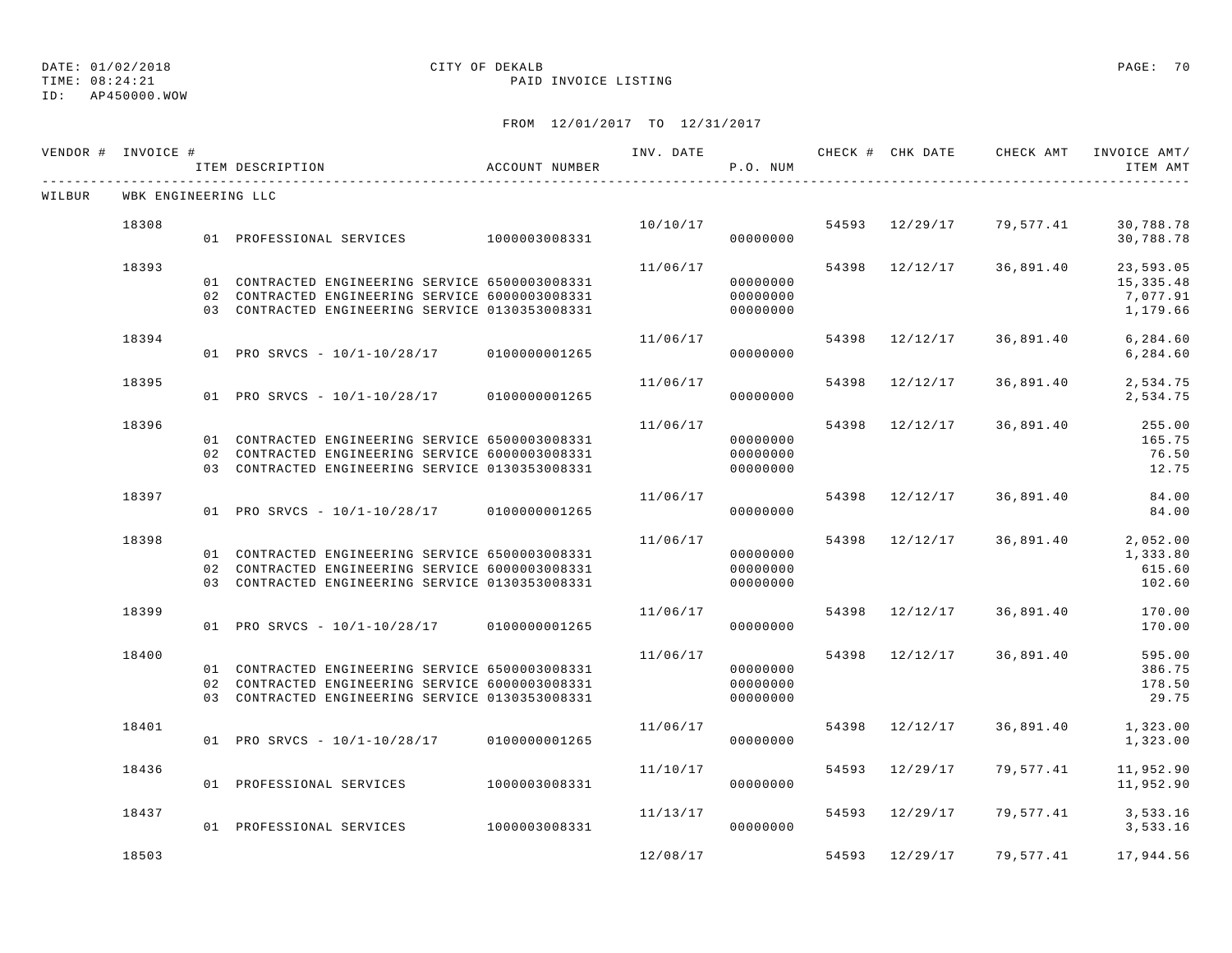ID: AP450000.WOW

#### TIME: 08:24:21 PAID INVOICE LISTING

FROM 12/01/2017 TO 12/31/2017

|        | VENDOR # INVOICE # | ITEM DESCRIPTION                                                                                                                                      | ACCOUNT NUMBER | INV. DATE | P.O. NUM                         |       |                | CHECK # CHK DATE CHECK AMT INVOICE AMT / | ITEM AMT                                   |
|--------|--------------------|-------------------------------------------------------------------------------------------------------------------------------------------------------|----------------|-----------|----------------------------------|-------|----------------|------------------------------------------|--------------------------------------------|
|        |                    |                                                                                                                                                       |                |           |                                  |       |                |                                          |                                            |
|        | 18503              | 01 CONTRACTED ENGINEERING SERVICE 6500003008331<br>02 CONTRACTED ENGINEERING SERVICE 6000003008331<br>03 CONTRACTED ENGINEERING SERVICE 0130353008331 |                | 12/08/17  | 00000000<br>00000000<br>00000000 |       |                | 54593 12/29/17 79,577.41 17,944.56       | 897.23<br>5,383.37<br>11,663.96            |
|        | 18504              | 01 PROFESSIONAL SERVICES 0100000001265                                                                                                                |                | 12/08/17  | 00000000                         |       | 54593 12/29/17 | 79,577.41                                | 10,690.51<br>10,690.51                     |
|        | 18506              | 01 PROFESSIONAL SERVICES                                                                                                                              | 0100000001265  | 12/08/17  | 00000000                         |       | 54593 12/29/17 | 79,577.41                                | 1,298.50<br>1,298.50                       |
|        | 18509              | 01 PROFESSIONAL SERVICES                                                                                                                              | 0100000001265  | 12/08/17  | 00000000                         |       | 54593 12/29/17 | 79,577.41                                | 170.00<br>170.00                           |
|        | 18511              | 01 PROFESSIONAL SERVICES                                                                                                                              | 0100000001265  | 12/08/17  | 00000000                         | 54593 | 12/29/17       | 79,577.41                                | 170.00<br>170.00                           |
|        | 18513              | 01 PROFESSIONAL SERVICES NOV 17 01000000001265                                                                                                        |                | 12/08/17  | 00000000                         |       | 54593 12/29/17 | 79,577.41                                | 2,135.50<br>2,135.50                       |
|        | 18514              | 01 PROFESSIONAL SERVICES NOV 17 01000000001265                                                                                                        |                | 12/08/17  | 00000000                         |       | 54593 12/29/17 | 79,577.41                                | 893.50<br>893.50                           |
| WILDAN | DANIEL WILSON      |                                                                                                                                                       |                |           |                                  |       |                | VENDOR TOTAL: 116,468.81                 |                                            |
|        | 12/1/17            | 01 AMNESTY REFUND #304240 #304394 0100000073514                                                                                                       |                |           | 00000000                         |       |                | $12/01/17$ 54594 $12/29/17$ 50.00        | 50.00<br>50.00                             |
| WILHOF |                    | WILLETT HOFMANN & ASSOCIATES                                                                                                                          |                |           |                                  |       |                | VENDOR TOTAL:                            | 50.00                                      |
|        | 24507              | 01 PRO ENGINEERING SRVCS - NOV 17 1300006508632<br>02 PRO ENGINEERING SRVCS - NOV 17 1400006508633<br>03 PRO ENGINEERING SRVCS - NOV 17 5040003008321 |                | 11/28/17  | 00000000<br>00000000<br>00000000 |       |                | 54595 12/29/17 3,591.00                  | 3,591.00<br>1,472.31<br>897.75<br>1,220.94 |
| WILKEL | KELLI WILKENS      |                                                                                                                                                       |                |           |                                  |       |                | VENDOR TOTAL:                            | 3,591.00                                   |
|        | 122017             | 01 RX REIMBURSEMENT 7100004008477                                                                                                                     |                |           | 00000000                         |       |                | $12/20/17$ 54596 12/29/17 82.52          | 82.52<br>82.52                             |
|        |                    |                                                                                                                                                       |                |           |                                  |       |                | ELERATOR MORAT.                          | 0.25                                       |

VENDOR TOTAL: 82.52